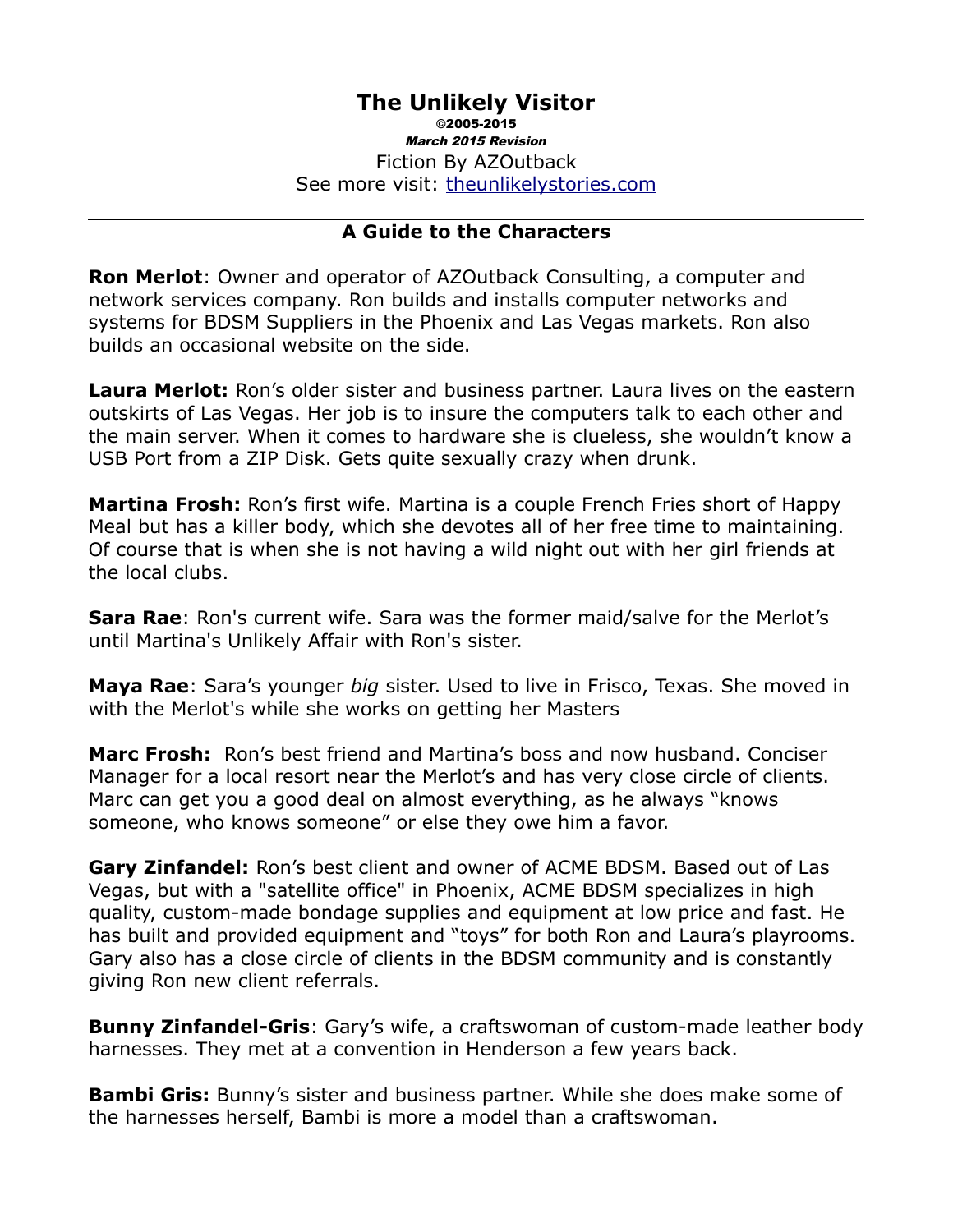**Andy McGrawl**: Former owner of a chain of computer stores in the Tucson metro area, recently opened stores in Fountain Hills and North Scottsdale.

**Lindsay McGrawl-Sauvignon:** Andy's bi-sexual wife. Model/sales associated Budget Holstein North.

**Jed Rae**: Sara & Maya's father.

**Tess Rae-Whitewater:** Jed's wife.

**Anna Adela aka 'Peaches':** Whitewater Ranch caretaker.

**Linda Holstein**: Owner of Budget Holstein Leather Works, better known as Budget Holstein and co-owner of Corona de las Estrella's. She was Ron & Laura's very first client, specializing in leather S&M outfits, shoes and specialty items such as high end corsets and lingerie.

**Olivia Esmeraldes –** Kayré's best friend from high school and co-owner of Corona de las Estrella's.

**Kayré Holstein**: Linda's daughter and business partner.

**Kacie:** Kayré's girl-friend

*The Unlikely Visitor* is the next part of The *Unlikely Stories* series by AZOutback and picks up where *the Unlikely Holidays* ended. The Merlot Family is winding down from The Holidays, little would they know the New Year would bring an Unlikely Visitor to the Merlot's Manson. A man with a mysterious past, loved by some hated by others, but with a business proposal that is so good no one, even Ron's sister can refuse.

## **Chapter 1: A Man With A Mysterious Past**

Things had slowed down once again with the completion of the Corona de las Estrella's job. It was a lazy Sunday afternoon a couple weeks into the New Year and I had been falling asleep reading various news feeds about Microsoft's next great version of Windows dubbed *Windows Blue*. I was suddenly awaken with Wynn announcing, "Dinner is served!" over the intercom.

Wynn had made her spicy Meatloaf, a favorite of all us. We were just making small talk when Lindsay asked, "Ron, y'all have anything planned in the coming weeks?"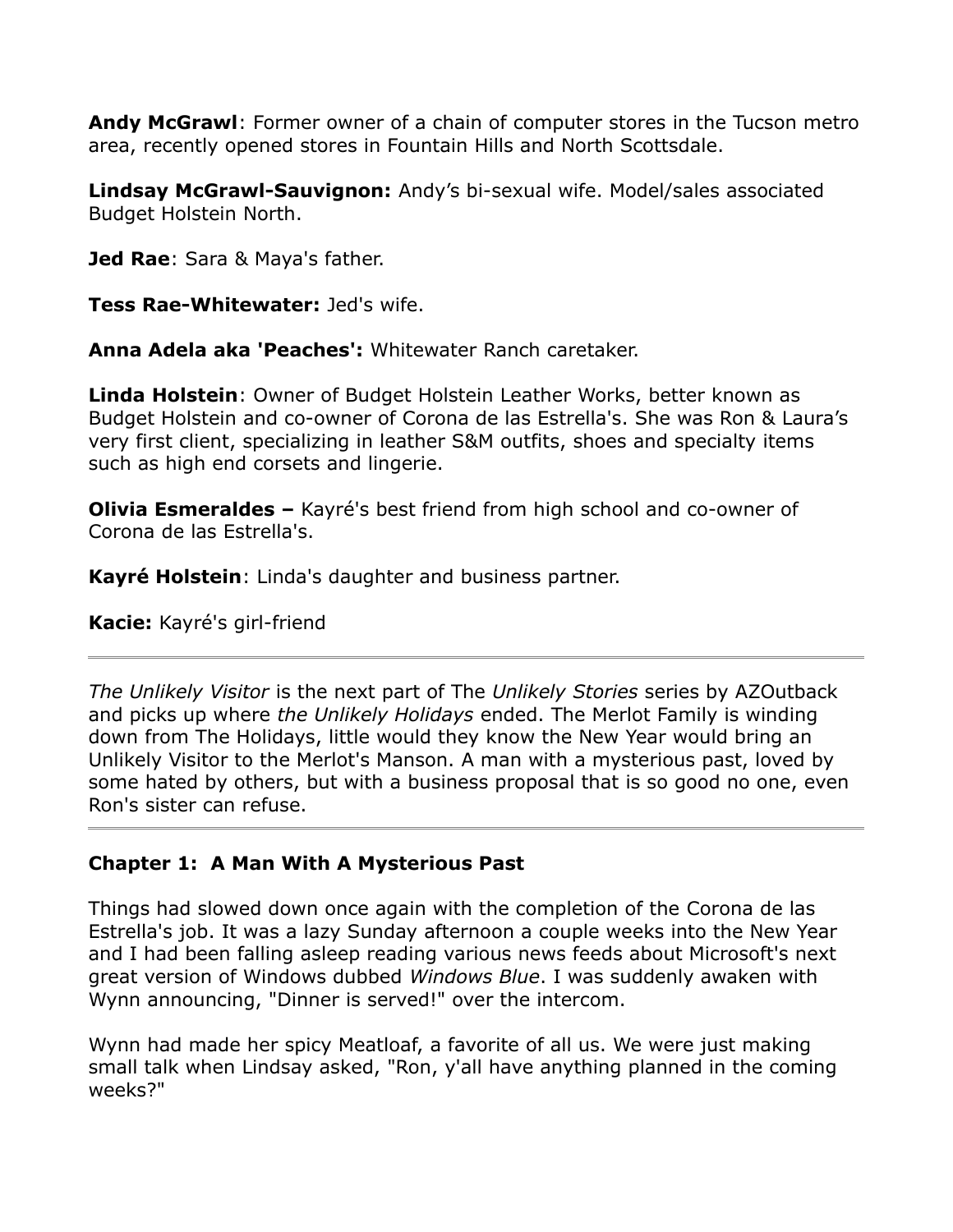I looked up from my Meatloaf and replied, "Nothing really. I think Maya is going to be going back to school soon but otherwise nothing. Why?"

Andy replied, "Well, we may be getting ready to make an offer on a site for the Rio Verde store. We were going to wait until mid-spring to open though. We would need to hire a sales manager. Kinda wish Dunn hadn't accepted the offer in Wyoming he was most the qualified and would have been great for Fountain Hills. However, Zina has done really well and am glad to have her. Both stores are doing so well so can't complain."

Lindsay added, "Even Fountain Hills is doing really well too. Of course it helps that were are closer and able to take care of any issues before they get out-of-hand."

I commented, "That's good, we don't see another Glen Campbell incident again!"

Andy concurred, "Oh heck no. Anyway it is just a thought, still not sure if we are going to do anything yet."

After dinner I was helping Wynn with the dishes when Maya approached and asked nervously, "Ron can I see you in your office? I need to talk to you about something."

I turned to Wynn who told me, "Go ahead, I am almost done here."

Maya and I headed to my office where she sat down on a nearby sofa. She was extremely nervous, "I know I may not show it, but I really do appreciate you and Sara allowing me to stay here. I kinda know we had an agreement, but...um..."

I was a little puzzled as I don't recall us having any type of a formal or even verbal agreement, "Maya? I am a little unclear as to this 'agreement' you speak of."

Maya doing her best to keep calm, "Well, if I were...um...to go to school, I could stay here and use the Hummer."

Well, that was news to me, "Hmm, okay. I guess so. I mean you are welcome to stay here regardless, you're family after all. The Hummer is yours as far as I am concerned."

Maya was still a bit uneasy, "But I don't want to seem like...I'm...well..."

Not that I was angry with her but I did raise my voice a bit, "Maya, will ya just say what y'all have to say!"

She was a little startled by my request but she replied, "Okay here goes, I want to take this semester off."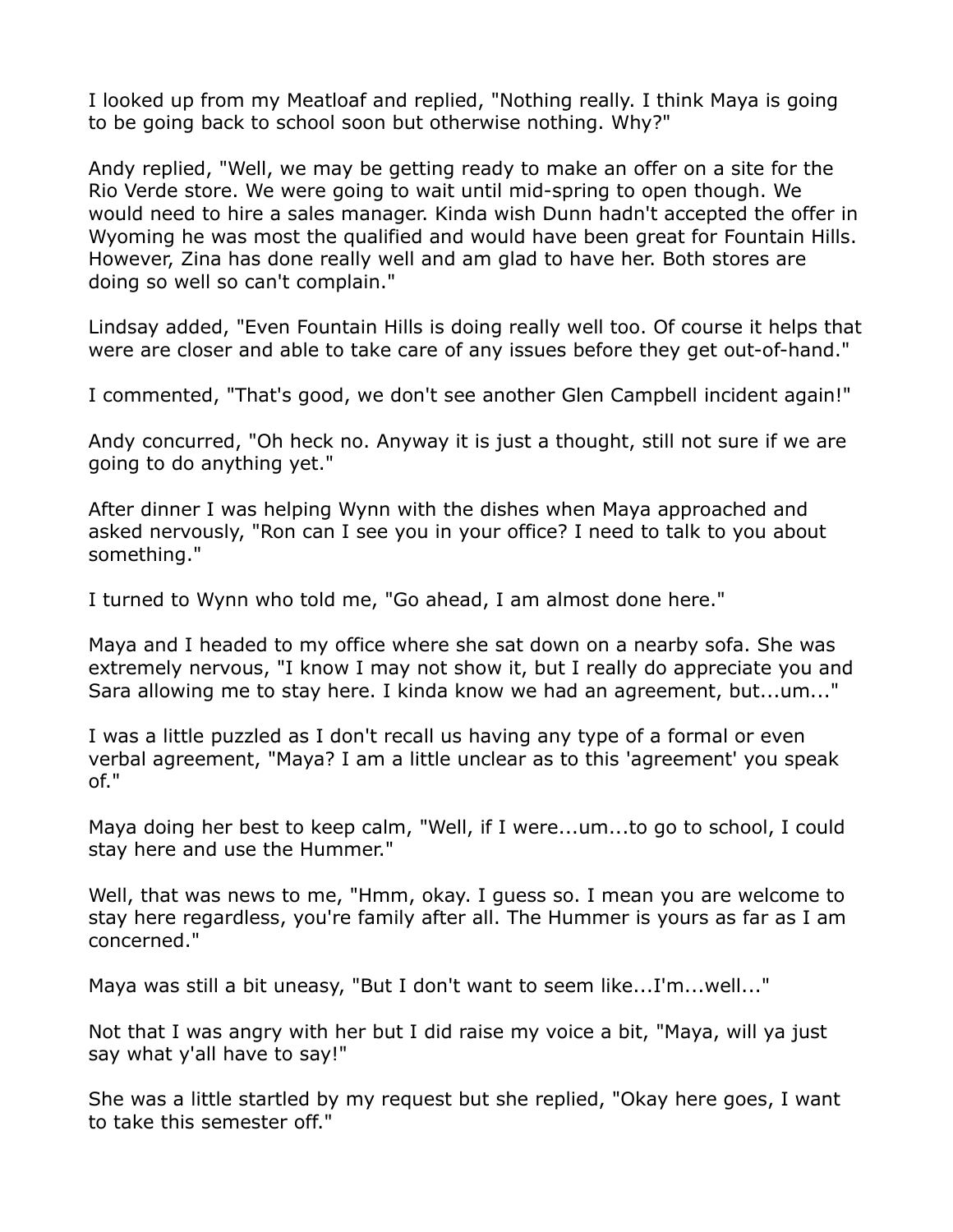I laughed, "That's all?"

Maya looked at me blankly, "What do you mean 'that's all'?"

I told her, "Exactly. Hey that is fine. Hell, I know the University is not easy. I spent two very intense years in the ASU Business Program as an undergrad. I know it can be tough and that was just for my Bachelors. I can't even begin to imagine what the Graduate Program must be like. I know you spent a lot of time last semester involved with the program..."

Sara knocked on my office door and I motioned her to come in, "Hey just wanted to let you know Lindsay and I are going to go take in a movie. Andy has something he needs to do with Gary at the ACME Deer Valley office."

I told Sara, "Okay have fun, call if you are going to be late." Sara left closing the door behind her. Turning my attention back to her sister, "Maya, as I said before you are family and will always be welcomed here. If you want to take the semester off, go for it. I am sure there will be plenty for you to do between my work and *The Budget Holstein*, not to mention Vinnie's. You are still going to be working for Vinnie's aren't you?"

Maya replied, "Yes, I still do nights at Vinnie's, it is the only way I can afford to pay for the Hummer's gas. Besides Diane and Drew would be lost without me. I suppose you are right, there will be plenty for me to do."

Back in the kitchen Wynn has just finished up with the dishes when the house line rang. She answered, "Merlot residents."

It was the gatehouse, "Yes, we have Jed Rae here to see Ron Merlot."

Wynn thinking it was one my clients and not really paying attention to the last name replied, "Okay, send him through." After she got off the phone she paged me on the intercom, "Ron, were you expecting a client tonight?"

I checked my schedule in Thunderbird and told Wynn, "On a Sunday? Not that I am aware of, why?"

Wynn told me, "Well, the gatehouse called and said a Jed Rae is here to see you."

While the name meant nothing to me at that time, I saw a look of surprise on Maya's face as she turned ghostly white and asked, "Wynn, did you say Jed Rae?"

Wynn confirmed, "Yes, ma'am do you know him?"

Maya replied nervously, "Yes...Yes I do. He's my father."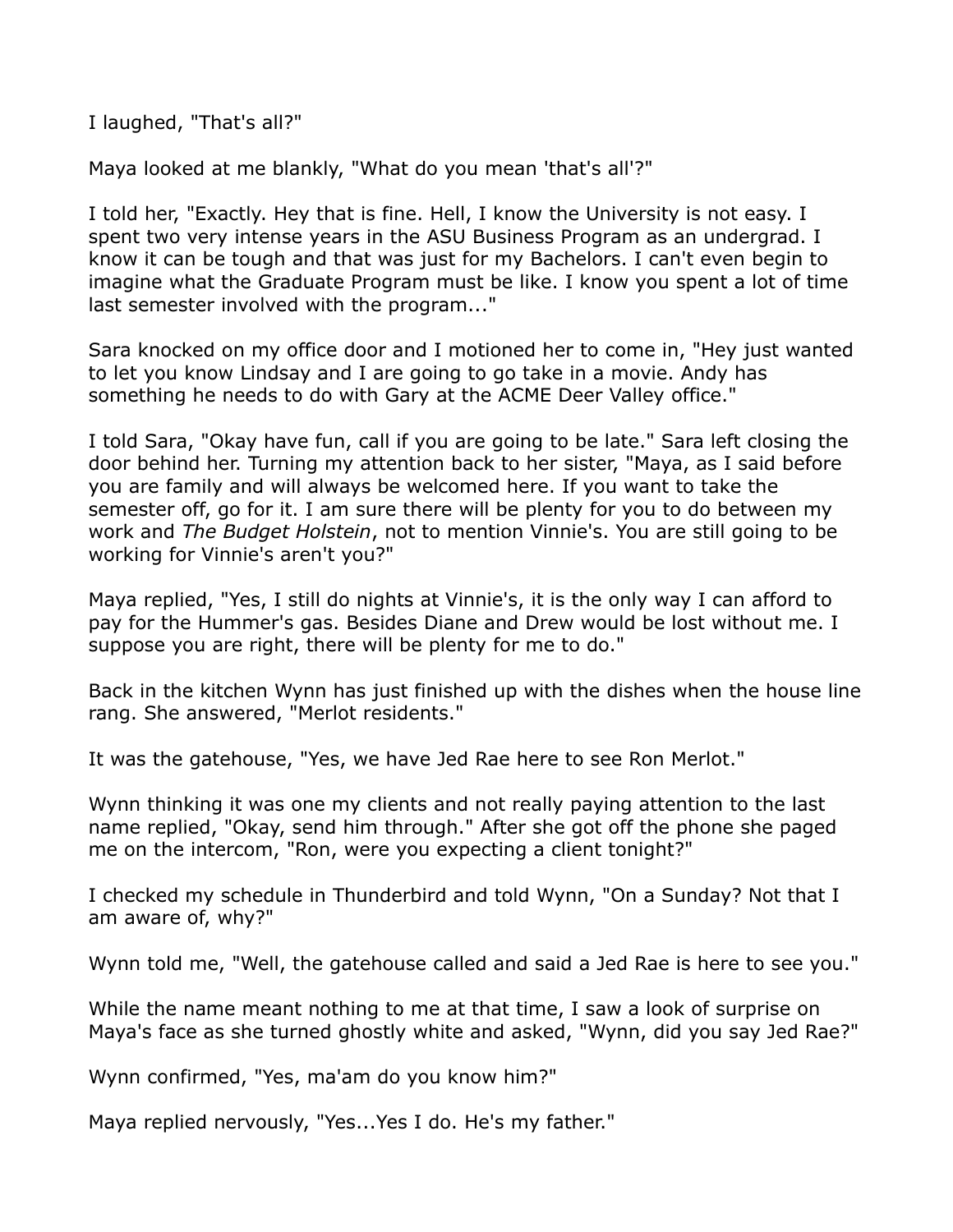I thought back to the wedding and sorta recall being introduced to him, "Wasn't he at the wedding?"

Maya told me, "Yes he was, but he took off during the reception. Which really didn't surprise me as much as him showing up. Wonder why he is here?"

I wondered the same thing, "Good question. Of course I am wondering why he wants to see me."

We made our way to The Great Room when the doorbell rang. Wynn answered the door to see a tall stranger dressed in worn jeans, flannel shirt cowboy hat and boots, "May I help you?"

Jed looked up at Wynn, "I hope so, this Ron Merlot's residence correct?"

Wynn replied, "Yes, come on in. Shall I take your hat?"

Jed walked in and handed his hat to Wynn who set it on its top upon the hall table. She led him to the Great Room. Jed greeted me with a firm handshake, "Hello Ron, good to see you again." He turned his attention to Maya with a hug, "Wow Maya, you look really good."

Maya blushed, "Thanks. Um you do to..."

Jed laughed, "Well, I made a few changes in my life. Hey, where's your sister?"

I explained, "Sara's out with Lindsay at a movie. I am not sure when they are going to be back. Come, sit down."

Wynn asked, "Shall I bring some cheese and crackers?"

Maya and I looked over at Jed who replied, "Yes please, bit famished from the trip."

Maya asked, "I don't mean to be forward, but what the hell you doing in Arizona and for that matter here?"

I was a little surprised by Maya's treatment of her father, but then I really didn't know anything about him or their relationship. Jed replied calmly, "Ah, I see you are still a bit bitter."

Maya almost angry, "I have a right to be. You weren't exactly a model father, especially after our mother's death..."

Jed tried to get a word in, "...Maya..."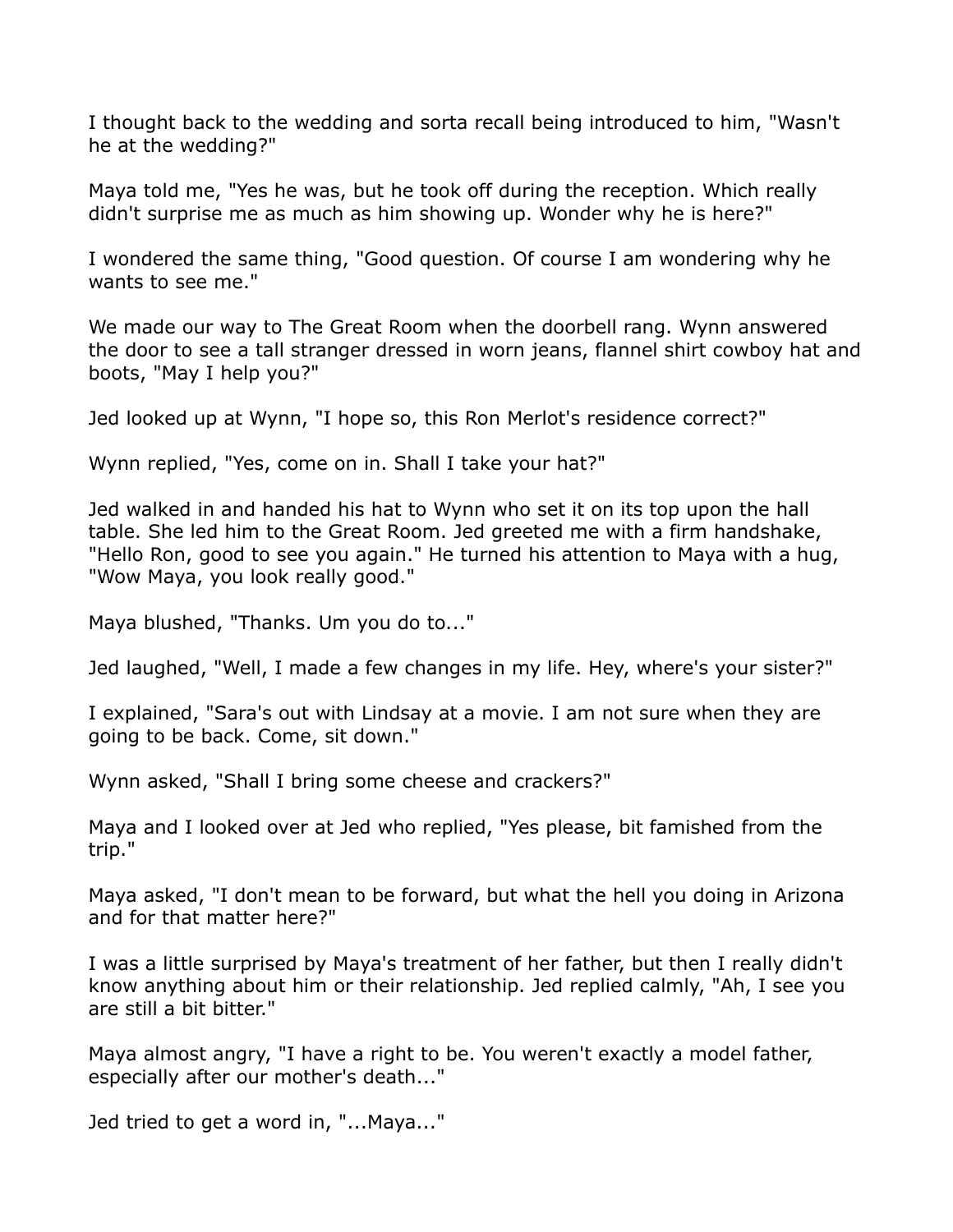Maya was almost in tears now, "...I am not done with you yet! You dare to show up to my sister's wedding, walk her down the aisle then disappear during the reception. What was it, needed to get to the bars before they closed? I don't even know why I am talking to you..." She was in tears now. Wynn had returned with some wine along with cheese and crackers plus a box of tissues for Maya.

Jed looked up at Wynn, "Oh sorry dear, I should have mentioned I don't drink wine. If you have some coffee that would be great if it is not too much trouble."

Wynn replied, "Yes we do and no it is not a problem." She made her way back to the kitchen.

Maya was a little calmer and asked a bit surprised, "Since when do you turn down wine?"

Jed answered, "Since about this time last year. I almost got myself killed driving home from a bar. Police found me pretty badly banged up several hours after I had drifted into a snow bank then plowed into a tree. The DA cut me deal, if I checked myself into rehab and stayed sober I wouldn't face any jail time, just fines and community service. It was that point I decided I needed to clean up my life..."

My cell phone rang, I looked at the caller ID and announced, "It's Sara."

Jed asked, "Don't tell her I am here, I want it to be a surprise."

I nodded and answered, "Hey Sara, what's up?"

Sara told me, "We are going to catch the last movie here as Gary and Andy are going to be a while. Should be home a little before midnight."

I confirmed, "A little before midnight, okay."

Maya had finally calmed down, "Oh my god. I am so sorry. So that's what is different about you, you're sober!"

Jed laughed, "Yep, odd ain't it. So sorry about the wedding I really wanted to stay but it was a difficult time for me. Seeing Sara all dolled up, she looked just like Lydia on our wedding day many, many years ago."

I inquired, "I'm going out on a limb here, but was Lydia the girls' mother?"

Jed replied almost in tears, "Yes, she was. God I miss her but I am doing better..." We were interrupted by an unknown cell phone beeping. Jed pulled out a very small phone from his shirt pocket, "Hmm...earlier than I was expecting.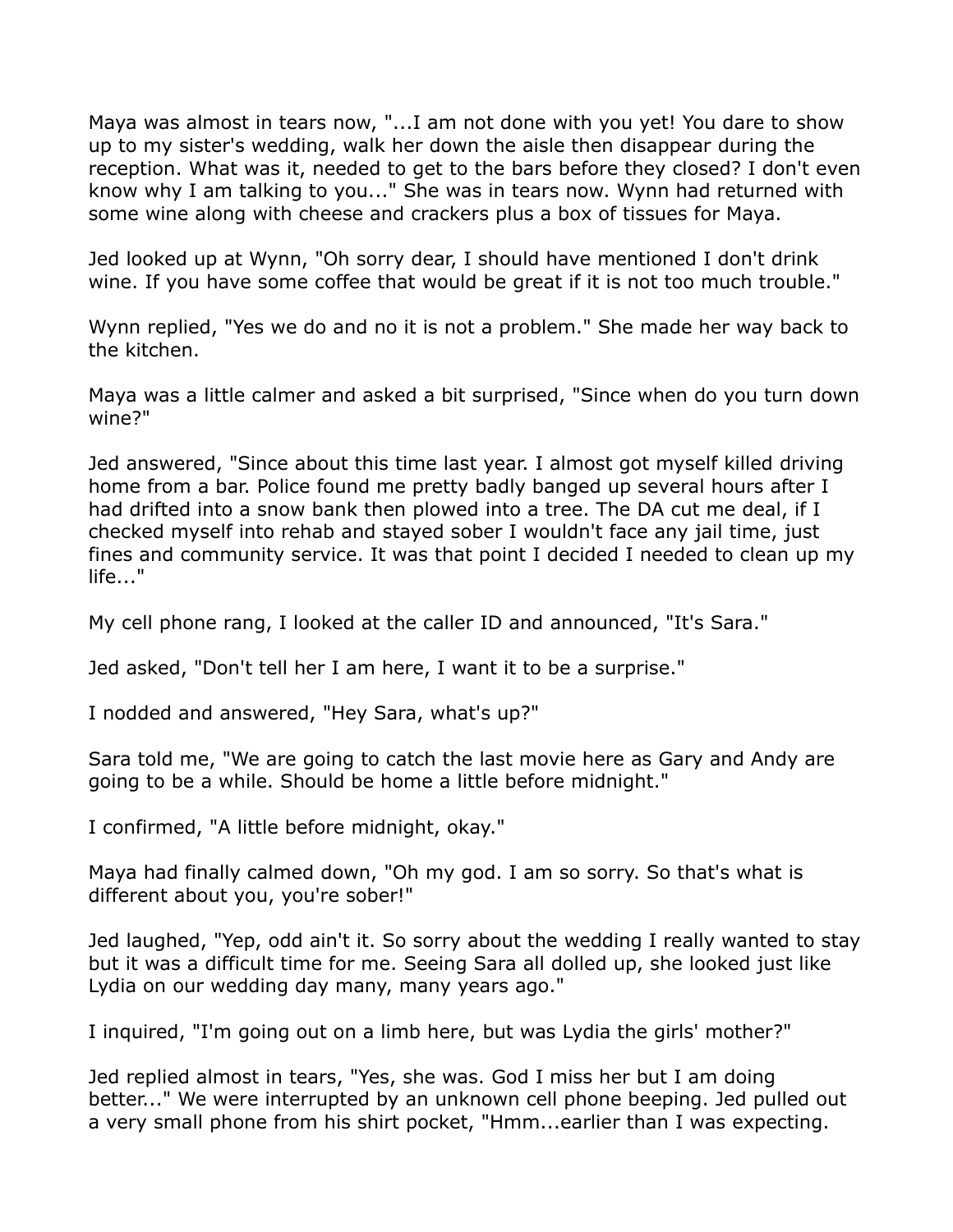Um, I need a bit of a favor."

I asked, "Sure, what do you need."

Jed replied, "I need someone to take me over to Deer Valley Airport, Tess's flight came in a bit earlier than I expected."

Maya looked at Jed and asked, "Who's Tess?"

Jed smiled awkwardly, "She's um...well....um she is my wife."

#### **Chapter 2: The Man Named Jed and Surprise!**

Maya was dumbfounded, "Wife! Dad I am so happy for you. How did you meet? When did you get married? Why didn't you say anything?"

Jed laughed nervously, "You were always full of questions, weren't you. We can talk on the way to the airport. Oh and one more thing...we are going to need a hotel."

I wasn't going to say anything as I didn't want to upset Maya. Maya turned to me and I was expecting her to ask me to call Marc or The Boulders, but instead she asked, "Okay if they stay in the Queen Suite?"

I told her, "That is fine with me if it is okay with you and Sara."

As we walked downstairs she explained, "Sara won't mine, she's usually much more forgiving than I am." She turned to Jed and explained, "You and Tess can stay here we have a guest suite we can put you in."

Wynn heard us and yelled down the stairs, "I'll get the Queen Suite prepped."

Maya yelled back up, "Thanks Wynn!"

I wasn't sure who was going to be driving or which vehicle we were going to take. Out of habit Maya went into her garage to the Hummer. Jed looked at the Hummer then Maya and joked, "I thought red was your color, or did this fade in the Arizona sun?"

Maya laughed, "Very funny dad! Red is still my color, this use to belong to Martina, Ron's ex-wife."

Jed replied, "Ah yes, the Lady in Pink, that make much sense now. Anyway, to answer your questions about Tess. We met at widows counseling and hit it off right-away. We helped each other out through our tough times. We got married right after your sister and Ron did. She couldn't make it out the wedding and I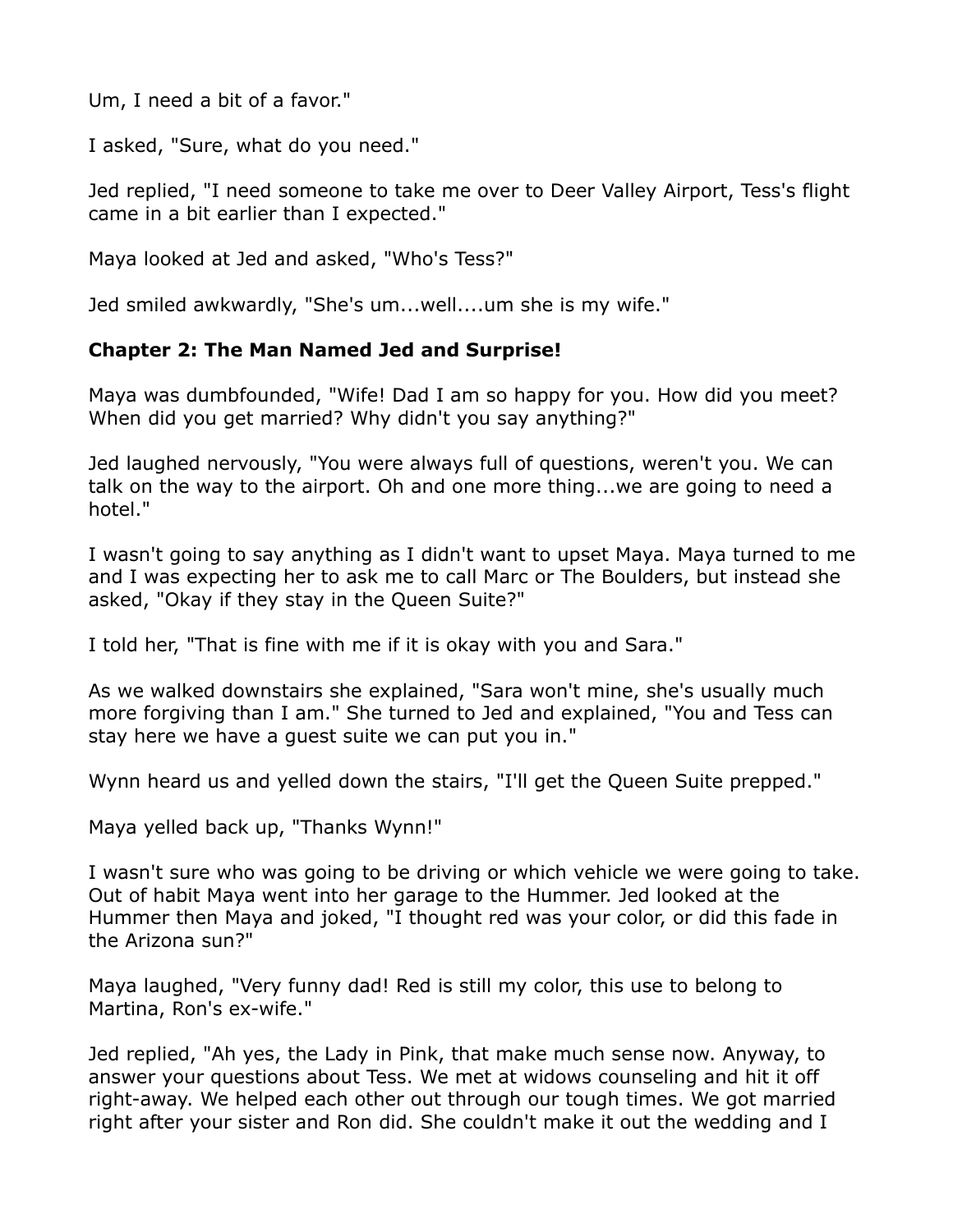was going to say something then, but again when I saw Sara..." I swear he wiped a tear from his eye as he continued, "...any way um....we got married right before Christmas."

I had to ask, "Now Jed, what brings you and Tess out to Arizona?"

Jed knew me well, "Well I suppose just telling you that I am here to see my daughters won't get past you."

Man he was good! I replied with a simple, "Nope."

Jed laughed, "Simple and to the point, I like that. What tipped you off?"

Maya was confused, "What do you mean dad?"

I replied, "He means, what makes me think he is here for something else? Well, let's see...the fact that when he arrived he asked for me by name both at the gatehouse and at the front door."

Jed was impressed, "Good point. Well, I won't go into full details but it does involve Ron and his AZOutback Crew. You are still partnering with the McGrawl's, correct?"

I told him, "Yep, in fact they are staying with us while their house is being built."

Jed was excited, "Good, this is working out better than I planned. How about that sister of your's, Laura?"

I replied, "Yep, she still does work for me from time to time. Kinda hard since she is in Henderson."

Maya was curious, "How did you know about Ron and his AZOutback Crew?"

Jed reply was simple, "Jason."

Maya confused, "Jason?"

Jed laughed, "Yep, his last name is the same as his first."

I asked, "I believe he means Jason Jason, from Boots over in Frisco, TX."

Jed replied, "Yep, that be the one. A very good friend of mine. Spoke very highly of you and the AZOutback Crew."

I suddenly remembered, "Funny, I got an email from him a couple weeks before Christmas asking about referrals out of our normal market area."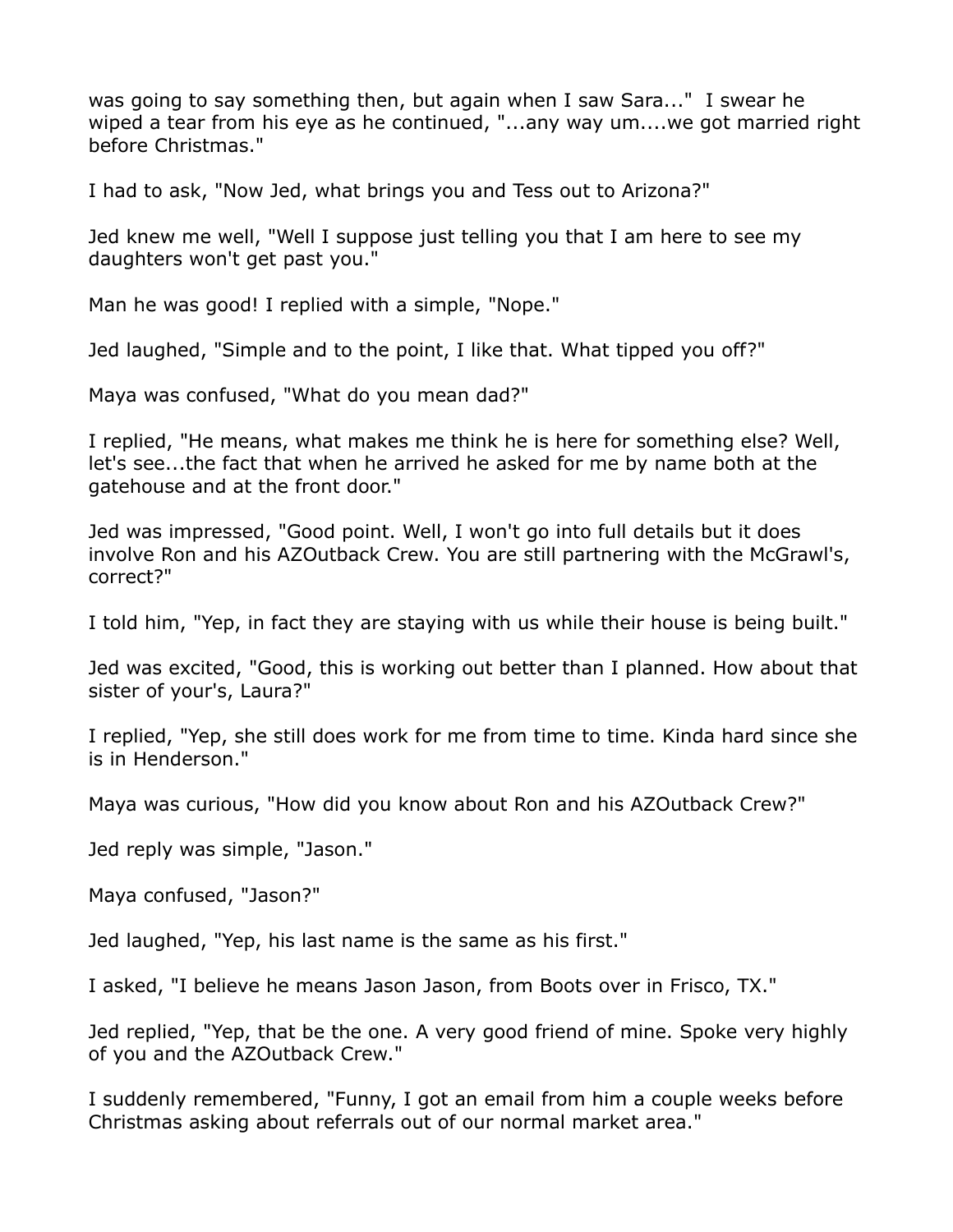Jed continued, "I ain't going to say much more about this until we've all had a chance to sit down together. Of course I know Laura cain't join us."

I explained, "I can always get her on conference call in my office, but would have to wait until morning for that."

Jed told us, "That would be fine."

We arrived at Deer Valley Airport and Jed informed us, "Okay she is arriving on Great Wyoming Charters flight 555."

A few minutes later Jed called out, "Tess over here!" An older Native American lady, very much resembling Cher with dark hair came over to us. Jed introduced us, "Tess, this is Ron Merlot, Sara's husband and Maya, my youngest daughter. This is my wife Tess."

Tess and I shook hands while her and Maya hugged, "Nice to meet you. Is Sara with you?"

I explained, "No she is out with The McGrawl's but should be home later this evening."

Tess commented, "Well I waited this long, I suppose I can wait until morning to meet my other daughter-in-law."

I told her, "That won't be necessary you and Jed will be staying with us."

Tess not wanting to intrude, "A hotel is fine with us, really."

Maya let her opinion be known, "You two are staying with us and that is final!"

Tess laughed and turned to Jed, "I see what you mean about her. How did it go when you first arrived."

Jed replied, "Well after she was done tearing me limb-for-limb, quite well."

Maya trying to defend herself, "I wasn't that tough on him."

Playing along with Jed, "Yes she was."

Maya looked at me and demanded, "Hey! Just who's side you on anyway?"

I calmly replied, "Who said anything about taking sides...but given your farther is approaching me with a business opportunity, it would be in *my* best interests to side with him." Maya was about to say something but I continued, "Which by the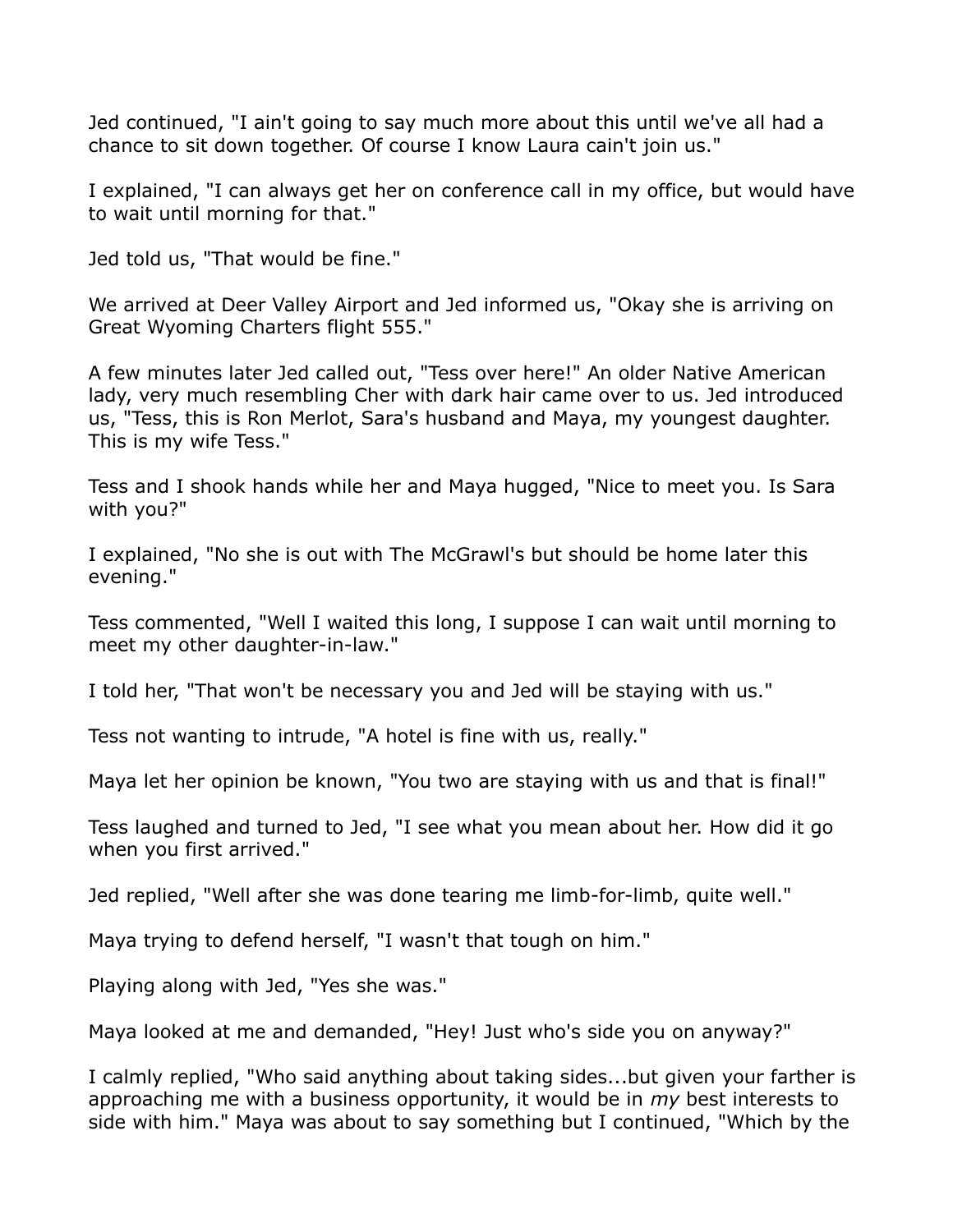way could help you out since you have decided to take next semester off."

Jed was surprised, "Maya, you went back to school? Good for you."

Maya explained, "Yes I started this past fall, I am working on my Masters."

Tess commented, "Wow that is a tough route to go."

The skycap came into the terminal with Tess's bags and asked, "If you like, I can take these right to your car." I told him to follow me out the Hummer. Tess saw the Hummer but before she asked I told her, "It use to belong to my ex-wife. Pink was Martina's favorite color. She gave it to me as part of the divorce settlement. I gave it to Maya so she could use it for her job at Vinnie's."

Tess asked, "What's Vinnie's?"

Maya explained, "It is the pizza parlor I work for. I do delivers within the community. It pays for the gas and other things."

The skycap loaded all of Tess's bag into the Hummer and I tipped him \$20. We were just exiting the Pima Freeway onto Pima Highway when my cell phone rang. Again it was Sara, "Hey Sara what's up?"

Sara informed me, "The movie wasn't so hot, it didn't have much of a plot. Besides, Gary and Andy wrapped up early too. We should be leaving Desert Ridge in a few minutes. So see you when we get home."

I breathed a sigh of relief, "They are going to be leaving Desert Ridge shortly, should give us about 15 minutes or so. I am going to call Vinnie's and have them deliver over a few pies."

Given how late in the evening it was there was not much traffic on the Pima Highway we made good timing home. As we neared the exit to Desert Oasis Parkway, I called Wynn to let her know we were almost home and meet us down in the garage. As we turned on to Fairy Duster it was then that Jed noticed the McGrawl's house, "Say wasn't that where you had the wedding?"

Tess looked and asked, "Where?"

I pointed to the McGrawl's house, "Where that house is being built. We had the wedding on that plot of land. That is the house the McGrawl's are having built."

We pulled into the garage and Wynn was waiting. As Wynn unloaded the Hummer I introduced her to Tess, "This is Wynn, our maid, chef as well as my business assistant. She took over for Sara after we got married. Wynn use to work for the McGrawl's."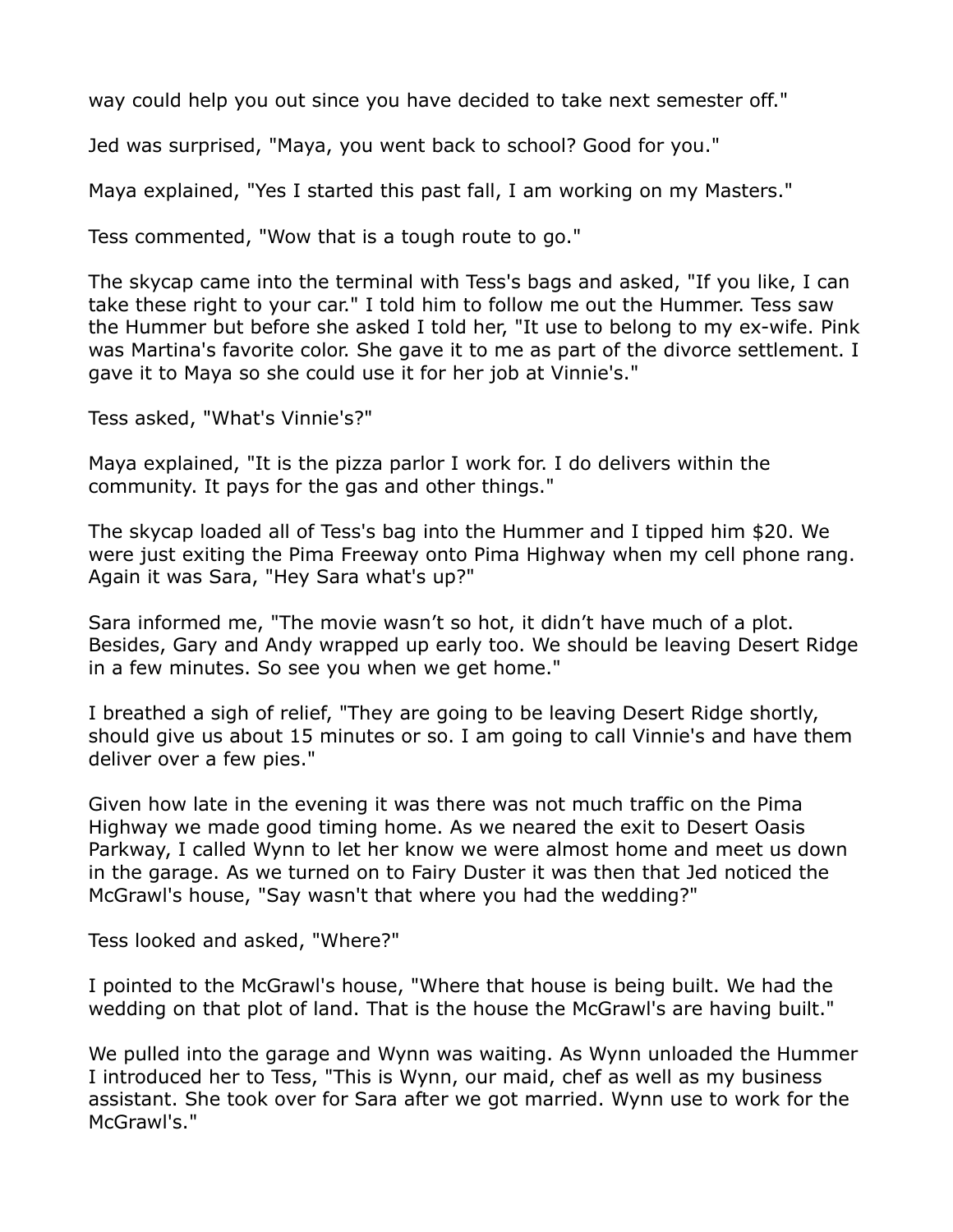Wynn replied, "Nice to meet you Tess. Now if you will kindly follow me, I'll show you up to your suite."

Jed went over and moved his truck to under the Porte Cochere behind the main gates and then retrieved his bags. He followed Wynn and Tess to their suite. I informed them, "Just leave your bags here and come downstairs. Sara and The McGrawl's are going to be back any minute and Drew will be by in about 10 minutes"

We headed down to the Great Room and talked a little bit. Sara and the McGrawl's came in through the kitchen. Andy was coming out of the kitchen and was asking, "Hey Ron, did you know there is truck with Wyoming plates parked under your Porte Cochere?"

As he walked into the Foyer I told him, "Yes." I noticed and Sara and Lindsay weren't with him, "Hey where the twins?"

Andy replied, "Oh they went straight upstairs to freshen up, they should be down shortly. I didn't realize you had company."

I told Andy, "Come, I like you to meet Jed Rae and his wife Tess."

Andy didn't catch the name at first, "Pleasure mister and misses Rae. Hey isn't that the girls' maiden name?"

Jed replied, "I'm their father, you may have saw me at the wedding."

Andy thought for a second, "Okay I knew you looked familiar."

The doorbell rang and Maya got up, "That should be Drew."

She answered the door and the door and was greeted by Drew, "Hello Maya. Wow, it's been a while since I've been here. Well, here you go, I need to get back Diane is waiting on me. See ya."

Sara came down the stairs followed closely behind by Lindsay, "Was that Drew I just heard..." She froze in her tracks as she saw her father in the Foyer and was almost knocked down the stairs by Lindsay.

Lindsay complained, "Geez...Sara why did you just stop?"

Sara replied a bit angrily, "Um...sorry Lindsay...just a bit surprised."

Lindsay then noticed Jed and Tess in the Great Room and asked unknowingly, "Who are they?"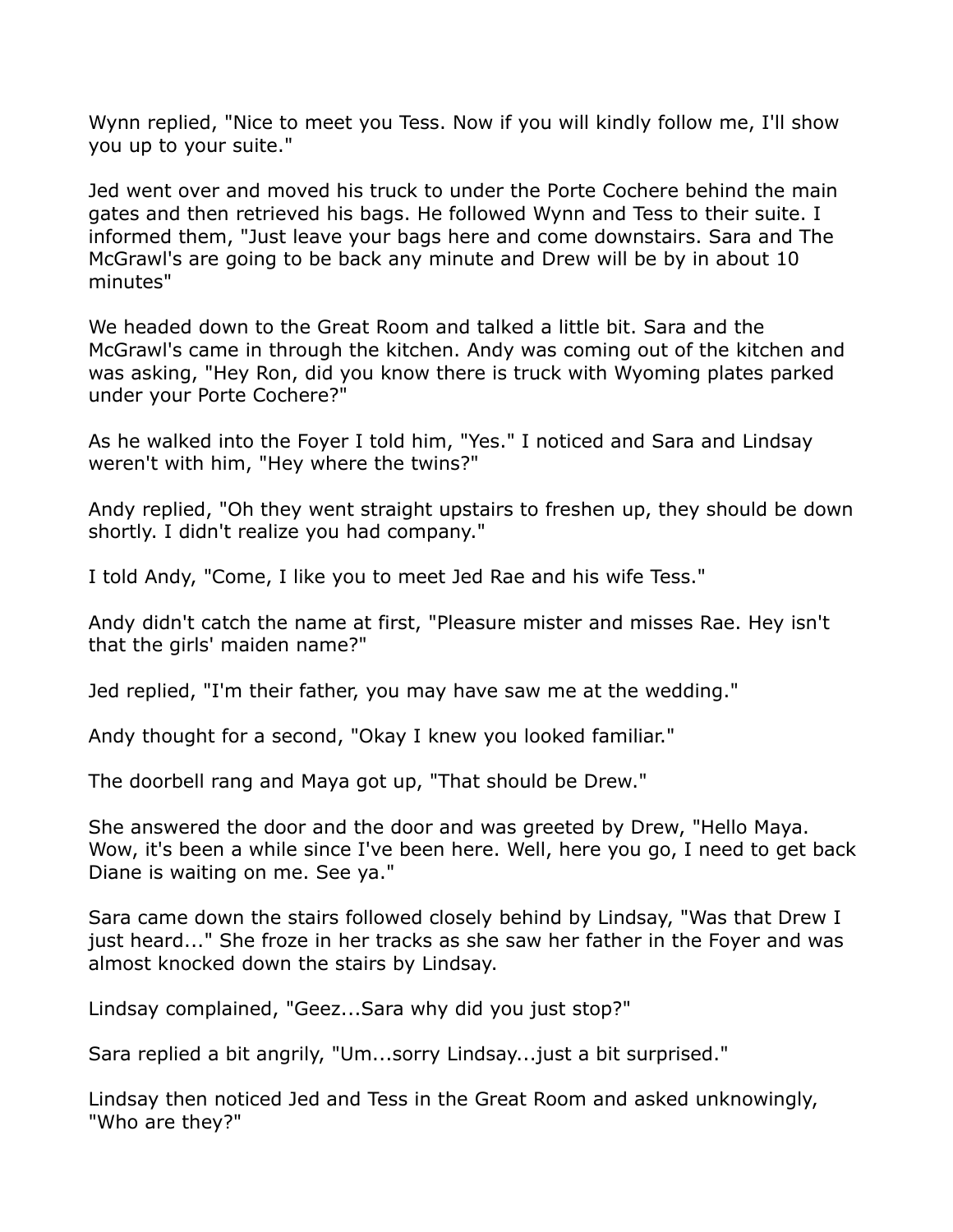Sara explained, "Well, the guy in the flannel shirt is my father..."

## **Chapter 3: Reverse Deja Vogue and Okay So The Reason We Are Here...**

Jed was about to introduce Tess, but Sara laid into him, "...who walked me down the aisle and just kept on walking. Who has the nerve to show up here with his 'girl of the week'. Hell, I surprised he isn't drunk!"

Much to everyone's surprise and for the first time ever Maya scolded her older sister, "SARA! Stop that, I've already given him the third degree AND forgave him."

Sara unnerved by her sister yelled back, "You may have, but I haven't. This is personal! Especially after what he did at MY wedding day. Hell, he might as well not even showed up..."

Lindsay slowly backed up a few stairs and sat down a bit shocked as to what was going on, almost a reverse deja vogue from that famous 'Glen Campbell' night a few months back. Seeing this I tried to gain control of the situation, "Sara, your father came all this way..."

Sara stubbornness got the best of her and she was determine to win this fight, "Shut up Ron, him being here doesn't involve you."

Both Maya and I replied at the same time, "Yes it does."

Sara stood there stunned and in tears. She sat down on the stairs, Lindsay got up and came down and sat next to her holding her hand, trying her best to calm Sara down, which was a complete role reversal for her.

Andy broke the silence, "Talk about reverse Deja Vogue!"

I replied without even looking at him, "Tell me about it."

Jed did not approach Sara, but simply and calmly replied, "I was expecting some hostility from your sister and I guess I should have expect some from you. Somehow I thought you would be more forgiving, but I understand what I did hurt you. For that I am so sorry. If I may explain why?"

Sara in a sarcastic manner, "Oh this I've got hear."

Maya coming to her father's defense and nearly in tears, "Sara, give him chance he makes a very valid point. Will you please for me?"

Sara still determined not to back down, but gave into her sister momentarily,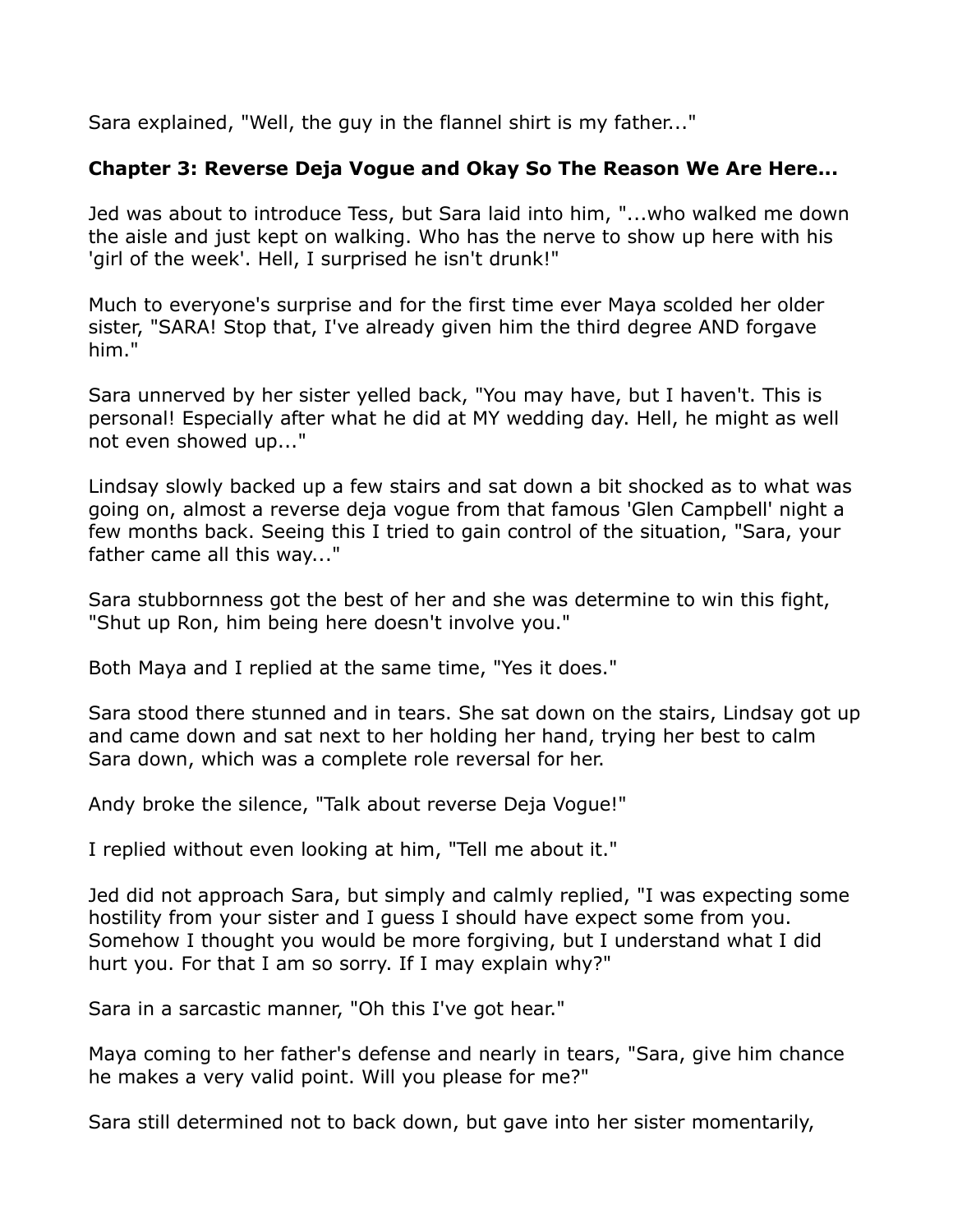"Okay fine."

Jed continued, "First off Sara, I've been sober for nearly a year now. I almost got myself killed this time last year. Long story short I was given a choice, check myself into rehab or go to jail for many, many years. It was then I knew I had to change my life around. Your mother's death was not easy on me and I know it wasn't for the either of you. About the wedding, seeing you all dolled was more than I could handle. I couldn't stay, I didn't want you to see me in the condition I was in. It was your day after all and I didn't want to spoil it for you."

Sara still stubborn but a bit confused, "Well you did and I don't understand why."

Jed explained, "Sara, may be you don't realize it, but that day you looked so much like your mother on our wedding day. I'm so sorry."

Sara was starting to cave-in and yet still putting up a fight, "Oh now you drag our mother into this!"

We all looked at Sara then Jed who replied, "What is that suppose to mean?"

Sara still very angry, "After she died you never spoke of her and for that matter never told us what happened to her."

Maya was trying to get control of the situation, "Sara! I don't think we should be talking about this."

Sara replied, "Stay out of this...it is between our father and me now."

Jed explained, "I suppose I should have told you before. She went to a New Years Eve party over in Rockhill. She apparently had way too much to drink, was wasted so a taxi was dispatched. She collapsed and expired before the taxi even arrived. The police investigated and determine her death was caused by interaction of her medication and all the alcohol she had drank that night. I should have told y'all this all a long time ago."

Well, that certainly filled in a lot of blanks, but only seemed to anger Sara more, "All these years you refuse to talk about her, but tonight you show up with this bimbo and now you let it all out!"

Again Maya scolded her sister, "SARA! How dare you. Show some respect for the lady for crying out loud!"

Lindsay was in about as much shock as was Sara, "Who the heck is that and what has she done with your sister?"

Jed asked, "May I introduce you two?"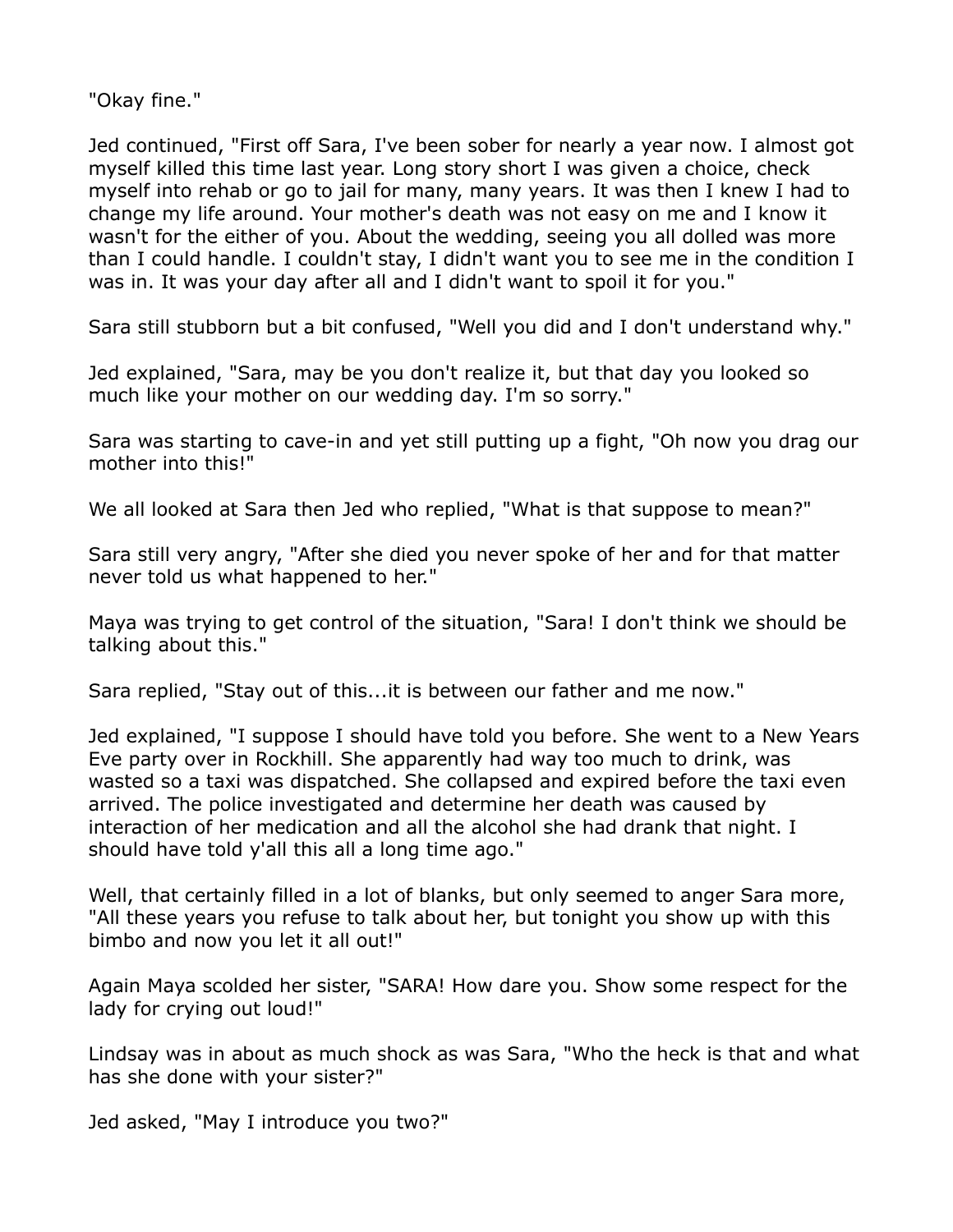Sara still fighting, "I suppose so...."

Jed continued, "Tess, this is Sara my eldest and sometimes stubborn daughter. Sara this is Tess, my um wife."

Sara turned very red, "Oh shit! I'm sorry Tess, I didn't mean to..."

Tess sat down next to Sara and put her arm around her, "It's alright dear, I understand. Your father and I were very much alike when we met in rehab. I guess you could say it was like seeing ourselves in a mirror, except the mirror was the other person. Your father has worked very, very hard to get his life back in order. He has come a long way in the past year, albeit one step at a time. He wanted me to come with him to your wedding, but I thought it would be best if he didn't. May be that wasn't my best choice, may be it would have made things a little easier on him or may be not. I am not here to replace your mother, that is something I will never be able to do. But what I can do is provide support and love to your father and to both you and Maya."

Maya suggested, "Sara may be you will feel a little better once you have pizza."

Sara finally gave in, "Your right, let's eat." She asked Jed, "You really think I looked like our mother?"

Jed with his trademarked one word answers, "Yep." Then he laughed, "Well, except for the chains part, that was a bit odd."

Sara laughed, "Well, you just gotta kinda understand our lifestyle."

Jed replied, "I kinda do now."

Sara didn't really pay much attention to his answer she was more curious as to why he was here. She asked, "Okay, now I am curious why are you really here? Especially since *both* Ron and Maya are defending you."

Jed explained, "I was referred to Ron and the AZOutback Crew by a very good friend of mine."

Sara was racking her brain, "Gary?"

Jed replied, "Nope, not Gary. I'll give you a clue, think about when you were reunited with Maya."

Sara was trying to comprehend her father's clue, "When I was reunited with Maya? I was in Oro Valley with Ron when I talked to her. Then we met up in Frisco on the way to The Boots' Job..." The light bulb came on, "Jason Jason?"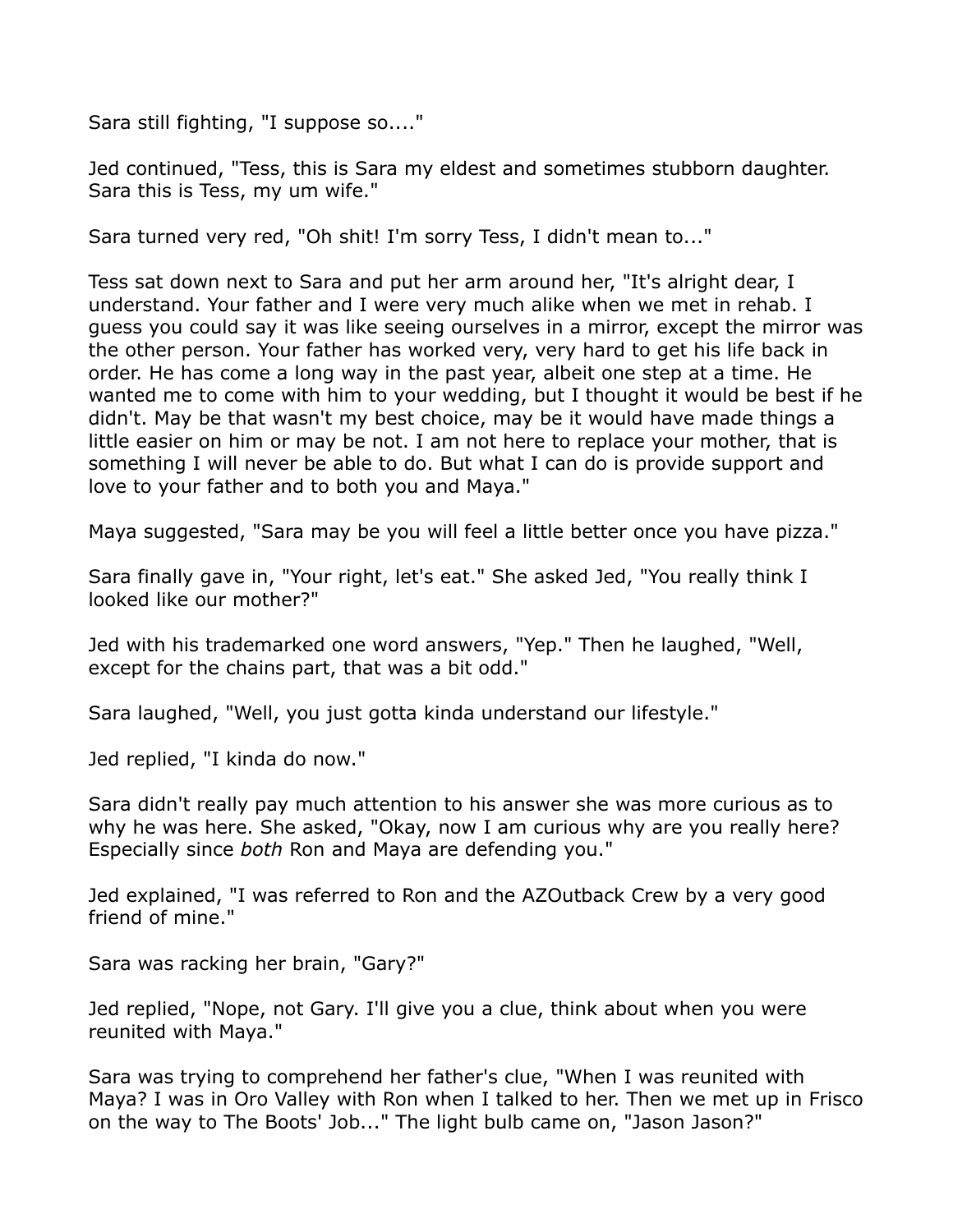Jed was impressed, "Yes, very good. Like I said he has been very good friend of mine. I called him when I had my accident and he was the one who made me realize the deal the Police Chief and the DA were giving me was good. It was either rehab or jail. He came out to Wyoming to see me after I was finished with rehab which was right before Ron and The AZOutback Crew started his job. He offered me stake in the business said he was looking to expand. We spent the next couple months looking for a location we could build. Little did we know that Tess's folks owned a couple dozen acres of land out in Chugwater. They gave us the 4000 square foot Ranch and Guest Houses for our wedding. They wanted to get something smaller and closer to town in Cheyenne."

I was curious, "So have you started build yet?"

Tess explained, "We broke ground the day after our wedding! Then headed up to Caspar the next day for a mini-honeymoon."

Jed continued, "We've gone a prefabricated route so the structure itself is already done. What we have currently is a giant shell split into three sections."

I took a shot in the dark, "Let me guess, warehouse, production and sales?"

Jed laughed, "Yep, much like Jason's place. They are suppose to start the internal framing this week and should be done by the end of the week. From that point we have 30-days to make any adjustments before they come in and do the final wall boarding."

Andy asked, "Curious, how big is this place compared to the one in Frisco?"

Jed explained, "It is about 2/3 the size of Jason's building in Frisco. In case you wanted to know we need about 75 machines."

Andy one step ahead of me, "Give us a break-down if you could."

Tess replied, "Simple enough 25 for the warehouse conference rooms and offices, 20 for the sales floor and 30 in the production area."

I asked Andy, "Could we get a 75 systems built that quickly?"

Andy explained, "Kinda depends on what they will need. I imagine we could get away with economy systems in the warehouse/offices as well as the sales floor so that would knock out the first 45 machines. We can order those pre-built directly from our supplier and have them drop-shipped. The production area machines is what I am worried about." Turning his attention to Jed and Tess, "Do y'all know what kind of software you are going to be running on those?"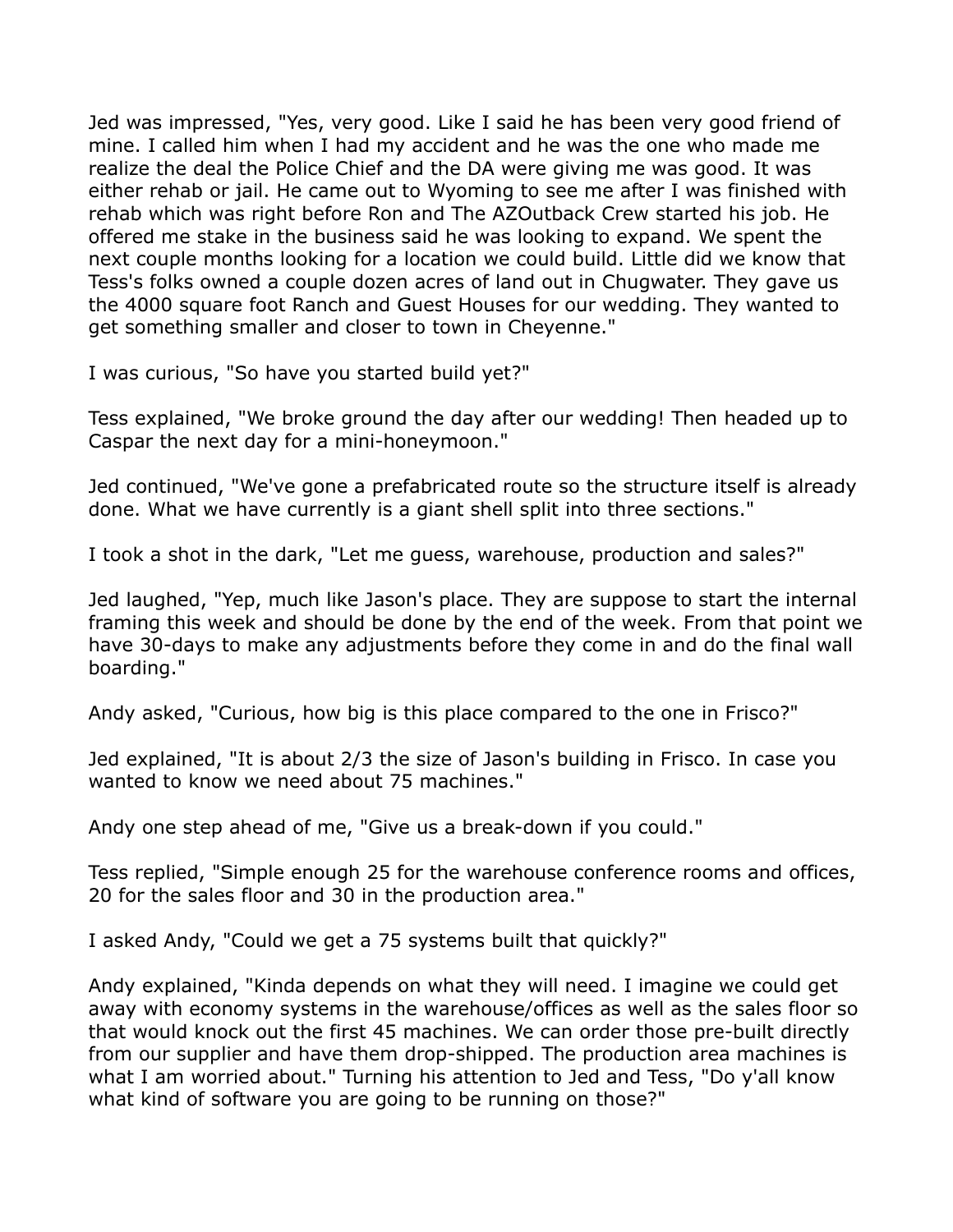Tess started listing all the software they were going to need but Andy interrupted her, "Okay, good. Sorry, this is really all Greek to me...that is more Laura's department."

I asked, "Do you have all the software listed in say a Word file that I could send to my sister?"

Tess replied, "Yes, but not in a Word file. Ever heard of OpenOffice.org?"

I told her, "That would work fine."

She told me, "Okay well, I can get it for you tomorrow."

Since it was nearly midnight I suggested, "Yes that is a good idea. We can continue this discussion tomorrow. I'll try to get a hold of Laura and see what she can do."

The next morning after breakfast we all piled into my office. Jed and Tess could not get over the view from my office of The Thirsty Cactus Wash and the surrounding desert foothills. I had Tess transfer me the software list so I could put it in an email for Laura. I announced, "Okay I am about to get Minnie Pearle on the phone, so beware."

Tess asked, "Minnie Pearle?"

Maya laughed and told her, "You'll understand shortly."

I entered the speed dial for Laura and put it on speaker. After several rings I thought I was going to get her machine but Sophie answered, "Meyer's residences."

I asked, "Oh hey Sophie, Ron here. Is my sister around?"

Sophie replied, "Morning Ron! Yes sir, give her a moment."

A minute later Laura came on her with her famous greeting, "HOWDIE! RON!"

Turning the volume back up, I started out the conference call, "Morning Laura. I've got you on speaker as I have the AZOutback Crew here in the office along with a prescriptive new client." Turning to Jed and Tess, "Introduce yourselves please."

Jed replied, "Jed Rae."

Tess followed, "Tess Rae-Whitewater."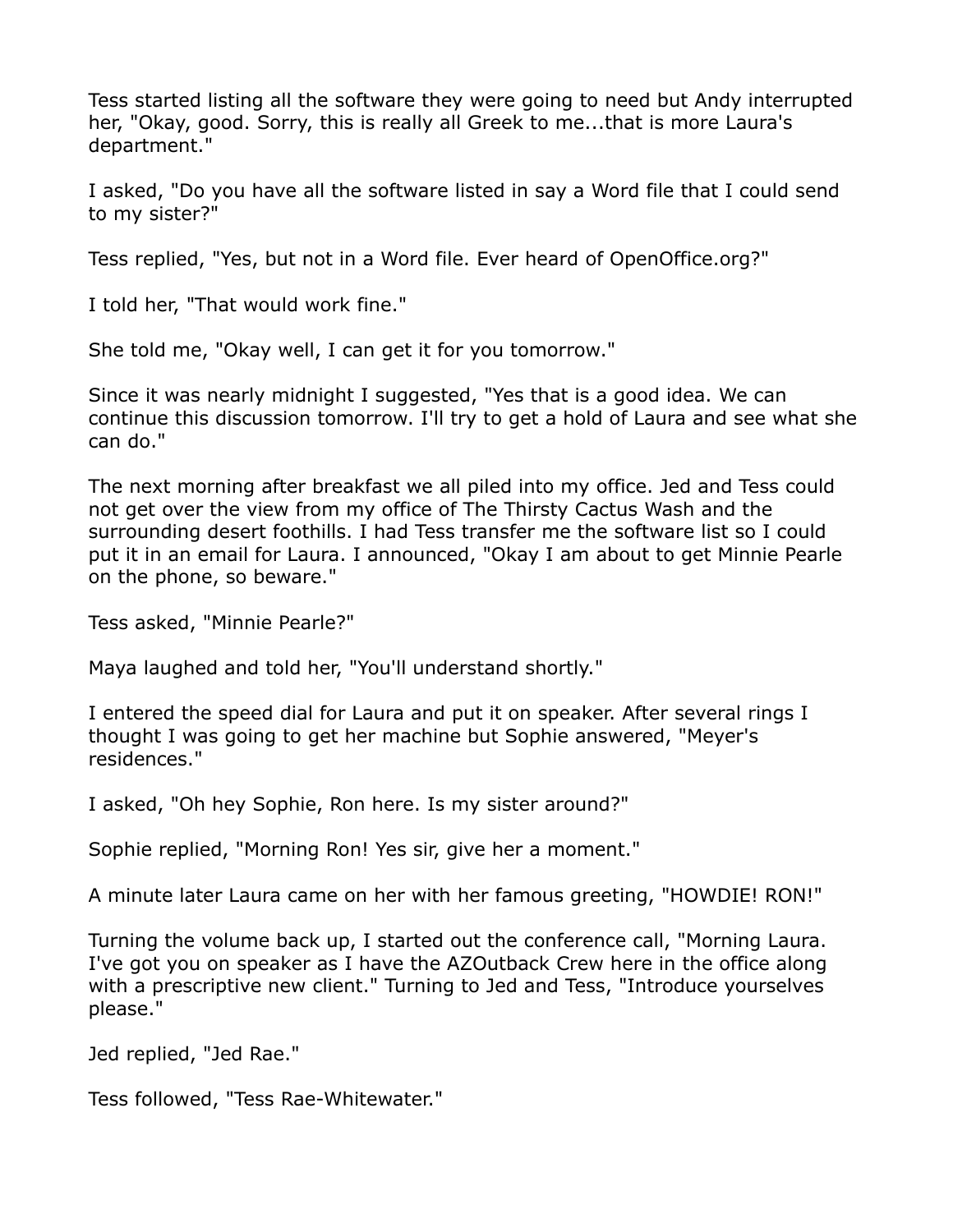I continued, "They were referred to us by Jason Jason. Hemingway, they have a very similar project to Boots, but on a slightly smaller scale."

Laura asked, "What exactly do you mean by 'slight smaller scale'?"

Jed explained, "Our facility is about 2/3 the size of that of Jason's. Further we only will be requiring 75 systems."

Laura was intrigued, "Only 75? Hmm, okay interesting. What kind of software?"

I explained, "Tess has compiled a list, I just sent it to you via email. Andy has some questions for you."

Laura replied, "Okay, logging on to TBird. Go ahead Andy."

#### **Chapter 4: The Anatomy of A Deluxe System**

Andy presented his system requirements quandary, "Laura, since you are familiar with our system classes, we need to know what would we would need given the requirements of these applications."

Laura asked, "Jed or Tess, two questions and they are sorta similar. First, what portion of the 75 systems will need this software? Second, of those total number of systems how many do you plan on using in the next say 3-6 months?"

Tess answered, "These are for the production area so 30..."

She didn't get to answer the second part of the question has Laura stopped her, "...sorry Tess, I should have also ask what is the time line on this project?"

Tess continued, "Quite alright Laura. We plan on being live in about 2-months. However we have a 30-40 day window in which we have to have these system done and installed. Finally to answer the second part of your first question I would say around 20 will be live within the next 3-6 months."

Laura explained, "Ah, I see. Okay please keep in mind I am not trying to tell you how to run your business. However as a consultant I feel obligated to tell you a few things."

Tess laughed, "Well Laura, keep in mind I am not trying to one-up you here, but I have a Masters in Computer and Information Systems."

Laura egged her on, "You go girl! That trumps my Bachelors! Okay, well my point here is I hate to see you spend all this money on computers that are going to sit mothballed for 6-months to a year. Then when you are ready to use them come to find they already inadequate."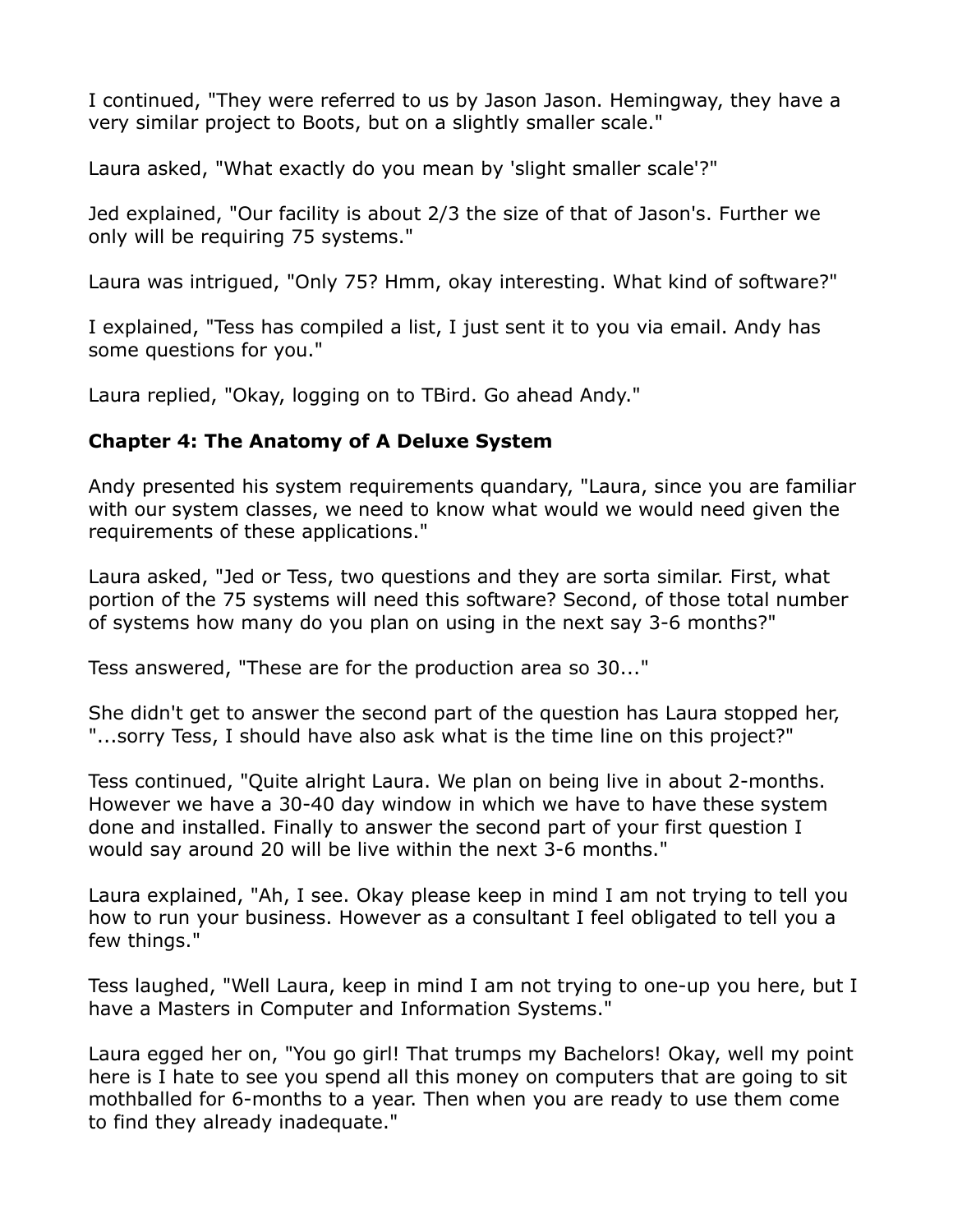Tess concurred, "I understand where you are coming from Laura. Assuming you are reviewing the list, you will notice that most of the software we plan to use is open-source. Further much of it has been custom made for us and our demands which include being able to least us at least 3-years with these new systems."

Laura was getting giddy, "Wow. Cool! PHP based applications. Nice! I've actually heard of a lot of these and these are some great applications. Okay then well I have a question for Andy."

Andy had kinda fallen asleep, "Huh?"

Laura asked, "On the deluxe systems, is the video integrated on to the motherboard?"

Andy was more awake now, "Deluxe systems run a stand-alone video card. What did you have in mind?"

Laura explained, "Mid-range NVIDIA or GeForce cards should work. I would also suggesting adding another gig of RAM."

Lindsay objected, "It is better and cheaper, in the long run that is to add two gigs sticks now."

Laura agreed, "True, the upfront cost would be offset by not having to try and find one gig sticks in the future. Hmm, if you are going to do that you may be able to use the base video cards for that level of system."

Tess asked The McGrawl's, "Could you get us a cost break down on upgrading the video cards?"

Andy replied, "Off the top of my head, you are looking at may be \$50 per system. Of course that is a base retail price, with a bulk discount I would say around \$36- \$40 per system."

Jed asked The McGrawl's, "Do you have enough information now that you could give us a quote on these systems."

Lindsay replied, "I think so. Was there anything else you needed to know Laura?"

Laura responded, "In regards to the systems not really, but I do have one other questions for the Rae's."

Tess replied, "Yes Laura?"

Laura inquired, "Where is this job anyway?"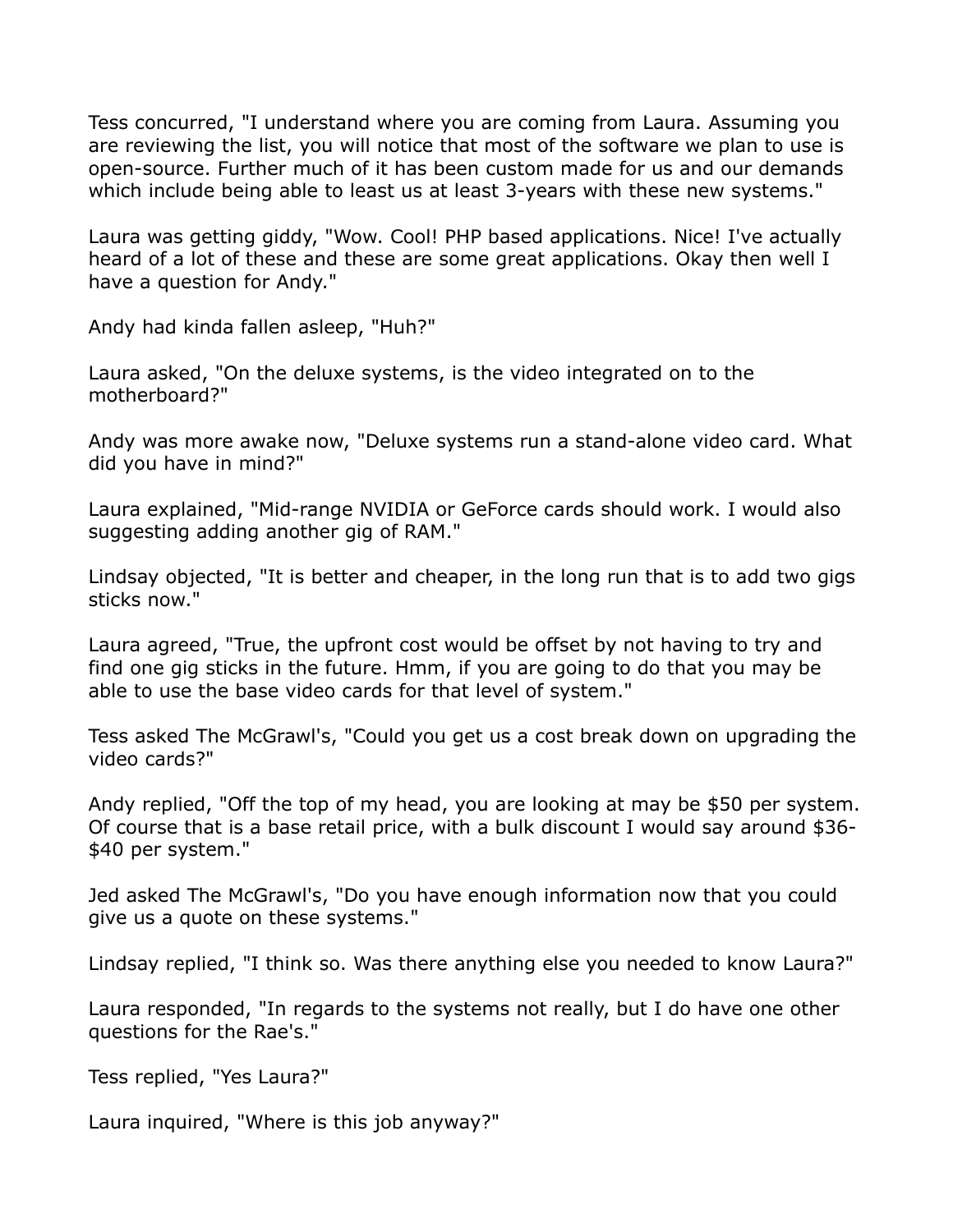Tess replied, "Chugwater, which is about 45 minutes north/northwest of Cheyenne."

Laura was silent for a bit then asked, "Cheyenne, as in Wyoming?"

Jed replied, "Yep.'

Laura joked, "Wow. Whatever happened to the good ole days when we use to do work within the Phoenix and Las Vegas markets?"

I replied, "Well, I know this is outside our usual markets, but it does involve family."

Laura asked, "How so? Oh wait, you said Rae didn't you?"

I replied, "Yes they did. Is this going to be an issue? I don't want to put pressure on you, but you're kind of a make/break on this project."

Laura cringed, "I was kinda fearful of that. I should talk this over with Miss Kitty...but then again...I really could use the work. The consulting jobs are not what they use to be. Crap! Oh hell with it, I need a break from here anyway. But I will only come out on one condition..."

I asked, "Which is?"

I was not surprised by Laura's answer, "No tin cans!"

Tess looked at me and asked, "No tin cans?"

I explained, "She is referring to those smaller commuter planes that resemble a tin can with wings."

Tess laughed, "Ah okay. Laura, you need not worry about that. Great Wyoming Charters uses Gulfstream G650's which are the largest of commuter jets."

Laura seemed a bit calmer now, "Cool I like Gulfstreams. Well when y'all have a time line let me know. Miss Kitty just got home, gotta run."

I told her, "Okay sounds good, I'll keep in contact with you and let you know more."

I turned my attention to Jed and Tess, "Okay, the crew and I need to discuss this amongst ourselves before we make a final decision. Is there anything else you wish to add for our consideration?"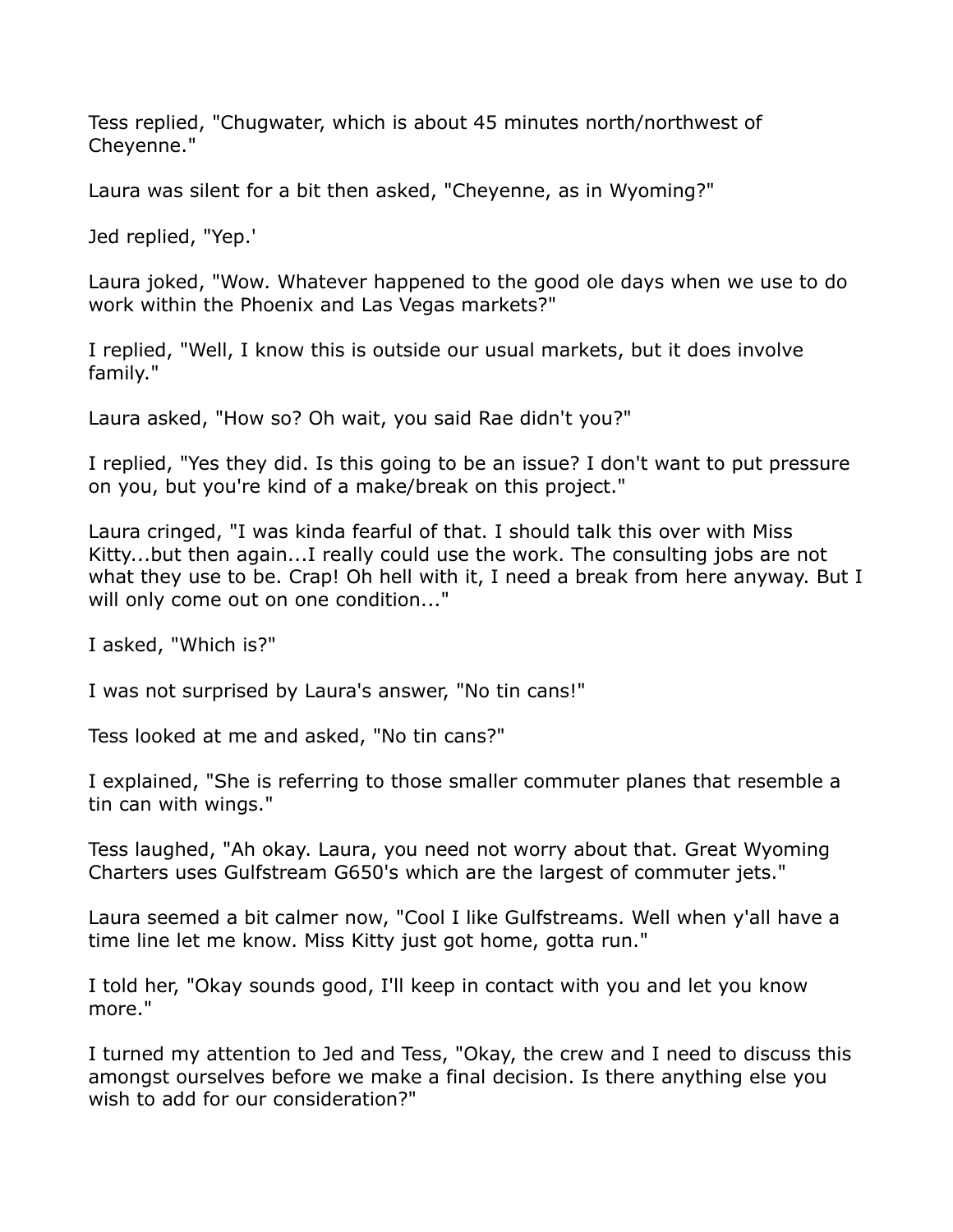Jed handed me a couple rolls of blueprints and explained, "This is the layout of the center. We have marked whereabouts we are going to have the computers."

I looked at the blueprints and commented, "Wow, this place is dual-level."

Tess explained, "Yes. Very similar to way your house is situated on this hill. The reception area, sales floor, and some of the conference rooms as well as the shipping department are all on the lower level. The upper level is the production area, executive offices, another conference room and the receiving department."

I was still in awe over the plans, "Well, this is certainly going to be more complicated than we expected. Is there anything else you wish to present to us?"

Jed turned to Tess and said, "I guess we should tell them our part of the deal."

Tess nodded and replied, "Also we should tell them Jason's contribution as well."

Jed informed us, "Okay two things. First off, Jason Jason is financing this project. He has allocated a total contribution of 75% of the total *contracted* price of his project. Correct us if we are wrong, but the *contracted* price of the Boots job was \$72,500 all inclusive."

Maya was confused, "What does he mean by contracted price?"

I explained, "The contract price that Jason and I agreed to was \$72,500. However, he contributed another \$1,000 to cover some unexpected expenses such as the additional server and having to fly Andy out to help me on the job. So doing some quick math here, 75% is a little over \$54,000."

Jed confirmed, "Yes that is correct."

Maya asked, "Okay, so what is the second thing?"

Tess laughed, "Nothing gets by you does it? Actually, there are two more things we will give you a 2.5% stipend which works out another \$1,350 to cover travel expenses such as gas, lodging in Santa Fe and Laura's flights."

Lindsay asked, "Why Santa Fe?"

Tess explained, "It is a good mid-point to stop at when coming to/from Phoenix."

Lindsay explained, "Actually I meant why only cover our lodging in Santa Fe? Why not in Chugwater?"

Jed answered, "Well, that is the second thing. You will be staying at our ranch while you are working on our building. The site is less than 10 minutes from our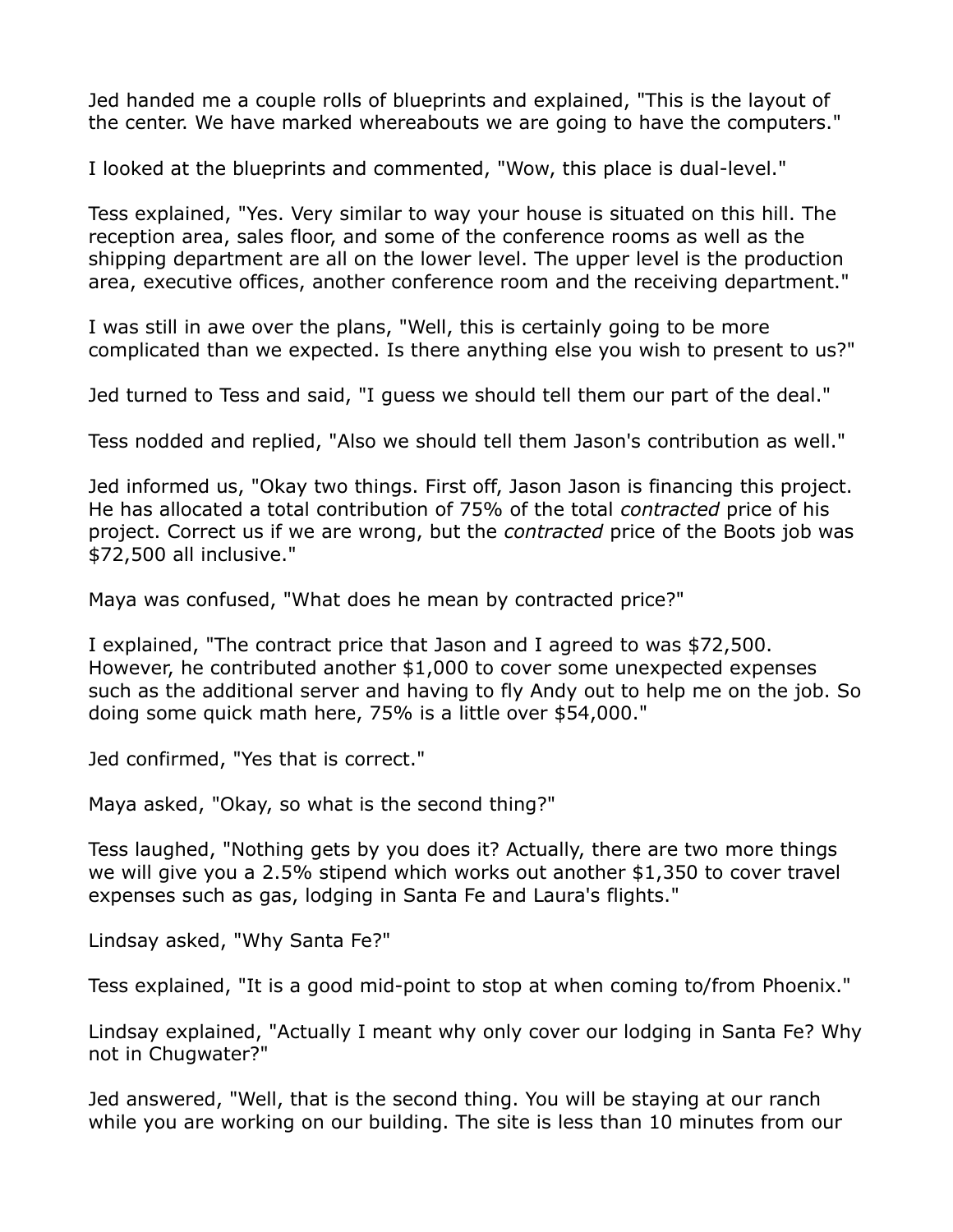ranch."

Tess added, "The Ranch is an old Bed & Breakfast so we have plenty of room there are currently nine bedrooms and nine bathrooms."

Jed concluded, "So that is our offer for your consideration."

I asked, "Does any one have any final questions for the applicant?" Andy had been studying the plans along with Maya raised his hand, "Yes, Andy?"

Andy asked, "Do you have any stipulations as to where we are to place your sever or servers? I should also point-out we usually have them in their own room or closet off to the side. So it is not like it is going they are going to be sitting out in the middle of the floor for all to see."

Jed replied, "No. Wherever works best."

I explained, "Okay then if there are no other questions, The McGrawl's and the rest of my crew will talk this over and crunch the numbers. We should have decision by this evening."

Jed replied, "Understandable, it is a big decision to make. We will leave you all to discuss it."

I told them, "Wynn is going to take y'all out to Old Town Scottsdale for the day. Enjoy."

After Jed and Tess left my office with Wynn, Lindsay announced, "Sara and I need to head on over to work at the Budget Holstein North. But I do want to say that if the numbers work out I am all for this project."

I told her, "So noted. What about you Sara?"

Sara told us, "If Lindsay does it, I'll do it."

I turned my attention to Wynn, "How about you Mistress Wynn?"

Wynn looked up surprised, "Mistress? Ah...um don't matter to me, but I didn't think I was going to be involved."

I was a bit taken back by her response, "You are just as much a part of the crew as everyone else in this room. You were a tremendous help on the Budget Holstein Oro Valley job last month. Besides, I wouldn't want you here all by yourself for two weeks while the rest of us are having fun."

Wynn cheered up a bit, "Thanks Ron, that is nice of you. Now if you excuse me I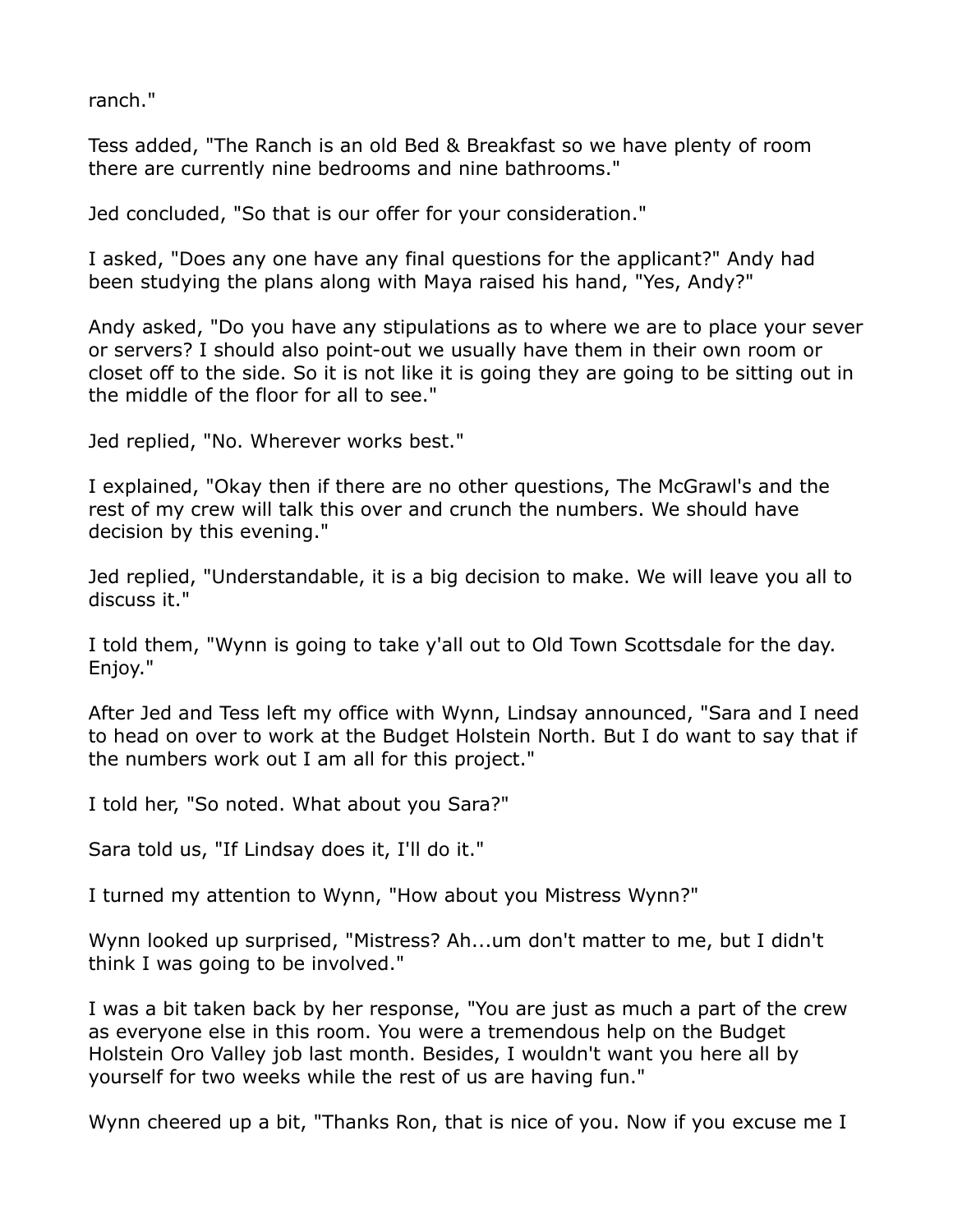need to get the breakfast dishes taken care of before we leave."

Wynn along with Sara and Lindsay exited to go about their business. I turned my attention to Maya and Andy, "Okay guy and gal we have a lot of work to do here. We have a \$54,000 budget that we need to work within. The nice thing about this is that is exclusively for parts and labor."

### **Chapter 5: The Nitty Gritty & Deal or No Deal?**

To start I asked, "Okay so what do we need?"

Maya walked over to the white board and replied, "Well for starters 75 systems, 75 outlet box kits, 75 patch cables, some hubs and a ton of network cable."

Andy added, "We will need a server. The 75 systems we need to break down as 45 economy and 30 as deluxe. We also need 2 GB memory sticks that we can use for upgrade on the deluxe systems."

Maya was worried, "Are we even going to able to make anything off of labor? Seems like the parts are going to eat-up our budget." I didn't say anything, just sat there thinking how we could cut costs. Maya raise her voice slightly to get my attention, "RON!"

Still kinda lost in thought, "Huh? There has got to be a way we can save on parts...hey wait a minute..Catalina Foothills."

That name got Andy's attention as he nearly feel out his chair, "What the hell?!"

I explained, "The solution to our problems."

Maya asked, "Uh, Ron have you lost your mind?"

I laughed, "Nope. Recall while Sara and I were away on our honeymoon Andy shipped me all his extra inventory from the *original* Catalina Foothills store. Let me take a look at my inventory..."

Andy replied, "Holy crap, that's right and we ended up writing all that inventory off as part of the 'collapse' of the Tucson area stores. So whatever we charge them for those items is technically 100% profit."

I got StockZilla up and running. I started a new ticket, "Okay, so we need CAT-5 cable and we do have a bunch of 500-foot rolls lets take 3 of those and a couple of 1000-foot rolls. Patch cables 10-foot, we need 75. So far so good, what else? Ah yes outlet box kits, we get the box and the face plates, 75 of those as well. Hmm...seems like I am missing something here..."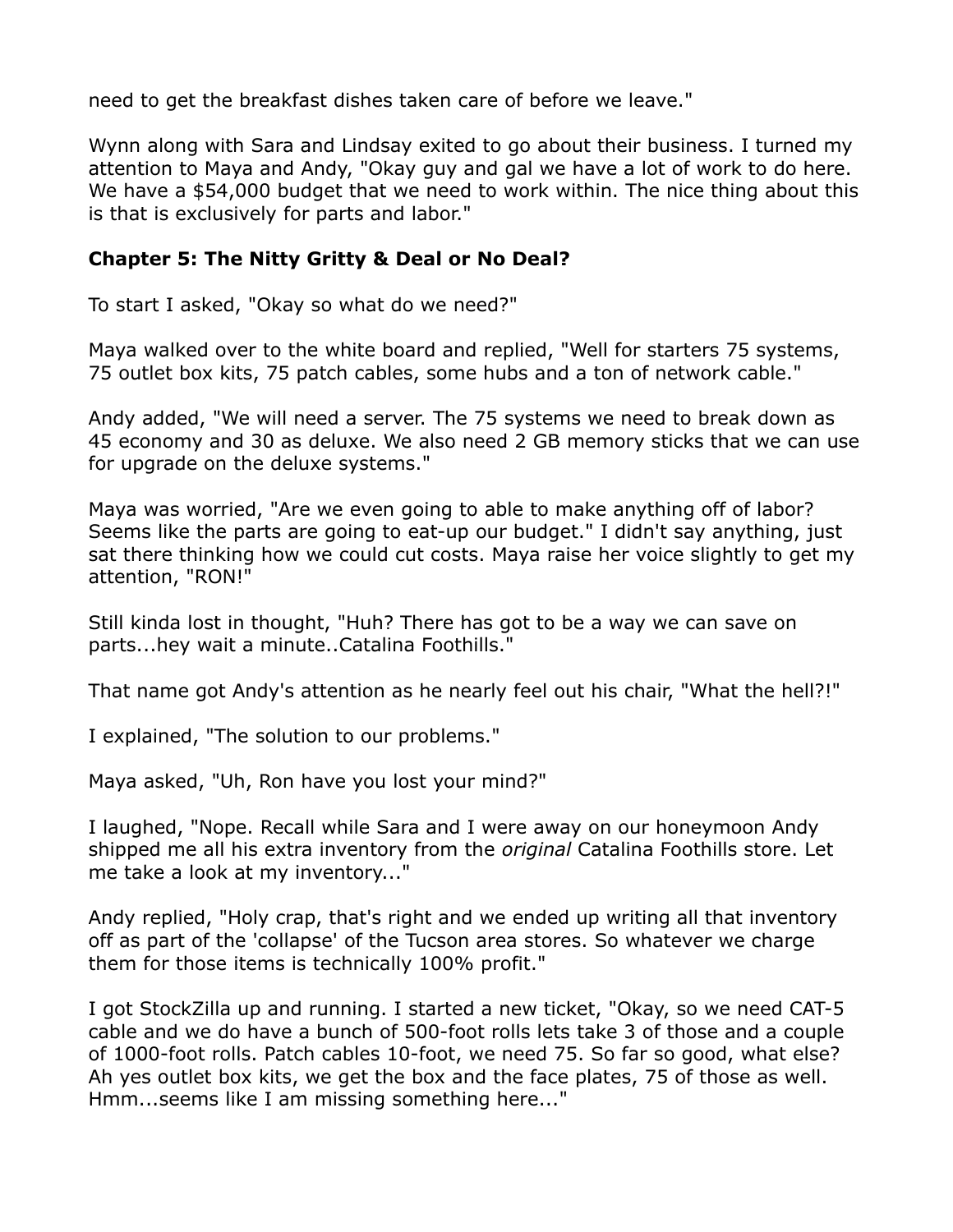Maya figured it out, "We will need connectors for each end of the cables to the switches then to the outlet."

I informed Maya, "Ah yes that is what I was looking for. Got tons of those we need 150."

Andy got on the phone with Max at PC's and Things, "Hey Max, Andy. Say Ron's got himself another huge project. What kind of deals can we get for 45 Economy Systems, 30 Deluxe Systems and 75 Flat-Panel Monitors? Plus we need all shipped to Cheyenne, WY"

While Andy was talking to Max, I called up Doyle on my cell, "Doyle my man! I need a really good price on 2 GB RAM, I need 30 sticks."

Doyle put me on hold to check on this. Meanwhile Andy was relaying the info to Maya as he got it from Max, "Okay go for it! Economy \$335 each; Deluxe \$415 each; Flat-Panel Monitors \$115 each; Shipping, all inclusive \$500 with guaranteed arrival in 2-weeks. Great that is the info we needed. We present to the applicant tonight and if they want to go on this."

Andy has just wrapped up with Max when Doyle came back on the line, "I could get 30 sets in by the end of the week and you are looking at \$85 each."

I advised Doyle, "Okay not bad. Now for my next challenge. Ultimate Server with rack, two routers and four 24-port switches. Needs to be shipped to Cheyenne, WY"

Doyle laughed, "Ron you are not going to believe this, I have an Ultimate Server in stock over in Fountain Hills. Have no idea where it came from as I couldn't find an order or for that matter an invoice. Zina thinks it may have been ordered by the manager that Lindsay 'Glen Campbelled'. I'll sell it to you for say \$5000? The switches are \$140 a piece and we can order a really nice enclosed rack for around \$1000 including shipping."

I told Doyle, "Wow, that is good news and \$5000 sounds good on the sever package. We will meet with the applicants tonight and let you know tomorrow."

The last area we needed to focus on was labour I advised Maya and Andy, "Keep in mind on the installation parts we are making essentially 100% profit so keep that in mind when you figure labour."

Maya informed us, "Based on what I see on the plans and the fact we will have six people doing the wiring and outlet installs we should be able to knock out in a couple weeks, with a week being 30 hours at \$55 per hour. You usually charge a flat \$500 for a sever install."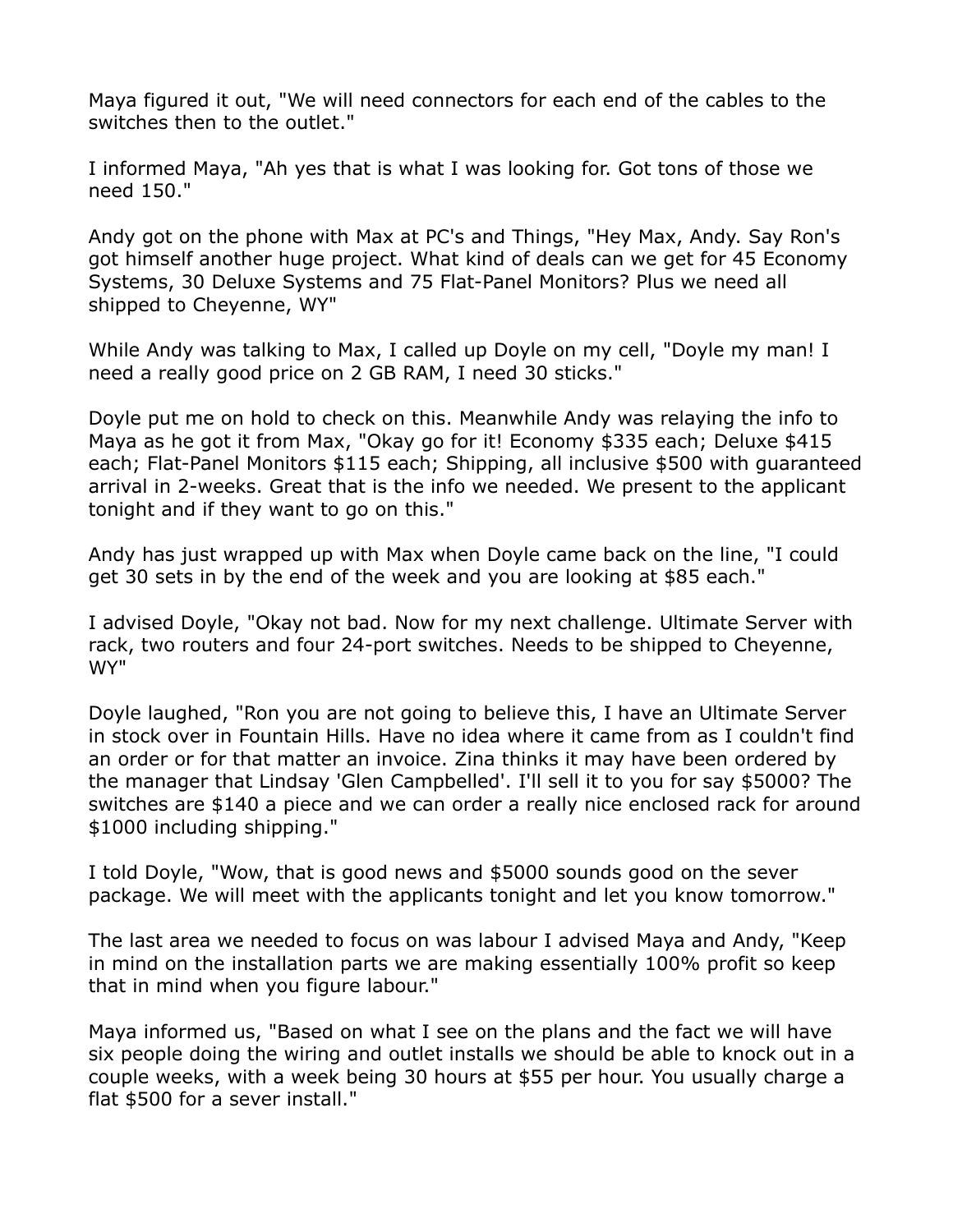Andy replied, "For the RAM upgrade that is barley going to take anytime I am going to guess 5 hours for the 30 systems at \$35 an hour."

I commented, "The only rate and time I am not sure about is Laura. I'll go ahead and allocate her at \$72.50 an hour for 10 hours. So...madam Maya what is the bottom line?"

Maya had been inputting everything into a custom order spreadsheet, "Whoa! Talk about cutting it close...\$53,990. Here's the Nitty-Gritty:"

| DUULS CHUYWALCH                |                |                   |          |  |
|--------------------------------|----------------|-------------------|----------|--|
| <b>Item</b>                    | Quantity       | <b>Price/Unit</b> | Total    |  |
| Wiring                         |                |                   |          |  |
| CAT-5 10-Patch Cords           | 75             | \$3.13            | \$235    |  |
| <b>CAT-5 Wall Boxes/Plates</b> | 75             | \$10.00           | \$750    |  |
| CAT-5 Network Cable 500'       | 3              | \$55.00           | \$165    |  |
| CAT-5 Network Cable 1000'      | $\overline{2}$ | \$100.00          | \$200    |  |
| <b>CAT-5 Connectors</b>        | 150            | \$3.00            | \$450    |  |
| <b>Computers</b>               |                |                   |          |  |
| <b>Economy Systems</b>         | 45             | \$335.00          | \$15,075 |  |
| Deluxe Systems                 | 30             | \$415.00          | \$12,450 |  |
| <b>Flat-Panel Monitors</b>     | 75             | \$115.00          | \$8,625  |  |
| 2 GB RAM Upgrade               | 30             | \$100.00          | \$3,000  |  |
| Shipping                       | 1              | \$500.00          | \$500    |  |
| Server                         |                |                   |          |  |
| Ultimate Server w/ Router      | 1              | \$5,000.00        | \$5,000  |  |
| Server Rack/Enclosure          | 1              | \$750.00          | \$750    |  |
| 24-Port Switches               | 5              | \$155.00          | \$775    |  |
| Shipping                       | 1              | \$250.00          | \$250    |  |
| Labor                          |                |                   |          |  |
| Wiring/Jack Install            | 60             | \$55.00           | \$3,300  |  |
| <b>RAM Upgrade</b>             | 5              | \$35.00           | \$175    |  |
| Sever Install                  | 1              | \$500.00          | \$500    |  |
| <b>PC</b> Install              | 24             | \$44.50           | \$1,068  |  |
| Software Install               | 10             | \$72.50           | \$725    |  |
| <b>Wiring Total</b>            |                |                   | \$1,800  |  |
| <b>Computers Total</b>         |                |                   | \$39,650 |  |
| Sever Total                    |                |                   | \$6,775  |  |
| Labor Total                    |                |                   | \$5,765  |  |
| <b>Grand Total</b>             |                |                   | \$53,990 |  |
|                                |                |                   |          |  |

| <b>Boots Chugwater</b> |
|------------------------|
|                        |

I commented, "Wow we did really good. So, what do y'all think?"

Andy asked, "What would be mine and Lindsay's share?"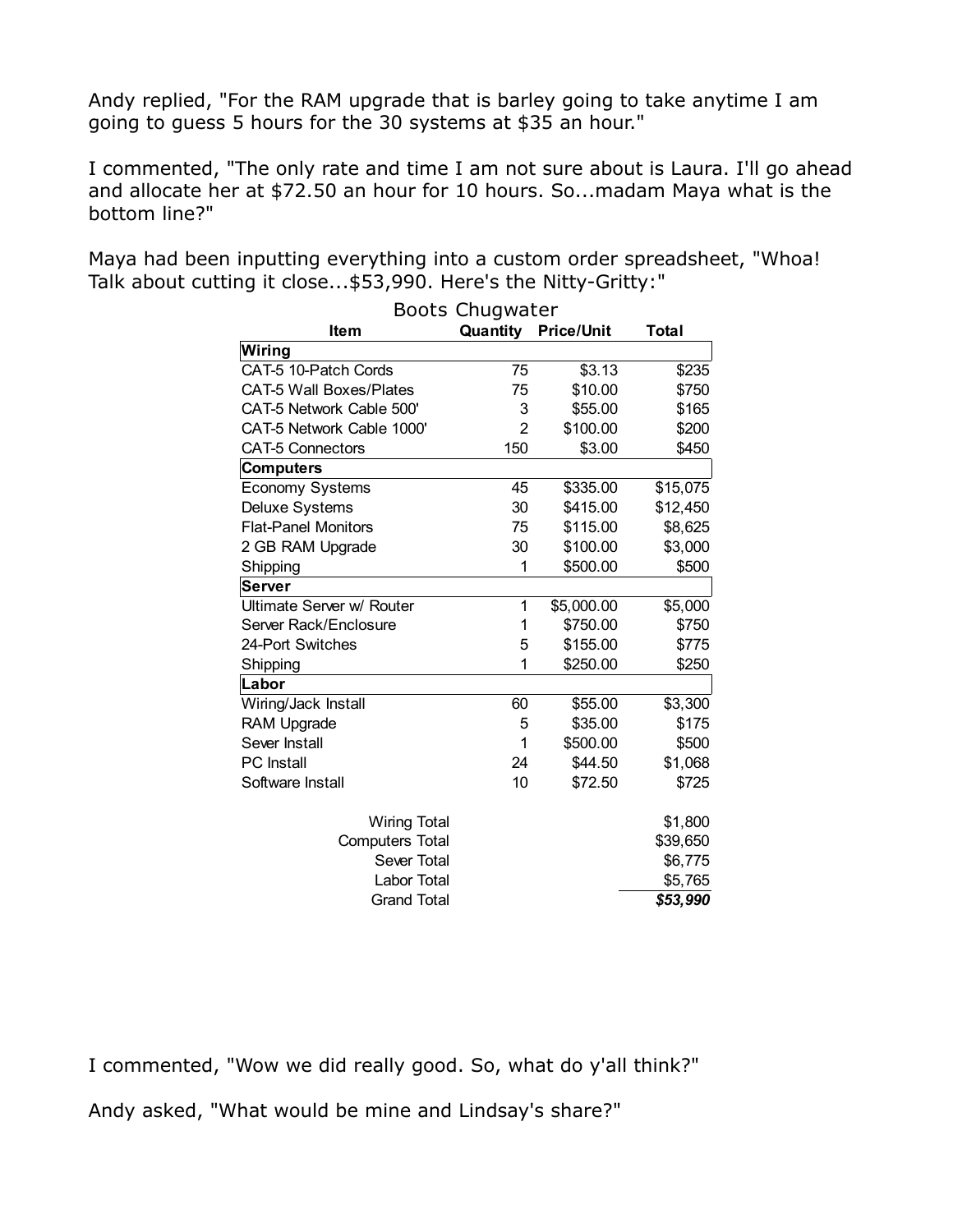I explained, "50% of the wiring total plus 50% of the Labor total less \$725 which will be Laura's share. So you are looking at \$2900."

Maya asked, "So do Wynn and I get a portion of the other \$2900?"

I confirmed, "Yes you two will get each get a quarter which is \$725 a piece."

Maya was lost in thought, "Hmm...what could I do...oh sorry. Well, sounds good to me."

I was going to ask Andy but he beat me to it, "\$2900 would be very nice. After all, we do have a new home we will need to furnish. I'm in, but would like to run this past Lindsay tonight if you don't mind. I know she said she would be in if I was, but I would just feel better."

I concurred, "I kinda want to do the same with Sara and Wynn. The six of us will meet tonight and I will also try to get a hold of Laura as well."

## **Chapter 6: So, it is like this... and You Know?**

Earlier in the day Tess and Jed returned from their excursion with Wynn and headed up to The Queen Suite for a nap before dinner. Wynn came into the office and asked, "So how it did it go with the three of you?"

I looked up and replied, "Not too bad. How did you do with the Rae's?"

Wynn laughed, "Surprisingly, not too bad either. They asked a lot about Sara and Maya, but I wasn't that much help to them. I really don't know much about them, at least that I willing to discuss with their father and Tess. So did you guys reach a decision?"

I explained, "Sorta. If you could sit for a moment I would like to discuss a couple things with you."

Wynn sat down and nervously asked, "Does this have to do with the Rae's project?"

I told her, "Yes. The six of us will discuss this together tonight and I am going to try get Laura on the line as well. Basically we were able to meet their budget with \$10 to spare. If we do this, you and Maya will be getting a good chunk of money. I don't have the exact figure with me at this moment. We would be leaving in about a week or so and would be out there for about two to three weeks. I'll have more details when we all meet tonight. You are dismissed."

Since it was a warmer than usual January afternoon we ended up grilling some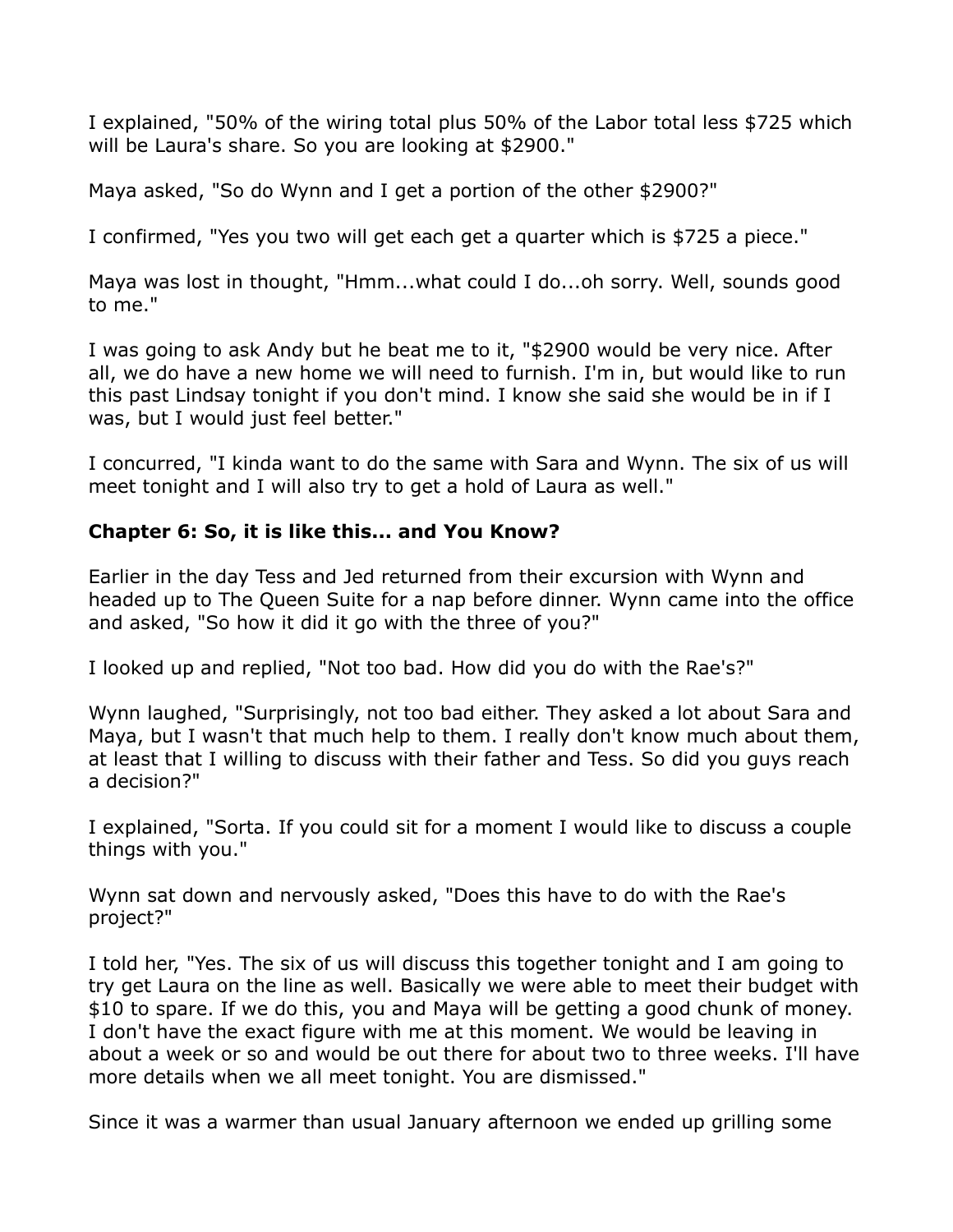burgers on the Cabana. Oddly enough neither Tess nor Jed mentioned anything about the project during dinner. They did approach me after dinner only to tell me they were going to take a walk around the community. I told them, "Okay, you have about an hour before the sun goes down and then it becomes very dark. By the way, I will be holding a meeting with my crew shortly to go over a few details before we announce our decision."

Tess replied, "Okay that sounds good. We promise to be back before dark."

They headed down the driveway out towards Fairy Duster. I headed back inside and gather everyone in my office. Once everyone was seated I began, "This is a brief discussion of what Andy, Maya and I were able to workout earlier today. First off, had it not been for us having a large majority of parts in-stock already as well as some good deals from Max and Doyle with PC's and Things this project would not have been possible. We were given a budget of \$54,000 and the bottom line is we came in at \$53,990. So, should we accept this bid and do not run into any unforeseeable extra expenses, we will make a total of \$6550. \$725 of this is going to Laura, which would leave \$5800 for the six of us. The McGrawl's will get 50% or \$2900 as will the four of us which works out to \$725 each for Maya, Sara, Wynn and myself. Should we do this project, we would be leaving in about a week and would be there for about 3-weeks. All the supplies we need for wiring installation we have in stock and the server is available for pick-up at the Fountain Hills store. The sever mounting rack along with router and switches will have to be shipped."

Lindsay asked, "What about the 75 systems?"

Andy explained, "Max has assured me the systems will be ready and shipped to Cheyenne no later than 2-weeks. Unfortunately, since these are coming directly from the manufacture we will have to add the 2 GB RAM to the deluxe systems once they arrive. We will have the memory before we leave."

I asked everyone, "Okay are in agreement so far?" Everyone nodded in agreement and I continued, "Okay let me see if I can get Laura on the line." I dialed Laura's number and was surprised when Miss Kitty answered, "Hey Lynette, Ron here with the crew. Is my sister around?"

Miss Kitty told me, "She should be let me have Sophie go fetch her."

We chatted for a bit when Laura came on, "Evening Ron and crew. I thought I would be getting a call from you tonight. So how did it go?"

I explained, "Bottom line we were able to come in at \$53,990."

Laura was in shock, "Wow. How badly did we have to cut labor to reach that figure?"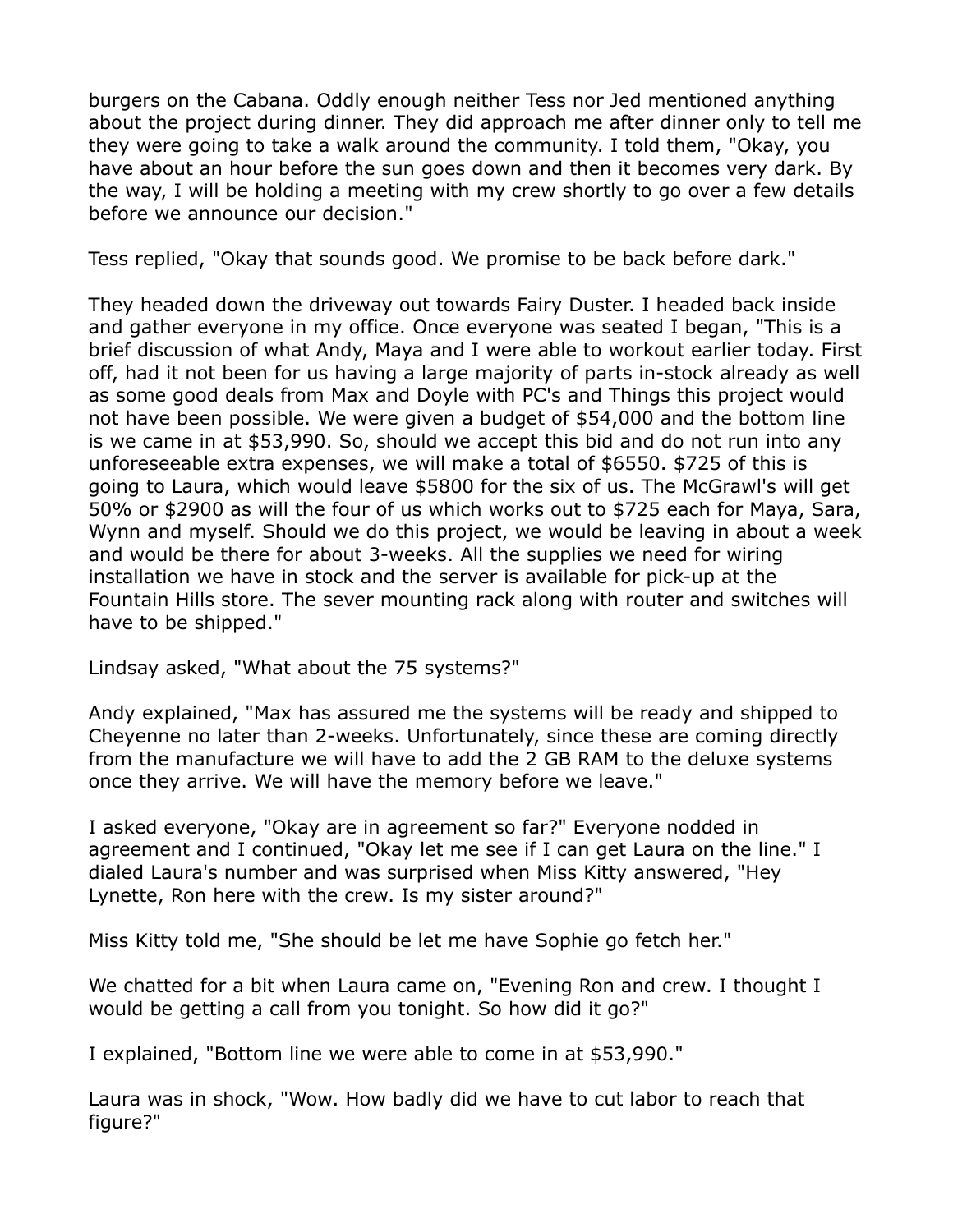I told her, "Didn't really have to cut into labor. All the materials we are using for wiring we had on hand already. They were 'donated' by Andy when he closed the first Catalina Foothills store last fall, giving us a \$0 cost on those items. I figured your labor at \$72.50 per hour..."

Laura was starting to complain, "Geez Ron, I usually charge around \$125 for doing work outside of Nevada. I don't know if \$72.50 per hour will cover it."

I reminded her, "Remember, The Rae's are going to pay for your flight to and from. You will be staying at their Ranch House during the approximately 3 days you will be there. I have allocated you 10 hours at the \$72.50 rate for this job which means you are getting \$725 in additional to the free flight, food and lodging. This is a fixed payment amount so if only takes you 7 hours you still get the full \$725. However should you go over the 10-hours you *may* not get the overage. This would depend on the circumstances and would be the Rae's discretion to pay out from their 'contingency fund'. Your services would be needed in about 2 weeks."

Laura acknowledged the agreement, "Okay, that sounds fair enough and fine with me. Has everyone else reached an agreement?"

I informed her, "Yes they have, we were waiting on confirmation from you. Now that you are in we will notify the applicant that we will accept their proposal. I will be in contact with you with more information as we get it."

After Laura hung-up I asked, "Anyone have any questions?"

Lindsay asked, "What kind of a work schedule are we doing on this?"

I explained, "Since there are going to be six of us working I have estimated between the wiring and install it is going to take about 60 hours. We will working Monday-Friday for six-hours a day. I am going to try to setup us up on a 9:00 AM to 4:00 PM schedule."

Wynn pointed out, "Um...that's seven hours per day."

I complimented her, "Very good. I am giving ourselves an hour for lunch daily. Anyone else have questions?" There were no other questions so I advised, "Okay Andy and Maya I need you to stick around everyone else go do as they want."

Sara announced, "Lindsay and I will be down in the playroom."

I told them, "Okay, have fun." Wynn was starting to walk out the door, "Wynn...When the Rae's return send them on in please."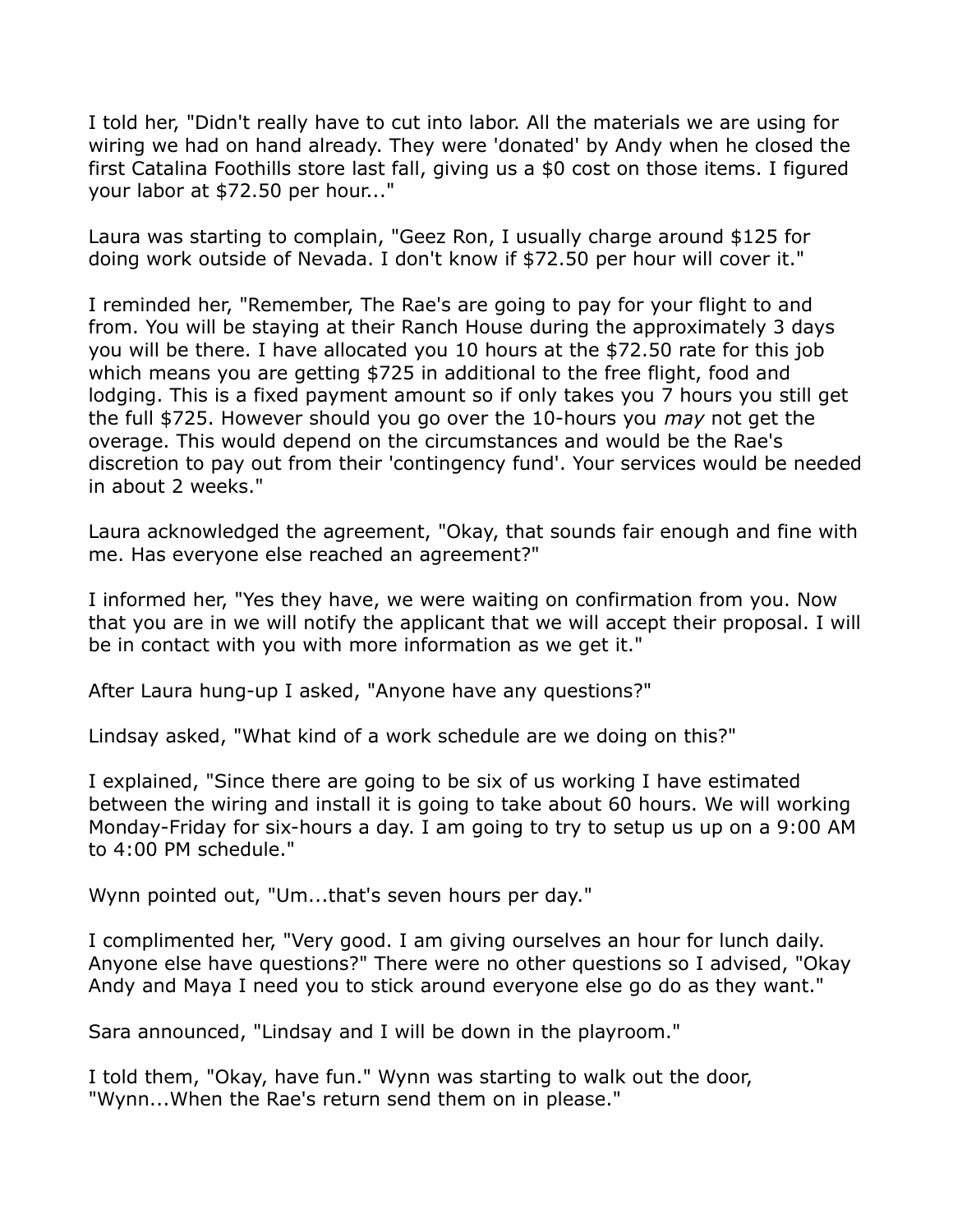Maya asked, "Why do you want me to stay?"

I explained, "You are my assistant for this here project."

Maya was confused, "But I don't know all that much about what you do."

Andy joked, "You know more than you think."

Wynn paged, "Ron, The Rae's have returned and I am sending them over to your office."

Jed and Tess walked and I directed to them sit over on one of the sofas. Tess commented, "Nice community. So were does the road go at end of the block here?"

I replied, "It goes south about 1/2 mile into the Foothills Condos. Marc and Martina live down there as do Kayré and Kacie who work at the same store as Sara."

Tess asked, "Is that the Budget Holstein North? We've been wanting to go there and to Andy's store."

I informed them, "Well, I suppose we could all go to the Good Egg for breakfast and stop at the stores on the way back..."

Wynn paged, "Ron, Gary is calling on the house line should I put him through or take a message?"

Gary's timing was always something. I asked, "Any idear as to what he wants?"

Wynn was confused, "Said something about looking for an excuse to go to *The Unlikely Cowboy* tomorrow night?"

Maya just started laughing, "God he sure does love that place doesn't he?"

I responded, "Yep about as much as Bunny and his chairs. Wynn, tell him tomorrow is fine and we will have eight."

Wynn replied, "Okay will do. Thanks."

Jed asked, "What is *The Unlikely Cowboy*?"

Maya answered, "It is restaurant we frequent quite a bit down at DC Ranch. We made the mistake of taking Gary there once and now he can't get enough."

I added, "It is where we usually take our guests or have shin-dig. Chances are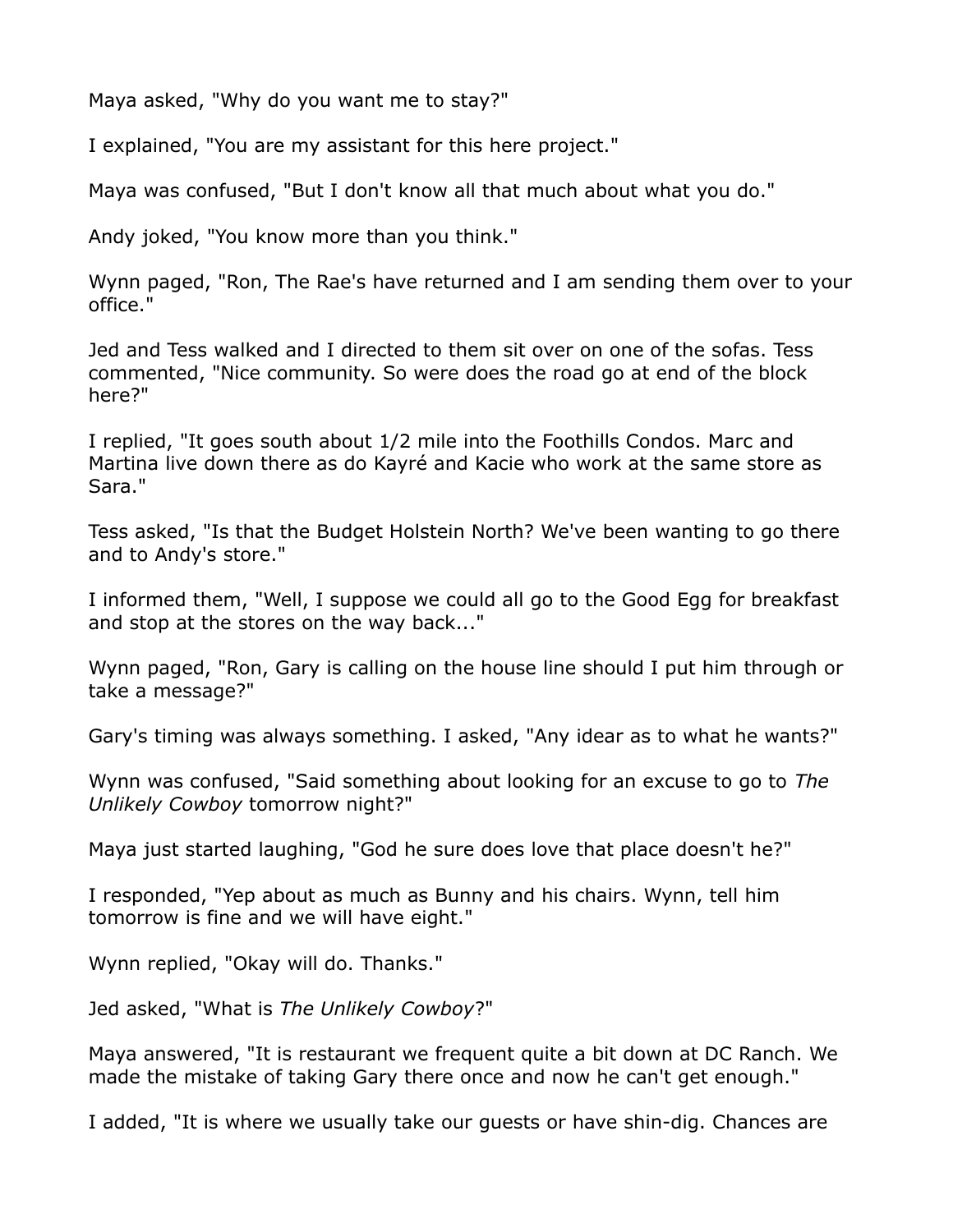they will invite the Frosch's as well."

Maya said, "Chances are Kayré and Kacie will be there as well, kinda holds some sentimental value for them."

I laughed, "Yep that was an interesting night...Anyway turning our attention back to your proposal...You gave us a budget of \$54,000 to work with. We had a bit of hard time trying to stay within that figure. Maya..."

Maya looked up and laying on the BS thick, "Well, after some intense negotiating with our vendors and cutting a deal with Laura we ended up at \$53,990."

I explained, "We have everything we need to start the wiring as soon as your ready. A rough guess here but we are looking at about 10-days working 6-hours per day. The PC installs will take about 4-days which includes us adding the extra RAM to the 30 Production Systems. We've also estimated a time frame of about 2 days for the software install, although most of that will take place over-night."

Maya explained, "Laura is being hired on as a sub-contractor and we have already informed her she will paid a set amount for the 10-hours at \$72.50 per hour regardless how long the install takes. Unless there are circumstances beyond her control and you agree to use your 'contingency fund', she will not be paid for the extra time. Further you have agreed to cover her flight from Las Vegas to Cheyenne and back. Do we have an agreement for Laura"

Jed agreed, "Yes we agree to the terms you have specified for Laura."

Tess asked, "How much do we need to pay to start?"

Maya replied nervously, "75% which as about \$40,500."

Jed said, "Okay, can we do a wire transfer through your bank?"

I told them, "Yes. If you like we can stop there on the way home tomorrow. My bank is over in the Market Place."

Tess asked, "Where are Sara and Lindsay?"

Andy without thinking replied, "I think they are down in the playroom..."

I was wonder what was running through Maya's mind at the moment. It looked like she was going to say something but then Tess replied, "Ah I've heard you've got quite the playroom thanks to Gary."

Maya was in a bit of shock, "You know about our lifestyle?"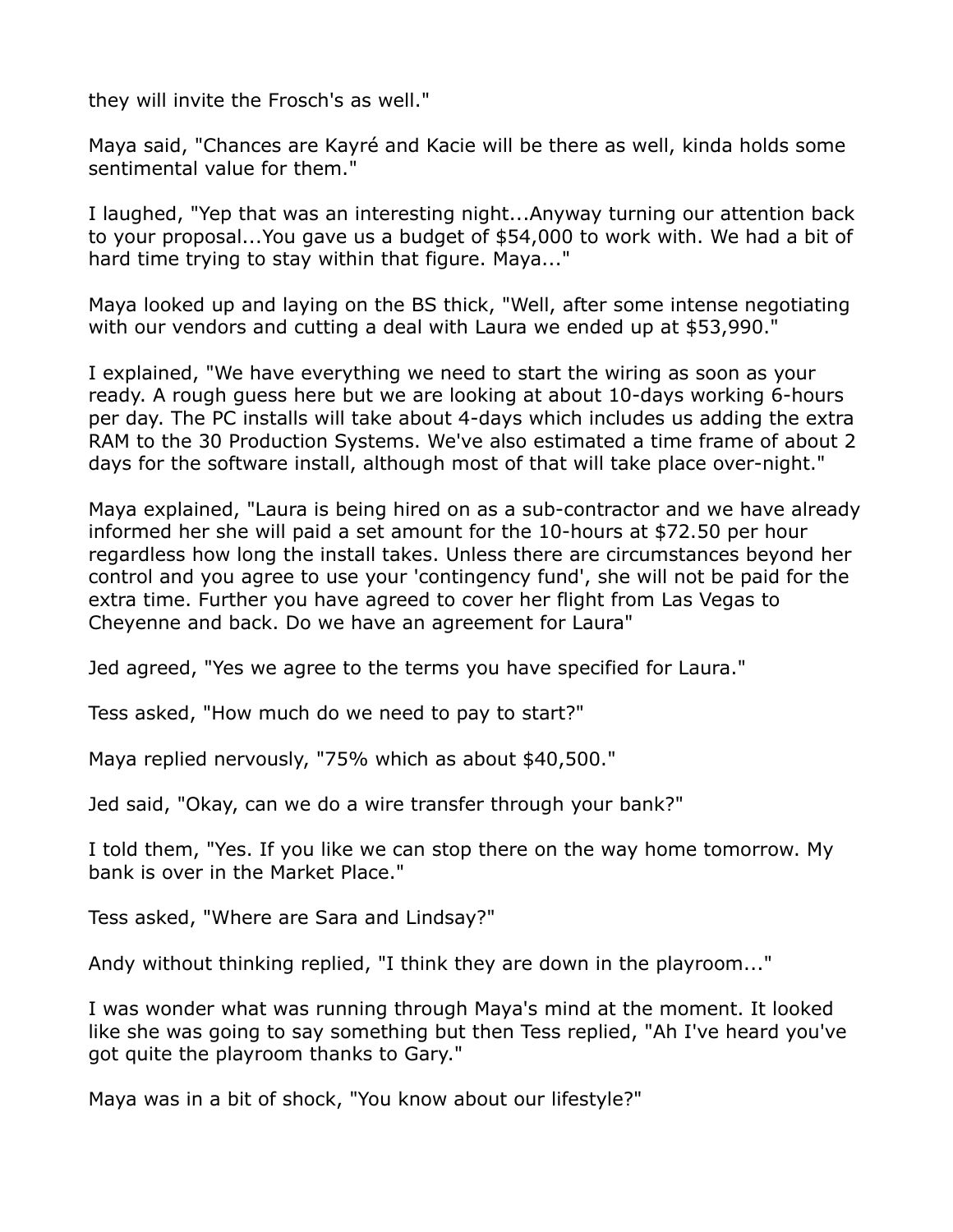I replied, "Maya, remember Jed *was* at the wedding and did walk your sister down the aisle locked in her full set of prisoner transport chains. Plus he has worked with Gary and Jason. Now, why don't you take Tess down to the playroom. That way Andy, Jed and I can talk shop without boring you and Tess to death."

Maya was still shocked, "But...oh yeah that's right...okay." Turning to Tess, "Come with me."

## **Chapter 7: You Want Me To Do What? and So Tell Me About...**

Maya was still in a bit of disbelief of what just happened. Tess could since some hostility from Maya and commented, "You don't like me very much do you?"

Maya sat down at the foot of the stairs to the playroom and replied, "No I don't have anything against you. I guess I am taking my aggressions towards my father out against you."

Tess sat next to her, "He has worked very hard to get this point in his life. Both of us have."

Maya replied, "I know. I just don't feel right about you as our mother."

Tess reminded Maya, "Please don't think of me as your mother or even stepmother. Think of me as a friend. Can you do that?"

Maya sighed, "I suppose so. This is just so much for me to handle. Haven't seen my father in years...other than briefly at my sister's wedding last year and now he suddenly comes back into our lives with you. I want to be friends with you, but I am not comfortable with you."

Tess replied, "Ah I see, perhaps this will help.." She began with kissing Maya on each cheek then kissed her on the lips.

Maya was a bit taken back at what just happened and was trying to pull herself away from Tess, but yet the feeling from her body were fighting to pull herself closer to Tess. In the end her feelings got the best of her and she stared French kissing Tess passionately. This only last for a couple minutes but felt like hours to Maya. Finally she recovered, "That was strange..."

Tess asked, "In a good or bad way?"

Maya thought, "Oddly enough in a good a way."

Tess smiled, "Good that worked. Let's go down, please?"

Maya gave in and headed down into the playroom with Tess. As they came down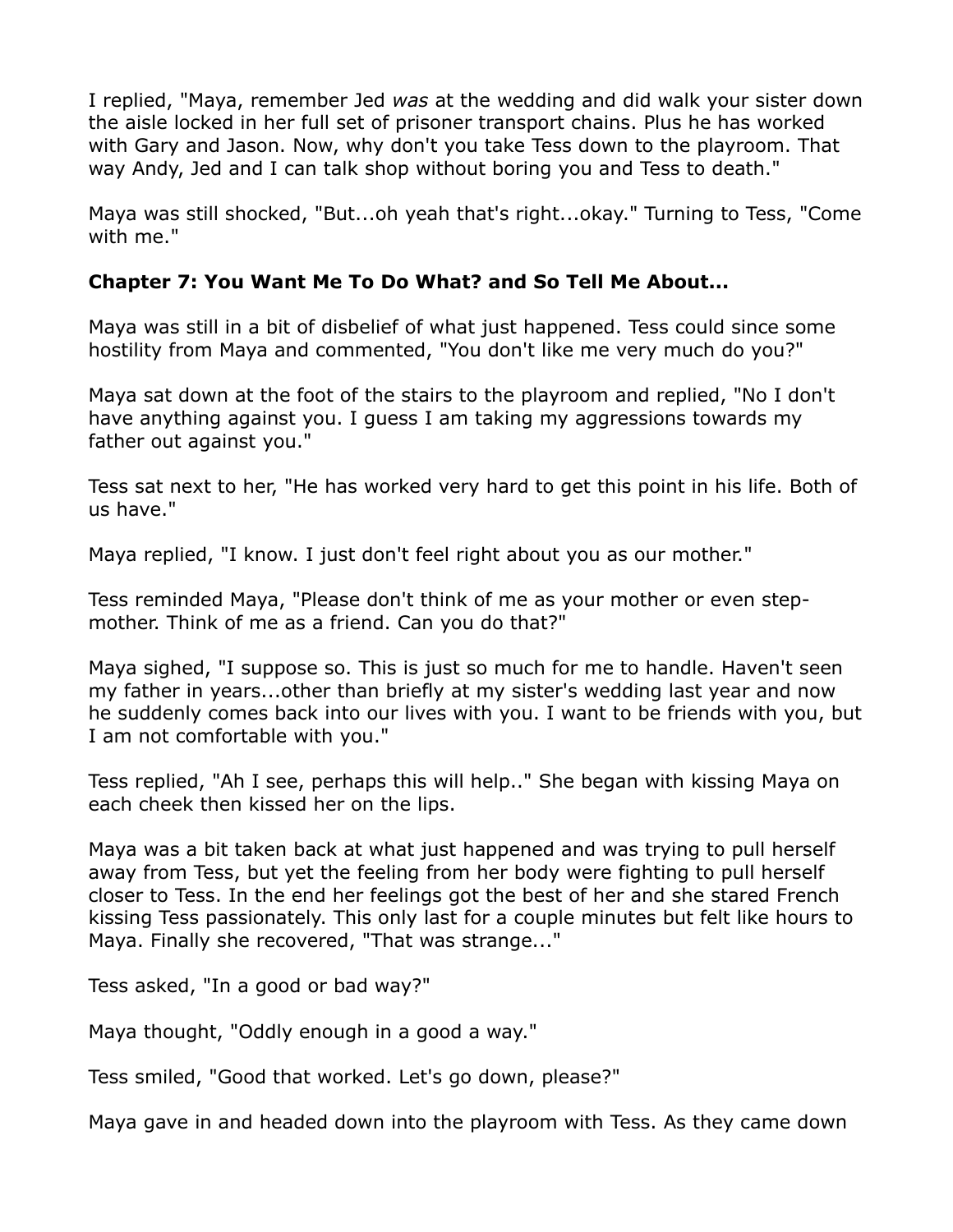the stairs Maya noticed Sara was sitting in one of the jail cells gagged, in leg irons and a rigid fiddle, wearing her belt. She then noticed Lindsay in a red Dominatrix dress using a bamboo cane on Wynn who was also in a fiddle. Maya cleared her throat which caused Lindsay to jump and turn around. Lindsay saw Maya and Tess and turned red. Maya asked, "So what did Sara do?"

Lindsay laughed nervously, "She was touching herself while I was getting Wynn setup. So I put her back in her belt and also making her think about her actions."

Maya laughed, "She doesn't learn does she?"

Tess commented, "Well, she can't do that now even if she wasn't in the fiddle." She noticed our 'One-Size Fucks All' Fucking Machine and became hypnotized, "oh...a fucking machine, get me on it Maya..."

Maya stood there with her jaw to the floor and looked at Tess blankly, "You wanna me to do what?"

Lindsay walked over and advised, "Unless you want to end up like your sister, I would suggest you do as the lady asks."

Maya still just stood there. Tess commented to Lindsay, "And here I thought Sara was the stubborn one."

Lindsay laughed, "Well, I think she gets it from Sara. Looks as if I am going to have teach her a lesson as well. Help me out and I'll put you on the cross when we are done."

Tess smiled, "I think we are going to have to. What do you need?"

Lindsay directed her, "Hold on to Wynn as I remove the fiddle off of her." Lindsay unlocked the fiddle and removed the leg irons from Wynn. She handed the fiddle and lock to Tess and asked, "Know how to use one of these?"

Tess replied, "Looks pretty self-explanatory." She placed Maya's wrists and neck in the fiddle and then locked it shut. Lindsay cuffed Maya's ankles with the leg irons.

Maya was starting to protest now so Lindsay asked, "Go find me a gag for her." and pointed to the treasure chest closet.

Tess went over to the closet and looked in amazement at all the toys. She saw a trainer ball gag with blindfold, but then saw the muzzle. She grabbed both and headed back to Lindsay. She set aside the trainer gag and handed Lindsay the muzzle."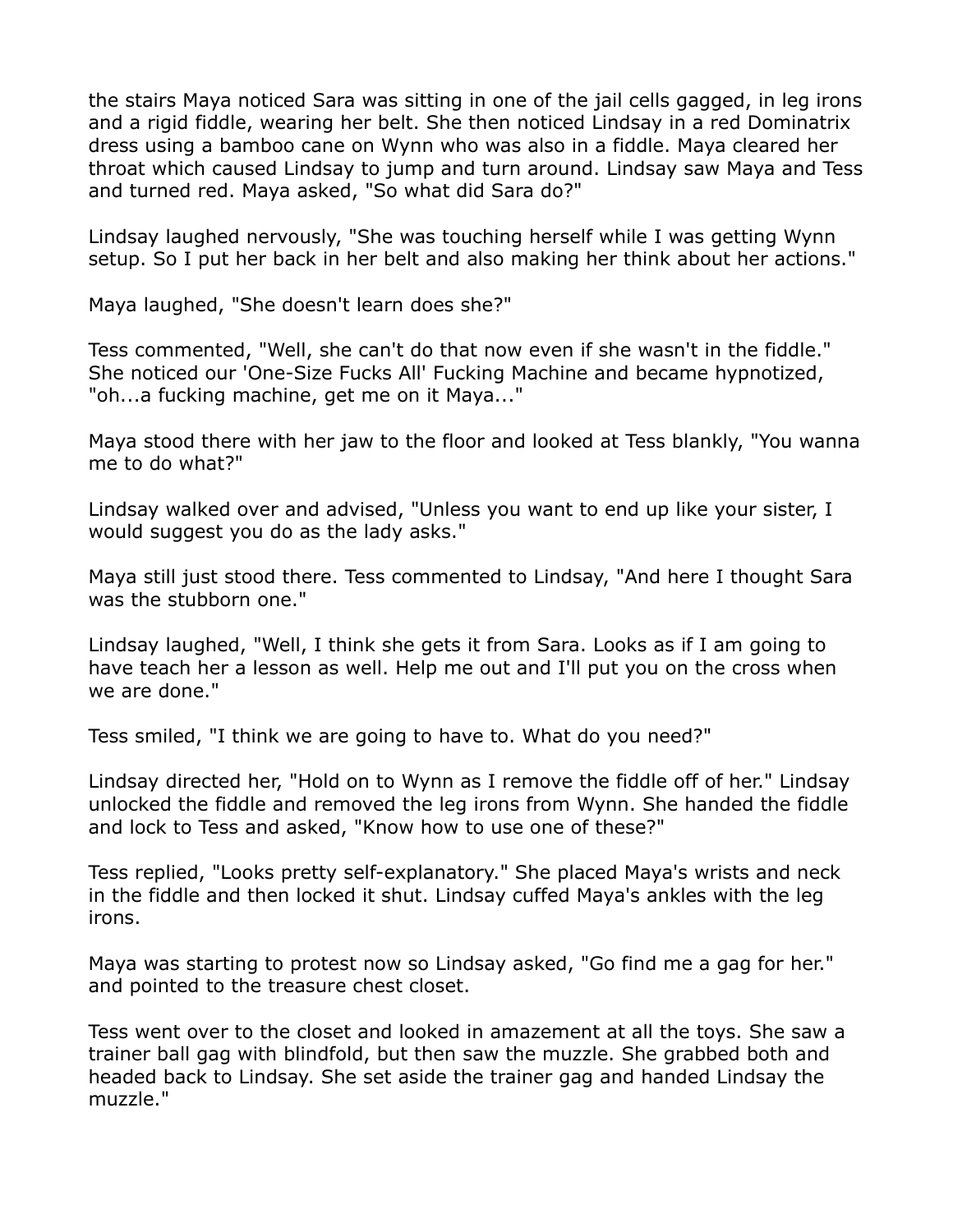Lindsay took the muzzle from Tess and commented, "Well, this ought to shut her up!" Before Maya could really understand what was happening she had been muzzled, ironed and placed in a fiddle. She was now being led to the other jail cell. While still holding on to Maya, Lindsay instructed Tess as she pointed to the to of the cell, "Connect the chain from up there to the lock on the fiddle." Tess reached up and attached the chain. Lindsay was impressed, "Good job. We'll let her stay in here and think about what she did..."

Tess added, "...or didn't do."

Lindsay laughed, "Good point. Now come on, I'll have Wynn get you setup on the fucking machine." They closed the door to the jail cell and headed back to the center of the playroom. Wynn had already started getting the fucking machine prepped. Lindsay instructed Tess, "Across from the toy chest are dressing rooms." Tess headed over to a dressing room to change. She emerged shortly in a green bra, pantyhose and high heeled boots. Tess walked back to Lindsay and Wynn. Lindsay commented, "Going to have to lose the pantyhose..." Then she noticed they were crotchless, "...ah crotchless, well never mind then." Tess then handed Lindsay the trainer gag and blindfold combo. Lindsay looked at it and laughed, "The blindfold will certainly make it more erotic, but the gag? Oh wait, we wouldn't want to disturb the boys' upstairs!" Wynn secured Tess to the cross while Lindsay placed the blindfold trainer gag on Tess's head. Lindsay explained, "This thing has multiple speeds and settings. I'll start it off easy and see how you handle it then go from there."

Meanwhile back upstairs in my office Jed was asking, "So how much do you know about my daughters?"

Andy laughed, "Well since Lindsay met Sara last year they've been inseparable! They are like sisters. Can't say I know that much about Maya, she tends to keep to herself."

I told Jed, "Sara and I've known each for a few years. I had hired her as an assistant and model when I was back in Vegas living with my sister. I met Martina and for whatever crazy reason we got married. Laura and I had decided to widen our business market so I came out here with Martina and Sara. Marc got us the house, who knew in a couple years he would also get Martina!"

Jed laughed, "Some friend."

Andy added, "Oh, yes he is. Did Ron a huge favor getting Martina off his hands."

Jed asked, "So how did you and Sara..."

I explained, "I guess it was after I caught Martina screwing around...with my sister."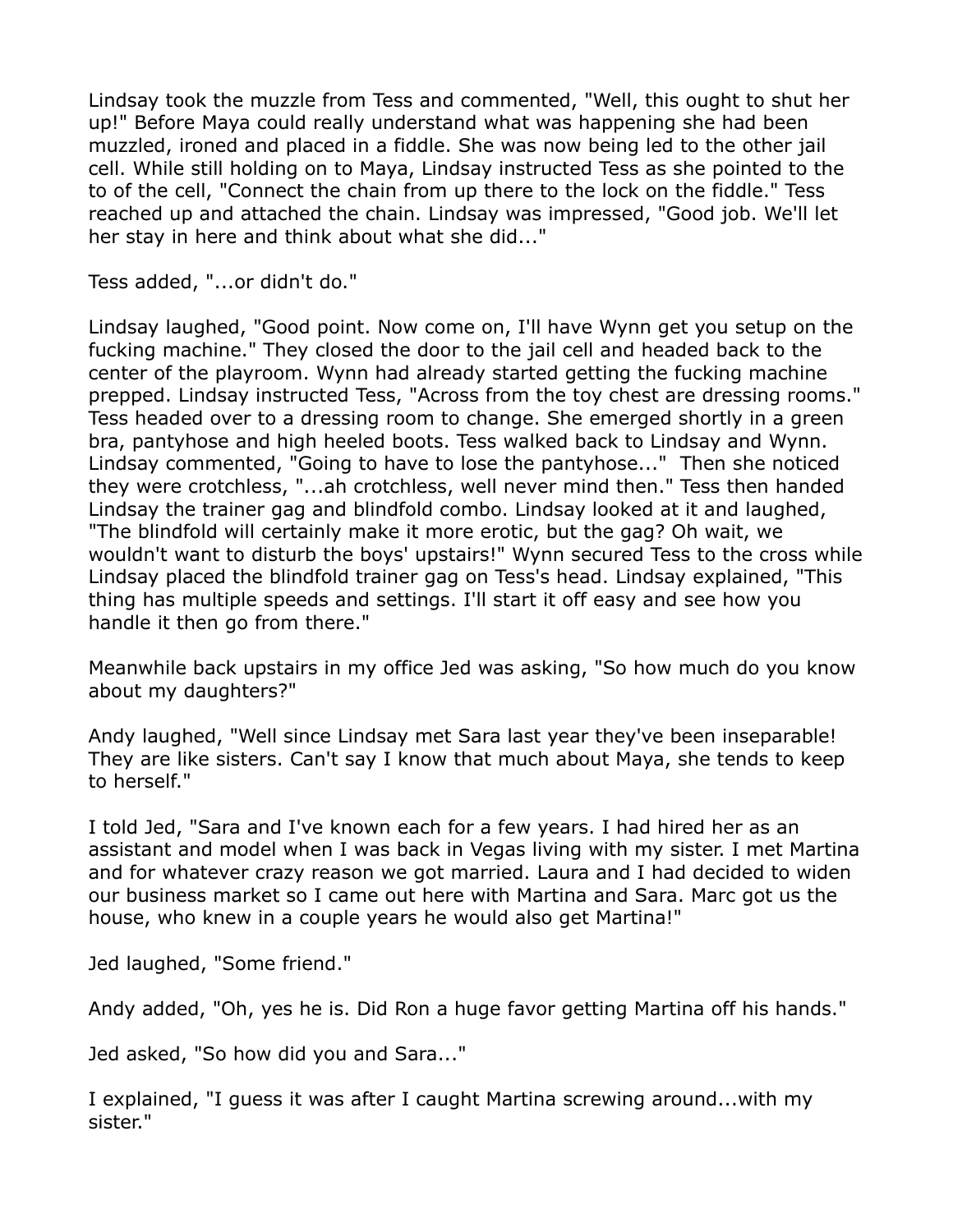Jed asked, "Your sister?"

Andy joked, "I know it sounds like something out of Jerry Springer."

I laughed, "Yep. I was on my way out to Vegas to a job for Gary. We had a really bad dust storm which had caused a 100 car pile-up on I-10 out in Tonopah. DPS closed several miles of the highway in both directions. So, I ended up turning around and coming back home to discover a Gold Cadillac in the driveway. At that time my office was still upstairs, in what is now Maya's room. The door to the King Suite was cracked opened slightly and that was when I saw Martina going at it with my sister."

Andy added, "Didn't Martina and Laura try to get their way with Sara prior to this."

I explained, "Yes they did. Funny thing is Laura did get her way with Sara when we were there last. Except instead of Martina it was Miss Kitty."

Andy asked, "This whole thing with Laura and Martina, was that why Sara got the belt?"

I replied, "Yep. I have you know I have never required her, Maya or Wynn to wear one."

Jed replied, "Ah, so that explains it. Gary had said he has made belts for Sara and Maya. Speaking of Maya what you know about her?"

Andy looked at me blankly and replied to Jed, "Not a whole lot. We think she has a thing from Bambi."

Jed asked, "Bambi, isn't she Gary's sister-in-law?"

I told Jed, "Yes she is. Anyways, we *rescued* Maya from Frisco a few months back when we did the Boots Job. She started working for Vinnie's to pay for the gas for the Hummer so she could go to school down at ASU. She has unofficially become my assistant now that Sara is working with Lindsay over at the Budget Holstein North. She even helped out quite a bit at the ACME Las Vegas and Corona de las Estrella's jobs. Other than that, don't really know much about her. Oh and I think she scares Martina."

Jed asked, "How so?"

I thought, "I have no idea, I just notice Martina doesn't try to be pushy with her. Hard to explain."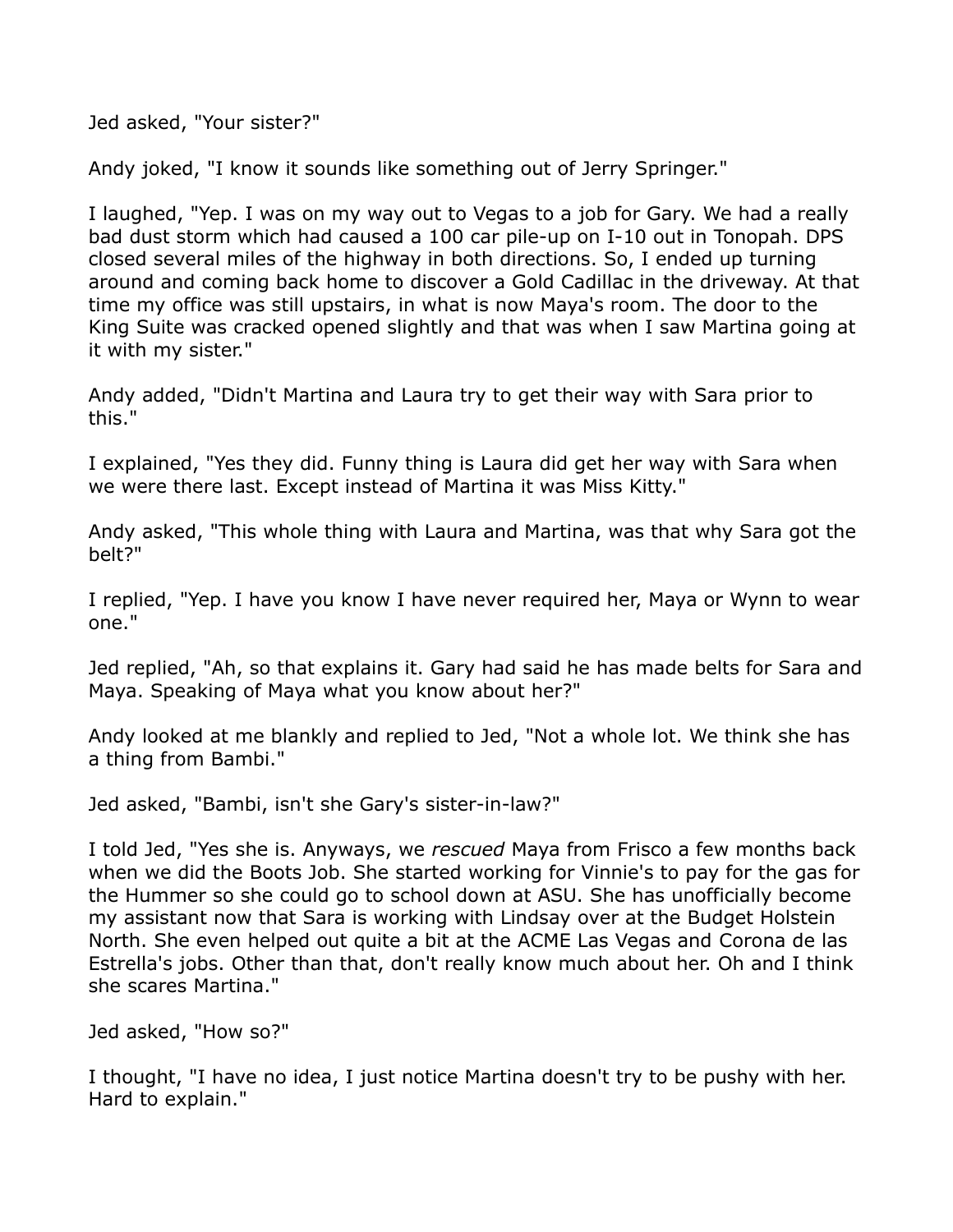Andy changed the subject for a bit, "So, I guess we will need to make a trip over to Fountain Hills store to get the server..."

We were interrupted by one of the sofas ringing. Jed laughed, "Ron you sofa is ringing."

I was about to say something when Andy commented, "I think that is Lindsay's phone she must have gotten it stuck in the cushions." Andy started removing the cushions but could not locate his wife's phone. "Ron call her cell number." I hit the speaker and then Lindsay's cell speed-dial. Again the sofa began to ring and Andy determined, "Must have fallen underneath, help me move this sofa it is heavy enough to double as boat anchor."

Between the three of us we manged to move the sleeper sofa and not only did we find Lindsay's phone but also discovered a long narrow box that had gotten wedged between the sofa the wall. I picked up the box, "What in the world?" After further examination it had a Road Runner shipping label dated from back in October, "I think this from you Andy." I took it to my desk and opened it up to discover a 10-pack of 24-port switches.

Andy looked at the now empty box, "Yep, it came from Catalina Foothills. How did it end up behind the sofa?"

I explained, "Well, you should have seen my office when Sara and I came back from our honeymoon! It looked like Santa had been here. It likely fell back there as they kept piling more stuff in here. I'll have Maya add these to the inventory. Guess we won't need to order these either. Well, we see Max and Doyle tomorrow. I suppose we should head down to the playroom and see how Tess and the girls are doing."

We headed into the kitchen then downstairs into the playroom. The first thing I saw was Lindsay in her Dom Dress over at the table going at it with Wynn. Once downstairs is when I noticed both Sara and Maya in the jail cells gagged and in leg irons along with the fiddles. I commented to Andy, "Wonder what those two did to end up in there?"

Andy laughed, "Especially Sara..." He then noticed Tess, "Hey? Isn't that Tess over there on the fucking machine?"

I looked over to see Tess in a trainer gag and blindfold 'enjoying the ride' on the fucking machine.

Andy called out, "LINDSAY!" While Lindsay did have her head buried in Wynn's pussy she did faintly hear her name. She looked over to see Andy, Jed and I.

Lindsay got up and walked over to us and asked, "You bellowed?"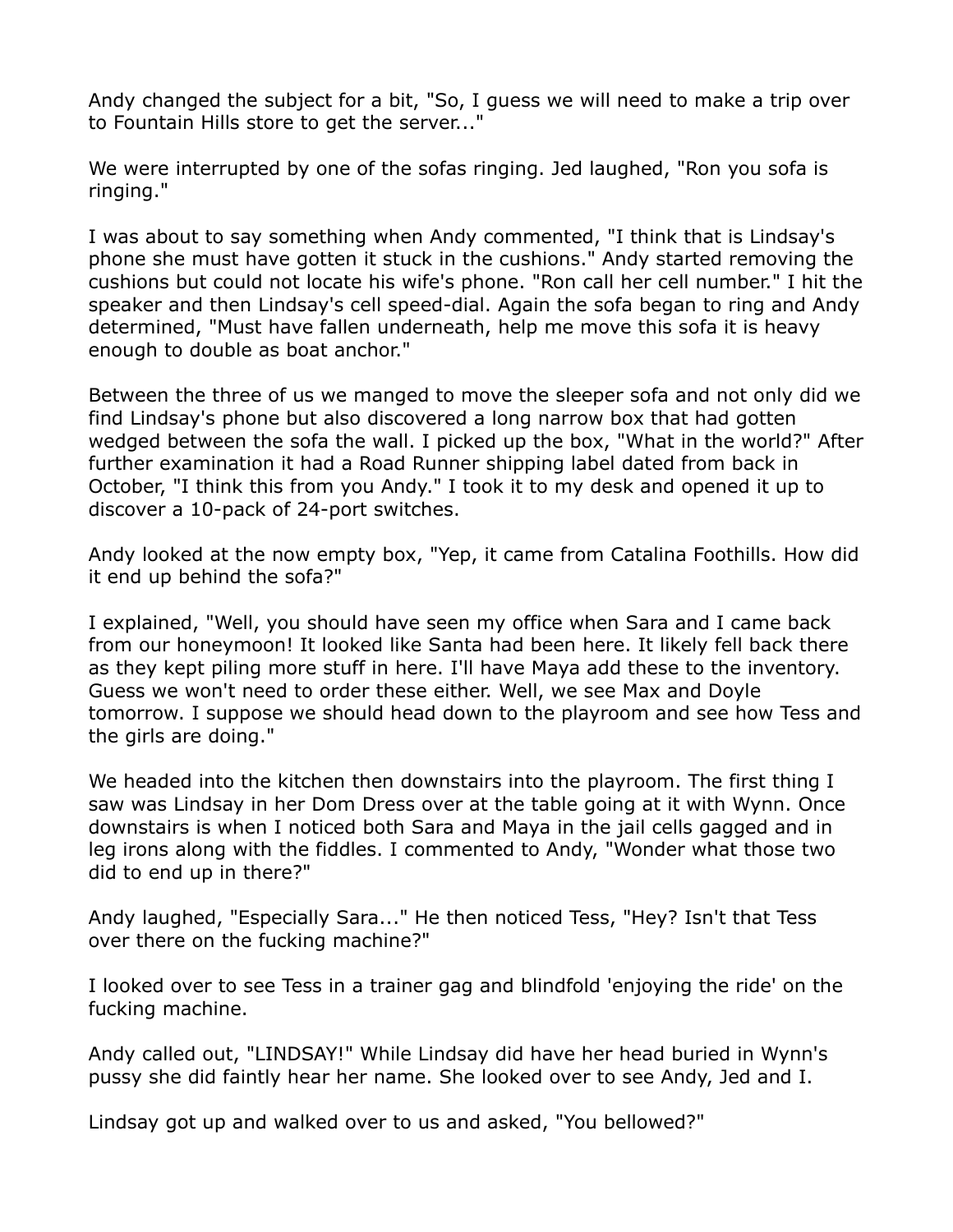Andy commented, "Funny thing, the three us were sitting in Ron's office and suddenly one of the sofas started ringing."

Lindsay being a smart ass, "So did you answer it?"

Andy laughed, "Nope, it stopped ringing by the time we found your phone underneath." He handed Lindsay her phone.

She took the phone from Andy and looked to see who called, "The last call was from Ron's office?"

I explained, "We had to call it to find it. Speaking of finding though, when we moved that boat-anchor...err...sleeper sofa we discovered a box of switches that had become wedged between the couch and the wall. They had been there since Sara and I were on our honeymoon."

Lindsay laughed, "Worked out..." She looked through her call logs, "...ah Kacie was calling, I better call her back."

She started to walk away but I grabbed her by the arm, "Not so fast Dungeon Mistress. Could you kindly explain why Jed's daughters are 'detained' and heavily restrained?"

Lindsay gave a nervous laugh, "Because they were misbehaving?...Sara was touching herself when I was caning Wynn. While Maya wouldn't do as Tess and I were telling her to do."

I let go of Lindsay and told her, "Okay. I'll take care of them. Go ahead and call Kacie then you two should be heading to bed, we will be getting up early to go to breakfast." After Lindsay headed up stairs I looked over the fucking machine, Lindsay had set it to random and there were still 10 minutes left. I told Jed, "She's still got 10-minutes left on that thing. Help me release Wynn and then we will take care of your naughty daughters over there." I explained to Jed, "Once I release her ankles and neck, you will need to help her up as she is in a straitjacket."

Jed laughed, "That would explain why it so cold down here."

I explained, "That and the fact we are technically underground, sorta like your warehouse is." I released Wynn's ankles and then unlatched to collar and instructed Jed, "Okay, lift her up so she can sit on the table then I will undo the straitjacket." Jed carefully helped Wynn sit up on the table and also removed the blindfold.

Wynn's eyes were adjusting to the light, "Ah thank you. Lindsay was being a bit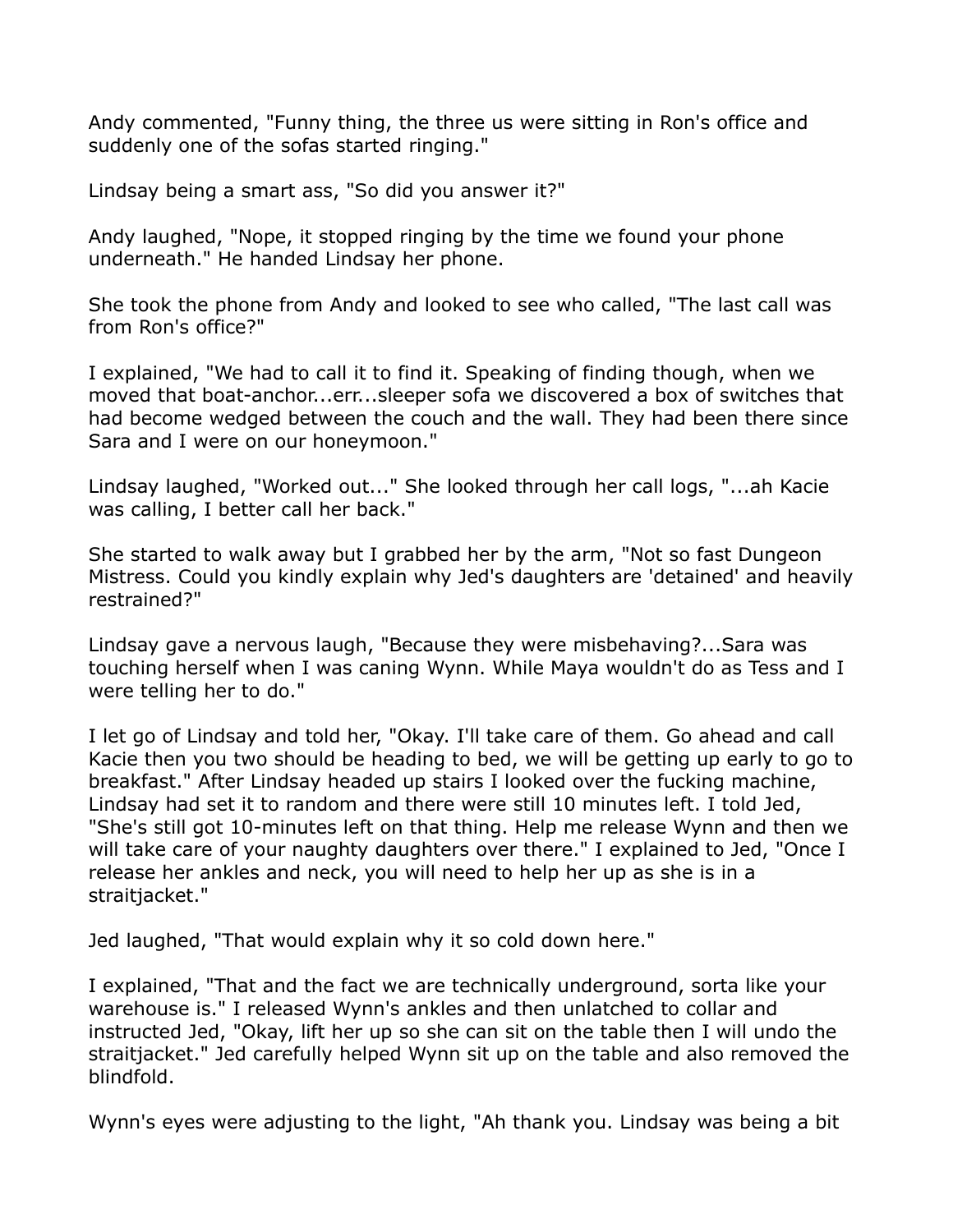over dominate tonight."

I laughed, "Gee, I hadn't noticed!" I released Wynn's arms so she could remove the straitjacket on her own in the dressing room, "Okay your arm's are free now, go change." Wynn hopped off the table and headed towards the dressing rooms. Meanwhile Jed and I headed back to the prison cells. I instructed Jed, "Push in the lever and turn to the right to open the door. Be careful though the door is self latching. I'll take Sara you take Maya, here are they keys for the irons and fiddles. Unhook the chain from the fiddle so she can sit while you remove everything else." I opened the door to Sara's cell and unhooked the chain from the fiddle and told her, "Sit so I can remove this fiddle." Sara did as she was told and I removed the fiddle, the leg irons and then the gag.

Sara asked, "What did Maya do to piss off Lindsay?"

I told her, "Not sure, something to do with not doing as she as told by her and Tess. You can ask her in a moment, your father is releasing her."

Jed walked into Maya's cell, reached up and unhooked the fiddle from the chain. Maya collapsed onto the stool under the weight of the fiddle. Jed unlocked and removed the fiddle from around Maya's neck. She then proceeded to undo the leg irons. Maya removed the gag and Jed asked, "So what did you do to end up in this situation."

Maya laughed, "Disobeyed Lindsay. She told me to setup Tess on the..." The fucking machine beeped its two-minute warning. Maya continued, "...fucking machine." She glanced over and commented, "Looks like she is enjoying herself. She has less than two minutes left on it so we might as well get her released." Maya and Jed headed over to the fucking machine which was now going though its 30-seconds of final minute warning beeping. Sara picked up the fiddle and leg irons from her cell and then went over to Maya's cell to collect the items in there. I helped her get the fiddles back in their cases and then finished tidying up the playroom. The fucking machine stopped and Maya discovered Lindsay had set it so that it would end with the dildo fully penetrated. Maya handed Jed the key, "The neck and ankle bolts use the larger socket, while the wrists use the smaller socket. Now let me see if I remember how to manually eject the dildo." Maya walked over to the fucking machine and pulled a lever attached to the dildo rod.

While Jed was undoing Tess's ankles, Maya went over and removed the trainer gag/blindfold combo. After Tess's eyes adjust she saw Maya standing over her and commented, "Wow! Now that was quite a ride." She saw Jed and commented, "I've got get one of these!"

Jed was releasing Tess's wrists and laughed, "Great just what we need more toys!"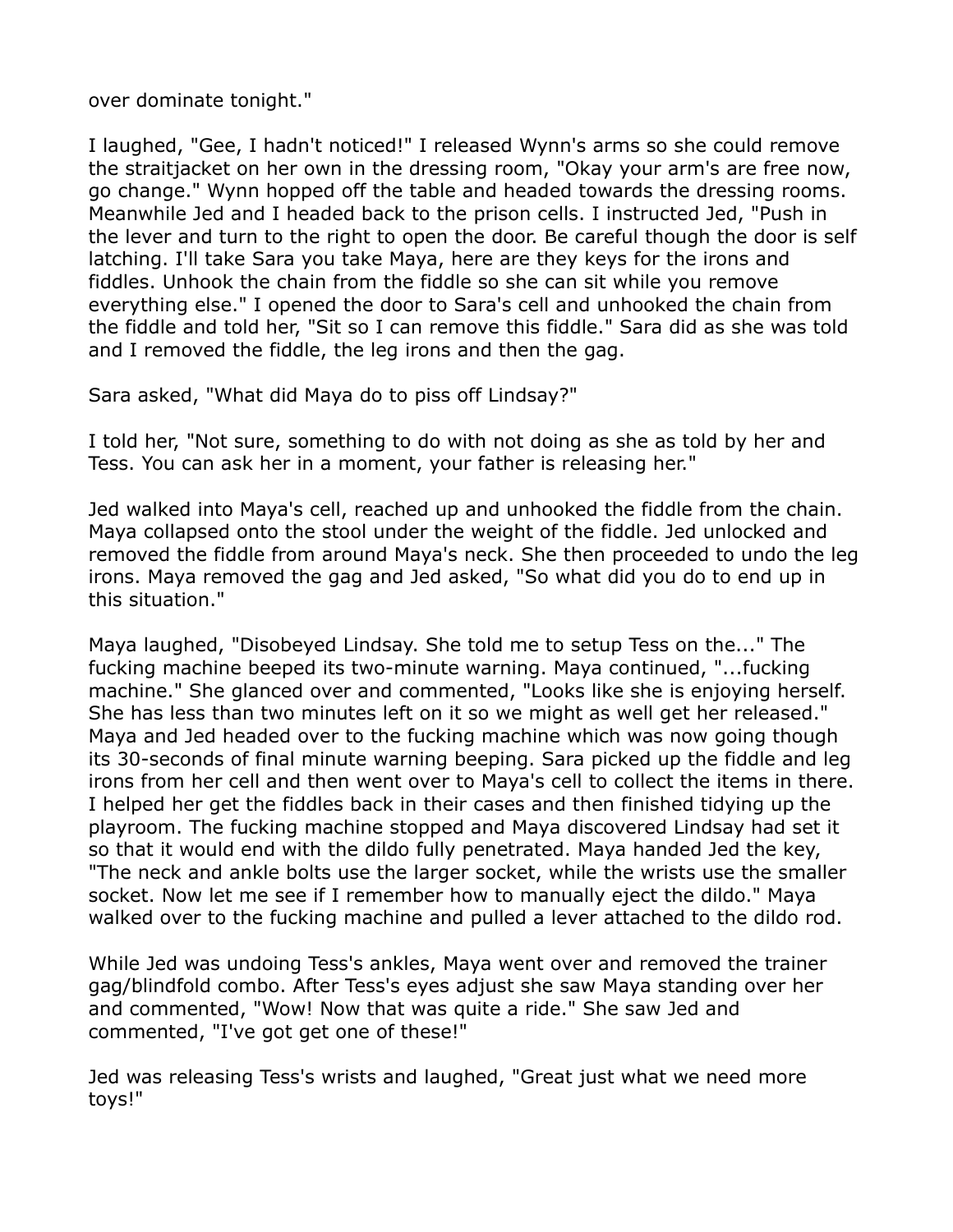I told them, "Well this wasn't something I had planned on getting. Gary ended up giving it to me after he couldn't sell it. You can ask him tomorrow night when we meet for dinner, he might have an old one on clearance."

Maya asked, "If you don't need me down here any more may I go upstairs?"

I looked at her oddly but replied, "Sure."

Maya quickly exited the playroom. Jed asked, "What was that all about?"

I wondered the same thing myself. Tess explained, "She still has some hostility towards me, not sure why."

Jed commented, "Well Sara hasn't exactly been very forthcoming with me."

I reminded him, "She is still very sore about the wedding. Not that there is anything you or Tess can do to correct that. Give them time, they will start getting more forgiving...I hope. Plus they are still in shock over learning what happened to their mother."

Jed replied, "I know. I've been trying so hard to be friends with Sara."

Tess added, "As I have with Maya."

I felt like I was Doctor Phil, "Perhaps you two should give them their space, let them come to you."

Tess understood, "I know, but I feel so bad for Maya. I want to be friends with her and she keeps pushing me away."

Jed asked, "This not going to pose a problem with our project?"

I kinda wondered, "Hope not. I think by then things should be a little calmer. I have a feeling they are both in shock over you coming back into their lives. Tess kinda complicates matters. There is no use worrying about this now. I'm heading up to bed."

## **Chapter 8: The Grand Tour and Ah Our Best Customers!**

The three of us headed upstairs to the kitchen then up to the upper floor. Tess and Jed headed to the Queen Suite. I thought about talking with Maya but seeing as that her light was out, I opted not to. I headed over to the master suite. I walked in and noticed Sara had already changed for bed and was sitting on the edge of the bed. I went into the closet to change. When I returned Sara was still sitting there lost in thought. When I got into bed she asked, "Why can't I forgive my father?"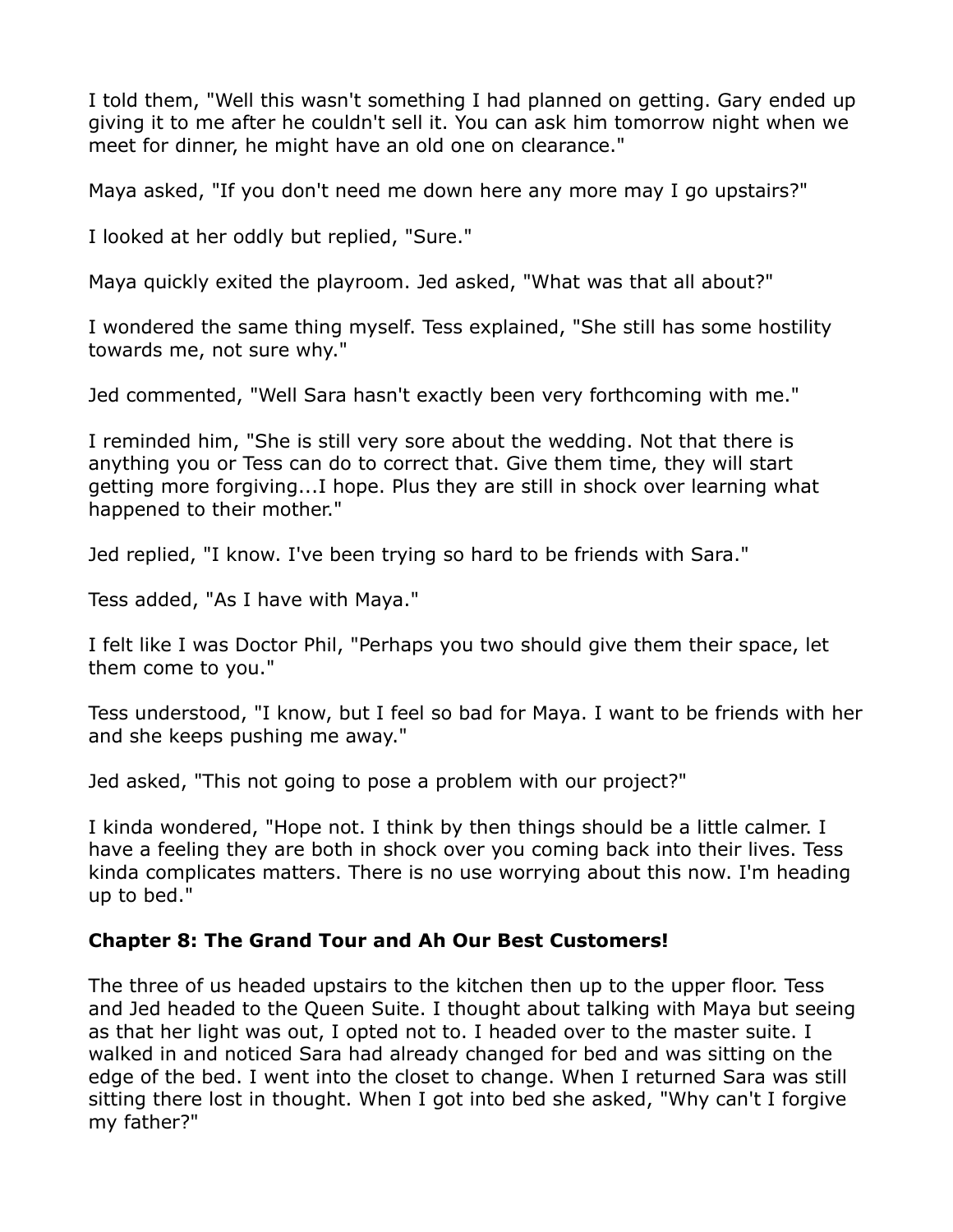Not trying to be a comedian I asked, "Who do I look like, Doctor Phil?"

Sara laughed, "No...I just don't know what to do."

I replied, "Well if it is any constellation, your sister doesn't seem too accepting of Tess." Although I could understand the girls' anxiety of Jed returning suddenly into their lives. Still, something seemed very odd about this whole situation, especially the way Tess and Jed acted around each other.

Sara explained, "Well, she was very close to our mother while as I was with my father. She didn't take well to our mother's death. I think she sees Tess as my father's way to 'forget' about our mother. I know she is not and has helped him so much. I still can't let go of what happened at the wedding."

I thought for a moment and asked Sara, "Are you happy he came?"

Sara replied, "Yes."

I continued, "And were you happy he was sober?"

Sara laughed, "You know, that is the first time in a long time I saw him sober. So Yes."

I asked, "Do you feel he spent enough time there?"

Sara replied, "No."

I concluded, "Well, Two out of Three Ain't Bad!" Sara looked at me confused, I explained, "While he may not have spent much time there, he DID make an effort to show up and was sober. Focus on that, not on the fact he only stuck around for a short time. Always focus on the positive such as you got to have your father walk you down the aisle."

Sara sighed, "Your right, I've been a bit unfair to him. I just wish Maya would be more accepting of Tess."

I told Sara, "Give them sometime. Now, let's get some sleep need to get up early."

No sooner had we gone to sleep when were awoken Tuesday morning by the Rooster and Ty Pennington's greeting. Wynn then came on over the intercom, "Good morning everyone. We will be departing for The Good Egg in about 45 minutes. Please meet in the kitchen when you are ready."

Sara and I headed to the closet to get dressed. Sara suggested, "How about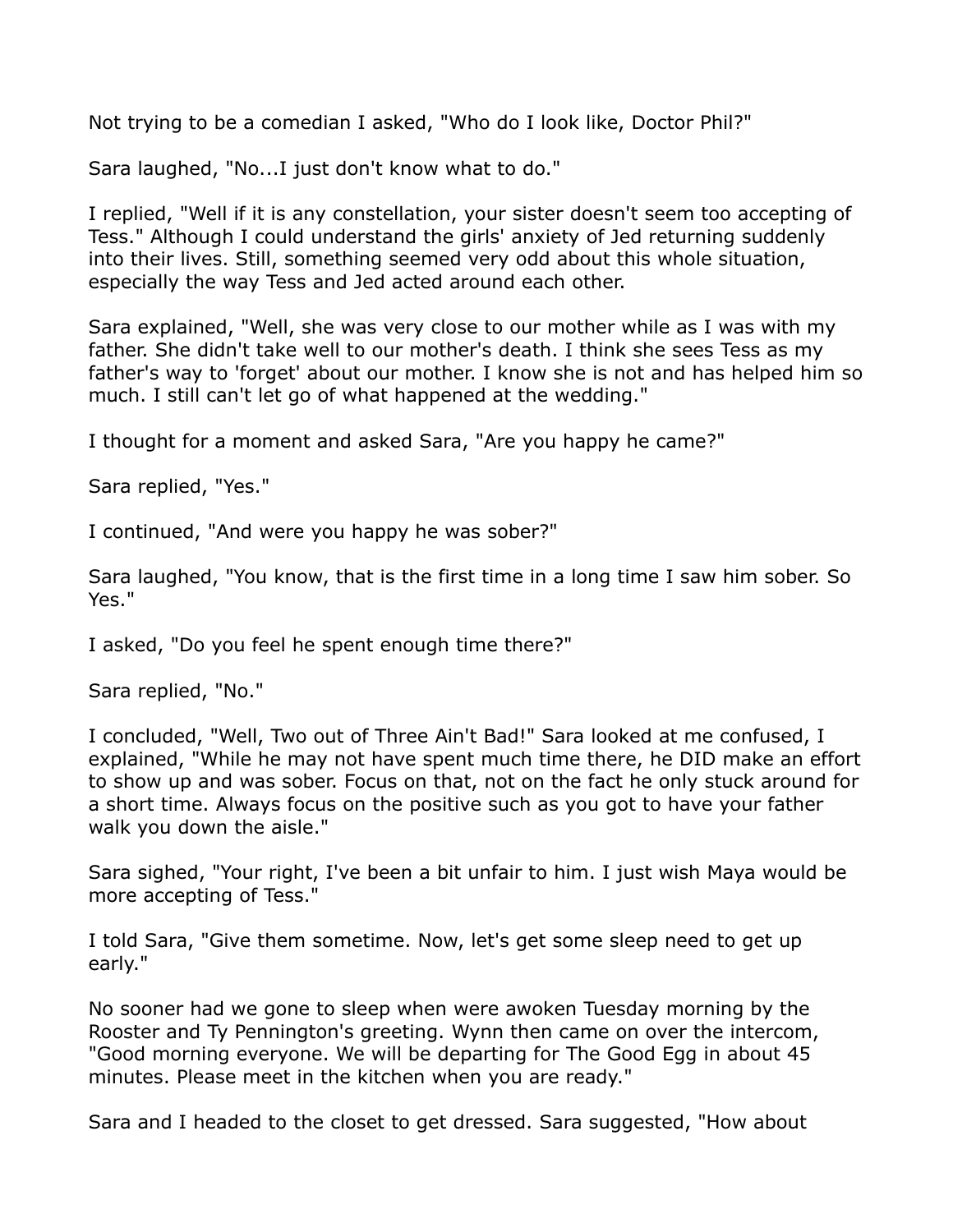mister and misses Johnny Cash?"

I looked at her and said, "Okay why not." I found a black dress shirt along with black jeans and boots. Sara took out a black sleeveless top, black Capri pants along with black fishnet stockings and mules. We both emerged all in black and headed down to the kitchen. Jed and Tess were sitting at the table while Maya and Wynn were talking in the corner.

Maya saw us dressed in all black and asked, "Who died?"

Sara smirked, "Very funny. We are going for the Johnny Cash look." Turning her attention to Jed, "Dad, may I have a word with you?"

Jed looked up surprised, "Sure, go ahead."

Sara explained, "I owe you an apology. I shouldn't have jumped down your throat as I did the other night. I am glad you did make it to my wedding and got to walk me down the aisle. Even better you were sober. I really wished though you could have stayed, but hey Two out of Three Ain't Bad. Thank you!"

Maya applauded her sister, "Wow Sara, that was very nice of you. I guess I too need to stop focusing on the past and just be glad we have this time to spend with our father."

Andy and Lindsay came down the stairs. I asked, "Okay, so how are we going to do this?"

Andy explained, "Well I suppose Lindsay and I can take Sara."

I replied, "Alright so Maya, Wynn, Jed and Tess you will come with me."

Sara followed Lindsay and Andy out to Lindsay's mini-cooper, meanwhile the five of us piled in my PT Cruiser and headed up the Good Egg. As we passed The Boulders I explained, "I was going to have you two stay there. Marc and Martina work there in the Concierge's Office, but Maya wanted y'all to stay with us at The Manson."

Tess thanked Maya, "We appreciate that, such a lovely place y'all have."

After breakfast we headed over to the center. Jed went with me and Andy over to PC's & Things while Tess went with Lindsay and Sara over to The Budget Holstein North. Doyle saw us walk in, "Morning Ron. Here on business?"

I replied with a strait face, "Nope! Just thought I'd stop in with my client and say 'Hi!' Here's your sign!" Turning my attention to Jed, "Jed I'd like you to meet Doyle, general manager PC's & Things. Now, where's Max?"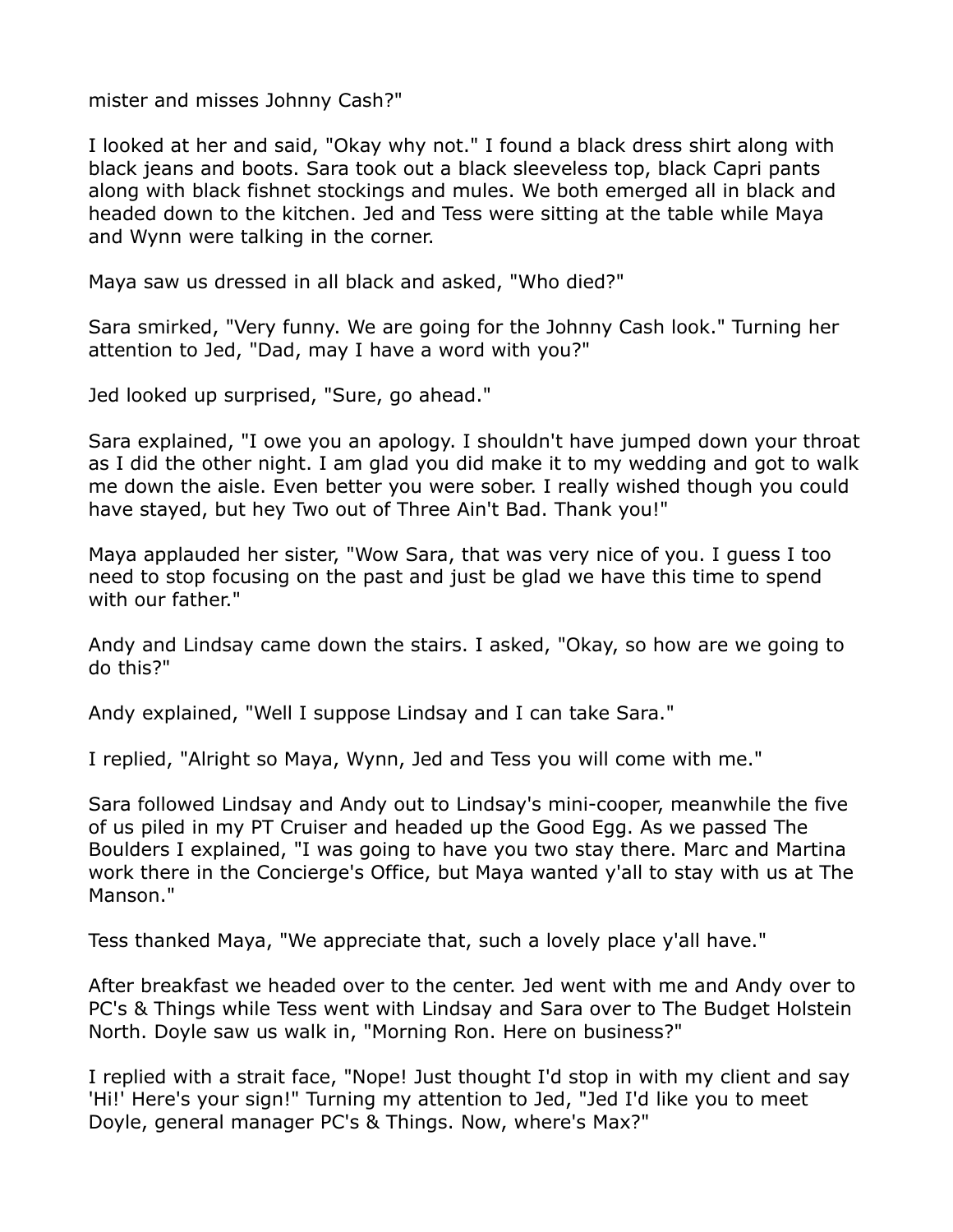Doyle greeted Jed and then told me, "Max is over at Fountain Hills today, they were getting a bit backed up on their tech work. What can I do you for today?"

I explained to Doyle, "Remember the Boots project a few months back?"

Doyle laughed, "How could I not? 150 systems, that was insane."

I continued, "Well this is a similar project but with half the systems. Andy had talked to Max yesterday about getting 75 systems, 45 Economy and 30 Deluxe and 75 flat-panel monitors."

Doyle thought, "I know we talked about a server and some switches...let me see if Max left any notes over here...ah here we go. Oh and you needed 30 2-GB RAM chip sets as well."

I told him, "We want to go ahead and place that order. But, I don't need the switches, found a bunch in my office behind the ringing couch."

Doyle caught the last part, "Ringing couch?"

I laughed, "Yep. Somehow Lindsay's phone ended up underneath the couch and Kacie had tried to call her last night."

Doyle laughing, "Okay that makes sense. Anyway, let me call this in real quick. I need an address to ship this here order to."

Jed told Doyle, "Put the order in the name of Tess Rae-Whitewater. Ship it to Whitewater Ranch, Chugwater, WY 82210."

Doyle confused, "That's it?"

Jed explained, "There is only one Whitewater Ranch in Chugwater, they will know where to deliver."

Doyle was satisfied, "Okay, if that works." Turning his attention to me, "Okay Ron, that will be \$36,150 how you paying for that?"

I whipped out my card, "With my Plutonium Card of course!"

Jed joked, "Plutonium Card, does that thing glow in the dark?"

Playing along, "Only if I report it stolen, then the thief will also glow in the dark as well."

Doyle had finished up my order when Max called my cell, "Hey Ron. Max or at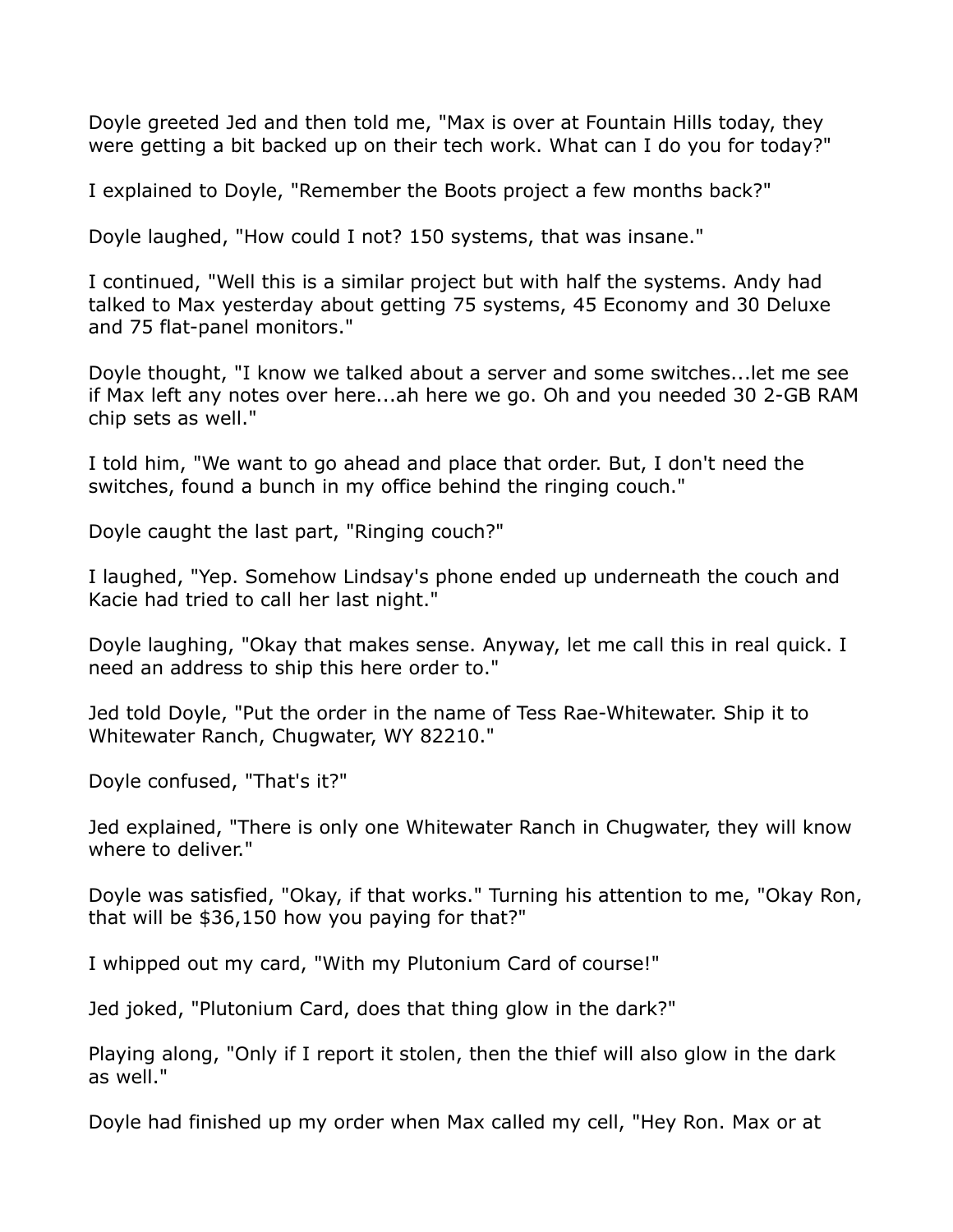PC's & Things Fountain Hills. I was looking through their inventory here and discovered they have a ton of the 2 GB RAM you needed. I'll go ahead and set that aside along with the server for you. Any idea when you are going to be up here."

I explained, "Not sure, I'm at the Far North Scottsdale location right now. We might stop over there later today. Do you have a total for me on that?"

Max ran the numbers, "\$8990, including tax."

I told him, "Sounds good."

Meanwhile Tess walked into the Budget Holstein North and was just amazed at the merchandise, "Wow, this is some really nice stuff. I think I'm going to here a while."

Jed's phone rang, "Yep. Ah I see, most of the day. Okay, well I think Ron and I are going over to the other store to get the server and the extra RAM. Okay see you tonight." He turned to me and laughed, "Tess is going to occupied for most of the day over at The Budget Holstein."

I replied, "Funny when my mother and her friend came up to the Oro Valley store, they were there most of the day. Let me find Andy and see if he wants to come with us or not. We do need to stop over at my bank so you can do the wire transfer."

Doyle and returned with my credit card receipt and a purchase order for me to sign. He explained, "Okay the vendor says two to two and half weeks on getting those out there."

I let him know, "That should work well, I hope. This is really going to be interesting as I am trying to base the time line off of the Boots Frisco job. This is half the size, but the facility is two levels. Also though, we'll have four more people working with us. However, with Frisco all the computers were ready to go out of the box."

Doyle laughed, "Getting over-your-head again Ron!?"

I replied, "Never! What happened in Frisco was a momentary lack in judgment. I could have done it all without Andy..."

Andy walked in and added, "...and been there for three months!"

I gave in, "Okay so may be I did *slightly* under estimate the scope of that project, but at least with this project I will have extra help. Anyway, Tess is going to be over at the Budget Holstein most of the day, so Jed I are going to head over to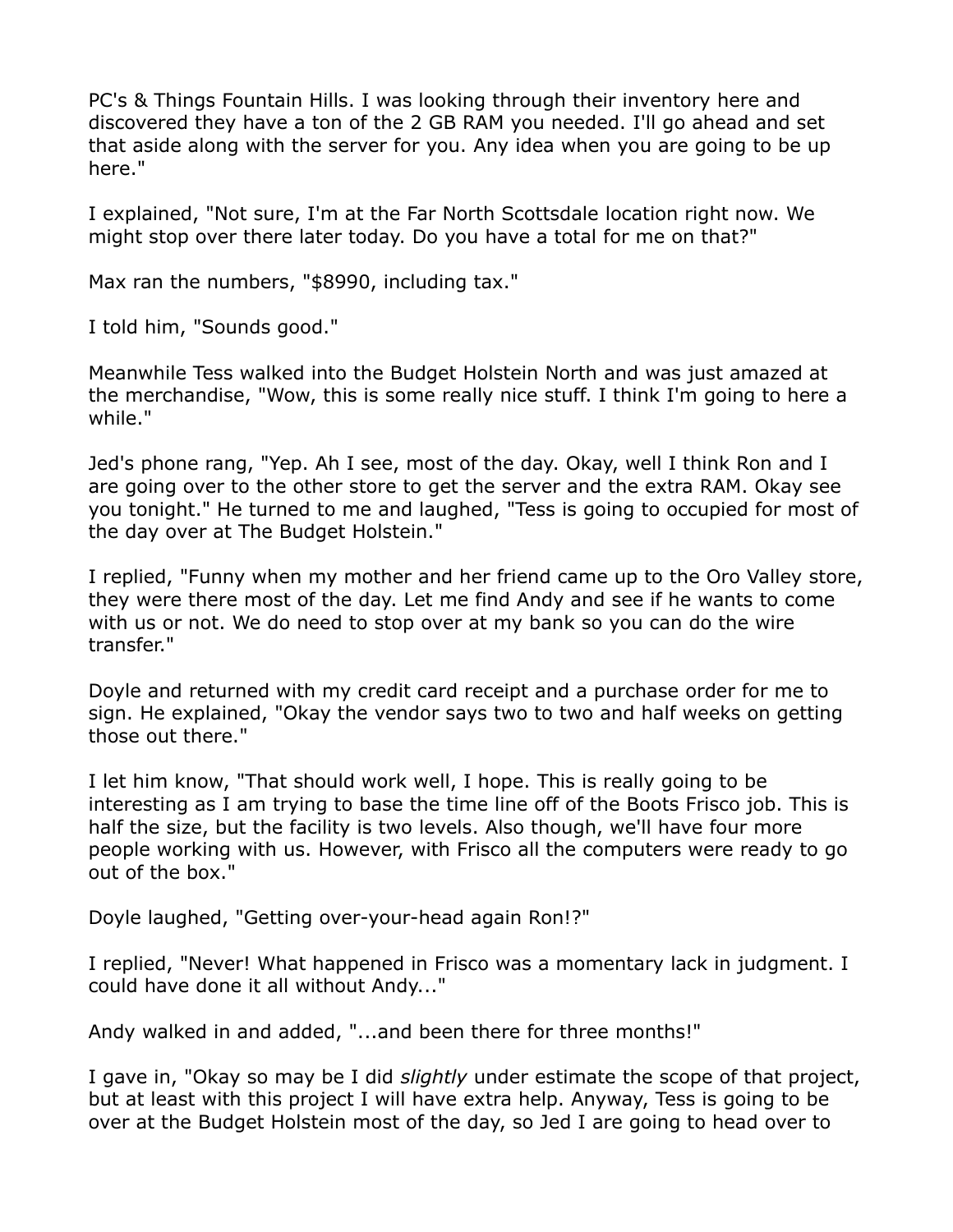the Fountain Hills store. I just talked to Max and he says he has the RAM in stock as well."

Andy thought, "Hmm, well I should go over there as well as need pickup a few items for this store. So I'll come with y'all, let me tell Doyle."

I informed Andy, "We need to stop at the AzMu on the way there so Jed can do the wire transfer."

Mentioning the bank jogged Andy's memory, "Ah...yes. I knew there was something else I been meaning to do. Lindsay wanted me to make a 'payment' towards our loan with y'all. This will work well. Be right back."

Jed asked, "Loan?"

I explained, "I did a partial finance on their house and also helped them out when they had some troubles in Tucson."

Andy returned and we headed back over to the Market Place so we could take care of some business at AzMu. As we walked in Jed saw the long line, "A bit busy, we may be a while. We could always come back later."

Andy laughed, "Don't worry Ron is a bit of a VIP around here."

Sure enough without fail Ryan came out his office and greeted us, "Morning Ron and Andy! Come over to my office."

Jed was impressed, "Yep, you're right."

The three of us walked into Ryan's office and I introduced Jed, "Ryan this Jed Rae, Sara and Maya's father. He also a new client of mine."

Ryan introduced himself, "Howdy, Ryan Weston. I'm the branch manager here, what can I help with you today?"

Jed explained, "I need to do a wire transfer from the Last National Bank of Wyoming to Ron's account here."

Ryan laughed, "Last National Bank? Okay, who much?"

Jed commented, "Yep, it was the last bank built in Wyoming by The National Banking Company back in 1985. Anyway, we need to transfer \$40,500."

Ryan confirmed, "\$40,500 from the Last National Bank of Wyoming to Ron's I am assuming business account? Anything else?"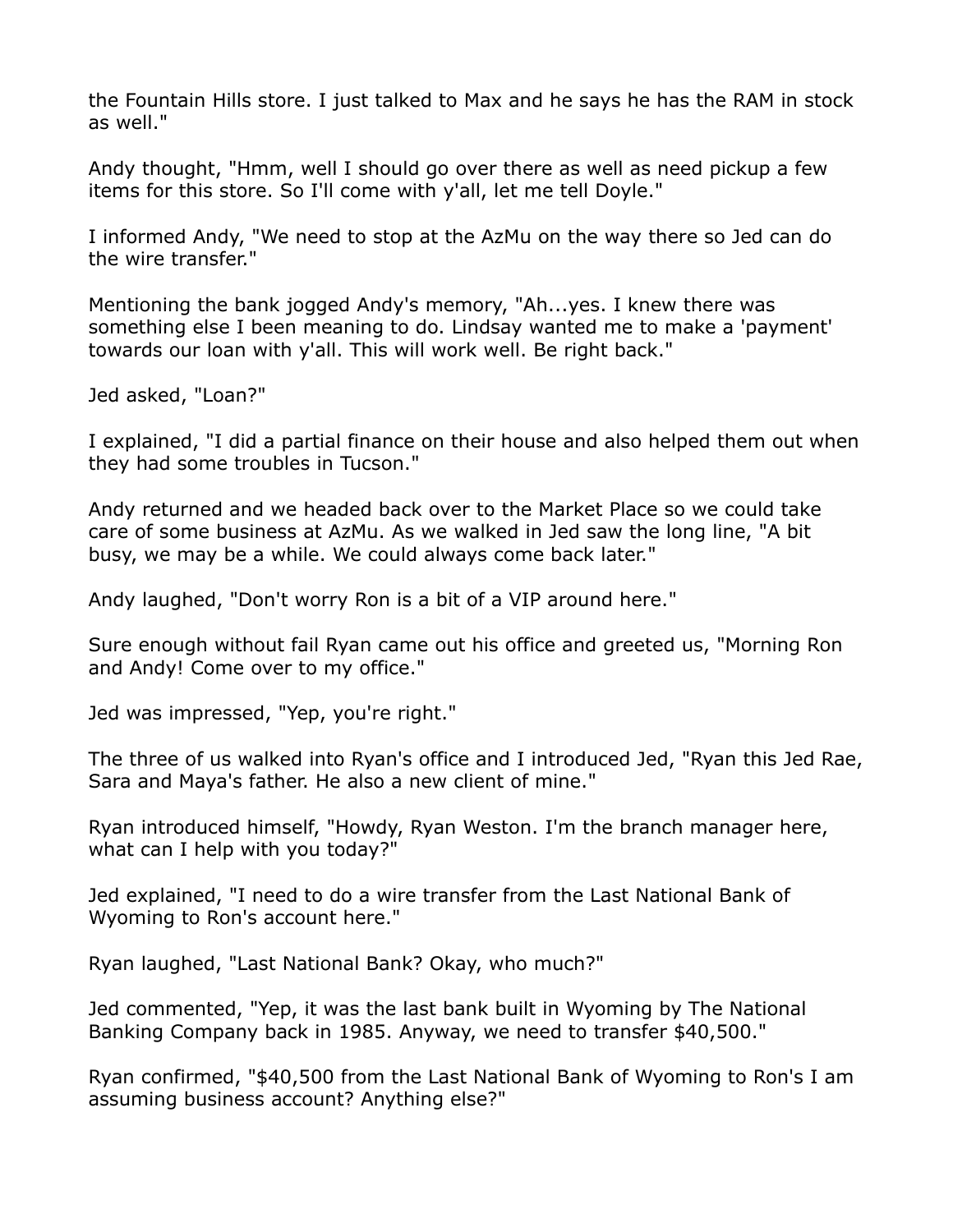I replied, "Yes do it the business account. Andy needs to make a transfer from his account to my account."

Ryan turned to Andy and asked, "How much are you transferring?

Andy replied, "\$750."

Ryan asked, "Which account Ron?"

I told Ryan, "Put that in the personal account."

Ryan got all of Jed's account information and informed us, "The wire transfer should be done in a few hours, I'll email you when it is done. Let me do the transfer between Andy's and your account so you can be on your way." Jed handed Andy a withdrawal slip, "Go ahead and fill this out and sign the bottom." Andy filled out and signed the slip handing it back to Ryan. "Okay, you are done."

After we left the bank Jed commented, "Reminds me a lot of our Last National Bank of Wyoming, very personable service."

We left the bank and headed south on the Pima Highway and then over to the Pima Freeway. Traffic was still a bit on the heavy side but not too bad. As we made our way on to Shea Blvd I asked Andy, "It's been a while, where is the store again."

Andy replied, "It's off of Shea and Palisades Blvd. About a mile west of AZ 87."

Short time later we arrived at the store. Andy walked in and was greeted by Zina, "Morning Andy. Max said you might be heading up this way. He's out on a house call but did have the server set aside for you. Come with me." We followed Zina to the back and she showed us the sever, "This thing has been sitting here for the past few weeks. No one ever came in to claim it, I have a feeling the old manager ordered it but haven't a clue as to why."

Andy told her, "Nothing he did made any sense. Of curse he was not as bad as the manager before him who literally cleaned out his office. Had the computer not been secured to the floor he would have taken that as well. Now, Max said he had the 2 GB RAM?"

Zina paused for a moment, "Yeah he does, but not sure where he put it. Let me check my office." Zina disappeared to her office and returned a short time later with a box, "Okay, here we go...30 2 GB sticks." Jed and I returned to the front and Zina advised, "Okay that will be \$8990. Do you want me to put that on the Plutonium or Kryptonite card?"

I told Zina, "Let's go ahead and do it on the Kryptonite card."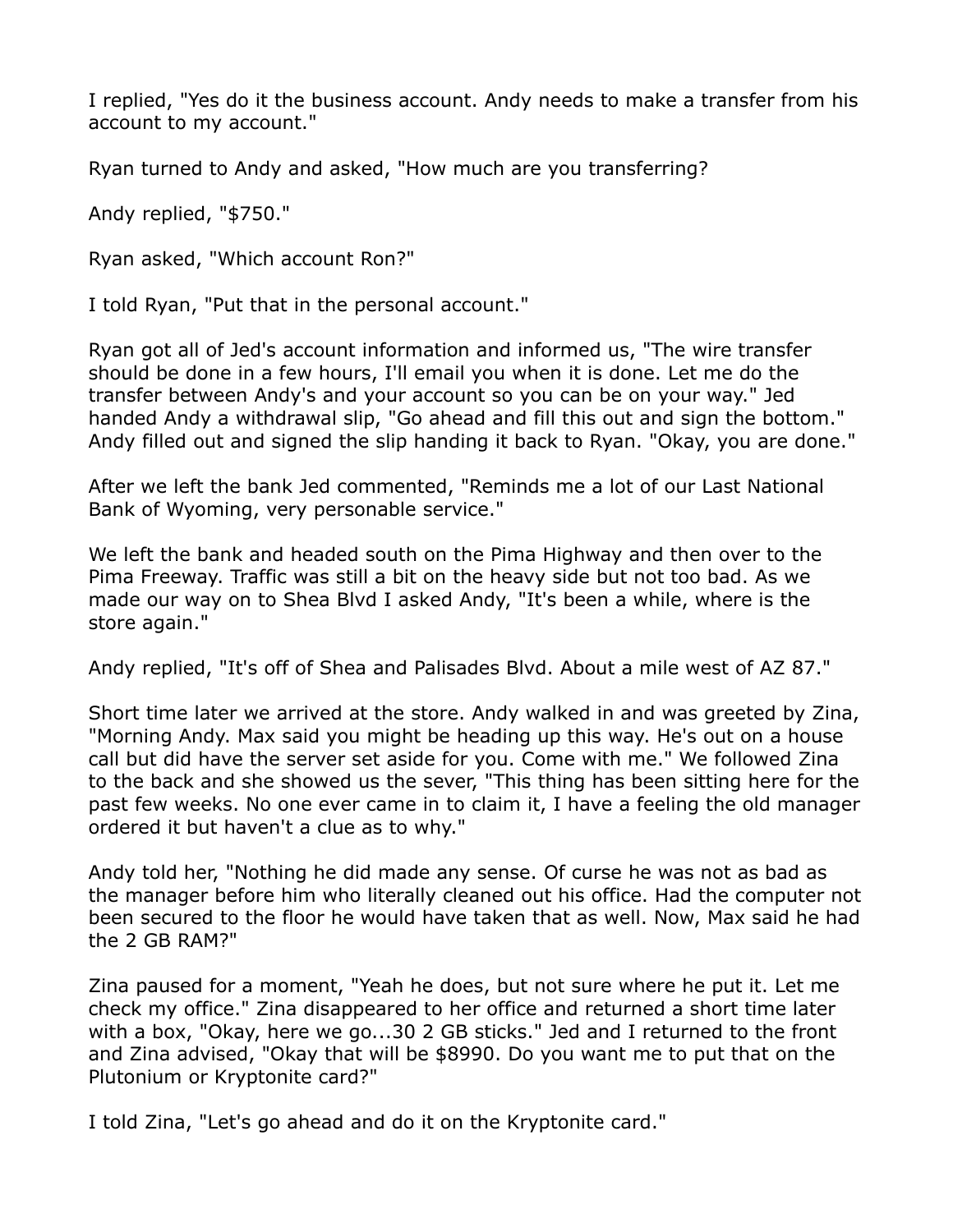Zina ran the card and presented me with a receipt, "Okay here you go...." She then noticed Andy wasn't around, "What happened to Andy?"

I informed her, "He went back to get some supplies for the Scottsdale store. Here he comes now."

Andy re-emerged and replied, "Let Max know I did an internal purchase order for these supplies."

Zina replied, "Okay will do."

On our way back to the mansion Andy's phone rang, "Oh hey Lindsay. Ah okay, we should be back in about 20 or so minutes. Okay meet you there."

Andy explained, "Lindsay is coming up to the mansion for lunch and is bringing Wynn, Maya and Tess back. After lunch I'll hitch a ride with her."

I reminded him, "Don't forget we are meeting Gary and the Girls tonight."

Andy laughed, "Has it been a week already? Okay we will head over there after work."

As I came into the driveway I pulled over next to the storage garage and my shop. Andy asked, "Is there anywhere in particular we should put this stuff?"

I admitted, "Not really, haven't really allocated any space yet. Maya and I need to go through and start picking all the parts."

Jed looked around, "Nice setup what is this a 3-car garage?"

I explained, "Yes it is, more of an over-sized 3-car garage. Wynn and Sara keep their motor-scooters over here and I have our mountain bikes along with the Jeep."

Lindsay's Mini Cooper came through the Porte Cochere and parked over by us. Lindsay, Maya, Wynn and Tess got out and came over to us. Tess saw the setup and commented, "So you have a shop in your garage how useful."

Maya looked around and commented, "It has thinned out a bit over the past couple months."

I told her, "Yep with the ACME and both Budget Holstein jobs we have used up quite a bit of the parts. You and I need to get a ticket going for the Boots Chugwater job and get everything picked."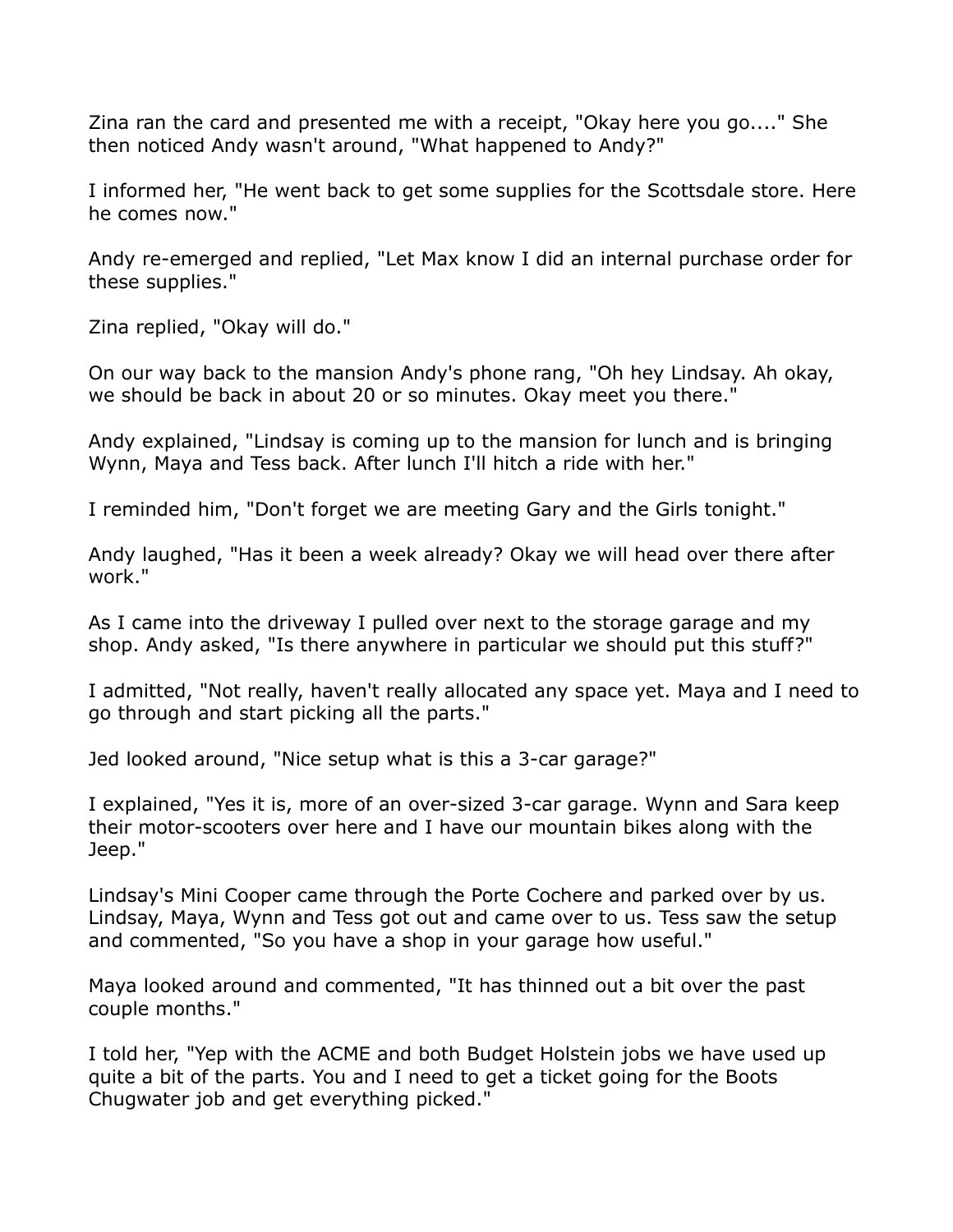Maya asked, "Why, when are we leaving?"

I explained, "Since a lot of what we needed we already have or has come in, likely Saturday morning."

Maya then asked, "Can we do this tomorrow morning?"

I told her, "Guess we could."

Maya giggled, "Cool. Come on Tess let's head down to the playroom." As Maya and Tess left for the playroom I stood there lost for words.

Lindsay and Andy headed back to their stores just leaving Wynn and I. Wynn asked, "Ron, would you or the other crew members mind if I don't come along?"

Funny I had been thinking there may not be much for Wynn to do once we got there, "Nope. But I really don't want to leave you alone during those two and half weeks."

Wynn explained, "I was thinking of heading down to Tucson for a few days to see my girl-friends. I am sure I could stay over with Bambi, return the favor so to say."

She had a good point with all the times Gary and Bunny had taken off, "Okay, I'll ask him tonight. Actually, it is kinda good if you are around."

Wynn asked, "How so?"

I explained, "Should something go wrong, say I need more parts, we can call you and get them Road Runner over."

Later that evening the six of us met up with Andy, Lindsay along with Gary and his girls at The Unlikely Cowboy. As we walked in the hostess greeted us, "Ah Our Best Customers!"

Andy laughed, "Now where have we heard that before?"

I replied, "Oh you mean Corona de las Estrella's?"

Andy confirmed, "That would be the place."

Gary came over, "Evening Ron! Care to introduce me to your friends?"

Jed introduced himself, "Gary, so nice to meet you in person."

Gary was a bit confused, "Same here...um...who are you?"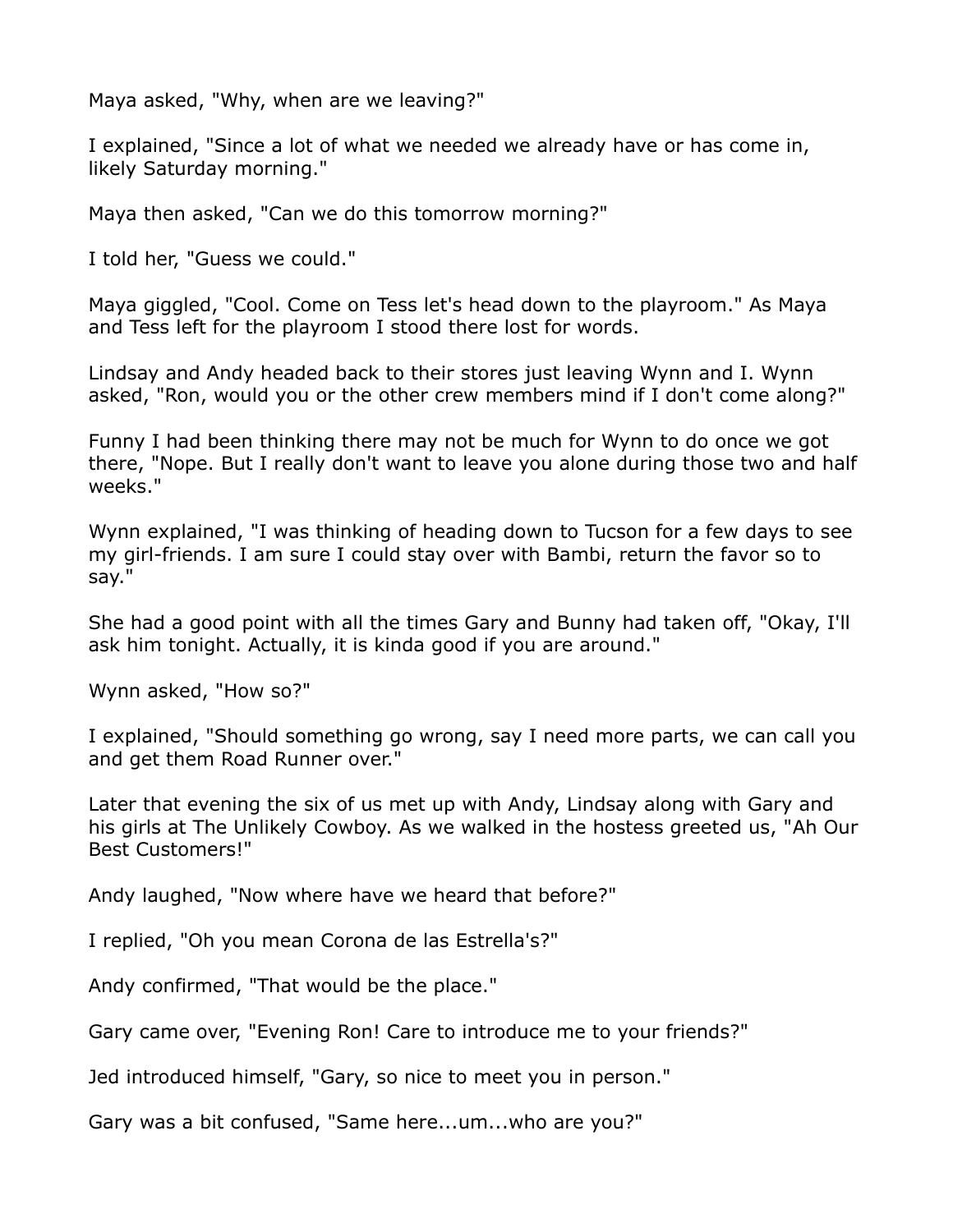Tess introduced themselves, "Don't mind him. Tess Rae-Whitewater and my husband Jed."

Gary slowly caught on, "Rae-Whitewater? Oh wait you are friends of Jason Jason? Nice to meet y'all. Let me introduce my wife and sister-in-law." He introduced Jed and Tess to Bunny and Bambi. Gary asked, "So, what brings you two out here?"

Jed explained, "Well, business and to see my daughters."

Gary asked, "Business? You finally going to open distro a center out your way?"

I explained, "Yep, he hired my crew to do his center. We leave Saturday. Need to ask a favor of you..."

Gary laughed, "Dang, I knew this was bound to happen...what do you need?"

I told him, "Wynn, is not coming with us, so I am hoping she can stay with you and your girls'?"

Gary replied, "Sure, after all those times Bambi has stayed with y'all..."

We were interrupted by Martina making her presences known, "Hey y'all!!!!"

Marc was with her as well, and I called over to them, "Martina! Marc! Over here."

She walked over to us and saw Jed, "Hey I know you....hmm let me think...Jed? Jed Rae? I remember you from the wedding. Who is this lovely lady by your side?"

Jed tipped his hat, "Ah Martina, we meet again. This is Tess, my wife."

Martina was getting antsy, "I need a drink. Hey you've seen Kacie?"

Maya looked around, "I don't believe they arrived yet..."

Martina frowned, "Well poo! If you need me I'll be at the bar." She made her way over to the bar to get a drink and flirt with the bartenders.

Marc laughed, "Finally, she's gone! Y'all had to make me bring her!"

I explained, "It's an inside joke, don't ask."

Tess laughed, "Hadn't planned on it." Turning her attention to Maya, "Come Maya, lets join Martina over at the bar."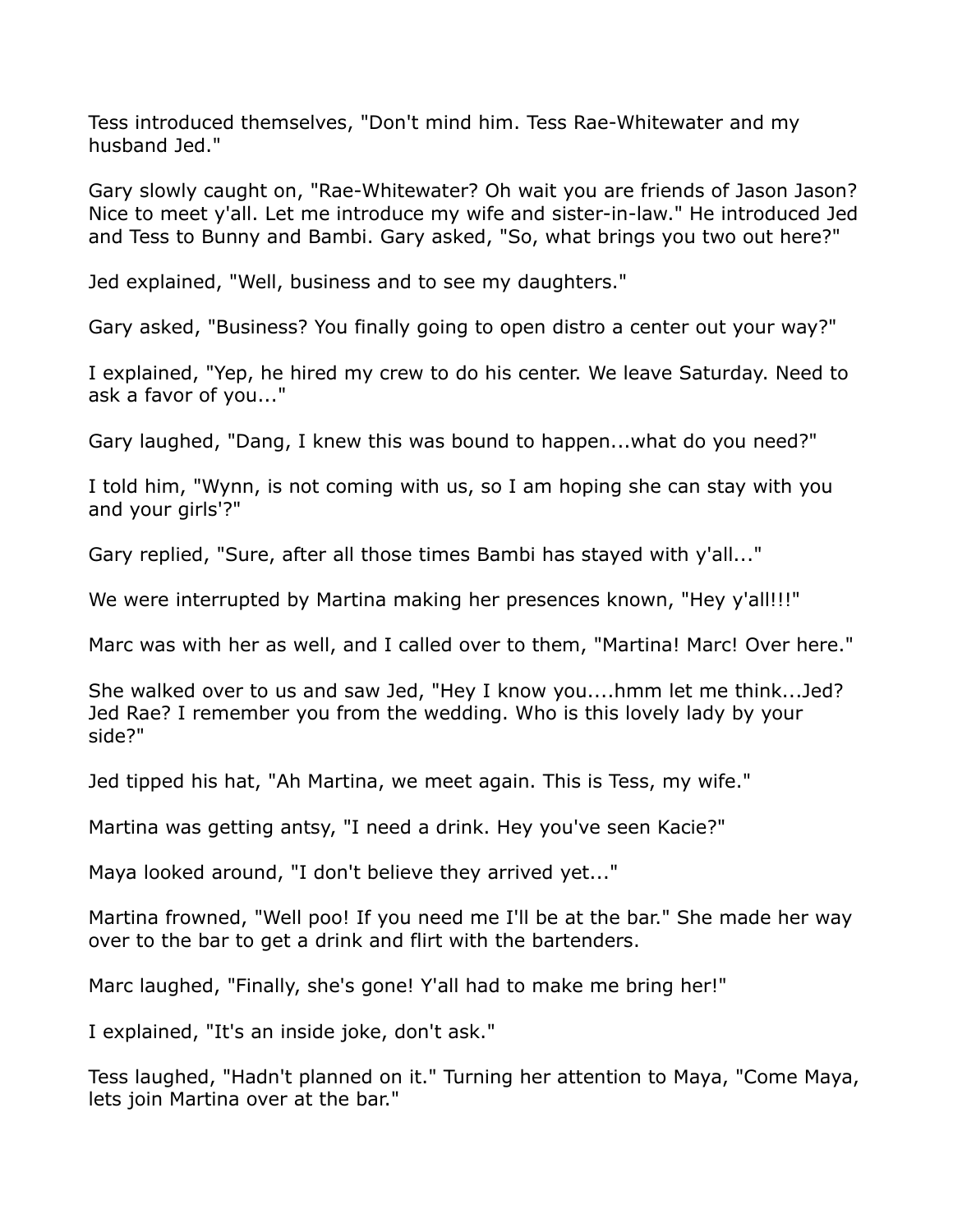As Maya was headed over to join Martina at the bar Kayré and Kacie came in. I waived over to them, "Kacie, Kayré over here please." Tess stuck around to meet them.

Kacie came over and asked, "Is Martina here? I thought I saw the 'Chick Magnet' in the parking lot."

Tess asked, "Chick Magnet?"

Kayré explained, "It's Marc's car, and also his plate 'CHKMGNT'. Allow me to introduce us. I'm Kayré Holstein and this is my partner Kacie."

Tess caught on to the last name, "Holstein? As in Budget Holstein?"

Kayré replied, "Yes. My mother founded The Budget Holstein down in Oro Valley. With the help of Ron and his crew, Kacie and I opened a store in Scottsdale."

We ordered our food and talked amongst ourselves for the next few hours until closing.

# **Chapter 9: Everything But The Kitchen Sink and The Whitewater Ranch**

The next morning Maya and I started getting everything together for the job. We would start loading the Jeep and Hummer the next evening. The following day was another mild January day so I opted to get some more use out of my Big Honkin' Grill. I had Wynn make some phone calls to the Zinfandel's who graciously accept our invitation for dinner. Sara and Lindsay invited Kayré and Kacie over as well. I got on the phone with The Boulders and reached Mindy, "Hey Mindy, Ron here. Everything working out alright for you?" Mindy told me everything was fine and asked if I wanted to speak to Marc or Martina. I informed her, "Either one will do."

I was a bit surprised when Martina answered, "Boulders Concierge Office, Martina."

I replied, "Morning Martina. Have fun the other night at the Unlikely Cowboy?"

Martina giggled, "Sure did. Nice of you to invite us."

I corrected her, "Actually it was Gary who invited you. Anyway, I am inviting you and Marc to dinner at our place tonight."

Martina accepted, "Sounds good, see you after work."

That afternoon everyone returned and I called Jed and Tess along with the crew, less Wynn into my office. I explained, "Okay, we will be having Marc and Martina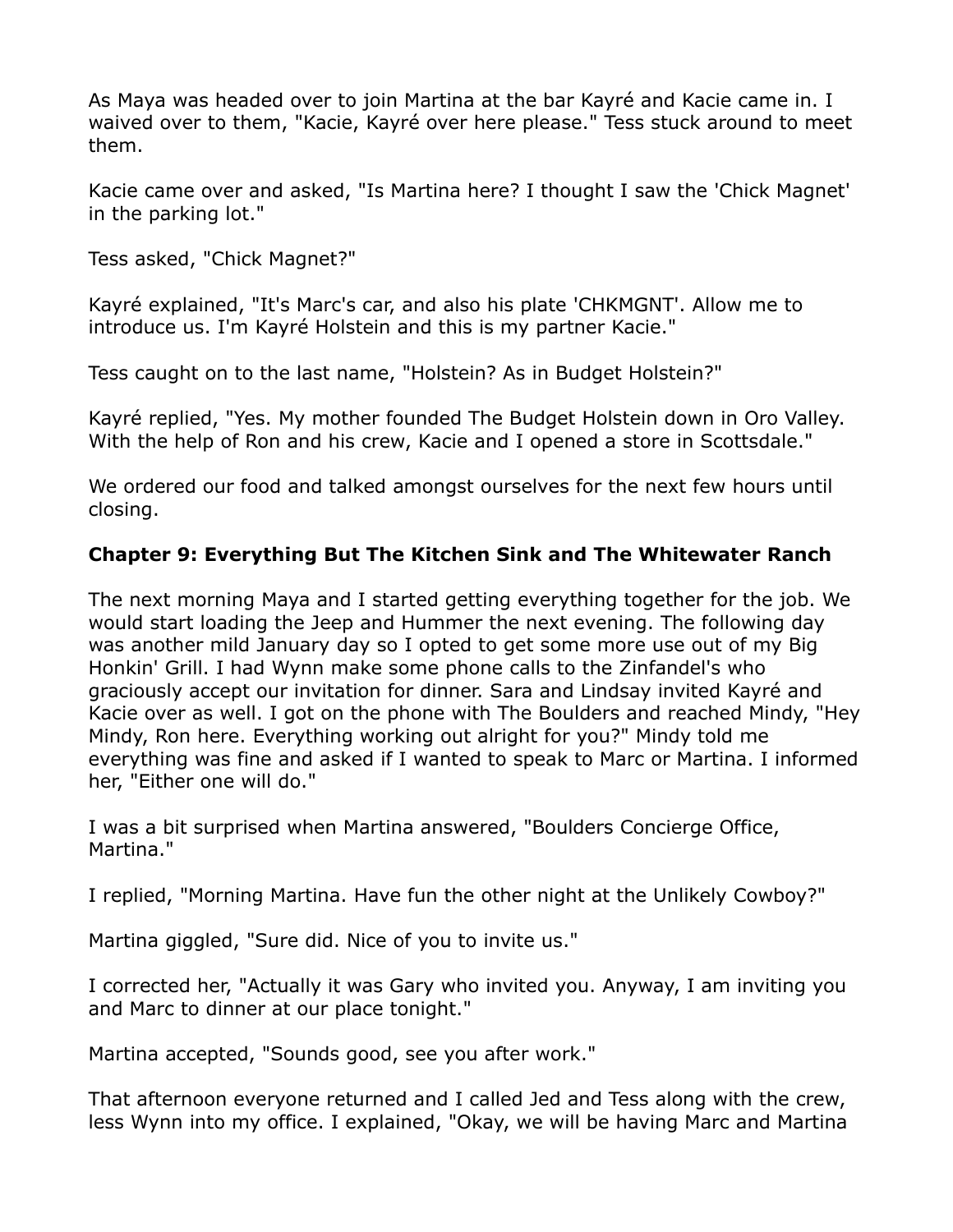over along with Kacie and Kayré as well as The Zinfandel's for dinner tonight. A couple other pieces of business, we will be leaving mid-morning tomorrow morning. Further Wynn will not be coming with us."

Maya was shocked, "Why not?!"

I explained, "Her choice and I think it works out better."

Maya still surprised, "How?"

I joked, "Full of questions as usual. Okay, in the unlikely event something goes wrong. I don't know, we miss some parts, need more, something doesn't work, what have you...I can get a hold of Wynn and have her deal with PC's & Things and get the items Road Runner out to us. She is going to stay with Bambi for a bit. Also she wants to meet up with some of her friends down in Tucson."

Maya seemed satisfied with my answer, "Alright, that makes sense. Anything else we need to do?"

I told her, "Well we need to get the brigade together and start loading the Cruiser and Hummer. Wynn has gone off to the market to gather for our feast tonight." We made our way out to the garages and I explained, "For the most part all the parts, especially all the cable spools are going into the Hummer. I'll have my toolbox, measuring wheel and notebook in the Cruiser along with the server and the extra RAM. Luggage will go in the Hummer as well. Andy is going to be driving the Hummer. Lindsay, Sara and Maya will be with me in the Cruiser"

Maya asked, "Why is Lindsay riding with us?"

Andy beat me to it, "Because otherwise Lindsay would complain the whole trip she wants to be with Sara"

Lindsay and Sara both replied, "Whatever!"

Over the next couple hours we had everything loaded with the exception of our bags. During dinner Maya spent as much time as she could with Bambi. She really wasn't too thrilled of the prospect of being away from Bambi for so long. Bambi could sense Maya's feelings, "Don't despair, I'm only a phone call away."

The next morning we were headed to Santa Fe where we would spend the night. After dinner I noticed Maya seemed a little down that evening. I suggested, "Why don't you give Bambi a call, let her know you made it to Santa Fe alright."

Maya somewhat depressingly replied, "Okay." and went to her room.

Sara came over and asked, "She doing alright?"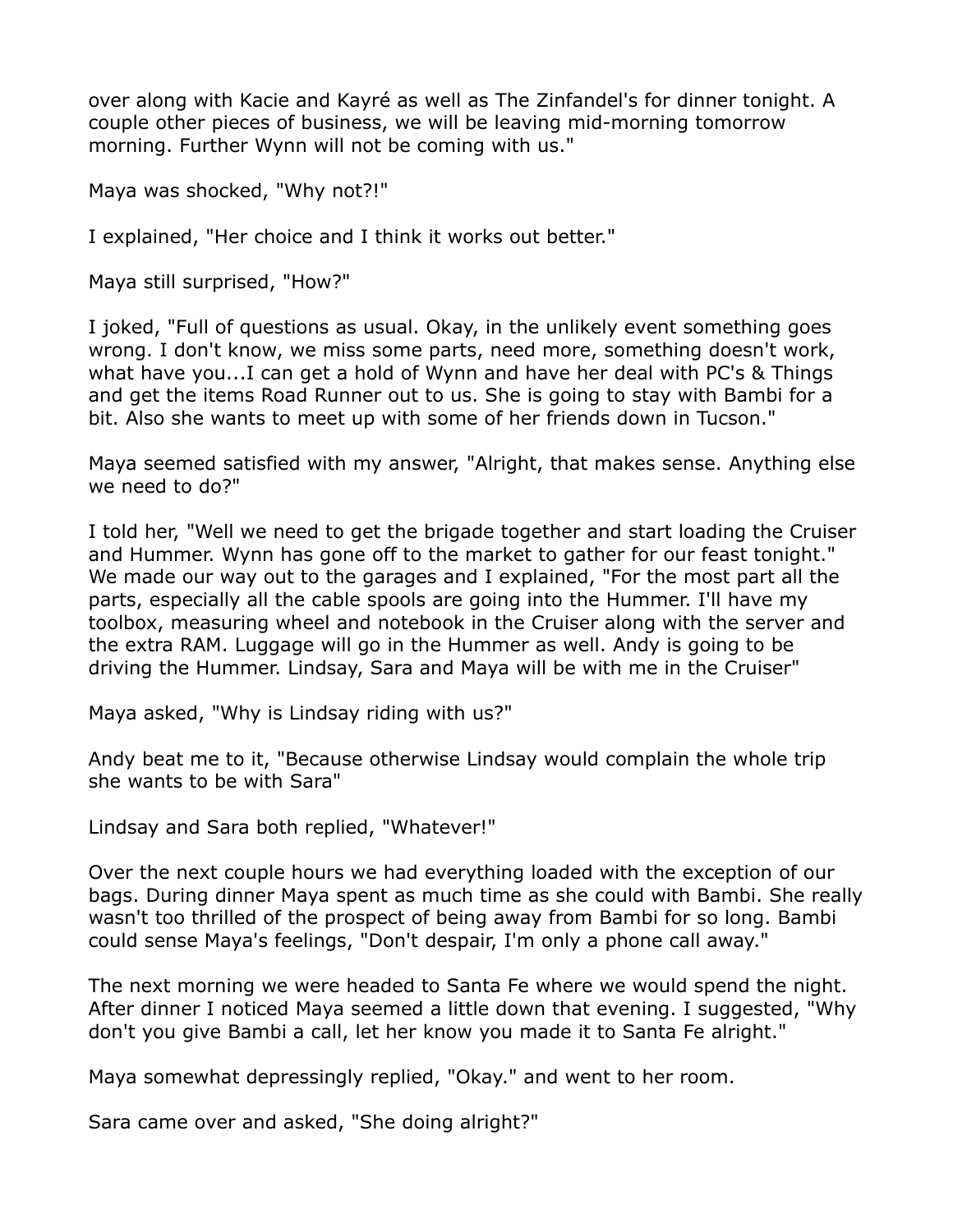I told her, "Well, I think she is a little sad to be away from Bambi. Hopefully she will do better after they talk. I am rather tired so I hope you don't mind if we pass on extra circular actives tonight."

Sara was somewhat upset, but understood, "Yeah okay."

Sunday morning during breakfast Jed explained, "It is still going to take most of the day to get to Chugwater. We should be to the ranch by late afternoon."

Tess added, "Y'all should have a couple hours to get settled in before dinner. I talked to Peaches and she is spending most of the day making a large cowboy dinner so be sure to bring your appetite."

Maya who had been quiet most of the morning asked, "Who's Peaches?"

Jed laughed, "Her name is Anna Adela Cruz but she goes by the nickname Peaches. She is our caretaker, sorta like Wynn is for y'all."

Tess jokingly said, "You two would get a long great." Maya laughed off her stepmother's comments.

After breakfast we hit the road and reached the outskirts of Chugwater by about 3:00 PM. I was amazed to see what a small town Chugwater was and what an impact 'our crew' would have on the population. We finally made it to the Chugwater Ranch. The ranch consisted of several buildings including two houses. Jed explained, "The smaller building down yonder is where Tess and I live along with some of the other ranch staff. This building here is our guest house with ten rooms, 4 full-size suites with Jacuzzi style tubs on the lower level and the upper floor has 5 smaller rooms with showers. Now, Ron and Sara along with Andy and Lindsay you both be in the suites. Maya you will be upstairs. If anyone needs anything Peaches is in the first room off the stairs and her cell number is in your rooms."

Noticing Sara as well as Lindsay were both fairly tired, I suggested, "May be we should wait until morning to survey the site."

Tess agreed, "Good idea. Y'all have a couple hours to rest and freshen up before dinner. Peaches will call you when dinner is served. Anyone have questions?"

Maya raised her hand, "Can I make a long distance phone call back to Arizona?"

Jed told her, "That is fine, just dial 9 then 1 and then the number."

Tess handed us our keys and we headed to our rooms. Sara and I entered the room which reminded me a lot of the room we were in at The Holstein Ranch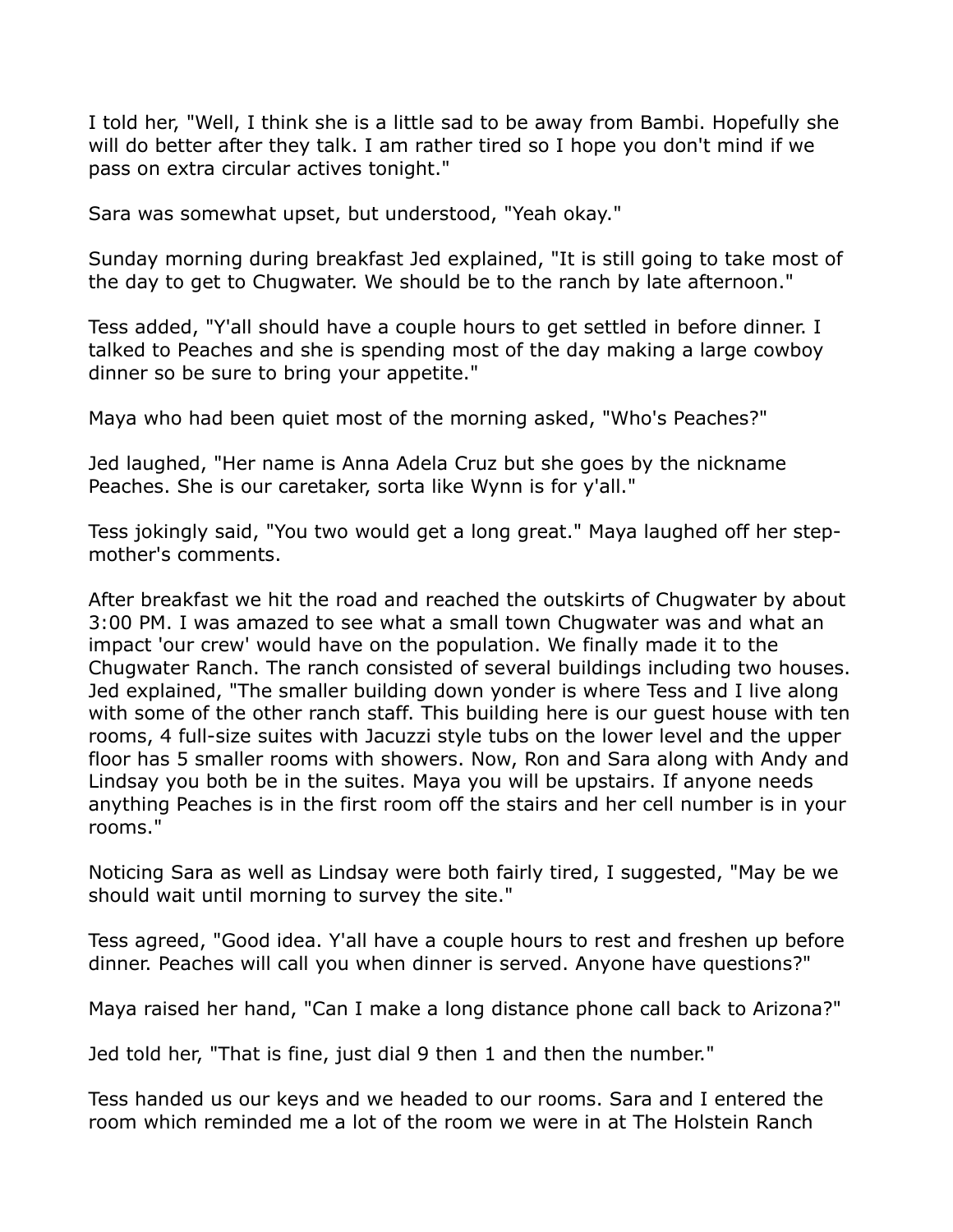during Thanksgiving. Sara declared, "I am going to use the tub now, just as soon as I get out this armor!" and headed into the bathroom.

Meanwhile next door, Lindsay was stripping out of her corset and heels. She too wanted to take soak and then a nap. Andy called me on my cell, "Hey Ron, Lindsay is going to take a soak and then a nap. How about a game of horseshoes, I promise to go easy on you!"

I laughed, "Well, Sara is doing the same. Hey! I'm the one with the first place competition trophy, of course that was from my college days several years ago. Okay, be out in a few minutes." I informed Sara, "Andy and I are going to be outside and play some horseshoes. I'll see you at dinner."

Sara trying to keep a straight face, "Okay, have fun. Try not to hurt yourself, you're not in college any more."

I walked out with a fake laugh, "Very funny!"

I met up with Andy and Jed in the horseshoe pit. Jed saw us, "Let me guess the ladies are soaking and resting."

Andy laughed, "Yep. Now, \$100 says I can beat Ron here!"

Jed called out, "Peaches!"

A lady about Maya's size appeared with long auburn hair in pigtails walked over to us. She spoke in a thick but yet surprisingly somewhat understandable accent, "Yes, Jed?"

Jed introduced everyone, "Peaches, this is Ron Merlot, Sara's husband and Maya's brother-in-law."

Peaches came over and gave me a giant hug, "Welcome Ron."

Jed turning his attention to Andy, "This is Andy McGrawl. He is part of Ron's 'crew'. His wife is Lindsay and she will usually be wherever Sara is."

Peaches also gave Andy a giant hug. Jed asked, "Sara and Lindsay are taking a soak and may be taking nap shortly. Can you go stop by and see if they need anything. Oh and Maya is up in the room next to yours. May want to check in on her as well."

#### **Chapter 10: A Chance Encounter with Peaches and Dinner**

Meanwhile Maya tried to call the Zinfandel's but they we're away at dinner. She didn't bother leaving a message, heck she didn't even know the phone number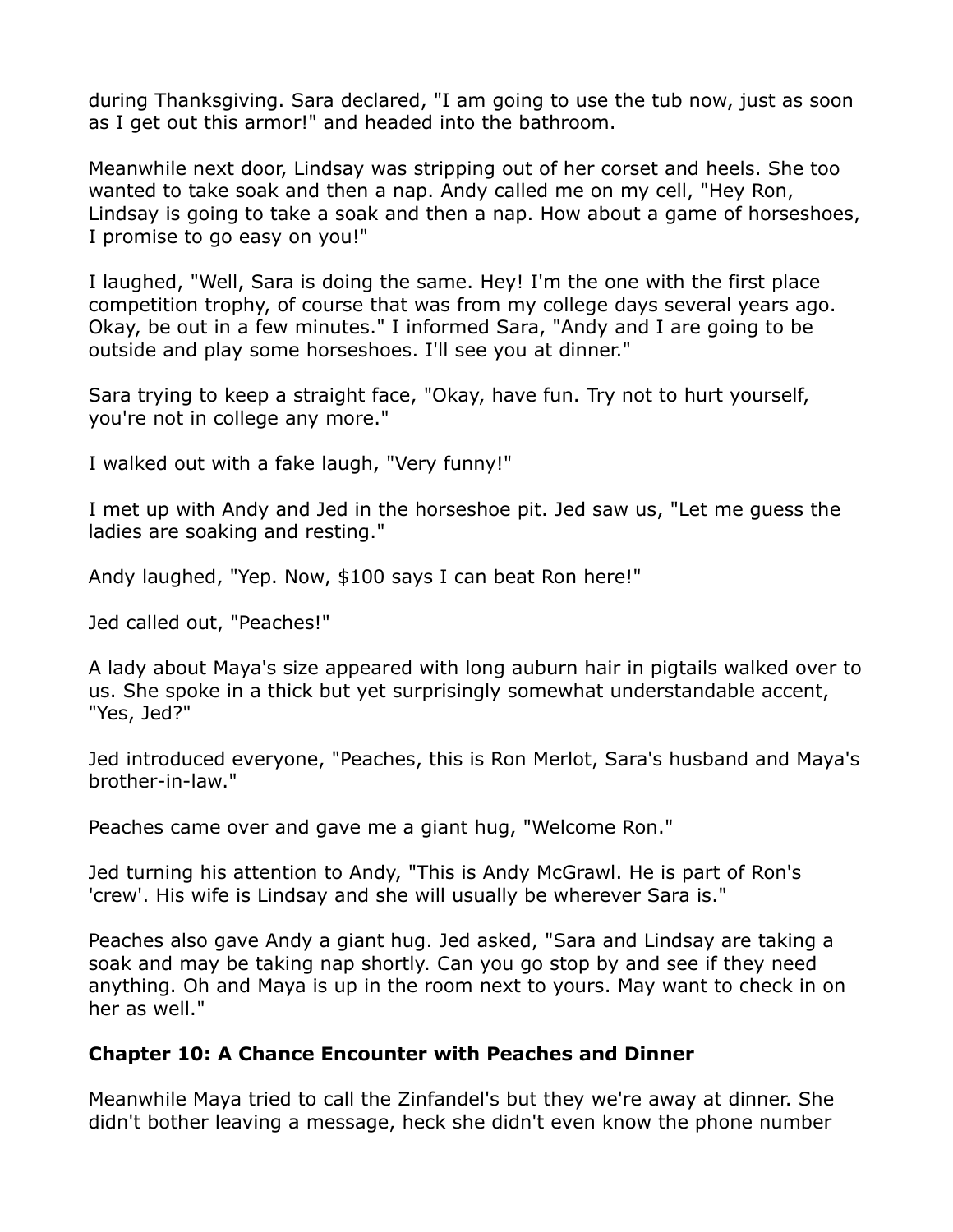there at The Ranch. It had only been a day and a half and she was already missing Bambi. She decided she would remove her belt, give her pussy and clit some much needed attention. After removing her belt she sat on the edge of the bed, lost in thought. A knock at the door nearly made her fall off the bed. She was thinking it might have been myself or Sara checking in on her. After grabbing a robe, she opened the door to notice a lady about her age and height with long auburn hair. The lady spoke in an accent Maya couldn't quite place, "Hello! I'm Peaches, caretaker at The Whitewater Ranch."

Maya was still a bit loss in thought and replied, "Oh hi, I'm Maya."

Peaches could since Maya was missing someone, "Missing boyfriend?"

Maya laughed for a brief second, "Well not exactly. More like my girlfriend."

Peaches smiled, "Oh my! I help." She pushed herself into the room kicking the door closed behind her. Before Maya could say anything or much less blink she was pushed atop of the bed on her back with Peaches on top of her kissing her. Maya's defenses kicked in and she pushed Peaches to the floor. Peaches was in a state of shock and was about to say something when Maya threw off her robe and grabbed Peaches from the floor and tossed her back atop the bed. Peaches let out an evil laugh, "You play rough! I like you!" Now it was Maya who was on top, kissing and groping Peaches. Peaches was trying to get a word in, "Maya...Maya...let me get out of dress!"

Maya rolled over so Peaches could sit up and remove her dress. Maya took a quick survey of Peaches and noticed as she removed the dress exposing a clean shaven pussy sans panties. Maya stuck two fingers in Peaches dripping wet pussy and then with her thumb began rubbing her clit as well. Peaches was moaning loudly but want to make sure she'd give some attention to Maya. She turned Maya on her side and then laid down next to her and began licking Maya's pussy. Skillfully, Peaches placed two fingers into Maya's pussy while rubbing her clit and then with other her hand inserted a finger in Maya's ass. This was all it took to push Maya over the edge into a very intense and powerful screaming orgasm.

As Maya was recovering she was thinking, something different with Peaches. Her and Bambi had gone at it before, but she never has an orgasm of such intensity as she just did with Peaches. Peaches grabbed Maya by the chin and told her, "I finish dinner, but tonight when everyone in bed I come back." With that Peaches slipped back into her dress and exited the room. Maya laid on the bed, still out of breath from the orgasm. She still wondered, what was so different with Peaches than Bambi? She drifted off to sleep.

Meanwhile back at the horseshoe pit, I was leading Andy by a few points. Jed however was a master at horseshoes and was beating us both. Andy just completed his final throw when the dinner bell rang. We made our way to the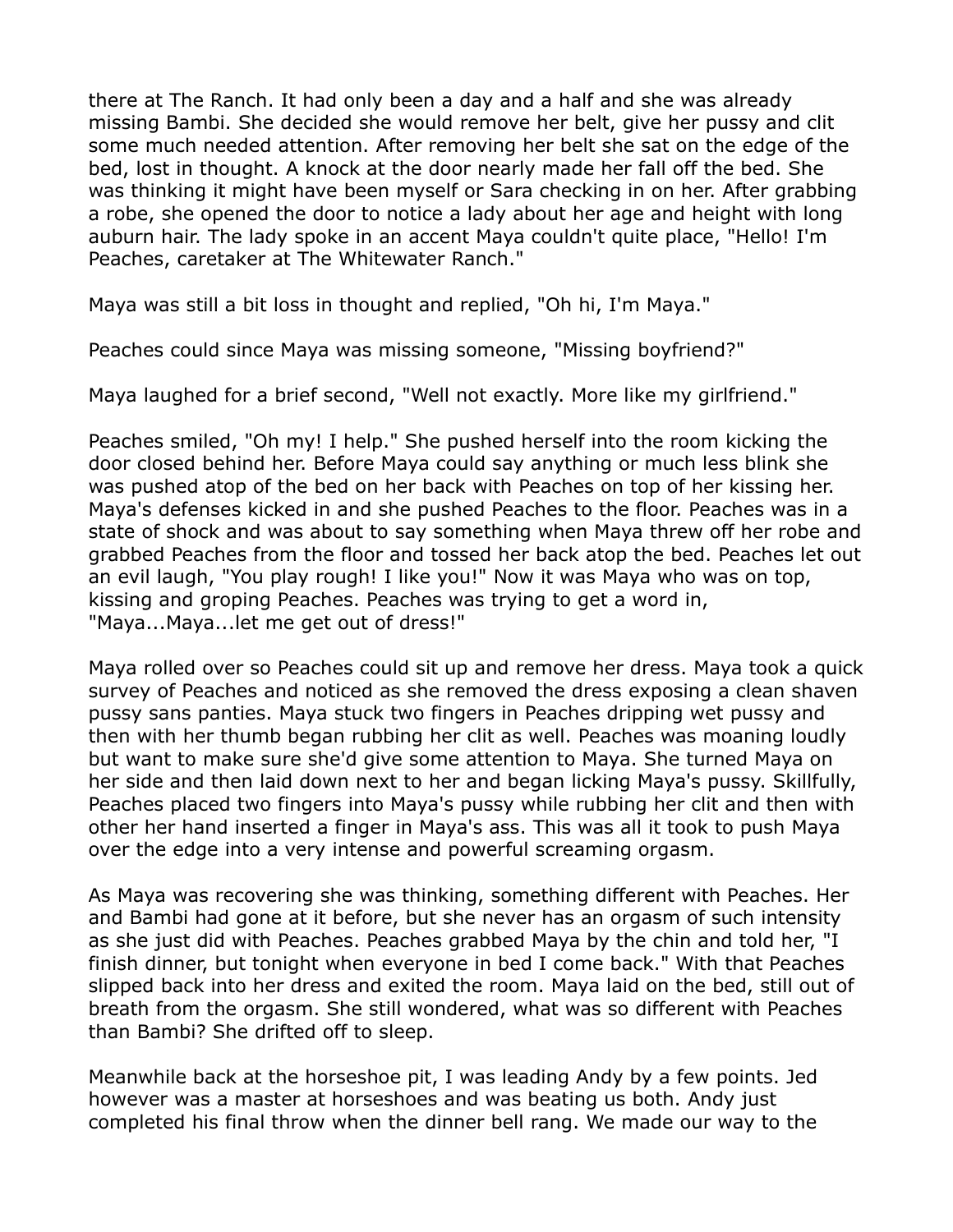dining hall and noticed Sara and Lindsay were already there. However, Maya was missing. I asked, "Anyone seen Maya?"

Tess commented, "I believe Peaches saw her earlier and said Maya was going to take a nap. You may want to go see if she wants to eat"

I knew Maya was missing Bambi and may not want to eat so I headed back to the ranch house and up towards her room. I knocked on the door, "Maya? Dinner is ready. Are you coming?"

Maya replied back trying not to laugh at my 'coming' question, "Yes, I'll be there shortly."

I yelled back, "Okay, we are over in the main house. Go in the door by the horseshoe pit." I returned back to the dining hall and saw a couple large platters of fried chicken, enough mashed potatoes and green beans to feed an army (or at least Andy).

Peaches reminded everyone, "Save room for dessert, apple pie!"

Maya walked in with a smile on her face, the first time she had smiled since we left. I asked, "So did you talk to Bambi?"

Maya was drowning her chicken in gravy and replied, "Ah. No, they weren't home. I didn't know the number here so I didn't leave a message."

Interesting, if she didn't talk to Bambi why was she so happy? Don't get me wrong, I want to see Maya happy, but this didn't make sense. Peaches came over and sat across from Maya and smiled at her. Maya returned the flirt. Ah so, that was it. I didn't want to bring attention to them so I went about eating my meal. As everyone had now finishing the main course Peaches announced, "Let me gather dishes..I bring out dessert."

Maya stood up and asked, "Can I help you out with those dishes?"

Peaches giggled, "Thank you Maya that helpful."

Andy looked at me and I just nodded. Once they left the room Tess commented, "Well I see Maya likes Peaches. What did I tell y'all!"

Jed laughed, "I hope Maya can handle her, Peaches can be quite the handful!"

Sara joked, "Gee, she sure got over Bambi fast."

I reminder her, "True, but they are 'just friends', much like you and Lindsay."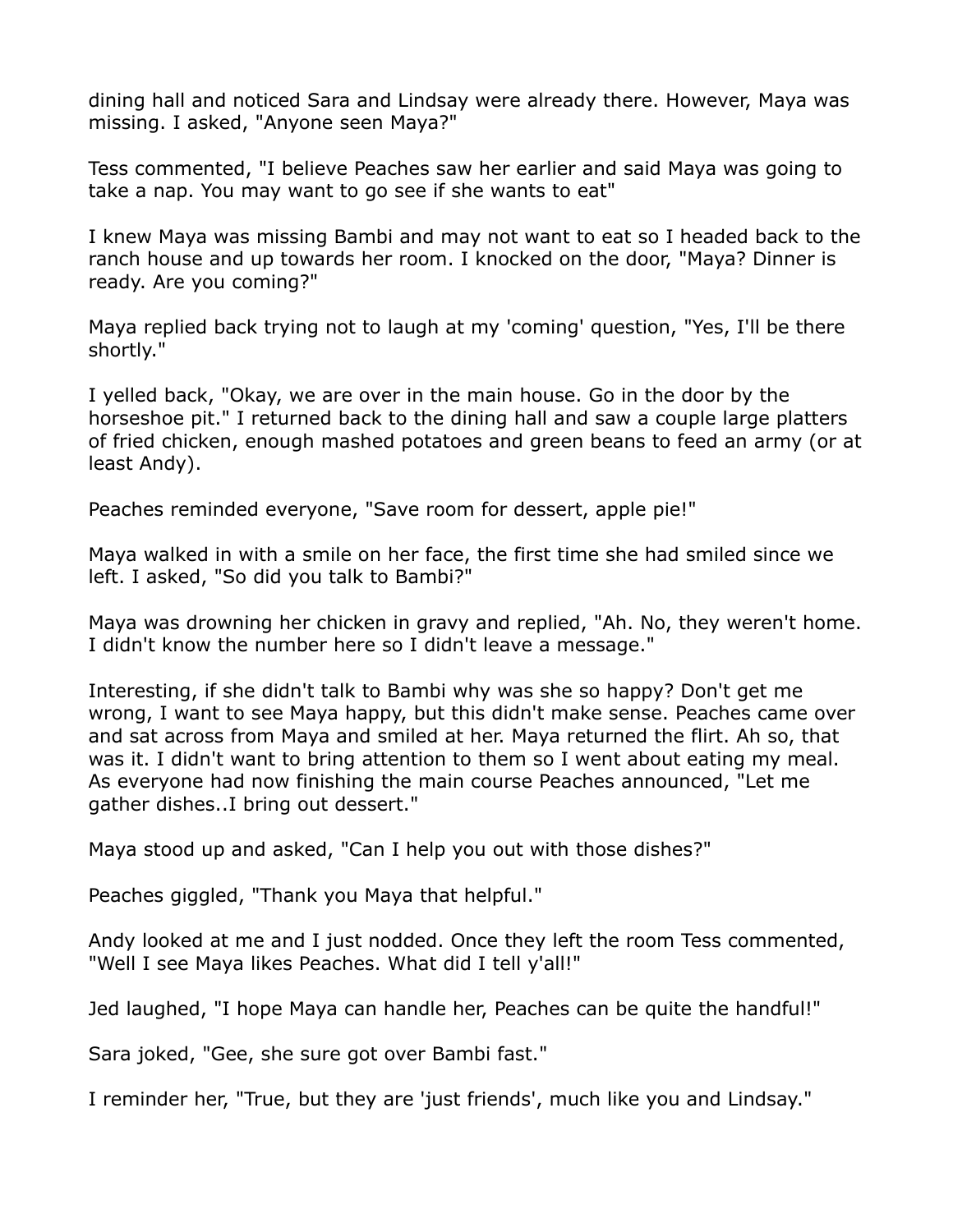Lindsay hearing her name and not paying attention to the conversation asked, "What did I do now?"

Sara laughed, "Nothing yet. We were talking about Maya and Peaches."

# **Chapter 11: It Looked So Much Smaller On Paper and Test Failed!**

The next morning we headed over to the site which was only a few minutes from the Ranch. While the girls unloaded, Jed took Andy and I on a tour, "As I mentioned in our consultation, this facility is split level. The bulk of the offices are on the upper level and we do have some rough framing done."

Jed led us down a long hallway to glass double doors. Jed opened the doors and we stepped in a foyer of sorts. To the left were stairs down to shipping area while to the right was the receiving entrance. Ahead of us was the production area. I stood there surveying this work area as did Andy. I was about to say something when Andy commented, "Um, it looked so much smaller on paper!"

I didn't even turn to Andy, I just commented, "Oh lord what did we get ourselves into this time!" I turned to Jed, "I thought you said this place was *smaller* than Jason's?"

Jed laughed, "It *is* smaller, just *looks* bigger being split level and open concept."

Andy commented, "Hey at least we have help this time."

I told him, "I know, but kinda wish Wynn has came after all. Oh well, just as well she didn't should something go wrong, not that anything should."

Jed slapped me on the back, "That's the spirit Ron! Now, let's head downstairs to the shipping area."

We followed Jed down the stairs to find the girls still bring in all the spools of cables and crates of parts. The shipping area was a lot smaller, but the retail office and conference room were also on this level. Lindsay walked over and commented, "We've got about three or four more trips."

Andy replied blankly, "Okay...."

Lindsay asked, "What's the matter?"

I answered, "He is just in a state of shock over the size of this place. I think after we get all the supplies brought in we are going to have a huddle and discuss our 'battle plan'."

An hour later we met in the conference room. We discussed just how we were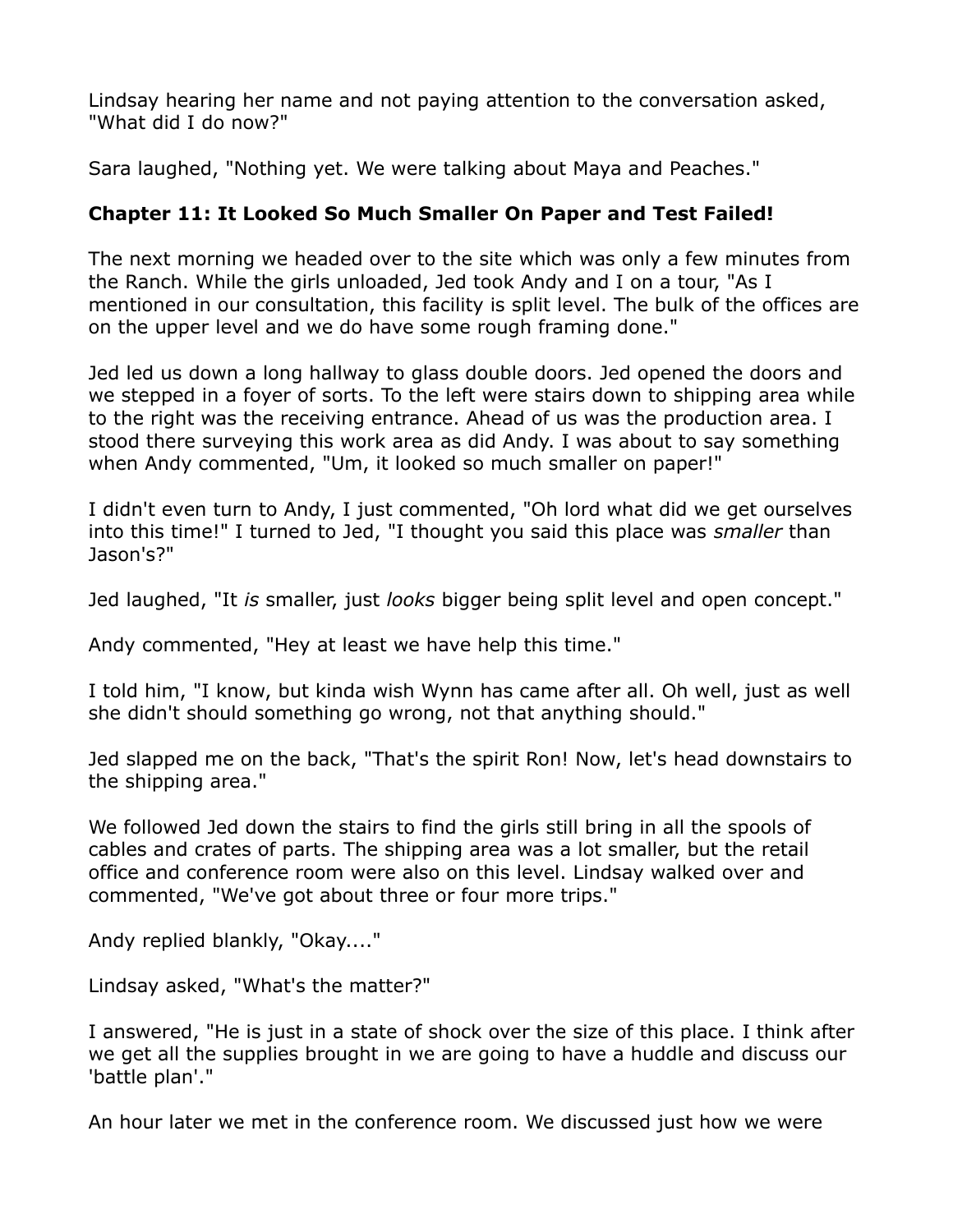going to do this install, "Okay the first thing we will need to do is get the server installed and then start running cable from the patch panel to all the outlets. Jed you mentioned y'all already had a UPS?"

Tess answered, "Yes Ron we do, it is over at the house right now we can bring it over after lunch. "

I replied, "Okay simple enough. So then, I guess what we need to do now is determine where the server is going to be placed."

Jed informed us, "We've already had server room built on the upper level near the receiving entrance. There is an access pipe that runs down to an electrical room. The UPS will be located down there as well and will connect to a dedicated line and outlet upstairs."

Lindsay commented, "Since this is going to be dual level why don't we setup a couple switches downstairs in the electrical room. That we don't have to feed a couple dozen cables through the pipe."

Andy added, "That would be lot more logical as there won't be as many terminals down here. I'll get a hold of Zina and see if she can hook us up with some switches. You guys have a credit anyway for the switches so this won't cost you extra. So, Ron how do we want to tackle this monster top-down or bottom-up?"

I thought for a moment, "Well, since the electrical room is down here along with our supplies let's start down here and work our way up."

Tess informed us, "Given the time now, how about we break for lunch and then get back working on this?"

I looked at my watch it was only 10:30 AM but I had to take account the time difference of an hour, "Okay, I am sure Andy can eat."

Andy laughed, "You know me, always hungry. So, what's for lunch?"

Tess replied, "Peaches is grilling burgers for lunch. I believe she is also smoking a few racks of ribs for dinner tonight."

We headed back over to The Ranch House for lunch. While Sara and Lindsay went inside to freshen up Andy and I talked for a bit, "Well, here we are day one and already had a change in plans. I wonder how the rest of the install is going to go?"

Andy just laughed, "Hey it would be too boring if everything went just as planned. Just think of this as Boots...'Part Two'!"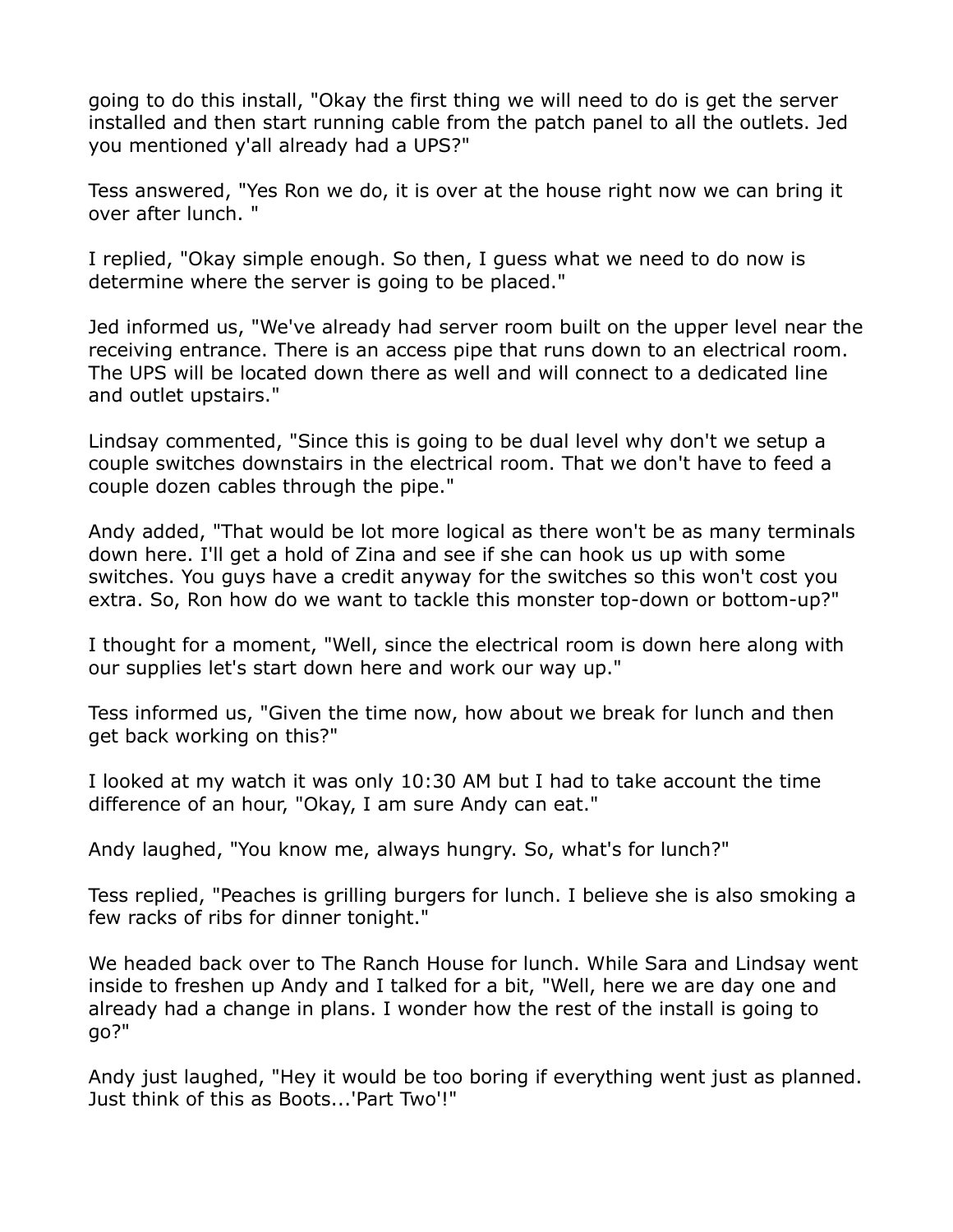I gave a fake laugh, "Oh very funny!"

Maya walked by in route to the dinner hall, when she saw Peaches over by the smoker. She walked over to Peaches and asked, "What's cooking?"

Peaches laughed, "Is this serious question or you flirting?"

Maya shyly smiled, "Both?"

Peaches replied, "Ah I see. Okay then. Make yourself useful turn ribs." They spent the next couple minutes together turning and rotating the racks of ribs in the smoker. When they were done Peaches told Maya, "Okay, follow me to dining hall, I have dozen burgers on the grill here. Get those on platter and take to picnic tables over yonder. I bring everything else and then ring bell."

A few minutes later Maya and Peaches had all the food out for lunch on the picnic table. Peaches walked over on to the dining hall porch and rang the chow bell. We discussed the job during lunch, commenting how we had already had one major plan change just in the first day. After lunch Jed took me over to the garage to get the UPS. I stood there in shock when he removed the tarp. I asked, "Um just how old is this thing?"

Jed laughed, "Only about 25 years old, but should do the job. Shouldn't it?"

I had my doubts but told him, "We'll see. I will want to test it first, but I ain't connecting my laptop to that thing."

Jed still laughing, "Oh come on, not like it is going to blow up! Okay, I have an old TV we can connect to it to test."

He was not kidding about the old part, this thing weighed a ton and had a dial along with rabbit ear antennas. I looked at the TV and then Jed, "Cripes this thing is likely as old as Lindsay and likely weighs about as much she does too!"

With the help of Maya and Peaches we got both the UPS and the TV loaded in the Cruiser. Back at the site we unloaded the UPS into the electrical room and TV in the future server room. I needed to give the UPS a couple hours to charge before I tried to test it. While the girls were assembling and mounting the outlet boxes, Andy and I started running cable. It was nearly 4:00 PM Wyoming time and we only had managed to run cable to the offices and the conference room. We still had the entire shipping area to do as well. Further, we had gone though a third of the cable we had brought with us. I asked Andy, "Did I measure something wrong, it just seems like we won't have enough cable."

Andy commented, "I know and yet we are using less cable with this method than how we had originally planned. May be we are overlooking something."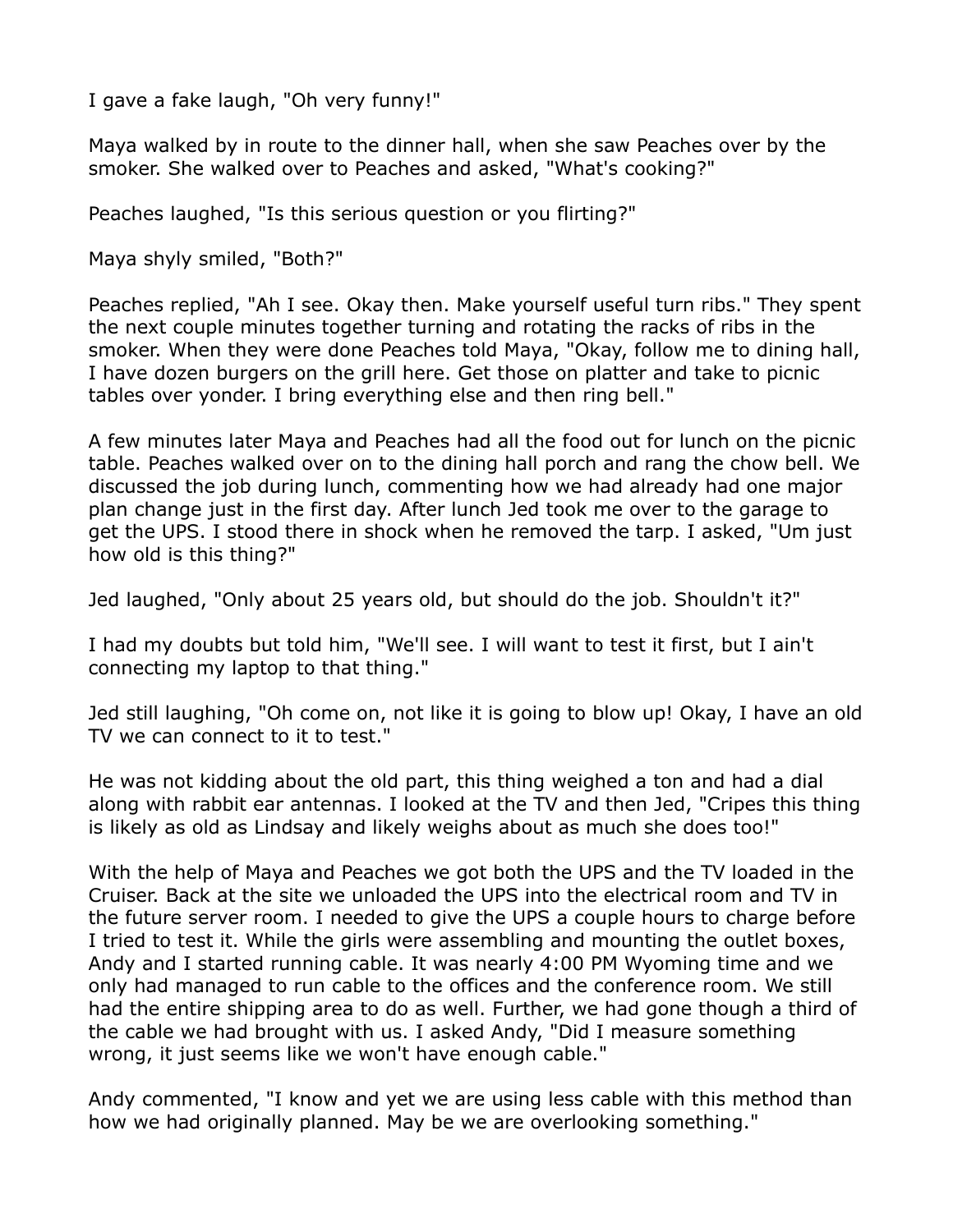I thought for a moment, "I don't think so. I am guessing we really didn't take into account the split levels. Guess we will just have to wait and see how it goes. The UPS should be charged now, lets test that out before we call it a day."

We headed over to the sever room and connected the TV to the dedicated outlet served by the UPS. Jed walked in on us, and joked, "Anything good on?"

Andy turning the dial, "Not really, every channel is the same thing, a polar bear in a snow storm!"

I asked Jed, "I assume the breaker panel is the in the electrical room?"

Jed replied, "No, it is actually over in the retail office."

Downstairs in the retail office Jed showed us the main breaker panel. Clearly marked on the lower left was 'Server Room UPS'. I switched the breaker off and was about to head out the door when the main breaker tripped, "What the hell?" Before I could figure that out a loud alarm started blaring.

We walked in to the shipping area and Tess came in and commented, "Fire alarm works!"

Jed replied, "Yep. But why is it going off?"

I told him, "I suspect may be the result of an overload. Of course I cain't see that TV overloading the UPS." We walked over into the electrical room and saw the UPS smoking, "Shit that cain't be good!" Jed ran over to the shipping area and grabbed an extinguisher off the wall and preceded to foam down the now smoldering UPS.

We just had put out the UPS fire when Lindsay came running in, "What the hell happened?"

I pointed to the UPS and yelled over the fire alarm, "Test failed!" Turing to Jed, "Can you shut-off that fire alarm?"

Jed replied, "Tess is in the process, should be couple more minutes."

He had just left when Maya came down the stairs, "Hey guys that TV in the server room is on fire!"

I was yelling, "Well, this install is going real well!" I grabbed the extinguisher and made my way to the stairs. Tess had manged to silence the fire alarm, but the smoke detectors were still going strong. At that moment as well, the sound of sirens grew closer. What I didn't know was there was Chugwater fire station only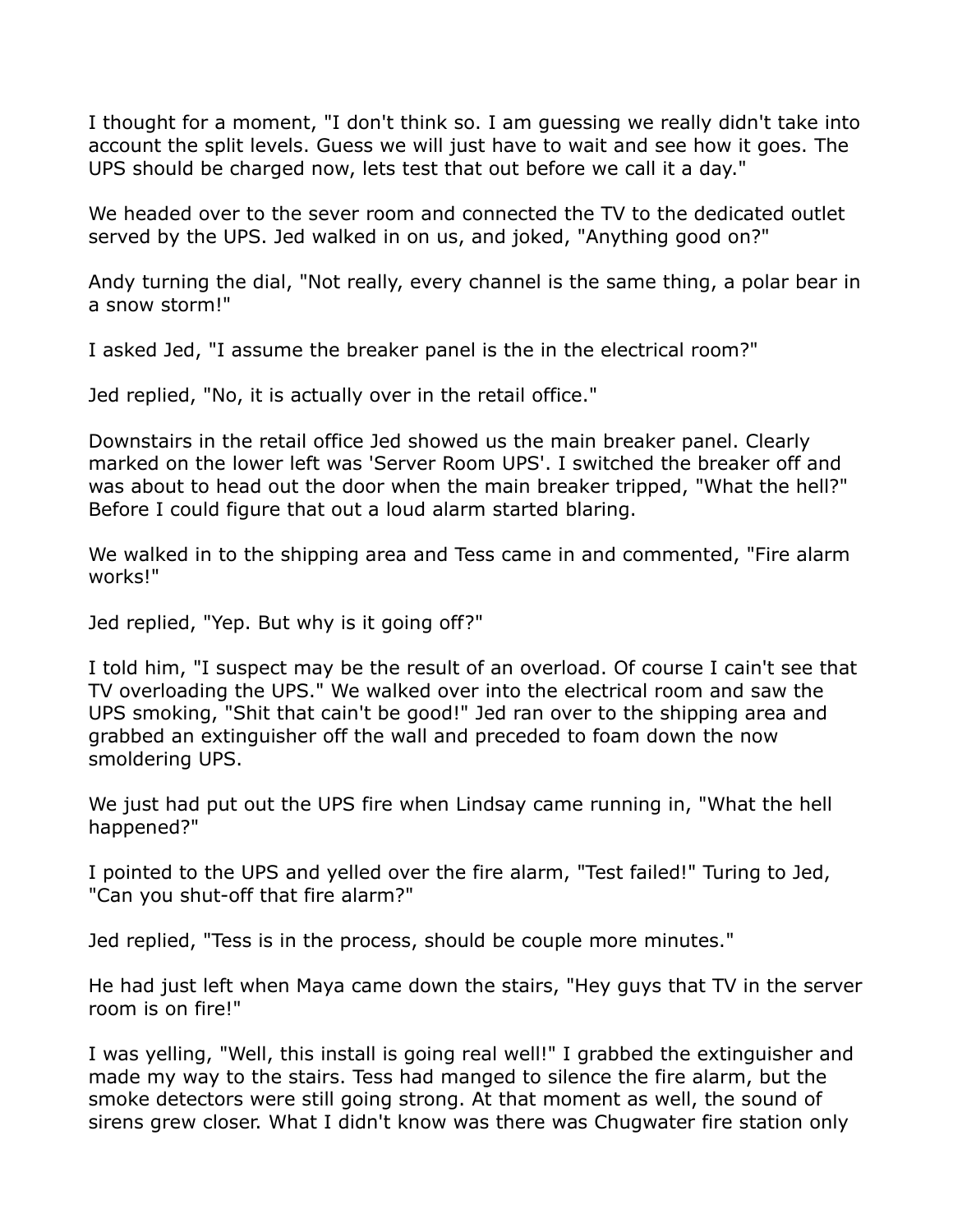a couple blocks away. I told Maya, "Let the now we have an electrical fire upstairs." As Maya went to greet the fire department I ran up the stairs to the server room. The TV was fully engulfed in flames. I emptied out the extinguisher from the shipping area but there was another mounted on the wall in the sever room. That too was no match for this ragging TV fire. Luckily Maya came in with a couple fire fighters all with extinguishers and they finally manged to get the fire knocked down. A few minutes later the fire fighters returned with fans to clear the smoke out the room. The other half of the crew were downstairs in the electrical room making sure that fire was out as well.

Once they were sure the fires were out the captain asked, "What in the world happened?"

I explained, "I was testing this UPS we were going to be using for their server with this ancient TV. Something went wrong somewhere. When I shut off the dedicated outlet, the main breakers tripped."

The Captain examined the charred remains of the UPS and informed me, "Looks like this thing explode after sending out quite a surge up the line. Be glad those main breakers tripped, they stopped the overload from taking out the whole building. Let's go take a look at the TV."

In the center of the server room sat the burned out shell of the TV. I told Jed, "Hope you weren't too attached to it..."

Jed just stood there looking at the still smoking TV dumbfounded, "Wow! Here I was giving you a hard time about you not wanting to connect your laptop to our UPS."

I told him, "Yeah I know, I thought I was just being overly cautious. Sorry about your TV."

Jed laughed, "Don't worry about it. Now, what are we going to do about getting a new UPS?"

I replied, "Well, Andy needs to talk to Zina anyways tomorrow. We'll see if we can get one from PC's and Things."

The fire fighters packed up their fans and helped us haul out the charred remains of the UPS and the TV before leaving. I had just finished loading the Cruiser when Jed came over and asked, "Hey, I hope this doesn't set us back too far."

I assured him, "Nah, just a minor set back. We should be fine. I think we are done here for the night, let's head back to the Ranch."

As we drove back to The Ranch, I was trying to figure out where I had gone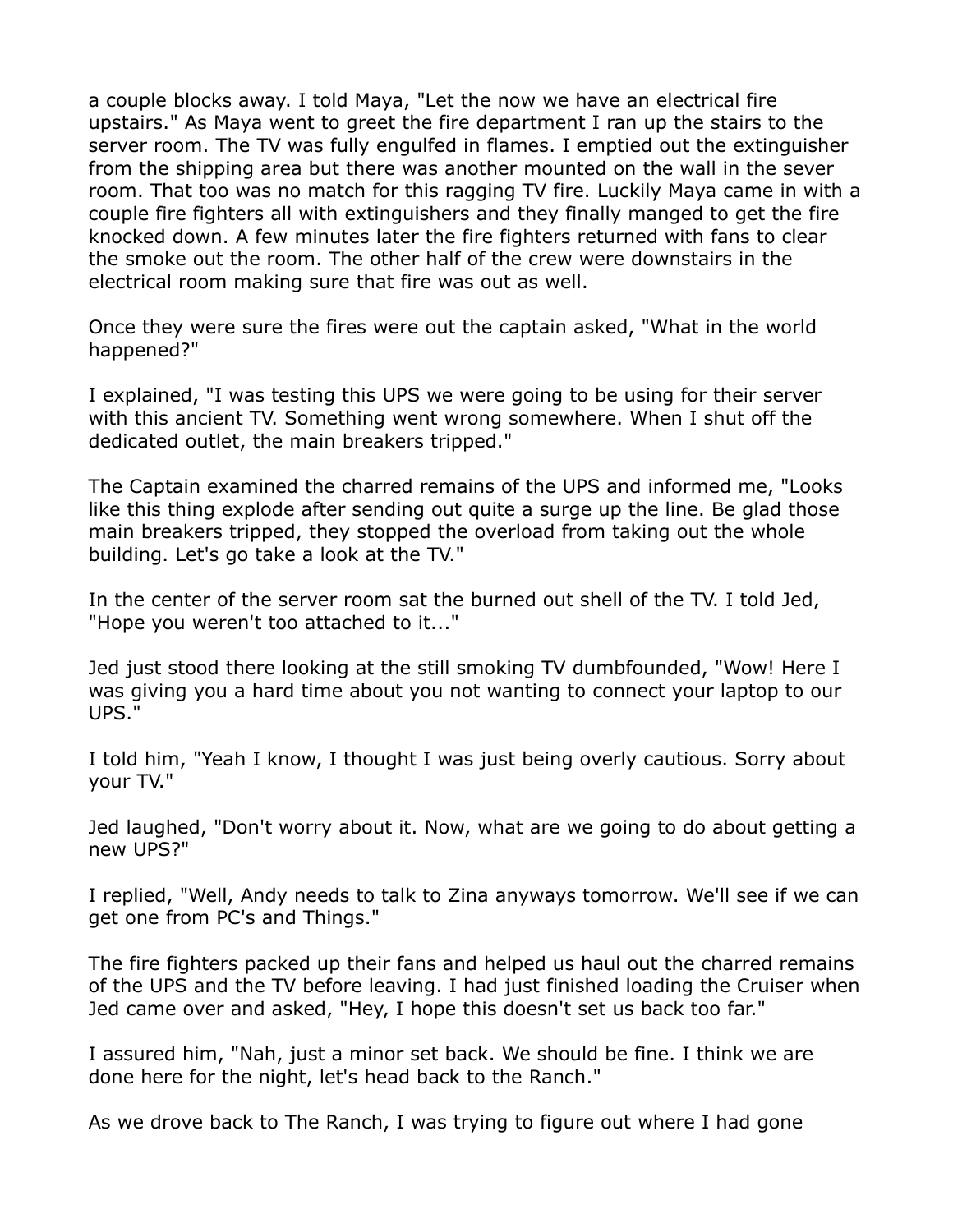wrong in my estimates for the amount of cable we needed. We arrived back at The Ranch and after a quick shower sat down to a large dinner of ribs. Once again Maya was sitting across from Peaches, secretly flirting with her. Like the night before Maya offered to help Peaches with the dishes. After dinner Andy and Lindsay announced they were retiring for the night. I bided them a good night and went outside to the sitting area around the horseshoe pit and meditated for a bit. Sara came over a few minutes later, "You all right Ron? You've been a bit quite this evening."

I told her, "I'm okay, just was bit surprised by what happened this afternoon. I never expected the UPS to blowup, much less the TV as well. I am sure heck glad I had not attached my laptop to that outlet. I can't help but think we bit off more than we can chew with this job. Plus I am still trying to figure out where we went wrong in our estimates of the amount of cable needed. Gosh, I wish Wynn was here."

Sara informed me, "But you had said it was good that she was staying in Arizona so she could take care of things, should something like this should happen."

I laughed, "True. I don't know. May be it is first day jitters. At least Maya is happy."

Sara asked, "Yeah, what's up with her and Peaches?"

I replied, "Not sure, but looks like they are enjoying each others company. Have you talked to her about Peaches?"

Sara responded, "No. I don't feel I should bring it up. If she brings it up then may be. I am going to bed, rather tired from all the work."

I kissed Sara and told her, "I'll be in a bit, going for a walk to clear my head." Sara went off to the bunk house while I took a walk around. I was passing the main house when Jed came out.

He called out, "Hey Ron got a minute?"

I walked over to him, "Sure, what's up?"

Jed apologized, "Hey I am sorry about this afternoon. I should have known better than to use that ancient UPS."

I asked, "When was the last time it has been used?"

Jed laughed, "Haven't a clue, bought it a surplus auction a few years back. Never had tested it, just assumed it would work fine. Anyway, we'll pay for a new one out of our contingency fund "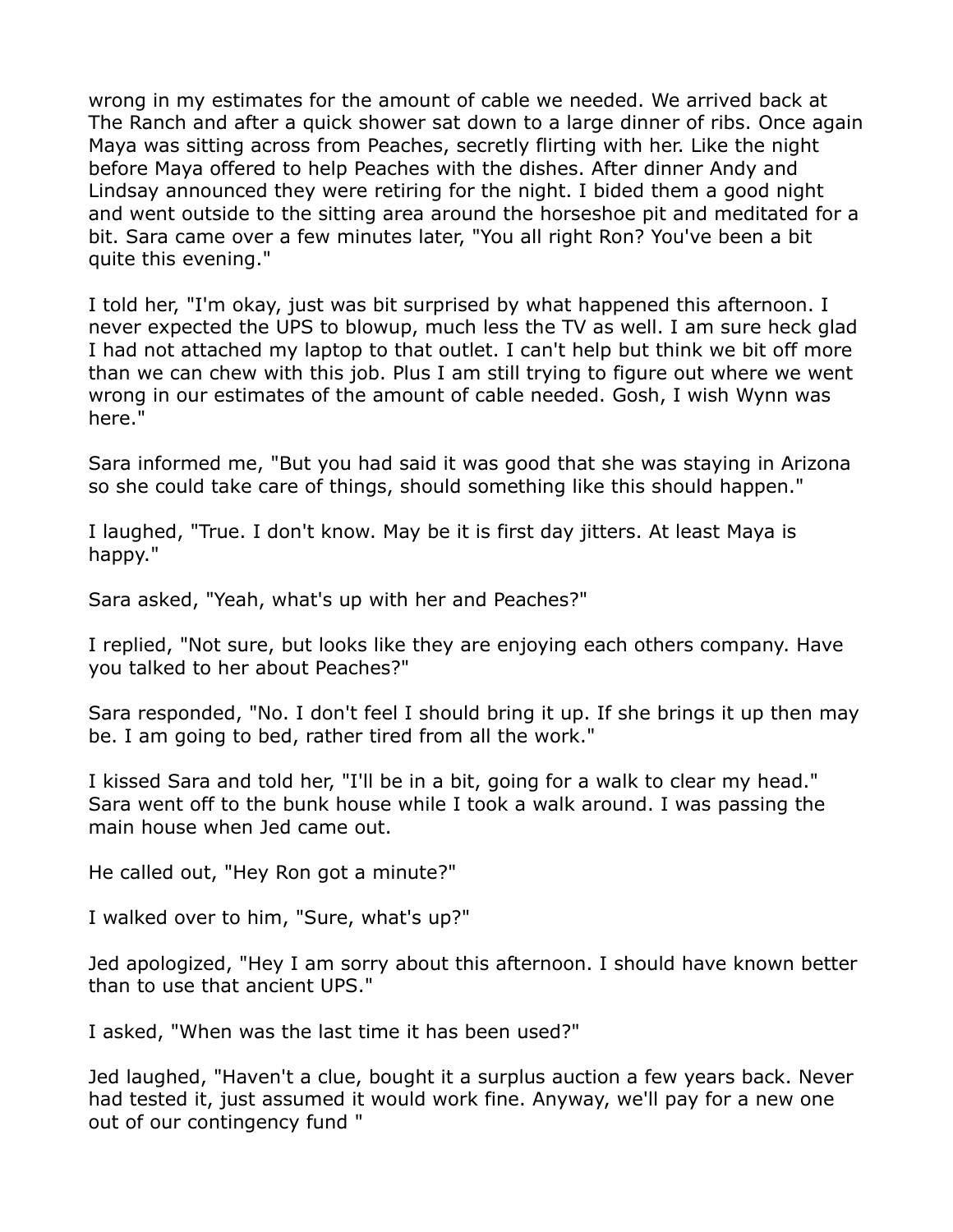I told Jed, "That's fine. I am just hoping we don't run into any more issues with this install. Well, I better head back Sara is waiting for me. Good night." I headed backed to the bunk house only to find Sara was already asleep. The next morning we had breakfast and headed back over to site. For the first couple hours Andy and I ran cable into shipping area. This used up two of the smaller spools. Around 10:00 AM Andy and I took a break so we could ring up PC's and Things.

"Morning Zina, Andy here. We ran into a couple problems with the Chugwater install. We discovered we should be using switches on each level so we are going to need one of those. More importantly though, the client's UPS was no good so we need to order one of those as well."

Zina place Andy on hold to check the stock and replied, "We can have those later today."

Andy informed her, "Okay good. Ron is going to make some kind of arrangements to get those items." After he got off the phone with Zina he informed me, "She can have the items in by this afternoon. Best you get a hold of Wynn and see if she can get those shipped out here."

I told him, "Okay, I'll give her a call. Better have her send over some more cable as well." I called the house, but no one answered so I left a messaged, "Wynn, Ron here give me call when you can going to need y'all's help." Thankfully Day 2 went a lot smoother and we we're nearly done with the lower level. That evening after dinner I tried the house phone again, but no answer. Didn't bother leaving a message this time. I decided I call over to the Zinfandel's and see if I could reach Wynn there. I was expecting to leave a message on their machine when Bunny finally answered. "Hey Bunny, Ron here. Wynn around?"

Bunny informed me, "Nope, she took off this morning for Tucson. She said she was going to spend a few nights down there. How's the install going?"

I had to laugh, "Well, we almost burned down the client's building on Monday, but other than that minor mishap it is going smoothly."

Bunny was laughing, "How did you almost burn their building down?"

I explained, "Oh Jed has this UPS unit that was ancient. Apparently he bought it at a surplus auction and never tested it. Luckily I wise enough not to use my computer to test it. Plus they had a TV as old as Lindsay that we tried to use to test the UPS. Well, the UPS blew up along with the TV when we went to test it. So we had a visit from The Chugwater Fire Department that afternoon. Was hoping to get a hold of Wynn so she could pickup the new UPS along with our hub server from PC's & Things. I did leave a message on the home phone earlier."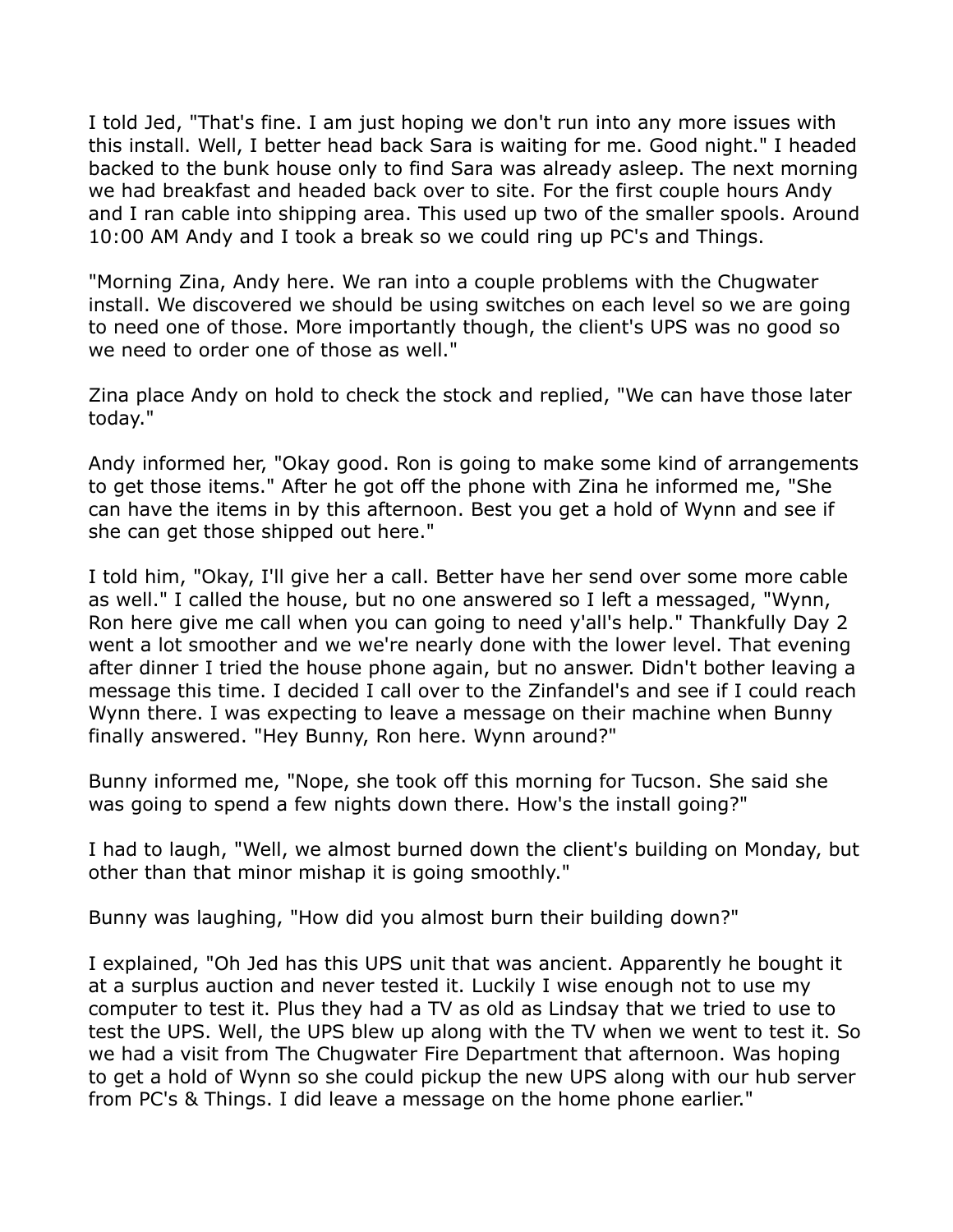Bunny told me, "Well, if I hear from her, I'll have her give you a call."

Wednesday afternoon we finally finished the lower level. Everything was wired and ready for the computers which would be arriving sometime the following week. While the girls took off at the end of they day, Andy and I along with Jed stayed behind a bit to review the progress. I told them, "Okay we have the complete lower level done now. I know the upper level is going to take a bit longer but I think we can get that knocked out by late next week. I am thinking we can do a pre-install on the computers the end of next week. The follow week we should be able to get them all fully installed and then call out for Laura."

Andy asked, "Have you heard back from Wynn yet?"

I told him, "No. I talked to Bunny yesterday and she told me Wynn left for Tucson so I am not certain when I am going to hear from her."

Andy then informed me, "I don't believe we are going to have enough cable to finish the upper level. Should I have Doyle send us some or what do you want to do?"

I explained, "I know we still have a ton back at the house. If I can get a hold of Wynn, I'll have her send over a few spools with the UPS and hub station."

# **Chapter 12: With a Little Help From Arizona**

Thursday morning we started working on the upper level. Sara and Lindsay worked on getting the ports assembled while Maya, Andy and I worked on getting wiring to the ports. A little before lunch my cell phone rang with a 520 area number. I was able to answer the call before it went to voice mail, "Hey Ron, Wynn here. Sorry, been away and haven't checked the house phone. You said you needed help?"

I explained, "The install hasn't quite gone as planned. The UPS the Whitewater's had was defective and almost burned the building down. Before that fiasco we figured out that switches at each level would work better for this layout. Finally, somehow we badly under estimated how much cable we needed for this job."

Wynn replied trying hard not to laugh, "Ah I see. So what can I do to help?"

I told her, "Well, Zina has a new UPS waiting along with the hub station at the Fountain Hills store. So all you need to do is go pick them up and have them shipped out here along with a few more spools of cable."

Wynn told me, "Okay well I will be leaving Tucson tomorrow. I found out one of my girl friends has relocate up to Pine, so I was going to head that way tomorrow. Tell you what, I am sure everything will fit into the Jeep, I'll pickup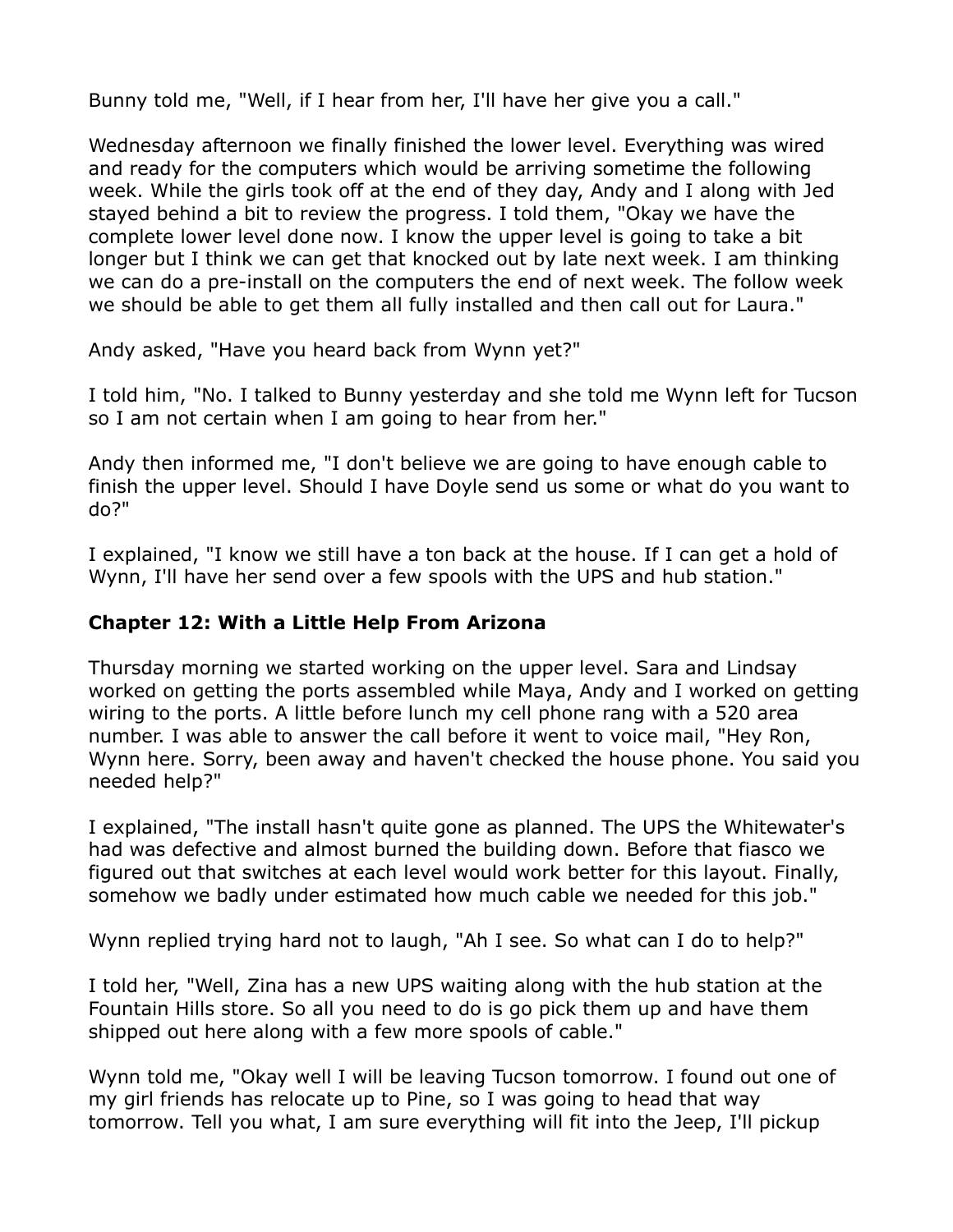everything you need and then pay her a visit and stay the night. I should be able to reach Santa Fe on Saturday and get out there sometime in the afternoon on Sunday to help you guys out in Chugwater."

I was thrilled, "Yes, that would work very well. We could use your help, especially when the computers arrive next week. Give me a call when you go to leave Santa Fe." I found Andy and Jed informing them of the good news, "Wynn will be out with supplies on Sunday. She's headed to Pine tomorrow then stay in Santa Fe on Saturday."

Andy told me, "I'll give Zina a call and let her know to expect Wynn tomorrow." We broke for lunch and Andy rang Zina on the way back to the Ranch House, "Heya Zina, Wynn will be by tomorrow to pickup the switches and the UPS."

We arrived back at the Ranch House and much to everyone's surprise Maya didn't take off to see Peaches right away. She headed up to her room in the guest house to freshen up for lunch. About 10-minutes after we arrived Peaches rang the chow bell. Today's lunch was hot dogs, baked beans and coleslaw. After lunch we headed back to the site and continued working on the production area.

Friday morning couldn't have arrived soon enough for all of us. Sara and I hadn't done anything since we had left. I know her and Lindsay hadn't done anything together other than the install work. By Friday afternoon we had finally finished both getting the ports and wiring installed in the production area. We still had the conference room, several offices and the retail area to do. It was only 2:00 PM but decided this would be a good breaking point. I went to locate Jed and found him in his office. I walked in and discovered Tess was with him, "Hey guys!"

Tess looked up from her work, "Oh hey Ron, how goes it?"

I told them, "We've finished the ports and wiring for the production area. We are at a good point to stop for this week so I am sending everyone home. Plus we are nearly out of cable too."

Jed asked, "So what's left?"

I explained, "Well, we still have the conference room, several offices and the retail area to get done. The computers should be arriving sometime next week. Wynn will be here sometime Sunday with the extra supplies along with the UPS and the switches."

Tess wondered, "Do you think you guys will be done next week?"

I was hesitant to answer, "Well, that is kinda dependent on a couple of things. Mainly getting the computers here. The nice thing is the majority of those are ready to go out of the box. The other 30 Lindsay and Andy will need to install the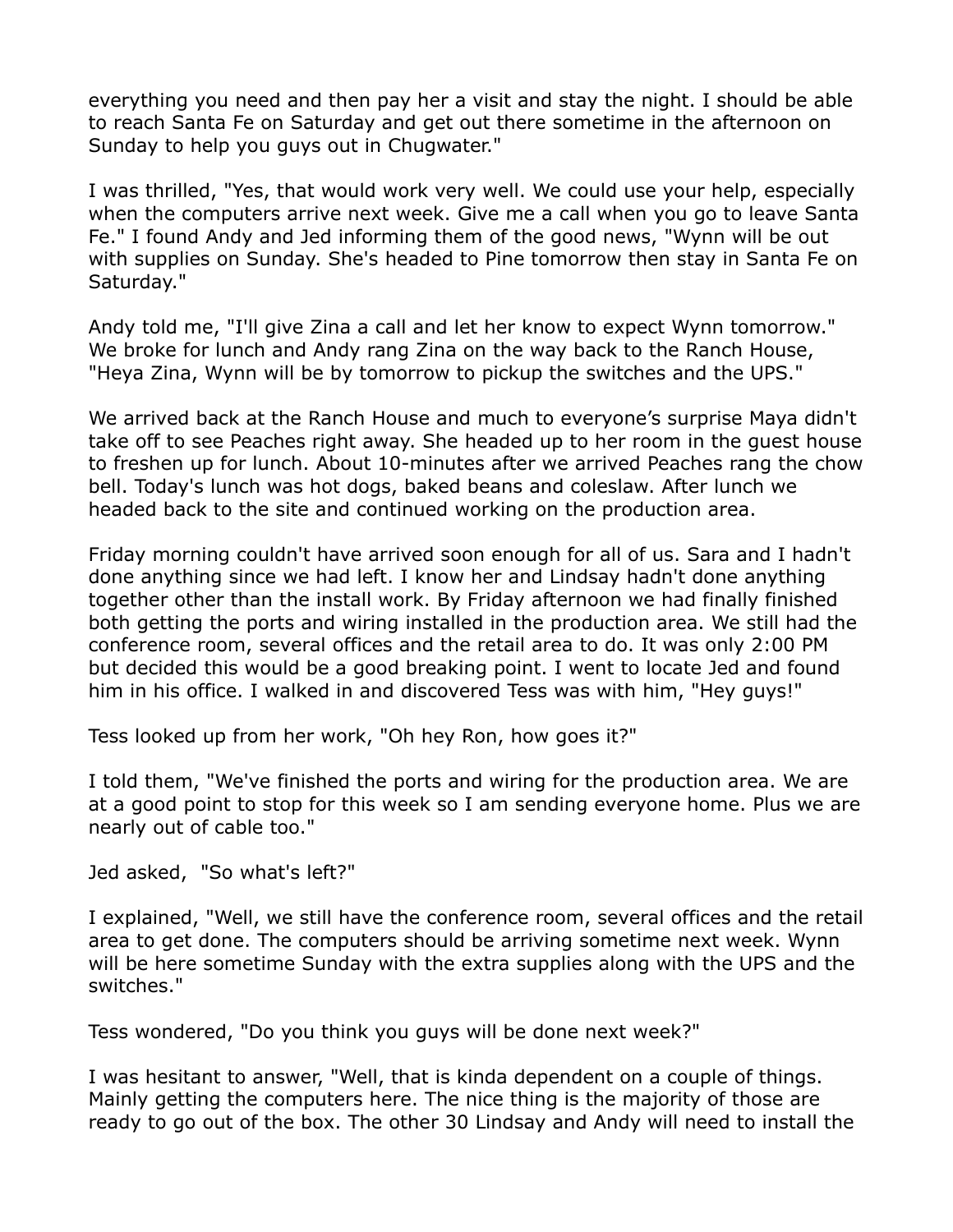extra RAM. Once the computers arrive it will take about two days to get them all unpacked and setup..." My cell phone started ringing. I looked at the caller ID, "Why is Lindsay calling me?"

I answered the phone and Lindsay informed me, "Hey Ron. Max informed me the computers shipped today and should arrive late Tuesday."

I replied, "Great, that is a major piece of the puzzle. Thanks for the info." After getting of the phone with Lindsay I explained, "Okay, Lindsay has informed me the computers should be coming in on late Tuesday. So...I need to call Laura and get her out here on Thursday afternoon. *If* all goes well we *should* be nearly done by this time next Friday."

Jed was thrilled, "Great this is going better than we expected."

I reminded him, "Well, we still have a lot to do before then including getting the new UPS and the switches connected and running. Not to mention the remaining ports and wiring. However, I do think it is doable especially having Wynn with us. I need to get a hold of Laura and make sure she can still make it out here next week." I packed up our gear and we headed back to the Ranch House for much overdue rest and relaxation. As soon as we arrived back Sara was all over me wanting to have some fun. I told her, "May be after dinner, I still need to call Laura."

Sara stared to whine, "But we haven't done anything in like a week. Heck I haven't even be able to do anything other than work with Lindsay..."

I jokingly scolded her, "Keep that up young lady and I will put you in your belt and not let you out until we get home!"

Sara's behaviour turned around real quick, "Oh...okay. Say, why don't I take a bath and get freshened up before dinner? You can go ahead and make your phone calls."

Trying hard not to laugh, "That's a good girl!" Sara headed into the bathroom to take a long soak before dinner. I head out towards the seating area around the horseshoe pit. Sure enough Andy and Jed were already in a fierce game of horseshoes. I noticed Maya and Peaches were working on the smoker.

I whipped out my cell and rang Laura's cell. She answered on the first ring, "HOWDIEEEEE! Bro!"

After taking my cell of speaker I replied, "Good day Laura. How you holding up?"

Laura replied, "Not too bad. The convention business looks like it will be picking up again in the few weeks. How goes the install?"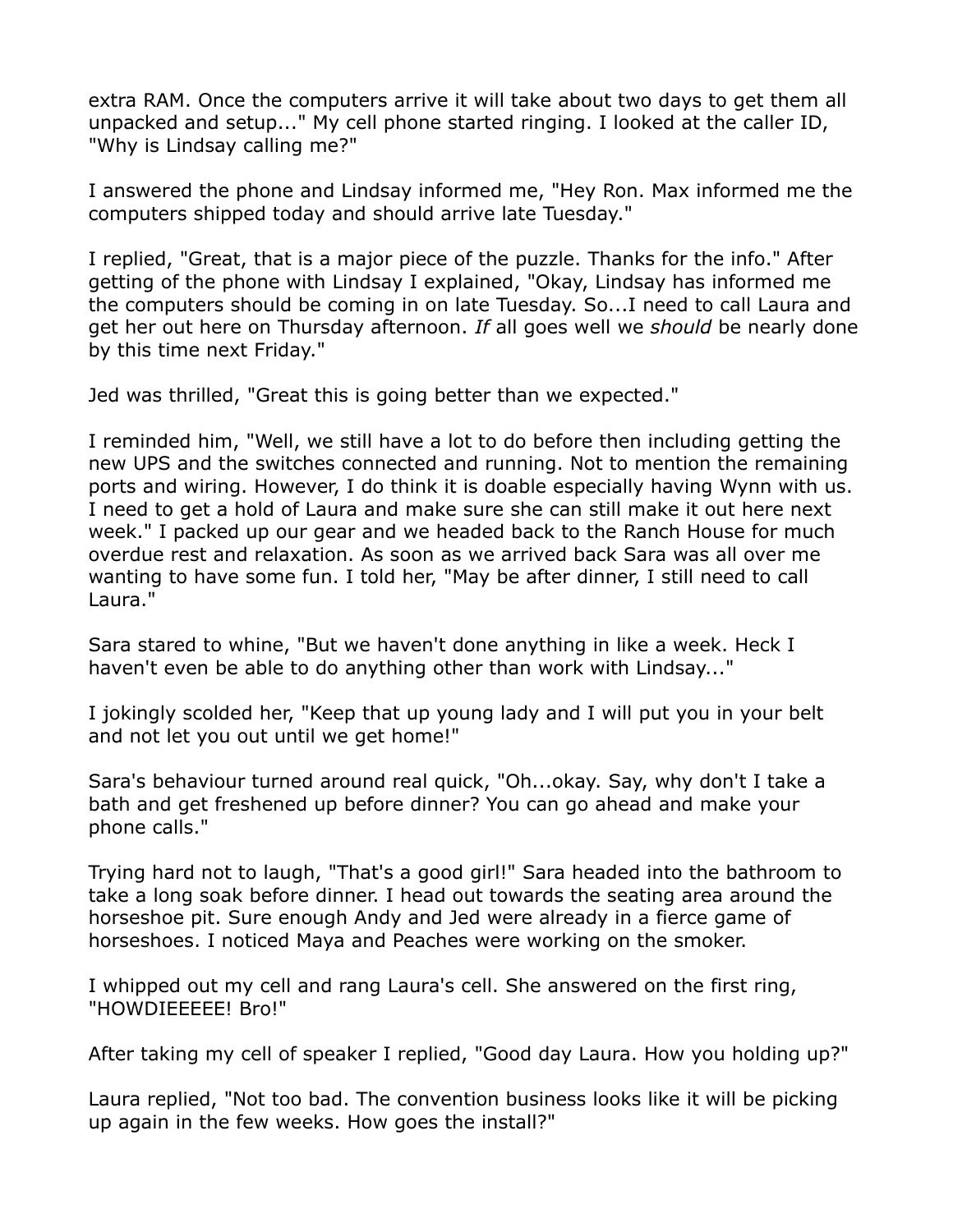I laughed, "Well, on Day One we had a change in plans when we decided we should do switches between the levels. Then there was that little disaster with Jed's ancient UPS and equally ancient TV that almost burned the building down. As if that weren't enough we under estimated the amount of wiring we needed for the project."

Laura was laugh at my expense and asked, "So how far behind are you?"

I explained, "Oddly enough we are not that bad. Guess I didn't tell you Wynn had opted not to come as we didn't think we would need here. In a way we did, but this worked out as she picked up the switches, a replacement UPS and extra cable today. She should be out here on Sunday. We do have a good chunk of the wiring and port work done."

Laura was impressed, "Sounds like y'all got a lot done still. When are you going to want me out?"

I replied, "Well the computers should be arriving late Tuesday and we should have them unpacked, setup and installed by Thursday night. So I am hoping we can get you out on Thursday and you get the install done on Friday."

Laura checked her calendar, "Hmm, next week. Looks like I have something...oh wait it is that fucking Network Admins of the West Conference up in Reno." I was thinking this was going to put a major kink in our plans. However Laura continued, "Which I have been looking for a valid excuse to get myself out of presenting at this retched thing for the past few months. So this works very well. When I am due to arrive?"

I told her, "I'll have to check with Jed and Tess and have them get back to you on that."

Laura replied, "Okay let me know."

I joked, "Are you sure you really want to back out of presenting at the Network Admins of the West Conference? I mean we can delay the final install until after the conference."

Laura gave a fake laugh, "Very funny Ron!"

After I got off the phone with her I headed over to the horseshoe pit. I asked who was wining and was a bit shocked when Andy answer, "I am!"

I laughed, "Wow! Anyway I got off the phone with Laura. She has a Network Admins of the West Conference she is suppose to present at next week. However she has been looking for an excuse to get out that conference since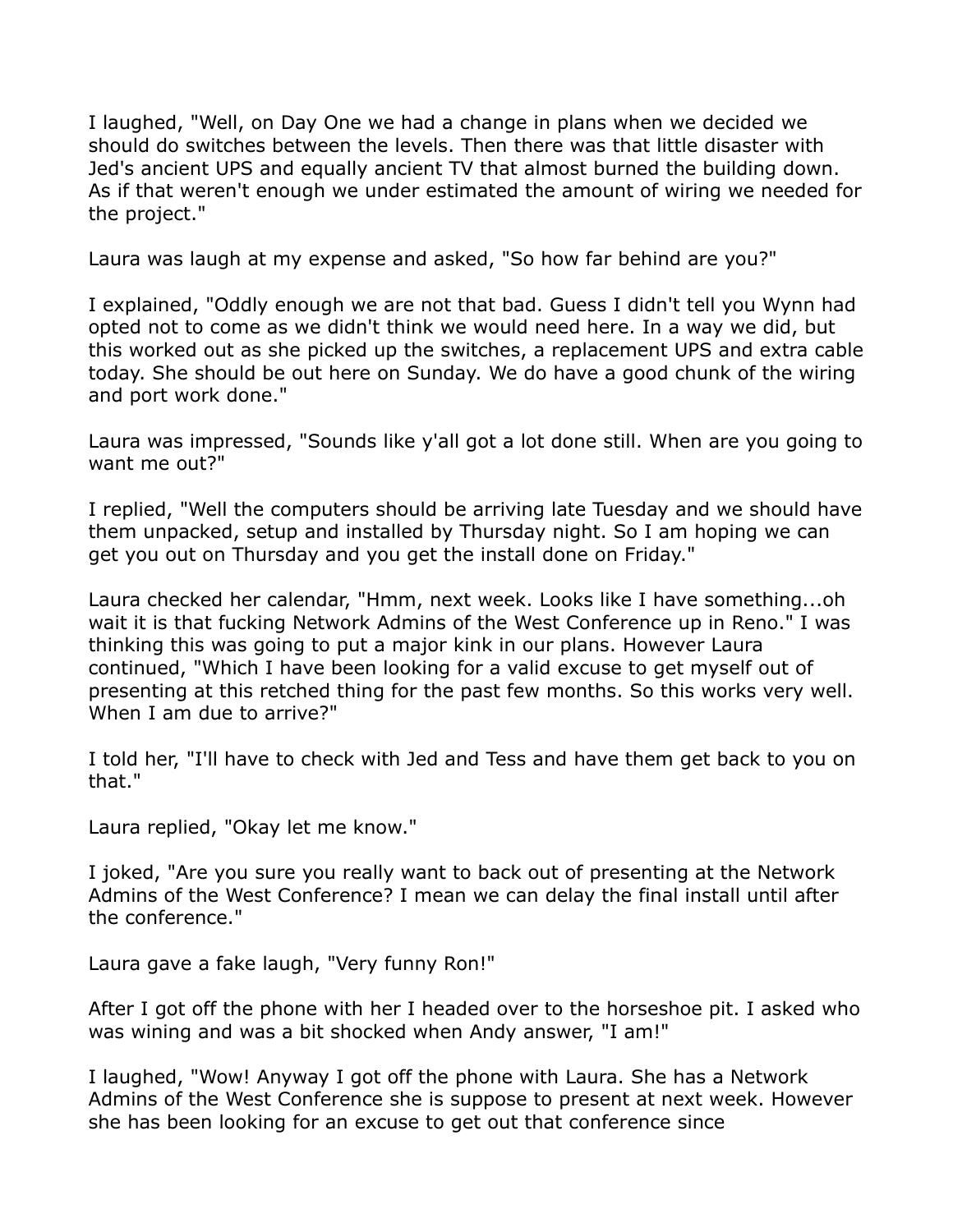Thanksgiving."

Andy recalled, "Oh yeah, she was kinda hoping The Budget Holstein Oro Valley install was going to be around that time frame."

Jed laughed, "Glad we were able to accommodate her. I'll have Tess book her flight here with Great Wyoming Charters. Is she going to fly back or ride back with y'all?"

I hadn't thought about it, "Well, seeing as she isn't one for flying and we have the extra car with Wynn here I think she can ride back with us."

Jed walked into the main house and found Tess in their home office, "Laura is fine for next Thursday, see what we can do to get her out here."

Tess checked, "Hmm well Great Wyoming doesn't appear to go into Vegas. Looks like she would have to make a connection in Albuquerque. Looks like she catch an Econo Air from Vegas to Albuquerque..."

I informed Tess, "There is no way in frozen hell Laura is going to set foot on an Econo Air 'tin can'. See if Desert West flies into Albuquerque."

Tess laughed, "Ah yes, I do recall the 'no tin cans clause' in her contract. Well, lets see here...ah yes Desert West does fly into Albuquerque. Do you have her number?"

I gave Tess Laura's number and warned her, "Beware of her Minnie Pearle greeting..."

Tess wisely put the phone on speaker and called Laura, "HOWDIEEE!"

Tess took the phone of speaker, "Hey Laura. Tess here!"

Laura responded, "Ah Miss I have a Masters in Computer and Information Systems!"

Tess laughed, "Hey your Bachelors is nothing to sneeze at. Anyway, here's the deal...you will fly on Desert West from Vegas to Albuquerque then from there you will connect with Great Wyoming Charters for the 2-hour flight into Cheyenne."

Laura was not too thrilled, "Ugh...I have to connect in Albuquerque. Don't get me wrong, Albuquerque is a nice place, just wish I didn't have to connect."

I told her, "Well, you don't have to fly back."

Laura asked, "What do you mean?"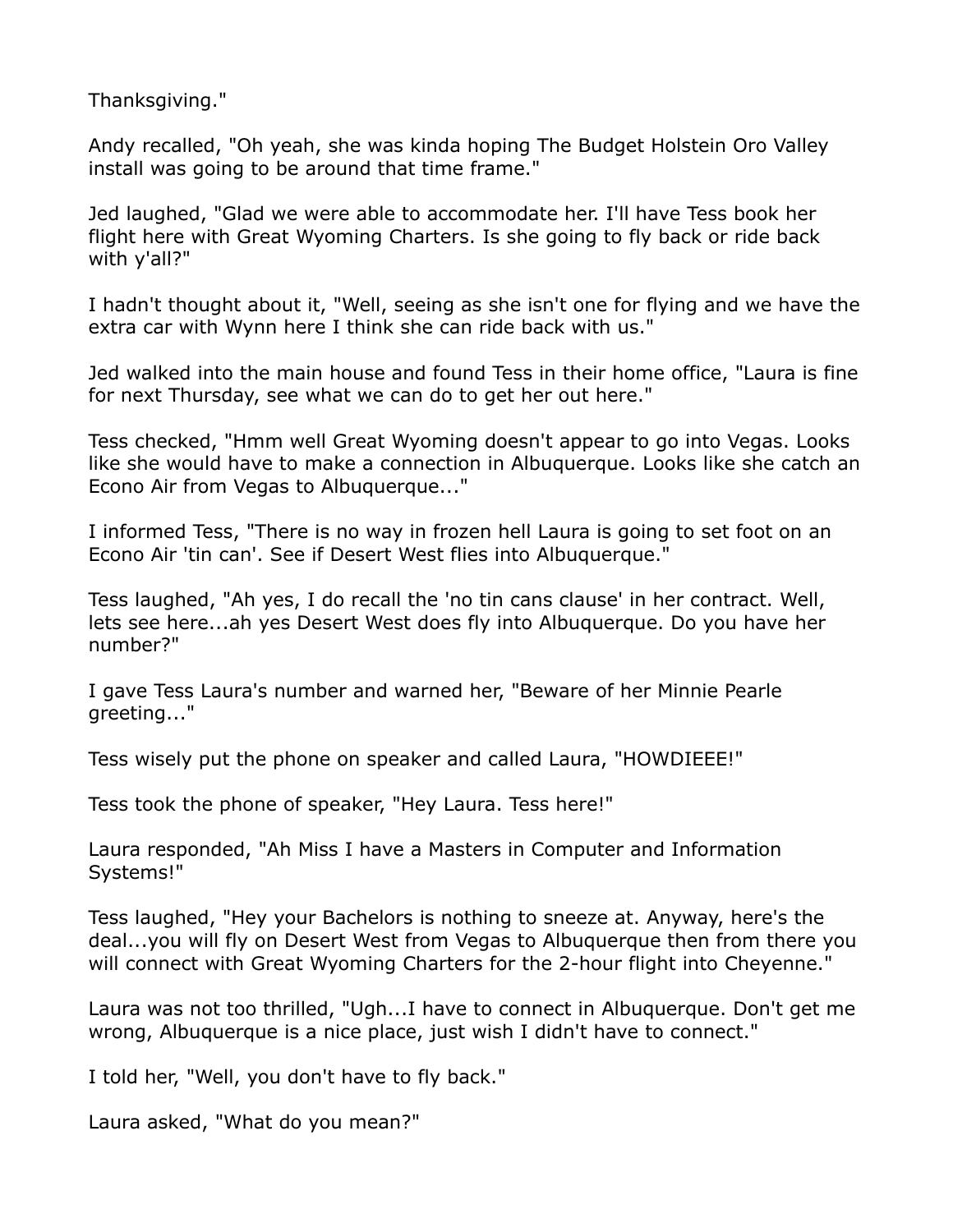I explained, "Since Wynn is coming over the weekend we will have The Jeep beside the Cruiser and Maya's Hummer. So you can ride back with us when we return that Tuesday. You can spend the night at our place on Wednesday. In fact I am sure we will have some kinda of a shin-dig on Wednesday. You can fly out on Desert West Thursday or Friday."

Laura was fine with this arrangement but wondered, "Okay, but why will we be leaving that Tuesday?"

I told her, "That Monday we may have some minor follow-up work we need to take care of before we leave."

Laura laughed, "Well, that covers the whole the time frame of that fucking Network Admins of the West Conference."

Tess informed her, "I'll have Peaches pick you up at the Cheyenne Airport."

Laura replied, "Peaches? Okay, well see you on Thursday."

Meanwhile earlier in the day Wynn stopped over at PC's and Things. Now, Zina had never met Wynn before so she had no idea what to expect. Wynn showed up dressed as she was at the Far North Scottsdale grand opening, a purple satin corset and long black skirt with fishnet stockings and ankle boots. Knowing this is how Lindsay and Sara have dressed many of the times, Zina was pretty sure it was safe to assume this was Wynn. She greeted Wynn, "Hello, I'm Zina. I presume you are Wynn?"

Wynn asked, "Gee, whatever gave me away?"

Zina giggled, "Well, your wardrobe is a bit similar to that of Lindsay and her sister Sara."

Wynn laughed and informed Zina, "Um, Sara and Lindsay are not sisters, but everyone sure thinks they are."

Zina stood corrected, "Ah I see. Any way I have the UPS and switches ready for you. The UPS is a bit heavy so I would suggest the two of us carry it out."

Wynn agreed, "Okay. Sounds like plan." The two of them made there way out of the store to the Jeep. They were able to fit the UPS in the back amongst the extra spools of cable. Wynn asked Zina, "Think the switches will fit behind the rear seats?"

Zina acknowledged, "Yes, there should be enough room back there." 30-minutes later Wynn was heading north on Arizona 87 towards Pine where she would spend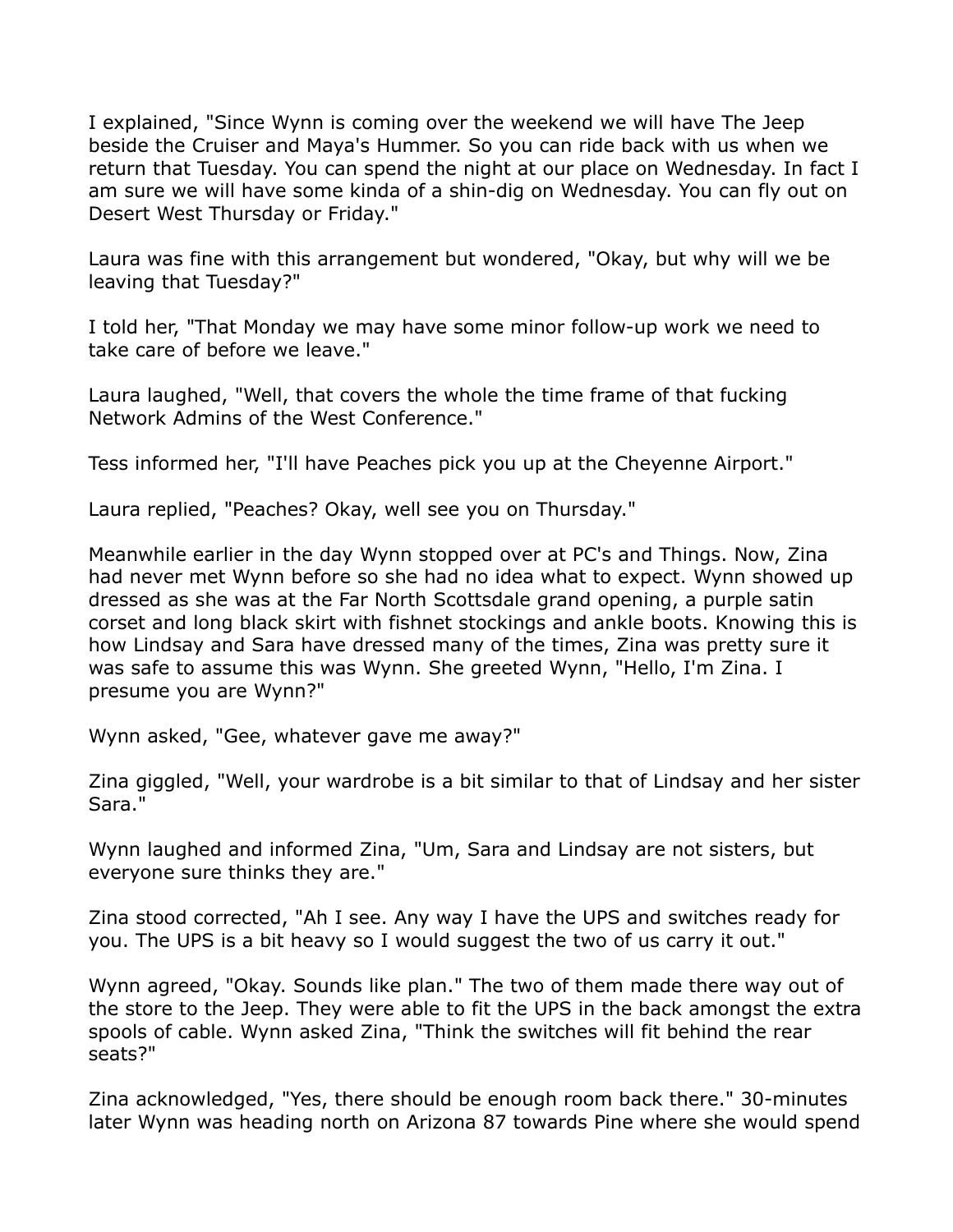that afternoon and evening with a dear friend of hers. After staying the night, she would then leave for Santa Fe in the morning and make it into Chugwater on Sunday.

Late Sunday morning I got a call from Wynn, "Hey Ron! I'm leaving Fort Collins and should be in Cheyenne in the next couple hours."

I gave her directions, "Once you hit Cheyenne keep going north on I-25 to Bluffs Road. Go east on WY 313 a couple miles to Happy Hollow Road. Go south. The turn off for the Ranch is to the right, just before the river."

A couple hours later Jed came by and asked, "Any idea when Wynn is suppose to here?"

I replied, "Talked to her a couple hours ago she was leaving Fort Collins."

Jed guessed, "Okay, well then she should be here shortly before dinner. I'll let Peaches know."

An hour or so before dinner everyone had gathered outside around the horseshoe pits. Lindsay, Sara and Tess were playing against each others as were Andy, Jed and myself. Maya and Peaches were sitting over on a picnic table talking amongst themselves with an occasional light kiss here and there. We just finished the current round when Wynn came up in the Jeep. She stepped out dressed in a tan corset and fishnets along with a brown skirt and 5-inch knee high boots. Peaches looked at Wynn and commented to Maya, "Wow! She gorgeous. She isn't...um..."

Maya without missing a beat, "Into girls?"

Peaches blushed, "Um yes."

Maya giggle, "Oh yes she is. The three of us could have some fun tonight." Peaches could hardly contain herself, especially when Maya called over, "Hey Wynn! Come here a second." Wynn walked over and Peaches was practically drooling at the site of her, "Wynn, this is Anna Adela. She is the caretaker here at the Whitewater Ranch. She will take of care of *all* your needs." With that she gave a wink to Wynn.

Peaches shyly extended out her hand, "Peaches, call me Peaches."

Wynn winked back at Maya while grabbing Peaches arm, "Pleasure to meet you Peaches." She pulled Peaches towards her and kissed her deeply.

Peaches was intoxicated (as were most girls) by Wynn's kiss and fell backwards a bit back on to the table. Jed laughed, "Looks like Peaches has met her match!"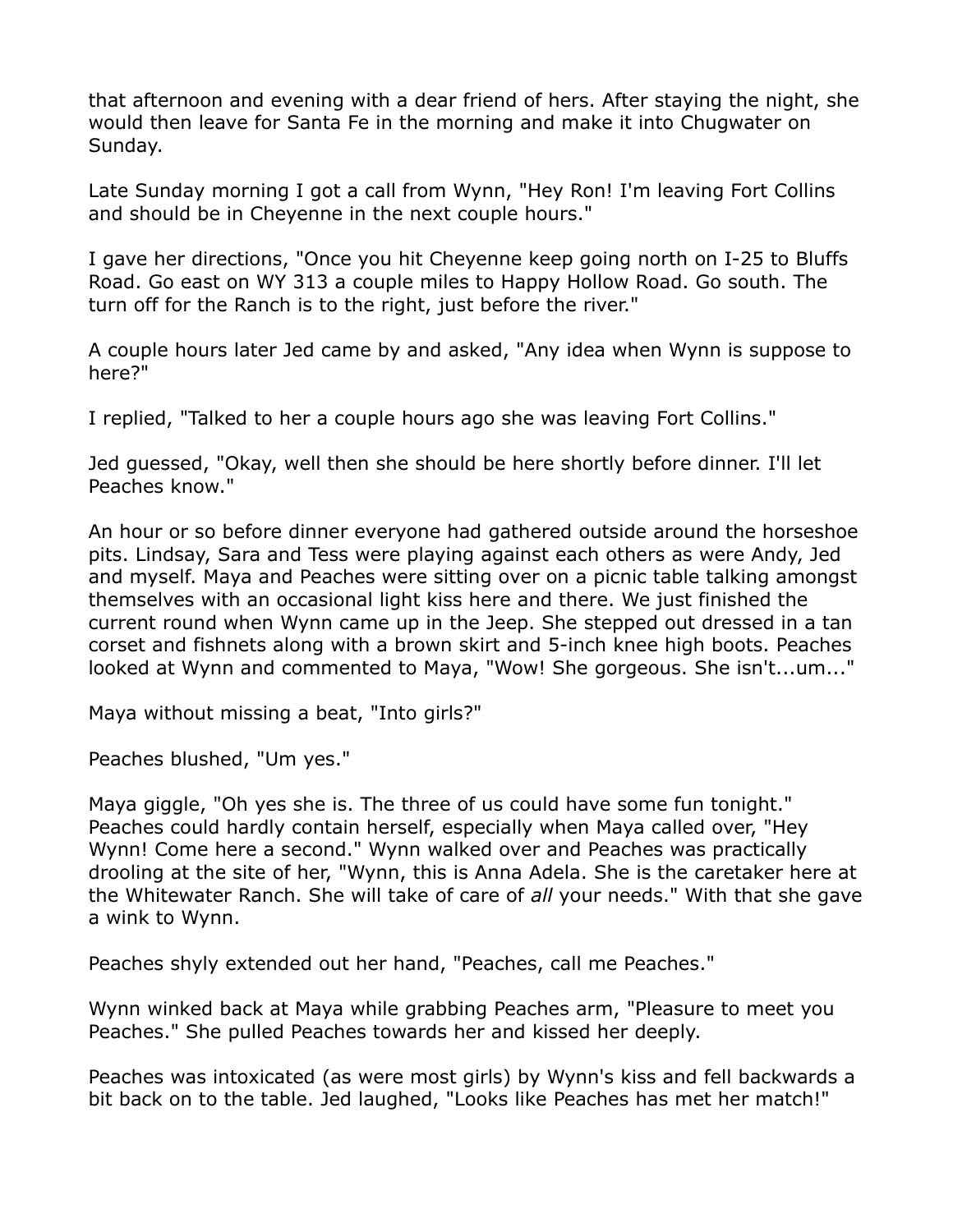Tess giggled, "Yep, those three oughta have fun together."

Time for me to step in as a chaperon, "Okay kids, enough of that...for now! How was the drive over Wynn?"

Wynn told me, "Not too bad. Did run into one heck of a rain storm in Albuquerque. Ended up staying there last night instead of Santa Fe. But all in all made good timing. What do you want me to do with the supplies?"

I told her, "Just leave them we will unload at the site tomorrow." Turning my attention to Peaches, "Peaches, could you show Wynn to her room?"

Peaches came back to reality hearing her name, "Huh...Oh okay Ron. Come Wynn."

Jed gave a stern but friendly reminder to Peaches, "Don't forget about dinner."

Much to everyone's surprise, Peaches returned a couple minutes later and with the help of Maya started getting dinner served. During dinner I filled Wynn in on the schedule, "At this point we have most of the upper level done. The production area is completely wired and all the outlets are done. We still need to finish the conference room, several offices and the retail area. The computers are coming on Tuesday night so we should be done with all the ports and wiring on Tuesday. On top of that, we still need to install the switches. Plus we need to test and install this new UPS. The computers are going to take nearly a day just to get unpacked and setup. Then Andy and Lindsay have to install RAM in 30 of the machines in the production area before they can even be installed. We should be done with all the computer setup/install by Friday mid-morning. Laura is coming in later on Thursday and will do prepare the network for install first thing Friday morning. She should have it up and running by Friday afternoon. We'll let the install run its course and check on it Saturday. Monday we will spend most of the day cleaning up and fixing any minor problems that may have come up. We will head out first thing Tuesday morning, staying the night in Santa Fe. We will be home Wednesday afternoon. I know Gary will be itching to get back to *The Unlikely Cowboy.*"

## **Chapter 13: The Second Test & Late Night**

Monday morning we returned back to the site. Maya and Wynn carried the UPS into the electrical room on the lower level. Andy and I worked on getting the switches setup between each of the levels as well as getting everything connected. Much like we did on The Boot's job, we made notes on the blue print as to where each port was located. Before lunch Andy and I check on the UPS and confirmed it was fully charged. We would test this after lunch. We returned to The Ranch for a fried chicken lunch. During lunch I advised Jed and Tess, "May be should have the fire department on standby as we test this new UPS!"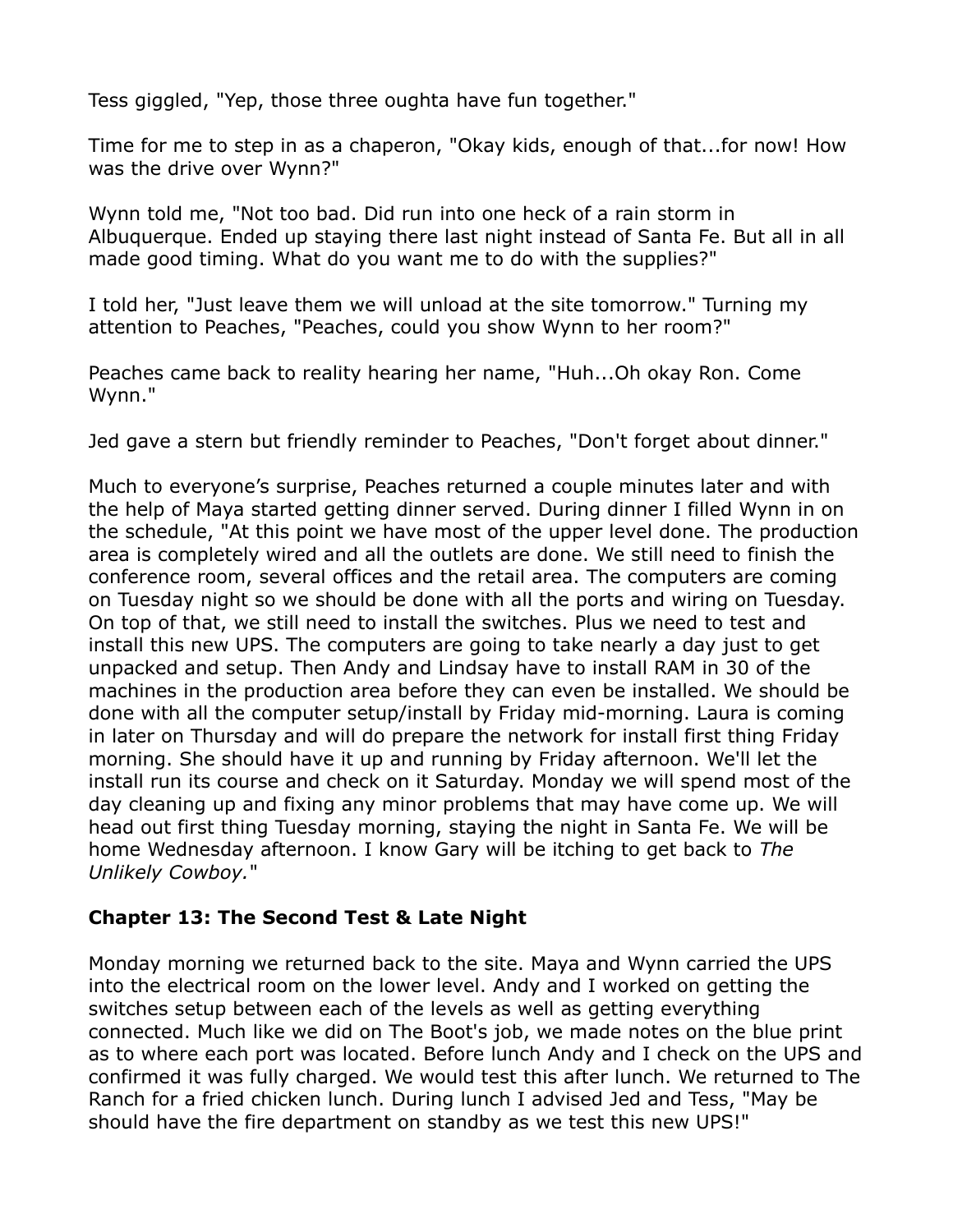Tess joked, "I'll make sure we have marshmallows!"

Jed laughed, "Hopefully we won't need the fire department this time. I've got an old ghetto blaster that use to belong to Maya you can use that to test the UPS with this time around."

Maya objected, "Hey! I forgotten all about my Boom Box. I don't want Ron blowing it up!"

I told Maya, "I always wondered why they call them 'Boom Boxes'...I doubt that is going to happen. If it does blow up, I'll buy you a new one..." then I wondered, "...if they still make them."

We returned back to the site and connected Maya's ghetto blaster to the dedicated line. Maya walked in and inserted a cassette tape, pressed play and proceeded to turn the volume way up. The cassette was The Bee Gees, *Staying Alive!* I laughed at her music selection, "Appropriate choice!" Maya stood by in the server room with a fire extinguisher just in case while Tess was down in the electrical room also armed with a fire extinguisher. Jed and I headed over to the retail office I asked Jed, "You ready?"

Jed was a little nervous, "Let's hope this goes better than last week!"

As I flipped the server room breaker, "I hear you." I waited a few seconds, this time around the main breakers didn't trip, "So far so good."

Jed added, "No fire alarm, also a good sign." As we walked back the server room, we could hear Maya's ghetto blaster still going strong. Upon entering the server room we observed Maya boogieing to *The Bee Gees*. Jed laughed, "Looks like she is having fun. Also looks like everything is working." Tess came up stairs to report the UPS was beeping as expected and showed 1-hour capacity remaining. I returned back to the retail office and flipped back on the server room breaker.

By the time I returned the song had finished had Maya was leaving to go help out her sister, Lindsay and Wynn with the rest of the outlets. I told Jed, "Well, that went a lot better than last time. Now, Andy and I will be in here the rest of the afternoon getting this thing assembled and connected the hub station below." I was wrong about it taking the rest of the afternoon, turned out we were still working on the server at 6:00 PM. The girls' along with Tess returned back to The Ranch in Maya's Hummer while Andy and I stayed behind with Jed getting the server finished. Jed picked us up some food from Miss Kitty's Grill. Finally after 10:00 PM we had the server fully connected. While I was dead tired, I did want to see what the girls' had accomplished today. They had gotten the wiring into the conference room but had yet to start on the Wi-Fi system, but this was a last minute addition in lieu of having to wire a dozen or so ports. They hadn't even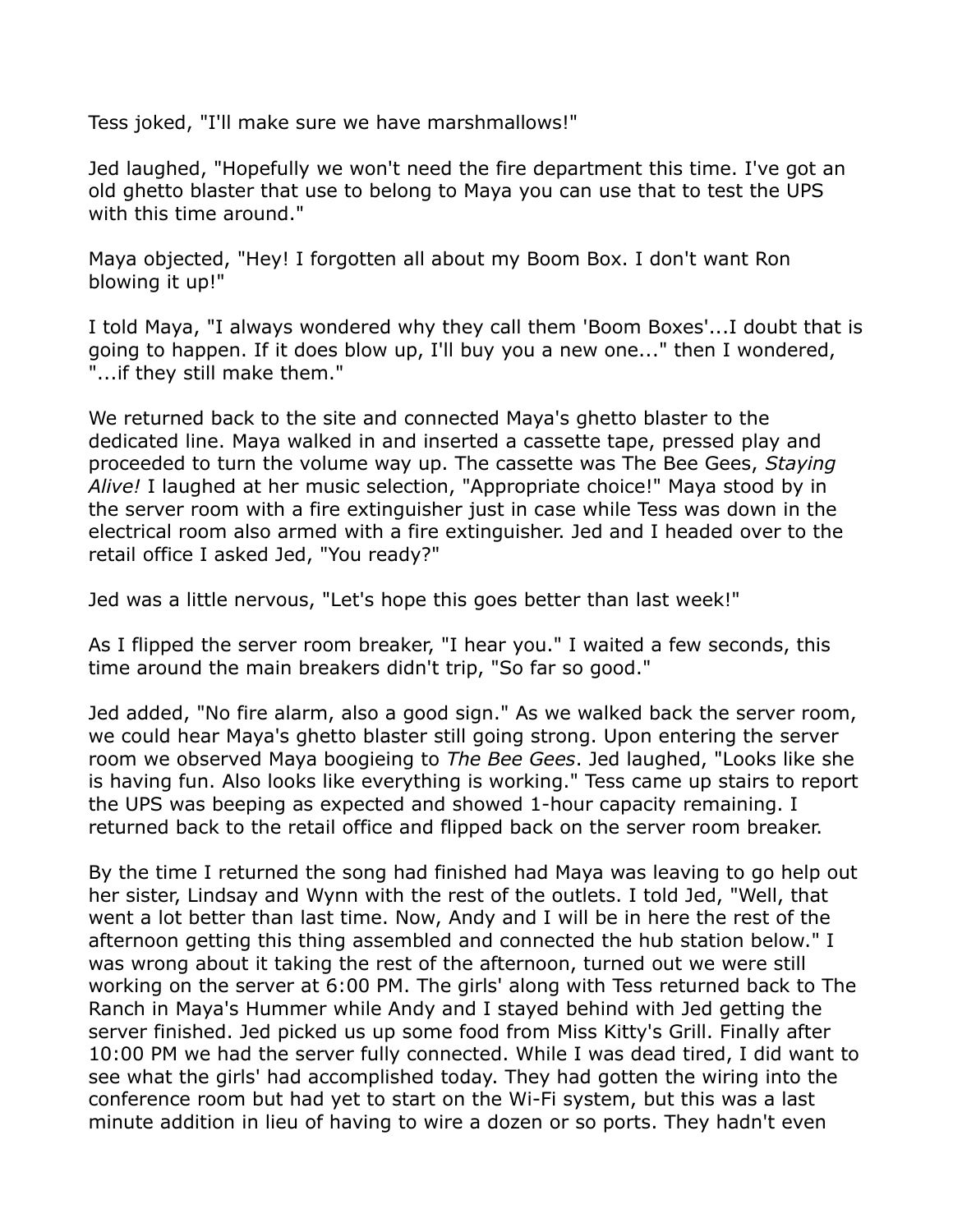gotten to the retail office yet, but did have all the executive offices completed.

Around 11:00 PM the three us made it back to The Ranch. I walked into the room to find Sara and Lindsay asleep together in each other arms on the king bed. Jed was still outside talking to Andy. I informed them, "Sara and Lindsay are asleep together in there."

Jed informed me, "Well, I'll have Peaches fetch you a room." I followed Jed upstairs and he knocked on Peaches door, "Sorry to wake you Peaches, Ron needs a room. My eldest daughter and her adopted sister are asleep together."

Peaches was still awake, "What adopted sister?"

I laughed, "Lindsay is Sara's adopted sister."

Peaches chuckled, "Oh okay. I put you in Peacock Room." She went back into her room momentarily and grabbed a key, "Follow me."

I was wondering why it was called the Peacock Room, I soon discovered why as I walked in an saw a room decorated in a Peacock theme. I commented, "Hmm, not too sure I like the *looks* of this room."

Peaches was rather tired and commented, "Very funny! Here's your key, good night." With that she returned to her room and closed the door rather loudly.

The next morning I joined the girls' over in the Chow Hall and noticed Andy hadn't arrived yet. Sara saw me and asked, "What time did you three get in last night?"

I told her, "We left the site a little after 11:00 PM. I ended up sleeping the Peacock Room since you and Lindsay opted to spend the night together."

Lindsay blushed, "Sorry Ron. We didn't know when you and Andy were going to be back. I was just going to keep her company until you two came back. I guess we fell asleep waiting."

I assured Lindsay, "That's okay. Glad you could keep Sara company. Anyone seen Andy?"

Peaches informed me, "I just checked him, he be over in few minutes."

Sara asked, "So what's left to do for today?"

Andy arrived and grabbed a plate full of food. Once he sat down I went over that day's agenda. "Okay, Andy and I finally got the server completed and working last night."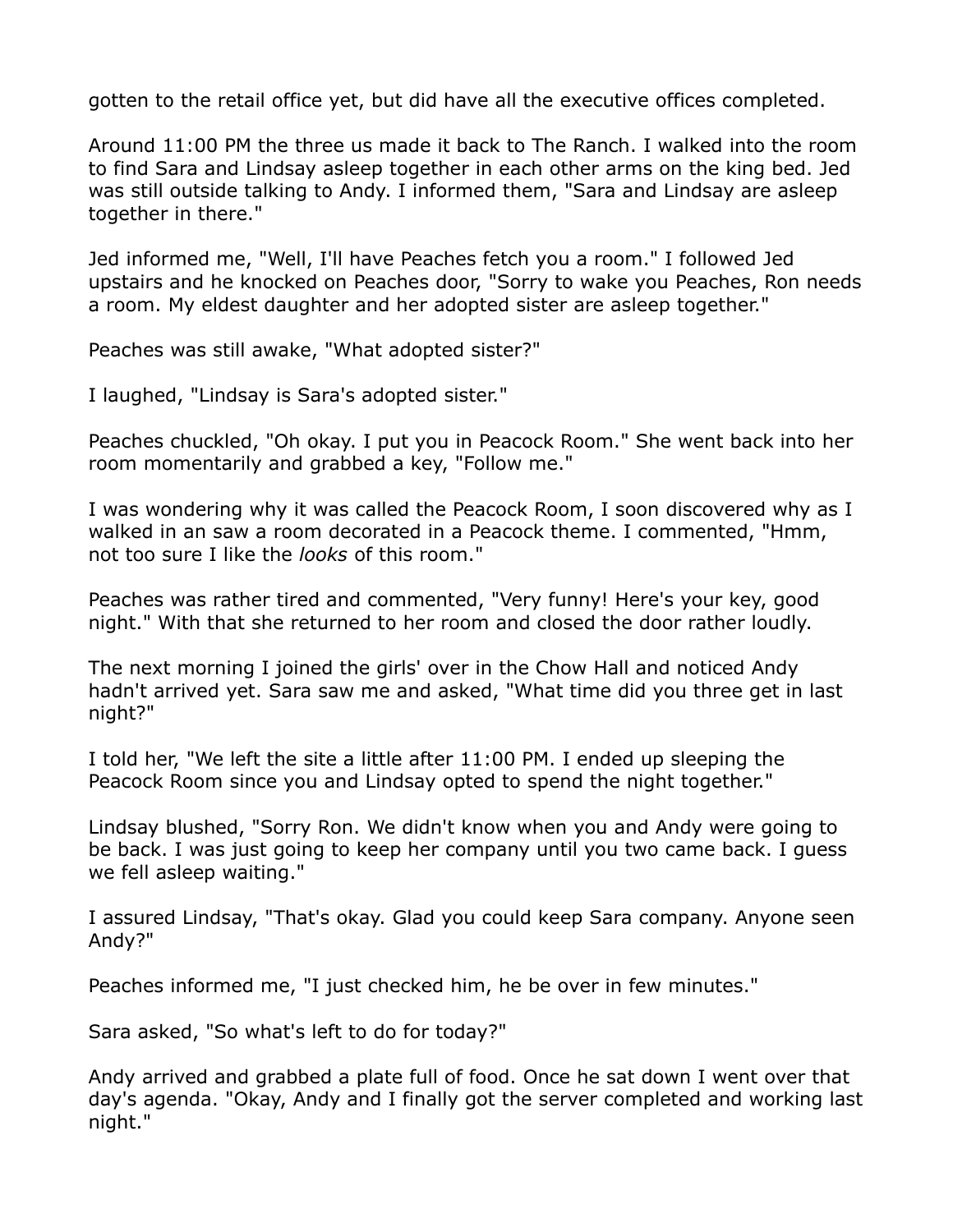Andy asked, "Let's not have another late night like last night please!"

I commented, "Well, I think last night was a bit of an oddity. Anyway, the sever and switches are done. The upper conference room still needs to have the Wi-Fi system installed. The retail office still needs to be wired and the ports installed. This one is going to be a bit different because we will need a port for the the TV's mini-computer in there."

Wynn asked, "What mini-computer?"

Tess explained, "It is a shuttle system that is going to feed a photo gallery sideshow of our products. We added this the end of last week when we found out we wouldn't have to pay for Laura's flight back."

I added, "Doyle was going to have it Road Runnered over, should be here sometime today."

Tess continued, "Peaches and I are going to go pickup the Plasma TV over at Wagner Electronics in Wheaton."

I reminded everyone, "The computers are arriving some time this afternoon so let's get as much knocked out as we can before lunch. Speaking of lunch, we will be ordering in from Miss Kitty's Grill since Tess and Peaches are going to be out that way this morning."

After breakfast we headed back to the site. When we arrived there was a Road Runner van parked at the receiving entrance. The driver got out of the van and announced, "I'm looking for a Tess Rae-Whitewater."

Jed walked up and informed her, "I'm her husband, I'll sign for this." While Jed was signing his life away the driver went to the rear of her van and removed a box about the size of a compact microwave oven.

Handing the package over to Jed, "Here you go, have a pleasant day."

Jed handed the package over to Maya who took it into the retail office. Maya and Wynn started up on the ports in the retail office while I unpacked and prepared the min-server for installation. I discovered I hadn't brought in my toolbox yet so I went back outside to get it. As I walked out I noticed a light dusting of snow was starting to form. Having grown up in the lower deserts of Nevada and spending a lot of my time out there and in Arizona, I had not really seen snow. I stood outside for a couple minutes but then headed back in as I was getting rather cold. The retail office already had wallboard up but not on both sides of the walls. I went to work on the shelf for the mini-sever and then the mounting kit for the Plasma TV. It was shortly before noon and Andy just got the wiring into the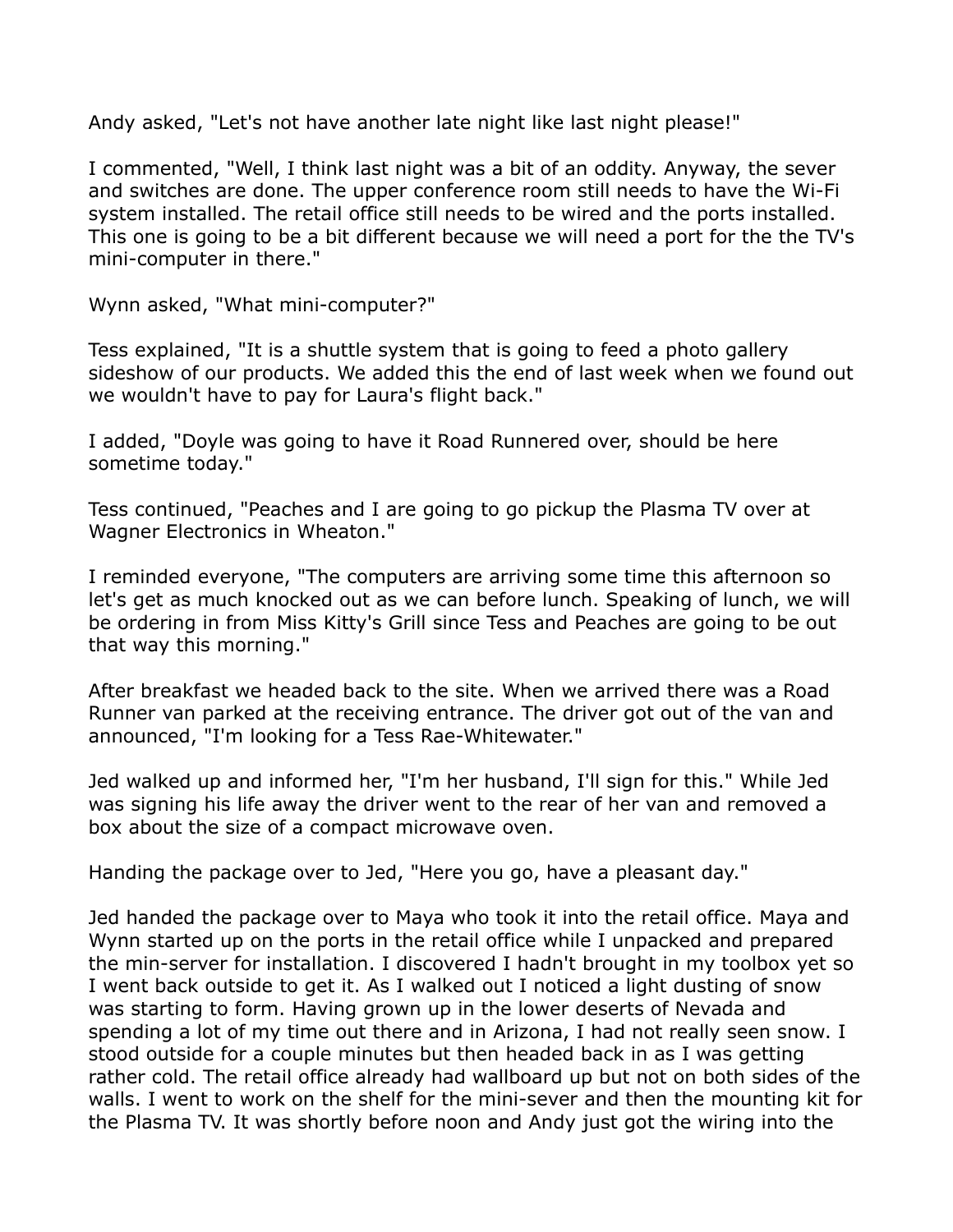retail office when Tess and Peaches arrived with the Plasma TV along with lunch from Miss Kitty's Grill.

After lunch I worked with Maya and Peaches in getting the Plasma TV mounted and connected up to the mini server. The girls had just wrapped up the Wi-Fi system when Tess announced, "Ron, Andy! There are two Roadrunner Trucks in receiving." I headed upstairs met up with Andy. One Roadrunner truck had all the computers while the other contained the flat screen monitors. The plan was to have the computer distributed before we left that night. However since it took over 2-hours just to get them all unloaded and we were still rather tired from the late night before we opted to get this done first thing in the morning.

## **Chapter 14: The Race is On and a Favour**

Wednesday morning we got right to work on distributing and unpacking the computers. Andy and Lindsay had managed to get all the deluxe systems set aside in their own pile so they could get to installing the extra ram. We took a very short lunch and started the process of unpacking and installing the rest of the computers. As night approached Andy, Jed and I evaluated what we had done. To our best guess it appeared about 2/3 of the computers were done and ready to install. Jed asked us, "Do you want us to stay late and knock some more out?"

I looked over to Andy who was barely awake and told Jed, "I think we should call it a night. Laura won't be here until tomorrow afternoon so we should have enough time." I called out to everyone else, "Finish up on the computers you are on and lets call it a night."

The sun had just set when we had finished and there was a light snowfall. Andy observed the snow and commented, "Hope this doesn't delay Laura's flight."

Jed replied, "Should be okay, the bulk of the storm is not suppose to hit until this weekend."

Thursday morning we awoke to a few inches of fresh snow on the ground. During breakfast Tess confirmed, "I talked to Great Wyoming Charters and they said Laura's flight is currently on schedule."

I breathed a sigh of relief, "Good, I don't want her stuck in Albuquerque or any further delays on this here project. Plus I really don't want a repeat of Bullhead City last December." Before anyone could ask I added, "Long story and don't really have time for that now."

Lindsay asked, "So what do we need to do today?"

I ran through the list, "For starters, the deluxe computers still the need the extra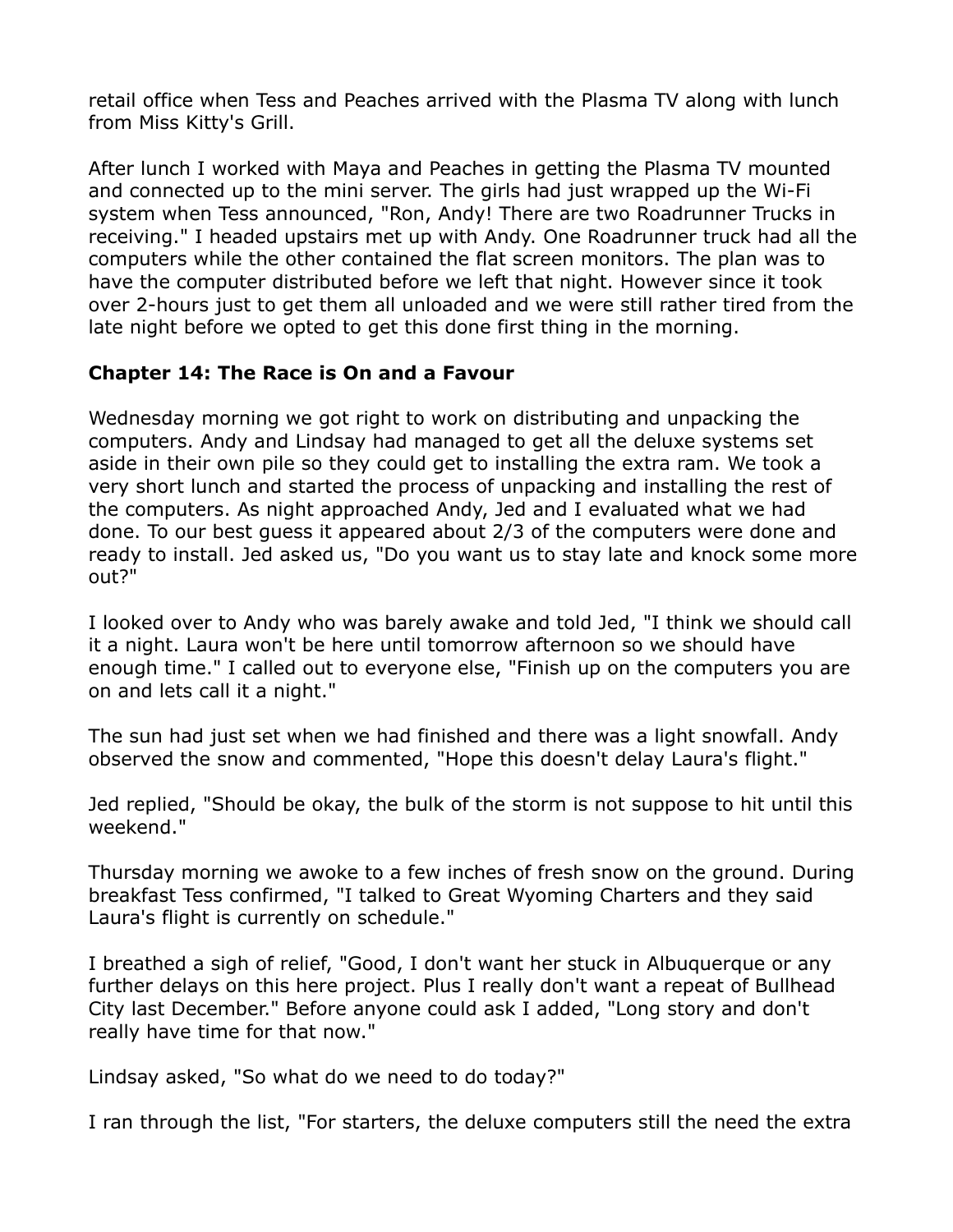RAM added. Those are the remaining 1/3 that need to be unpacked and setup. Then it is matter of making sure all the switches are cabled up correctly."

After breakfast we made it over to the site and got right to work on the computers. It took Andy and Lindsay a bit longer than they had guessed to get the extra 2 GB of RAM added to the Deluxe systems. They had finally finished that task at lunch time. During lunch Tess informed me, "Great Wyoming is a little backed up right now. Your sister's flight has been pushed back about an hour. I'm going to have Peaches meet her at Cheyenne Airport and then bring her back directly to the Ranch."

I was concerned, "Well, I kinda wanted her to be able to get the software install going tonight."

Tess explained, "With the delay of her flight she won't be here until almost 5:00 PM."

I replied, "Okay then. Given how much work we still have to get done this delay would help."

Later that afternoon Peaches headed over to the Cheyenne airport to get Laura. I gave her a picture I had printed from the e-Christmas card Laura and Miss Kitty had sent the past year. To make things even simpler, the flight only had a couple dozen people aboard. It did not take long for Peaches to spot Laura, "Laura Merlot! Over here."

Laura walked over to Peaches and replied, "Actually it is Meyers...you must be Peaches." Peaches replied with a giant bear hug nearly smothering Laura, "Geez, you are as bad as Maya."

Peaches replied, "Sorry, need be careful."

Laura was trying to place Peach's accent, "You Hungarian?"

Peaches was impressed, "Yes. Few people pick the accent."

Laura explained, "My wife's family is from Hungary."

Peaches asked, "You ready?"

Laura informed her, "No, need to wait for my companion."

Peaches was confused, "Companion? No one told me of companion!"

Laura apologized, "Sorry kinda last minute. Ah here she comes now."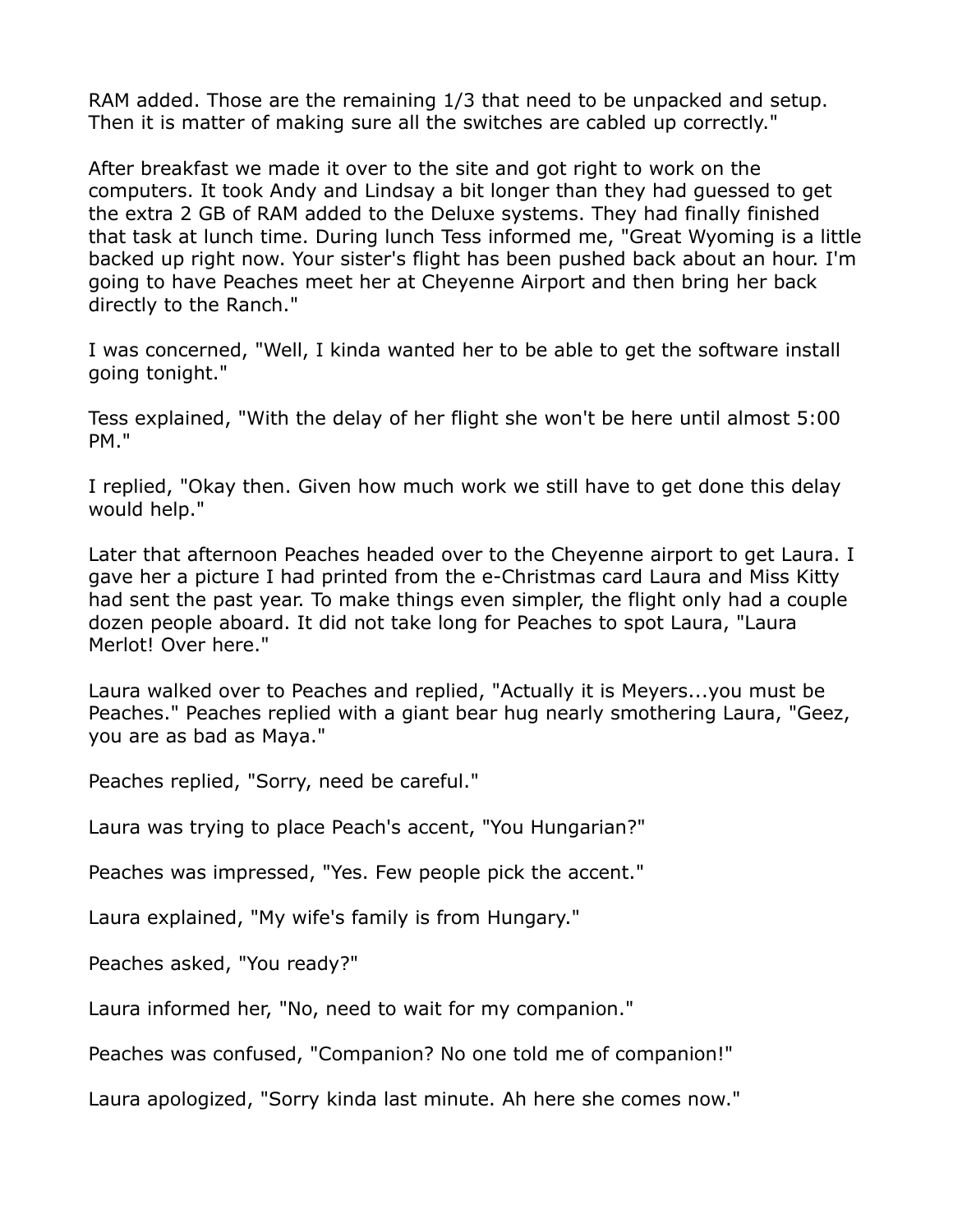Peaches looked over and commented, "Funny hair cut." Laura's companion had most of her head shaved except for the top third which was still full length with pigtails. The two of the grabbed their bags and followed Peaches to her Bronco. Upon stepping outside to the falling snow Peaches commented, "Aye, more snow...traffic going be worse." Because of the snow they didn't get back to The Ranch until nearly 6:00 PM. Peaches unloaded their bags and brought them into the guest house. "Okay, do you want separate rooms or together?"

Laura replied, "Two rooms would be good if it is not too much trouble."

Peaches mumbled, "No trouble...they should've told me...but no trouble." She went up to her room retrieved two keys and instructed them, "Follow me." Laura ended up in the Peacock Room while her companion was in a buffalo themed room. She then told them, "Dinner will be served in chow hall. I ring bell, you come." She hastily exited to get dinner served.

We were already in the chow hall waiting when Peaches walked in. I asked, "Laura doing alright?"

Peaches replied, "Yes. She and companion freshening up in rooms."

I asked, "Companion?"

Peaches was getting annoyed, "Yes, girl funny haircut. I need to get dinner. Please."

I told her, "Sorry. Thanks for picking them up." Peaches had left before I could express my gratitude.

Jed told me, "Don't let her get to you. She feels bad that dinner is late. Who's this companion she speaks of?"

I replied, "Haven't a clue. Don't know who 'girl funny hair cut' is, suppose we will find out soon enough."

Maya came out with Peaches with the rest of the food for dinner and set the platters upon the dining tables. Peaches went outside and rang the dinner bell. Most of us were already in the chow hall when she rang the bell. A couple minutes later in walked my sister and her companion. I commented, "Glad to see you survived the flight Laura." I was still trying to figure out who her companion was, although she did look somewhat familiar.

Laura replied, "Wasn't too bad. The Great Wyoming plane was nice. Wouldn't you agree Sophie?"

Sophie! Wow, she sure looked different with most of her hair shaved off. Of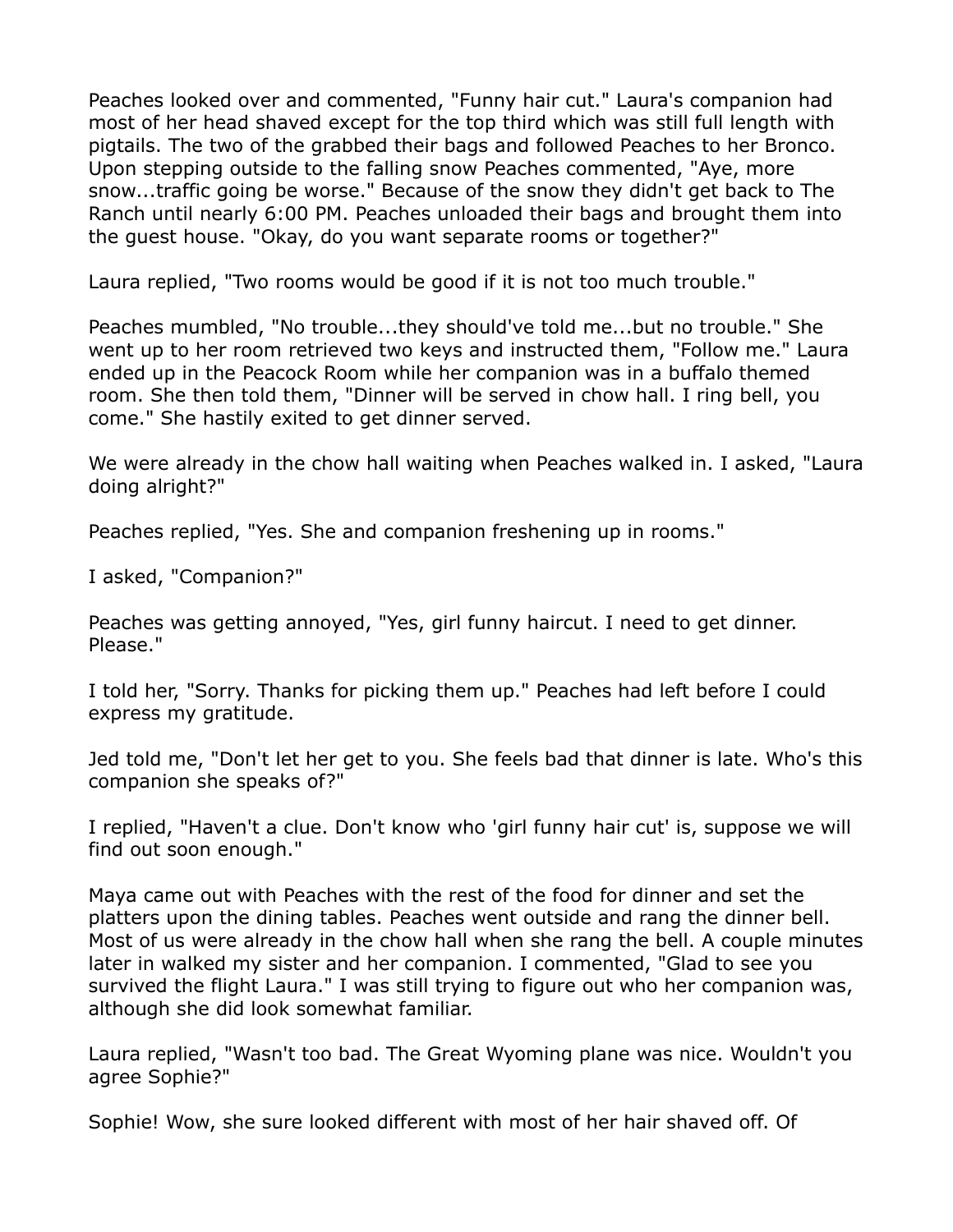course if Laura hadn't dropped her name, her reply, "Yes mistress." In her Scottish accent would have given her away.

Laura informed Sophie, "No need to call me mistress while we're here. Okay?"

Sophie replied, "Yes ma'am."

Laura laughed, "Or ma'am. You may call me by my given name"

Sophie certainly did call Laura by her given name, "Okay. Abigail."

Laura let out a shriek, "Ack! Not *that* given name. Call me Laura, okay."

Meanwhile I was laughing and told her, "You got be careful what you tell her."

Laura was laughing too, "Tell me about it Francis! Now, how did she know my real name? I have certainly never used it around her."

I was trying to recall, "I think when you were out during Christmas, when you missed Mel's install. I yelled out your *full* name out of frustration. So, why did you bring her and um whats with the um..."

Laura answered, "...haircut? It was Miss Kitty's idea. I came home from work one night and thought we had a new slave. It wasn't until she spoke that I realized it was my Sophie."

I commented, "Same here, but why bring her? I mean that is fine, but you didn't say anything."

Laura apologized, "Sorry I guess I should have. Miss Kitty is up in Reno for 'training' and I was suppose to be up there too for that fucking Network Admins of the West Conference. Sophie was going to be staying with us up there, on my tab since I could get a room for two. Since I ended up not going to the conference, I had to bring her with me. She will be useful though, a project of this size a helper is always good."

I couldn't agree more, "I know what you mean. Having Wynn here made a huge difference. Even having Andy for the couple weeks for the Boots project helped. There is a lot of work that still needs to be done."

Tess walked in and saw Laura and Sophie, "Which one of you is Laura?"

Laura stood and introduced, "That would be me. This is my assistant, Sophie."

Sophie walked over and gave Tess a hug, "Pleasure to meet you."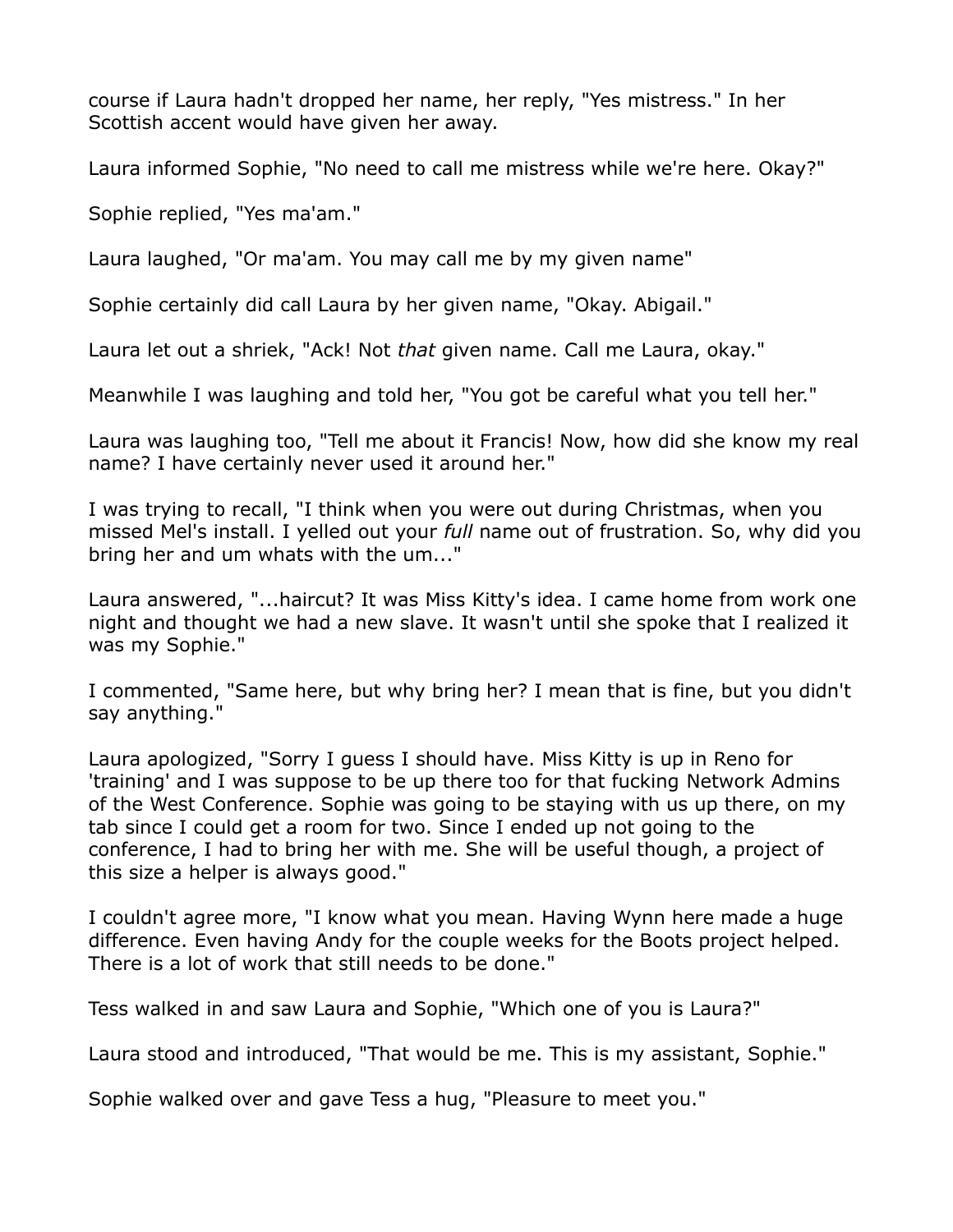Laura continued, "Sorry about the delays. I had kinda hope to have started tonight but..."

Tess assured her, "Don't worry about it. I think we are ahead of schedule from the original time line. Even if you brother tried to sabotage the project..."

I reminded them, "Hey, who's idea was it to try and use a UPS as old as Maya?"

Jed raised his hand, "Guilty!"

I added, "At least Wynn here came to save the day."

Peaches brought out the dinner, "Sorry this late...."

Jed told her, "Don't worry about it, we are not in any hurry. Your cooking is worth waiting for!"

After dinner 'the crew' had a pow-wow with Tess and Jed. I brought Laura up to speed on the project, "We are about 90% done with the computer installs. The production systems have slowed us down a bit, but I do believe we should have those knocked out by tomorrow afternoon."

Laura commented, "That's fine it is still going to take me sometime just to get the software loaded up on to the sever. Sorry to cut this short, but I am rather tired."

The next morning the snow had let up enough for us to get over to the job site. Laura walked in followed by Sophie. Laura looked as the site and then turned to me and commented, "Hey, I thought you said this place was smaller than Jason's?"

Tess overheard the comment, "It is. Must be the dual-levels and the openness that makes everyone think it looks bigger. So where do you need to start?"

Laura replied, "Server room."

Tess led Laura to the server room where she stayed most of the morning. Meanwhile, we enlisted the help of Sophie in getting the remaining systems installed. We returned back to the Ranch for lunch. After lunch Laura had the network software installed and was running diagnostics. I was in the office with Ted and Jess when Sophie came looking for me, "Sir? Mistresses...Abi...I mean Laura says three of the systems in the production area are not responding. I won't repeat exactly what she said, but I think you get the general idea."

I laughed, "Yes, I do and you don't need to call me sir. Did she tell you which ones?"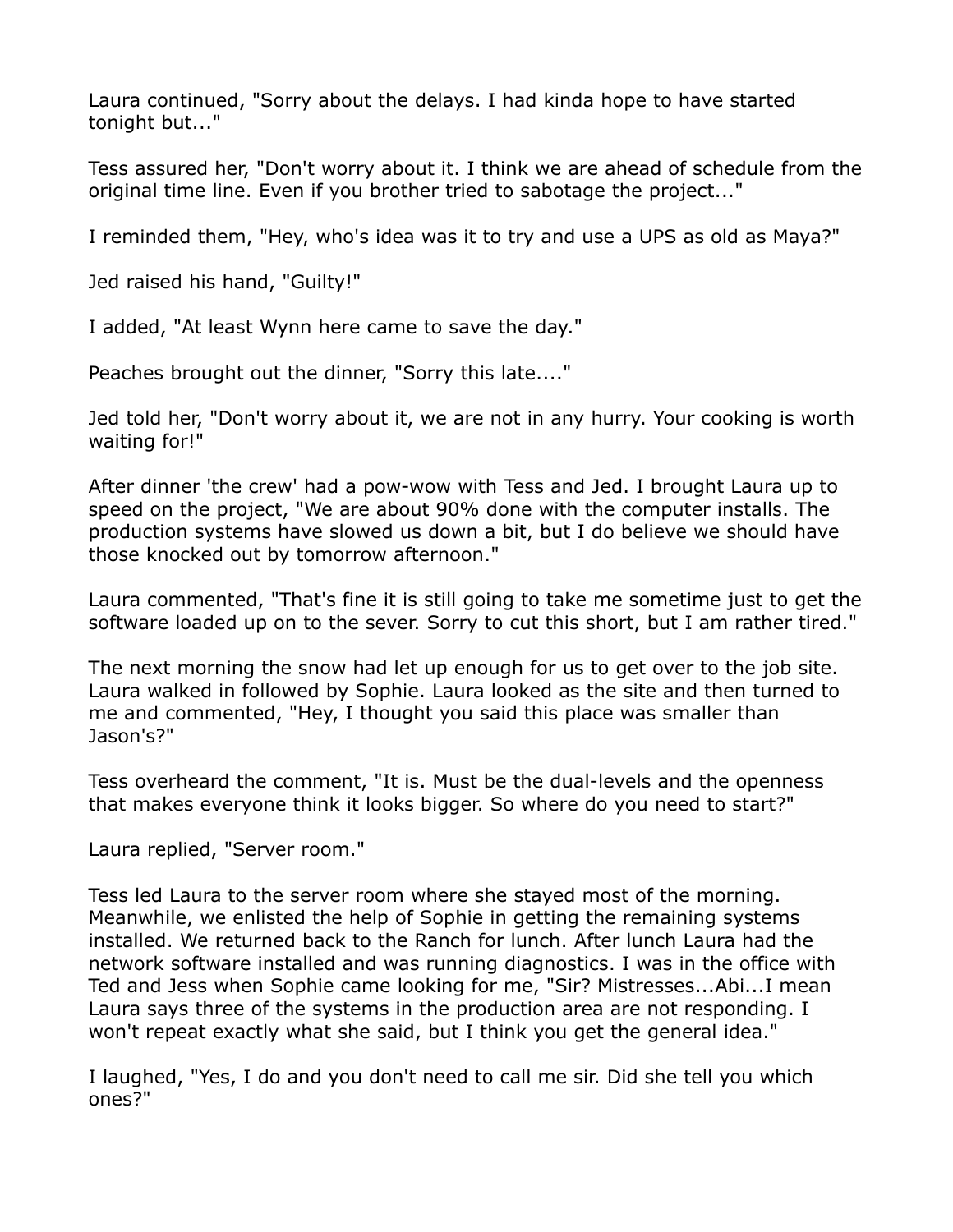Sophie replied, "Yes sir...err...Ron, terminals 13, 21 and 22."

I still had my walkie with me, "Andy you there?"

Lindsay replied, "He stepped out for a bit. Need something?"

I relayed the info, "Yep. Laura says 13, 21 and 22 are not responding."

Lindsay replied back, "13, 21 and 22. Okay let me look." A couple minutes later Lindsay came back, "Okay 21 and 22 were not on. 13 appears to be working and is connected have her check again."

Sophie went back to the sever room to find Laura. While we were waiting Tess asked, "Hey, I am wondering if you could do us a favour?"

I asked, "I suppose..."

Tess explained, "Seeing as Jed and I have not had much of a honeymoon we plan on heading down to the Caribbean as soon as we wrap up here."

I was puzzled, "Um...okay..."

Jed continued, "Well, as you don't like leaving Maya or Wynn alone, we kinda feel the same way about Peaches. Furthermore, she is really not too thrilled with the snow."

I laughed, "Cain't say I am either. But what does this have to do with me..."

Sophie came back with a report, "Laura told me to tell you that fucking terminal 13 is not fucking working. She had more to say, but I am sure you know what that entailed..."

Trying to contain myself, "Okay, Laura's mood is now officially 'sailor'. Let me see if I can get Andy or Lindsay on walkie. Andy?...Lindsay?"

Andy came over the walkie, "Yeah Ron?"

I warned him, "Beware Laura's mood has moved from 'trucker' to 'sailor' and she has informed us as only as she can, terminal 13 is not responding."

Andy laughed, "Thanks for the warning. Let me try rebooting it again."

Sophie asked, "What should I tell her?"

I handed her the walkie, "Here, give this to her and let her deal with it along with the McGrawl's.'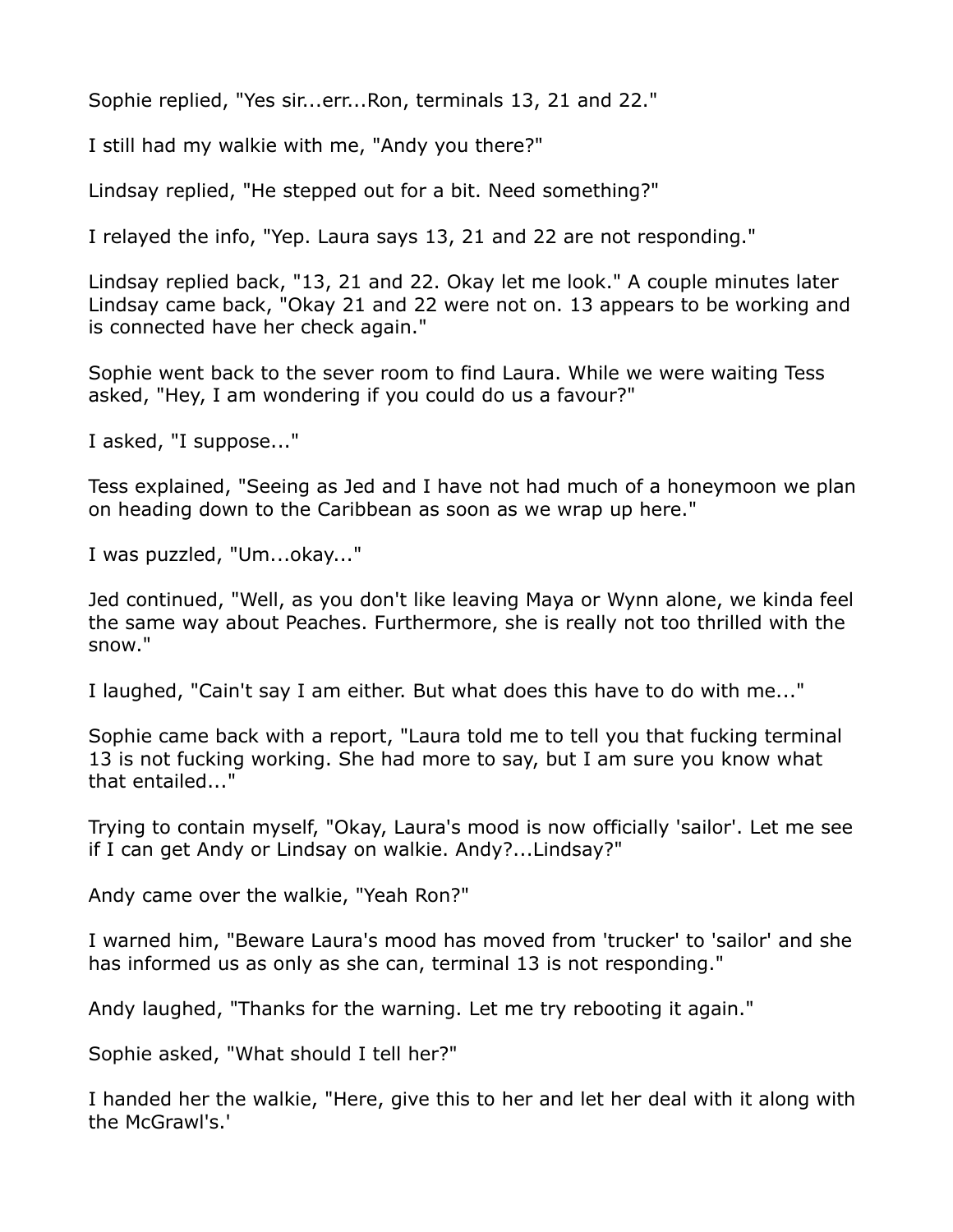Sophie smiled, "Thank you." She left to give Laura the walkie.

Turning my attention back to the Rae's, "Okay, now that is taken care of..."

Tess asked, "Would y'all mind having Peaches stay with you for a couple weeks?"

I thought for a moment, "Well....hmm....where to put here. I suppose I could put her with Maya."

Sophie came back to the office, "Ron...sorry to bother you. Laura wants to see you along with The Whitewater's in the server room ASAP." I walked with Sophie back to the server room and was I prepared for Laura to be throwing a fit. Much to my surprise Andy, Lindsay along with Wynn we're in the server room with Laura.

Laura informed us, "Looks like terminal 13 has some issues. Wynn and Lindsay seem to think it may be a bad NIC card. What do y'all want to do?"

I asked the obvious, "Okay, so does anybody had a spare NIC card on them?"

Andy laughed, "We didn't bring our box of spare parts. What about you Ron?"

I thought for a moment, "Might have one in my repair kit, but that is over at the Ranch House."

Tess asked, "Is it critical that terminal 13 be up and running before you do the install?"

Laura replied, "Well, not really. I can always come back and do a manual install on that terminal. Going to be a bit of a pain and time consuming since it is a production system but I guess it can be done. Sophie, go grab my Red Hat CDs from my bag. This is going to take a few hours..."

## **Chapter 15: The Story of Sophie & Let it Snow! Let it Snow!**

Late that evening Laura had the bulk of the install done. There were still a few minor fixes we had to take care of on Monday including terminal 13. As we went to leave we noticed the snow had started falling again and was getting a bit thick. We headed to the chow hall after getting freshened up. Peaches had made a giant pot of stew, perfect for such a cold night. After dinner Maya and Wynn helped Peaches get everything cleaned up before they had their fun. Peaches had been in the kitchen most of the day and had not realized it had been snowing so hard. She walked outside and saw the snowfall and felt the bitter cold, "Aye...I am so tired of snow and cold!"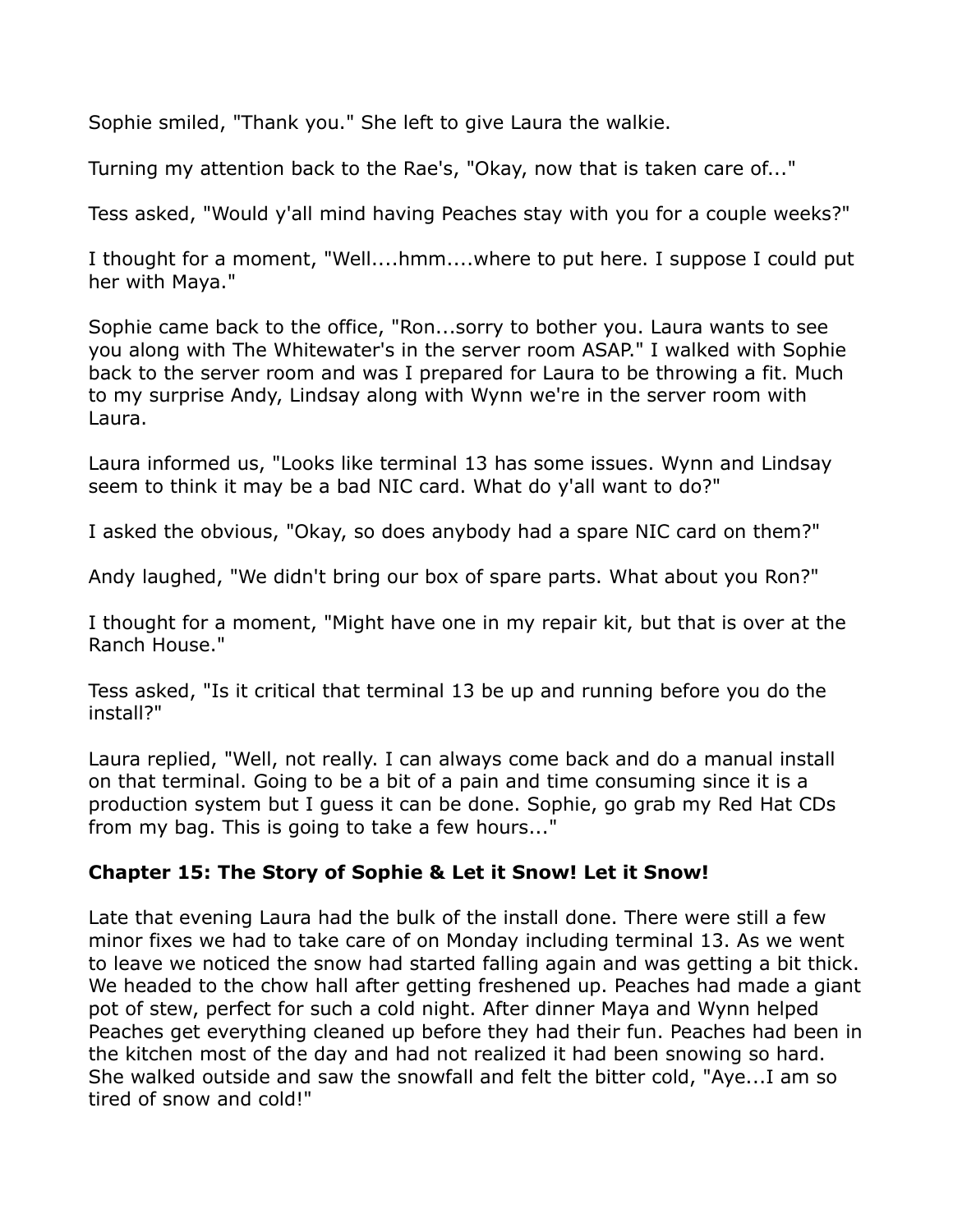Her comment reminded me of the discussion The Rae's and I were having earlier in the day. I told her, "You only have to put up with for a few more days."

Peaches looked at me puzzled and asked, "What you mean Ron?"

I just laughed, "You'll find out...in due time..."

Peaches just shrugged, "Okay then." She turned her attention to Wynn and Maya, "You two with me tonight!"

Sara remarked, "I suppose she needs a couple of girls to keep her warm."

I concurred, "Yep. She doesn't seem to be too thrilled with the cold. Sorta like Laura. Speaking of which, I am going to check on her before we retire for the night. In the meantime if you want to get yourself prepped..."

I left the Chow Hall and headed over to the guest house while Sara went to get ready for bed. As I headed upstairs I noticed Sophie leaving Laura's room. She saw me and instructed, "Ron, lets go downstairs your sister is a bit exhausted." We headed back downstairs in a small gathering area where Sophie explained, "I think the cold is taking its toll on her."

There were a couple things Laura did not like, flying and cold and especially cold accompanied by snow. I commented, "Cain't say it would have been much better for her in Reno."

Sophie replied, "True, but she would have not had to leave the hotel for the presentation, to shop, dine or to get fucked."

I laughed, "True that. I suppose living in the desert all those years thins one's blood. I'll take the heat provided it is not humid over the cold."

Sophie agreed, "Having lived in New England for couple summers I can understand that."

I was a bit puzzled by her response, "Um, okay. I didn't know you had lived in New England, with your accent and all."

Sophie explained, "Well, I was born and raised in Scotland and lived there until I was 16. I immigrated to the states with my folks. I ended up in Boston for couple years doing modeling and when I turned 18 went to 'adult' modeling and some films. Your sister had placed an ad on a S&M site I was part of seeking a maid/caretaker. I was tired of Boston and wanted to see other parts of the country so I replied with a link to my 'portfolio'. I wasn't even sure what to expect. She called me the next morning offering to fly me out to Vegas."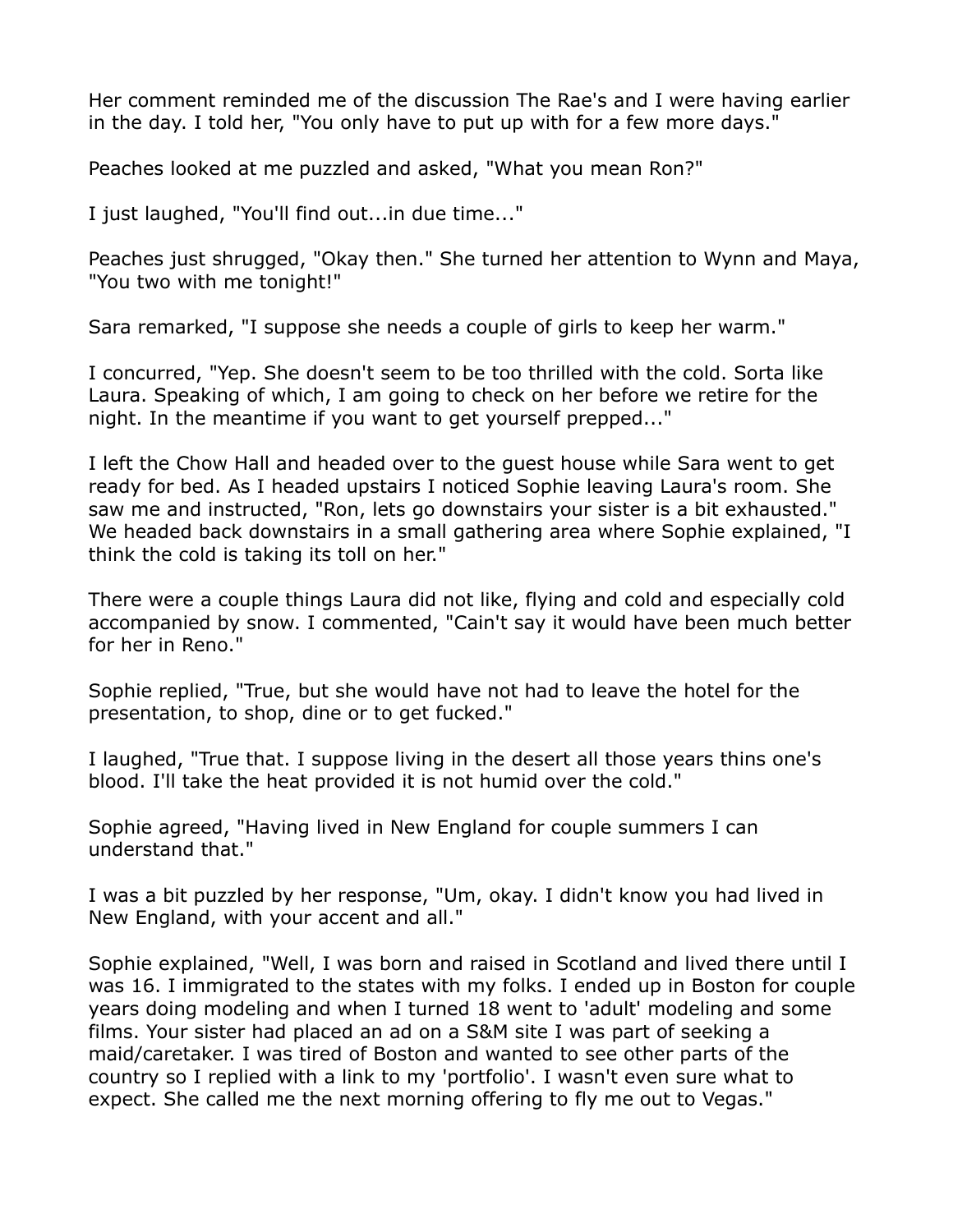I laughed, "Wow, talk about taking a risk."

Sophie laughed, "I know. But somehow I trusted her, she sound sincere and genuine..."

I interrupted her, "Wait, this is Laura were talking about here, right?"

Sophie continued, "Yep I know. Anyway, she took me to the house and then up to the play loft where Miss Kitty was waiting. I just thought Miss Kitty was a friend of hers. We talked a bit and told me to come back the next morning if I wanted to start. Looking back, what happened that next day really changed things..."

Sara walked into the sitting area and heard the last part of the conversation, "Changed what?"

I quickly filled Sara in on Sophie's story, "Sophie here was explaining how she met and eventually became employed by my sister."

Sara sat down, "Interesting, kinda wondered how you got involved. You've seemed so sweet and innocent to be involved with her."

Sophie laughed, "Hardly! If you knew what I was doing before I found his sister."

Sara asked, "What was that?"

I explained, "She did modeling while she was living in Boston."

Sara was surprised, "Boston? Would have never thought. Anyway I did modeling too, in fact that is how Ron and I met. He would have me model clothing, devices, what have ya, for his clients. I guess I was looking for something a little more steady. I mean the money was nice when I could get gigs but those were far and few between. I did have one big gig in Los Angeles for a couple months before I came to Arizona with Ron. They really wanted me to stay and the money was nice too, but I could not bring myself to doing porn movies full time."

Sophie agreed, "Yes. The same here, that was the reason I was looking at the classifieds on that site. I figured even if I were someone's 'slave' or 'pet' at least it would be a better environment. Anyway, as I was saying...what happened that next day really changed things. I came in that morning and Laura had me change into a school girl outfit, tight white blouse, short skirt with the white knee high stockings sans panties. She then led me into her bathroom to the bondage platform she has hanging in there..."

I was bit confused, "....wait she has a bondage platform in her bathroom?" Looking back, I don't ever recall even seeing Laura's master bath.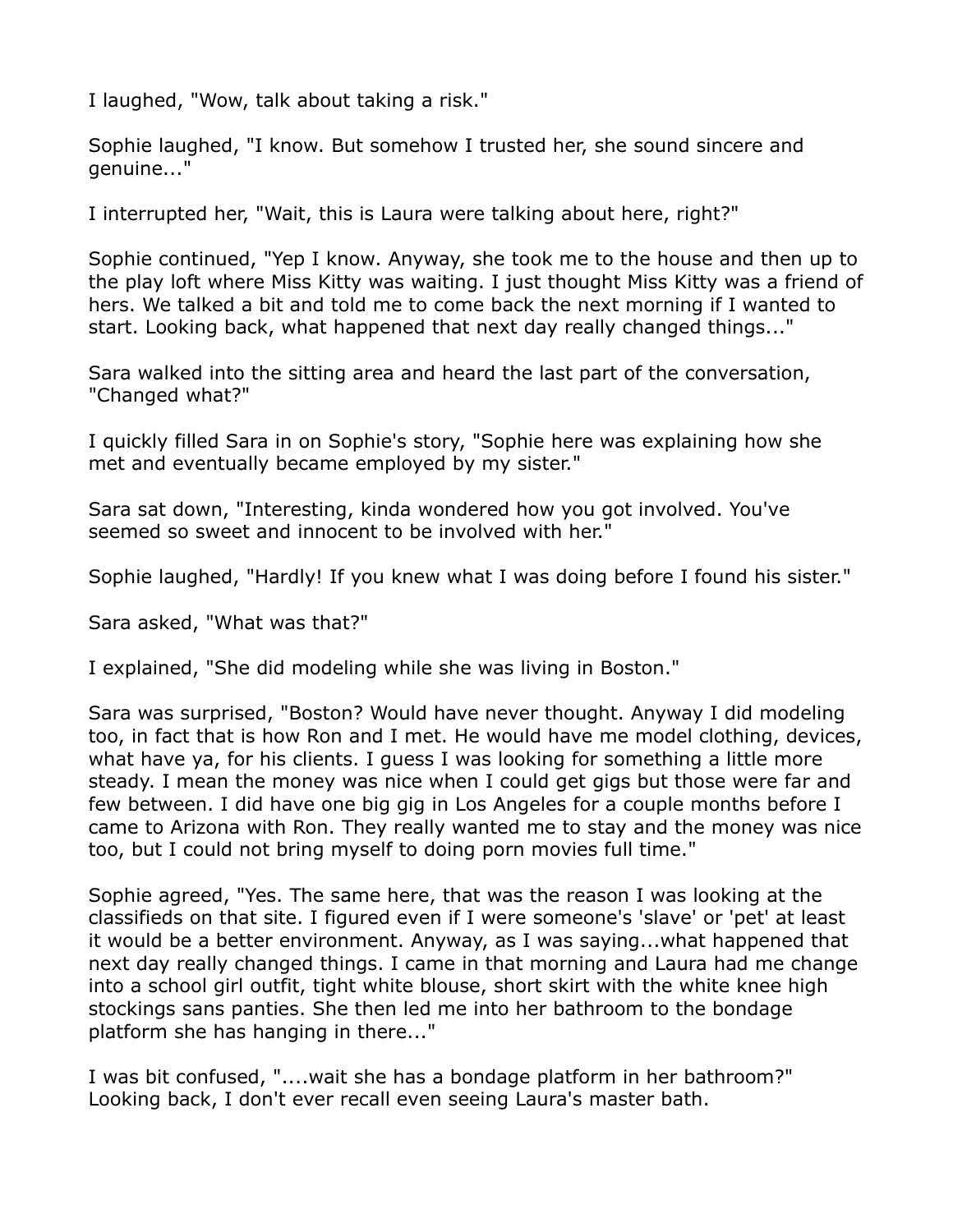Sophie explained, "Yes, it is a huge bathroom and she has a platform that is large enough for one person to lay on. Anyway Miss Kitty came in and restrained my wrists behind my head while Laura propped my ankles so my legs were up in the air and I was completely exposed."

Sara asked, "Wow, so how did you react?"

Sophie thought for a second, "You know, part of me wanted to scream and yet another part of me was getting quite turned on. Laura then told Miss Kitty to leave the room. I was starting to get a little worried...I think Laura sensed my fear. She assured me in a calm matter that I would enjoy what she was about to do to me. Further she told me if it gets too rough to let her know. Anyway, she put on pair of latex exam gloves and then started applying tons of lube to my pussy. She started with a couple fingers slowly inserting more. Before I knew it she had her entire fist in my pussy. I was in a state of shock. I had never orgasmed so hard in my life. This continued for what seemed like an eternity, but in reality only a few minutes. She released me and allow me to clean myself up in her garden tub."

Sara laughed, "That has to be the most unusual 'orientation' I have ever heard."

I added, "Well, Laura is a bit unusual herself. So what happened after that?"

Sophie continued, "Okay, so after I got cleaned up and dressed back in my own clothes Laura told me to come down to the living room. She introduced Miss Kitty as her partner and asked if I had any troubles with that arrangement. I told her it did not bother me one bit. If anything I found it erotic. Anyway, she then goes on to explain that she wanted to show me that the 'job' would not be all work and no play. She explained in more details the responsibilities and my 'uniform'..."

I wondered out loud, "I wonder if she got the idea for the 'uniform' from Martina?"

Sara looked at me puzzled, "What is that suppose to mean?"

I hadn't realized Sara didn't know that her 'uniform' had been Martina's idea all along, "You mean to tell me you didn't know that your old uniform was Martina's idea?"

Sara was even more confused, "Martina's idea? I thought it was your perverted idea!"

I laughed, "Oh my! I really wish I could take credit for that. Nope, that was Martina's condition on having you live with us. I really thought you knew. She was with me when I called to make you the offer."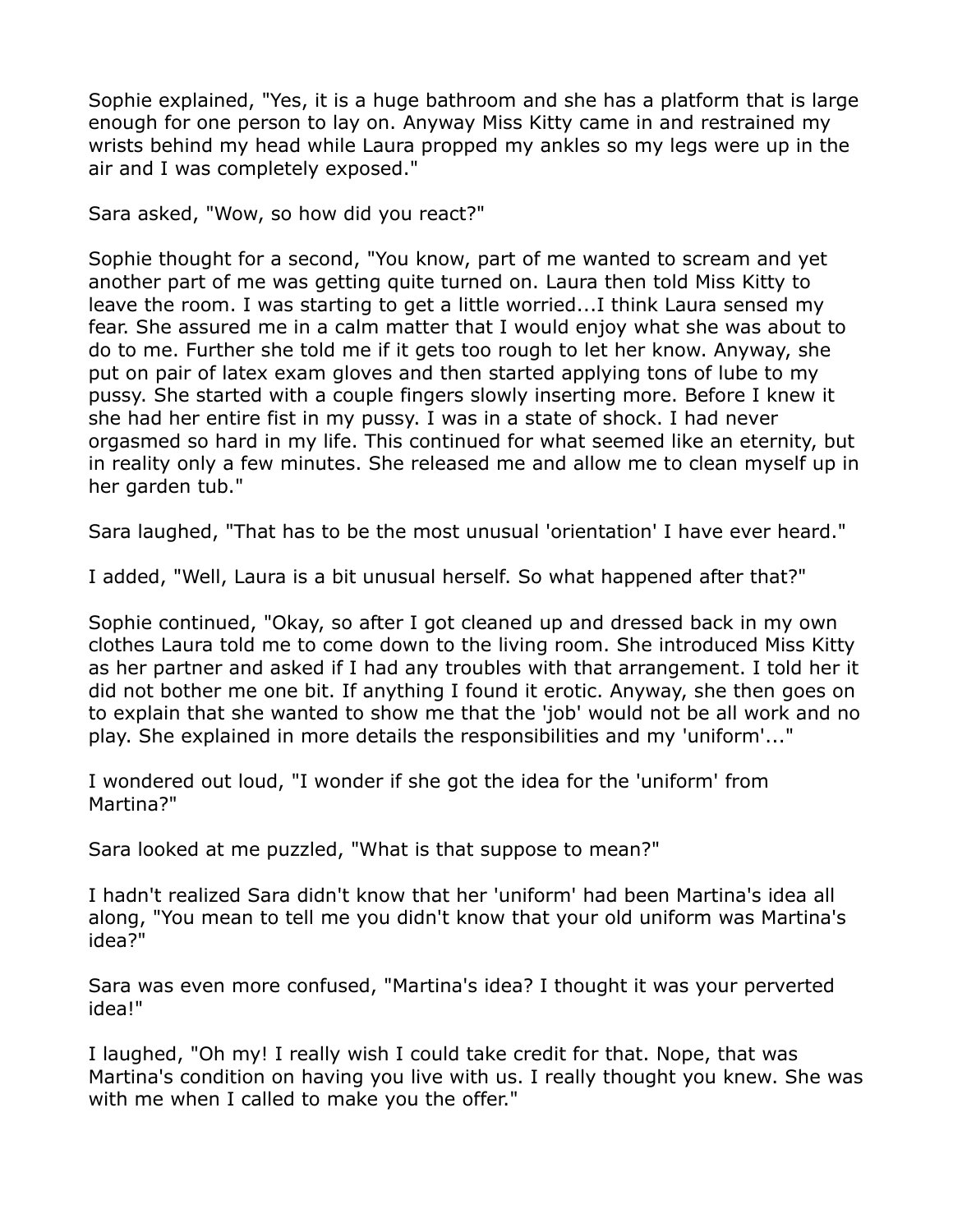Sara confirmed, "When you told me about the uniform over the phone I didn't not know you were relaying from Martina."

I added, "Still wonder how those two met up."

Much to my surprise Sophie filled in a major blank, "Um...I do believe she told me once she met Martina at a convention in Henderson. They met at a club whilst at the convention something about Martina was there as a connoisseur. Anyway, after I agreed about the uniform along with everything else she asked if I still wanted the job and if there was any obligations I needed to have taken care of. I told her I still had the studio in Boston, but not much else. She asked if she were to 'take care of' the lease on the studio and advance me some money if I would be willing. She told me I could leave after 30-days if I didn't like it and there would be 'no hard feelings". Well, that was nearly 2-years ago and here I am."

Sara asked, "Did you have any hesitations about staying after the 30-days?"

Sophie laughed, "You know the first week I thought to myself, this is nuts and what had I gotten myself into. But Laura had promised me if it didn't work out I could go back to Boston. By the end of the first week I knew I wanted to stay and this was where I belonged. Laura is so nice as is Miss Kitty, they are like family to me. Besides now, Laura would be lost without me. Anyway, nice talking to you two I want to get some sleep so good night."

# **Chapter 16: That's a Wrap! and Don't I Know You?**

Late Sunday evening the snow had finally stopped falling. By Monday morning the roads for the most part were passable but was still slow going. I had made sure to bring a couple of NIC cards with me so we could get terminal 13 online. While Andy and I worked on terminal 13 Laura was working with the Rae's showing them how to use the photo software for the front office slide show. Later that morning Sophie came by and informed me, "Laura wants to know when the fucking terminal is going to be working."

I relayed, "You can let her know it is done...I think."

Sophie laughed, "You think?...oh she is going to *love* that!"

I headed over to the server room to discover everyone had crammed inside to see if our fix would work. Laura joked, "Geez if I wanted an audience I would have gone to that fucking Network Admins of the West Conference."

I told her, "Just see if it is working and then we will be out of your hair."

Laura replied, "Ya know, with the way this install is going, there won't be much of that left...Okay, okay. Well here goes..." She restarted the server and we waited,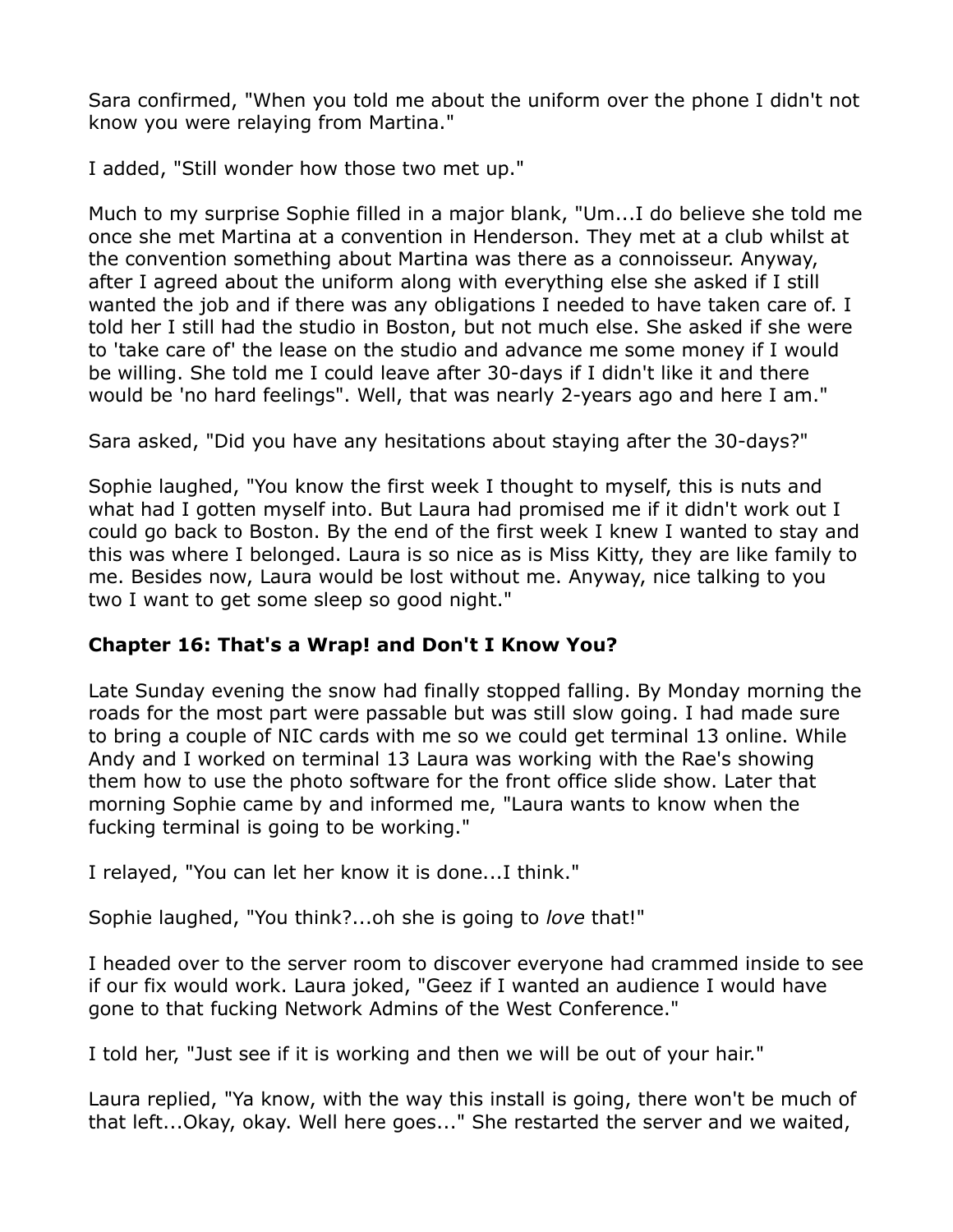"10...11...12...13! Yes! We are in business. Okay Sophie grab me the Chugwater DVD so we can get this done."

I asked, "How long is this going to take?"

Laura informed me, "The re-imaging is going to take several hours. However, in about 30-minutes I should be to the point were I won't need to babysit it anymore."

The rest of the morning was spent cleaning up. We had all the boxes from the computers and monitors to deal with. Plus there were empty cable spools littering both levels along with plastic bags from the patch cables. By lunch time we had most of the lower level cleaned up. There was still the upper level to take care of as well. At least having Wynn and Sophie with us made this process a little quicker. After lunch Laura checked the status of the install and informed us it should be done by mid-afternoon.

Tess called Laura, Maya and I into her office. She told us, "Looks like y'all are about done. I have to say this was quite impressive given the size of this project."

I added, "Not to mention some of the 'challenges' we faced."

Tess laughed, "Well, we sure didn't expect the issues with the UPS. But other than that, this wasn't too bad?"

Laura commented, "I still say this place is bigger than Jason's. But, my install went a lot better than I was expecting. Only having one computer not working was a nice change."

Maya informed us, "I never saw inside of Jason's place so wouldn't know. I was more concerned about getting myself out of Frisco before Dirk found me again."

I told Laura, "You bringing Sophie along really helped things too."

Laura laughed, "Good. I was so nervous about bringing her. I was really hoping she would be of use and not be in the way."

Jed handed me a check, "Here you go Ron, the remaining \$13,500 as we agreed upon."

Tess turned her attention to Laura, "Here is your payment."

Laura open the envelope containing her check and upon inspection objected, "There must be some mistake, we agreed upon \$725. This check is for \$1015."

Jed explained, "Like we said in the beginning if you went over the 10-hours we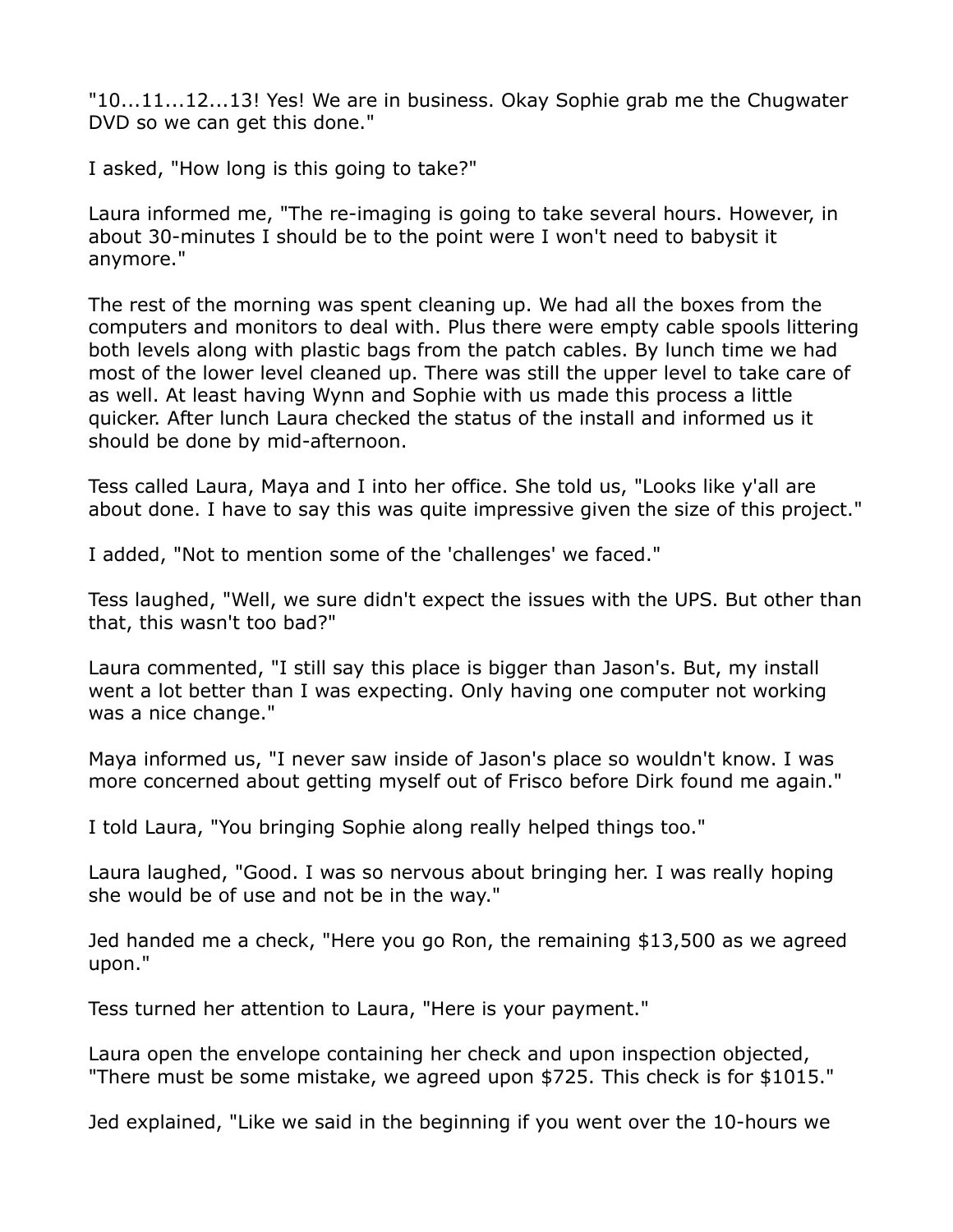allotted it was our discretion to cover the time. Given the extra 4-hours you had to spend on Terminal 13 was due to circumstances beyond your control, we gave you the time. We ran into a lot of obstacles on this project, but y'all still a great job."

Laura added, "Well, I suppose I should give a little something to Sophie."

Maya commented, "We still need to get our gear packed."

As Laura, Maya and I were leaving Tess called out, "Ron, can you stay for a bit."

I told Laura and Maya, "I'll catch up with you two in a bit." Turning my attention to Tess, "What's up?"

Tess asked, "Remember our conversation earlier?" I looked at her puzzled. She continued, "About Peaches?"

Now I remembered, "Ah yes. I haven't mentioned anything to anyone else about this."

Tess inquired, "You still want to take her along?"

Jed added, "She can be quite the handful you know!"

I laughed, "I am sure Maya and Wynn can keep her line."

Tess confirmed, "Great she will spend two weeks with y'all out in Arizona."

That evening as we're riding back to the ranch I informed Sara, "Hey, Peaches is coming back with us and will be staying for a couple weeks."

Sara replied, "Ah, that's right my folks haven't had much of a honeymoon yet. Does Maya know?"

I told her, "Nope. Peaches doesn't even know yet."

We arrived back at The Ranch. Peaches was working on dinner along with Maya. Andy and I were going to challenge Jed to a game of horseshoes but it was so cold outside we passed. We ended up by the fireplace in the mess hall. Jed and Tess walked into sitting area along with a tall slender bearded fellow. Lindsay was the first to notice the 'visitor'. She didn't really pay much attention to him at first. However, something about him bothered her, but not in a bad way. Somehow she thought she had seen him before, but couldn't quite place it. She whispered to Andy, "Hey, does that guy look familiar to you?"

Before Andy had a chance to answer the 'visitor' came up and greeted them, "Hey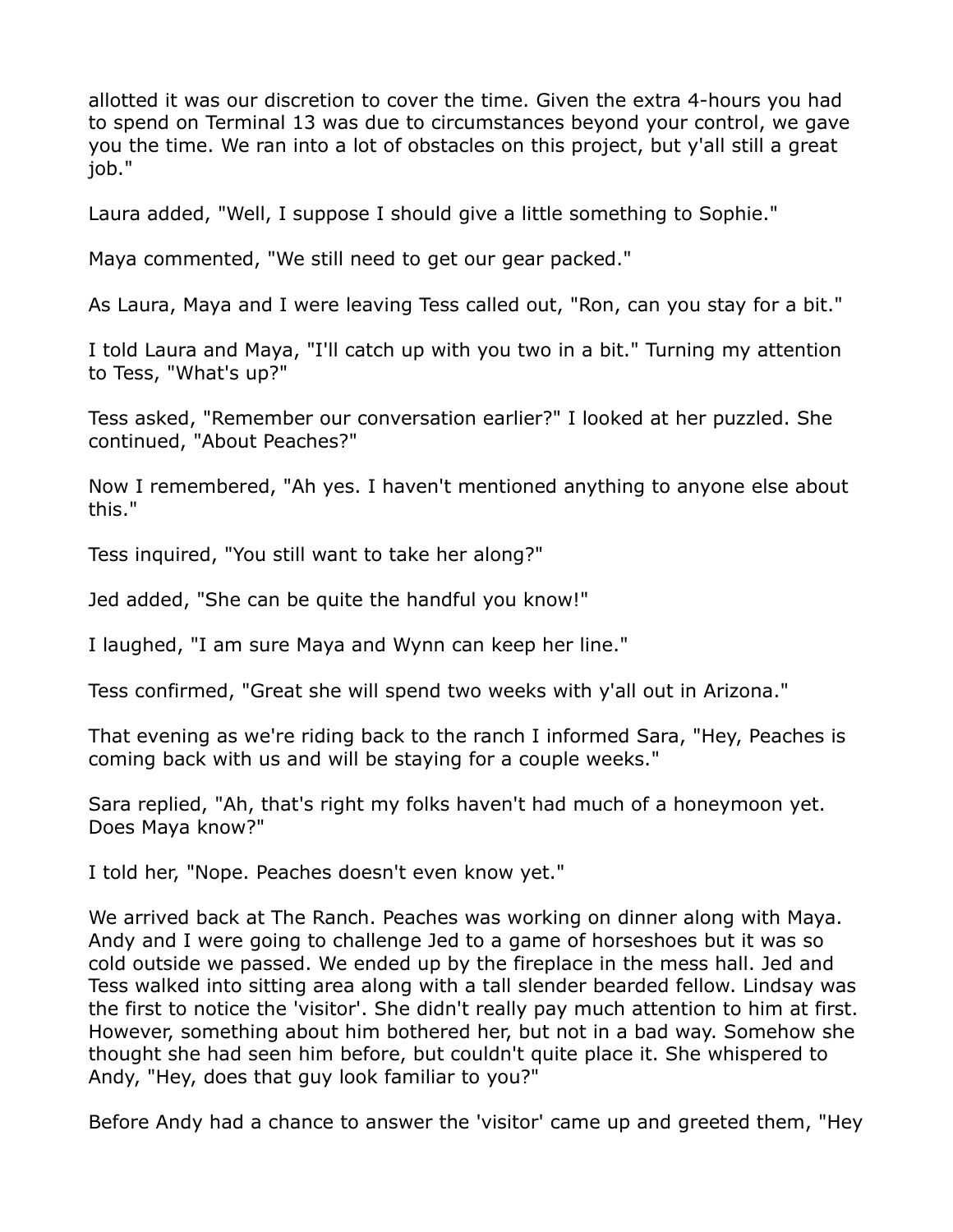Andy, Lindsay good to see y'all again! Tess let me know you were still in town so I thought I come over and pay you a visit. Plus Tess insisted I stay for dinner." Both Andy and Lindsay looked at him blankly. He laughed, "Don't recognize me do ya? Well, I am not surprised when I saw y'all last I didn't have this here beard."

Andy was still at a loss but Lindsay finally figured out who it was, "Wait, Dunn Brooks?"

Dunn laughed, "Correct, give the lovely lady a pony."

Andy stood up and shook hands with Dunn, "Good to see you. How are things for you in Wyoming?"

Dunn explained, "Not so great. You know I came out here a couple months prior to you offering me that position at your Fountain Hills store. At the time a friend of mine was running his own shop out near Caspar and had hired me to help out. Well, I quickly learned that he had gotten himself into quite a mess with the business. While I did my best to try to clean up his messes and get the business afloat again, he just kept digging himself into a deeper hole so to say. The last thing he wanted me to do was front him \$10K to cover the mortgage on the shop so the bank wouldn't foreclose. It was that point I finally told him he was on his own and I walked away. This was right after Thanksgiving."

Andy was in shock, "I am so sorry."

Dunn laughed, "Hey, it worked out. He got what he deserved plus I got an early 'Christmas Present'. Seems one his premier clients contacted me personally to do an install for one of their friends. He had sent me over to do a home office network install that he was 'too busy to do'. They were so impressed with my work as well as how fast I was able to resolve a couple minor issues of theirs. They had been waiting for weeks to get the job done prior."

Lindsay laughed, "Your gain, his loss."

Tess added, "Our gain, the 'premier client's friend' was us. He did the network for the Ranch House and Andy's name happened to come up in conversation one night. Jed had commented that Andy was sub-contracted for the Boots job you did last summer with Jason. So between Jason and Dunn here we knew we had to do whatever it took to get the AZOutback Crew to do our business."

Jed laughed, "Even if it meant facing my angry daughters. Though I sure was not expecting Sara to be so harsh with me. Oh well, I suppose I did deserve that."

Andy was in shock, "Small world. So, are you doing independent work out here now?"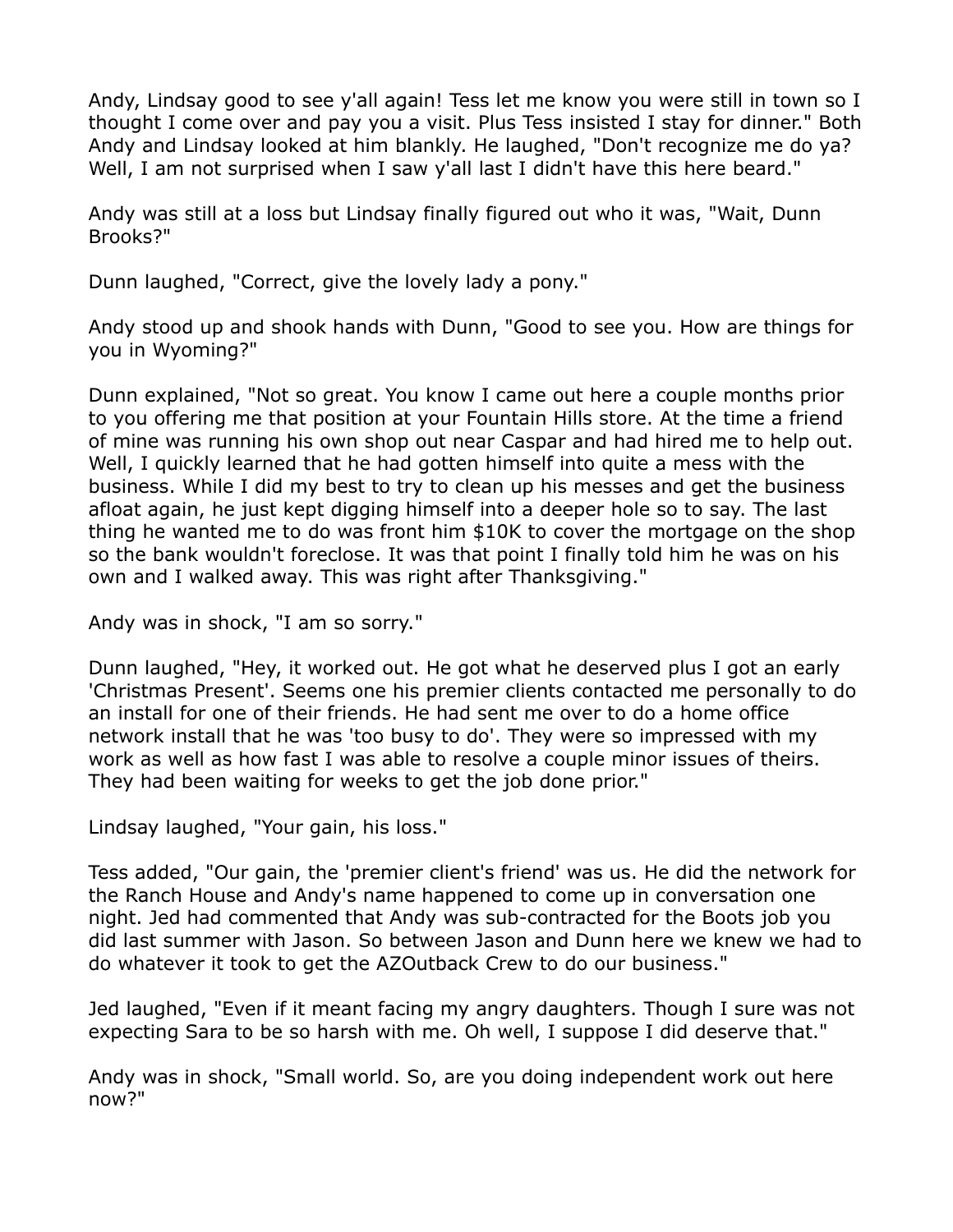Dunn replied, "Not really, this was more of a one time gig. I was kinda wondering if I could come work for y'all at the Fountain Hills store or even one of the Tuscon locations."

Andy was thrilled but explained, "Well, we found a great manager for the Fountain Hills store and she is doing well there. As for Tucson, Pima County shut down our Tucson stores last summer."

Dunn was stunned, "Dang, you got shut down by the county! What the heck did you do?"

Andy replied, "Long and complicate story to that, but it wasn't totally our fault. Choose the wrong person to buy a store from. Anyway, I rather not get into this as it was an especially hard time for us."

I noticed Lindsay was starting to get a little shaky as the memories of the past summer came back to haunt her. I turned to Sara and whispered to her, "Hey, why don't you go over and sit with Lindsay a bit."

Dunn apologized, "Sorry to hear that. Sounds like 2007 wasn't to good for y'all either."

Sara had moved over next to Lindsay and her put her arm around her. Lindsay did seem to become a little calmer and added, "True, but we too did get an 'early Christmas Present' as well with our new North Scottsdale store."

Dunn asked, "North Scottsdale?"

Andy explained, "Yep, out near The Boulders. Wasn't exactly something I was expecting to do, but the timing was perfect and being we've been banned from Pima County the location is good too. Partnered up with a couple of friends of Ron's who lost their store due to a corporate restructuring. They wanted to operate their own independent store, but knew nothing about running a store. One's a tech and the other is salesman so we are well staffed at that location as well."

Dunn was a little disappointed, "I see..."

Andy continued, "However, around April we may be getting ready to open a new store out in Rio Verde. Now, we really could use a good and experienced manager to get that store up and running. We've been hesitant to really move forward with the Rio Verde project because we've wanted to make sure everything continued to move smoothly with the Fountain Hills and North Scottsdale stores." Andy then confirmed a suspension of mine with a laugh, "But...truth be told, we've been putting it off because we really don't have the time or the desire to try to recruit a new manager."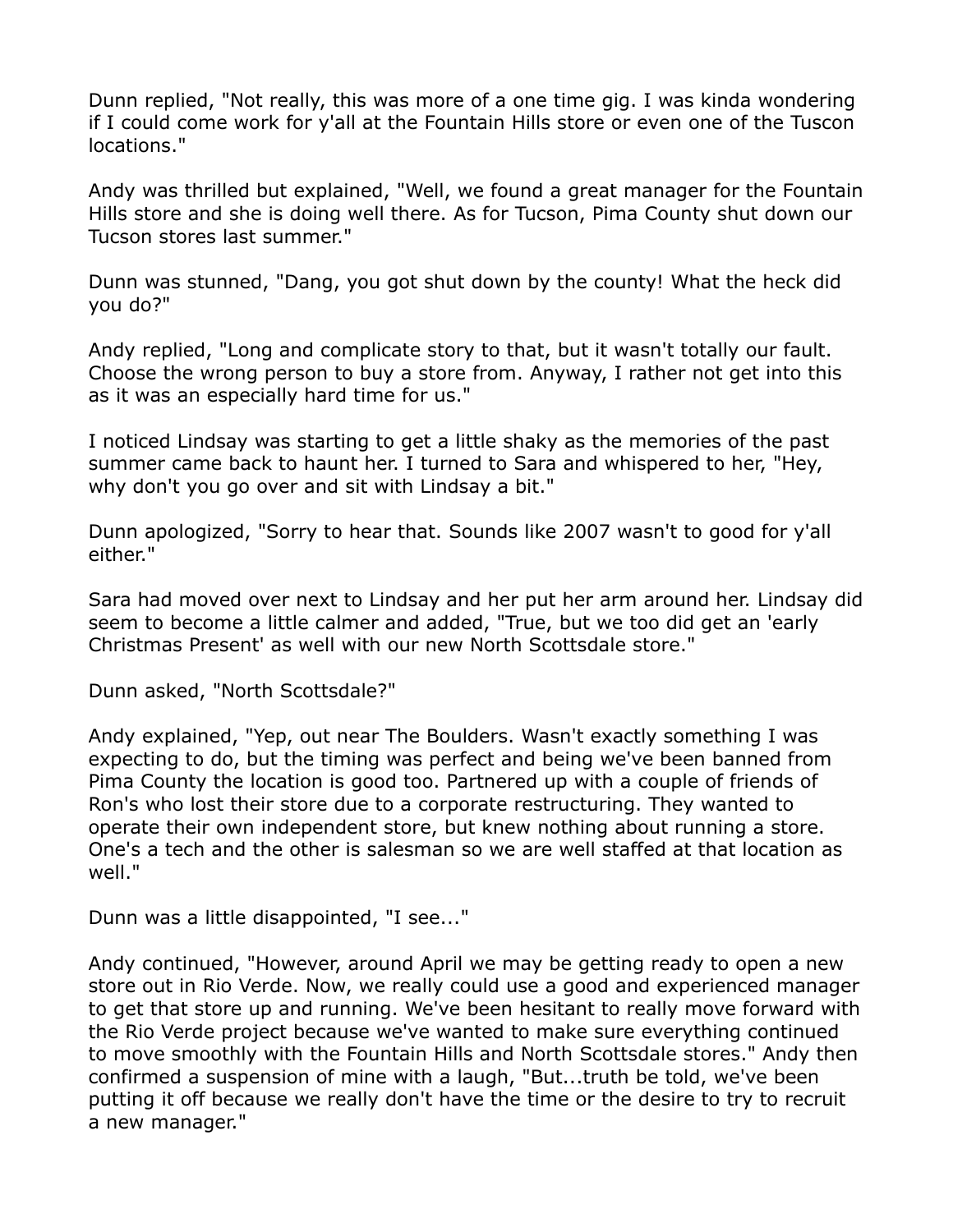Lindsay added, "Of course we still need to get the store, but we do have a couple possible locations."

Andy offered, "If you can hold out until April and we can secure a store in Rio Verde, it will be yours to run."

Dunn was ecstatic, "Wow that would be great. Cain't say that I care much for the winters here in Wyoming."

I joked, "You are not the only one."

Ironically, Peaches having just wrapped up dinner came out of the kitchen and was heading outside to ring the bell. She opened the door and was greeted with a blast of cold air, "Argh. I so hate winter! Wish I was a place warmer."

I casually told her, "That could be arranged."

Peaches looked back and noticed that everyone was already in the sitting area and asked, "Oh so you all here then?"

I don't think my comment had sunk in, "Yes, we are. Aren't you the least bit curious about 'the arrangement'?"

Peaches was very confused, "What? I not understand Francis."

I didn't even pay attention to the fact that she had called me Francis but Tess did and asked, "Who's Francis?"

I replied, "That's my real name. Just like Laura's is..."

I hadn't realized Laura was in the room, but before I could even finish my sentence she warned me, "If you say my real name, you won't be making it back to Arizona!"

I laughed, "Then I will make sure my dying wish is for you to fly back to Vegas on Econ Airlines via Chicago."

Laura challenged me, "You wouldn't? Would you?"

I ignored her and turned my attention to the Hungarian girl, "Anyway, Peaches you get take a vacation."

Peaches still had no idea what was going on and looked to her employers, "What he talking about Tess?"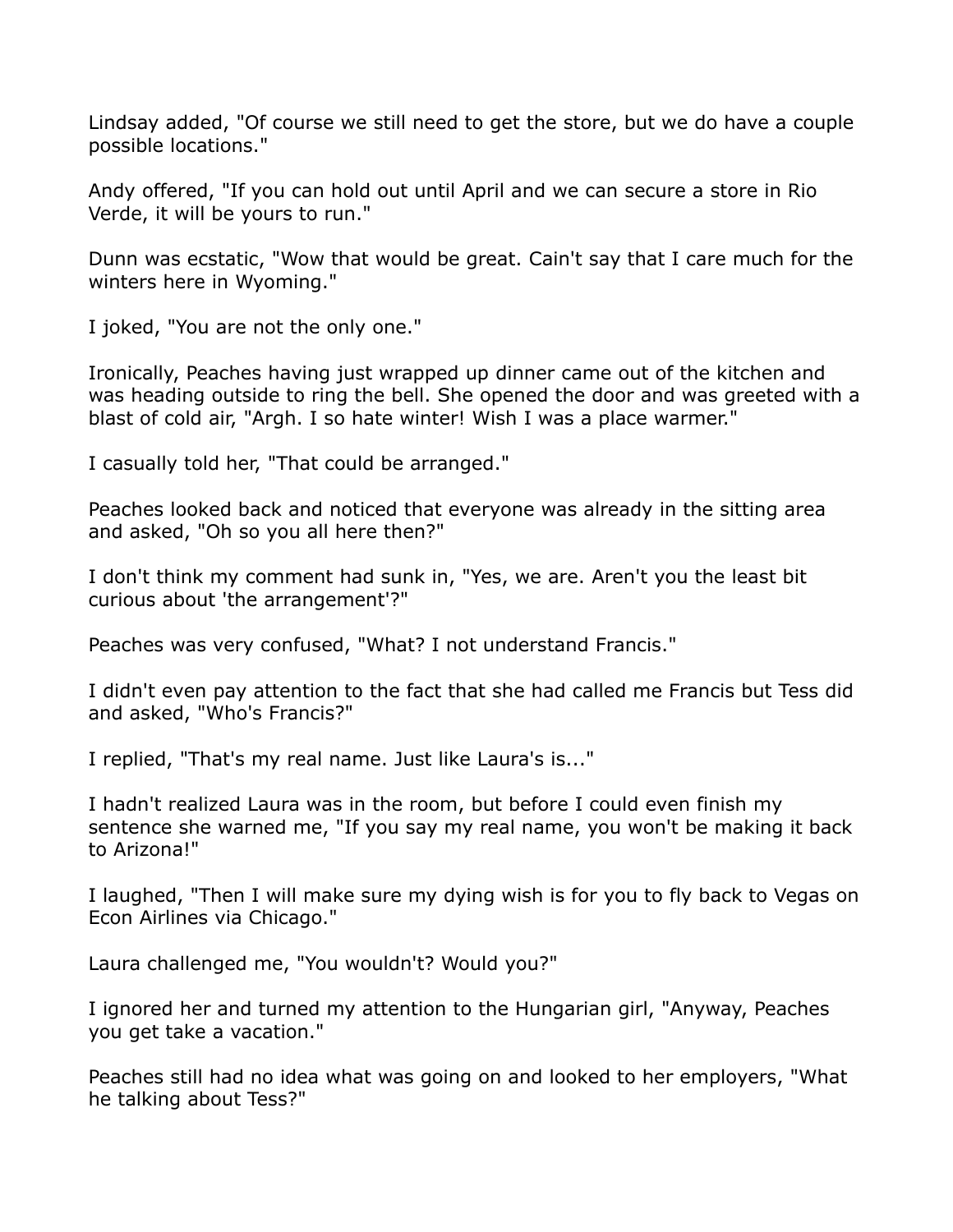### **Chapter 17: A Visit To The Merlot Mansion Hotel!**

Tess explained, "Peaches, we know you've been working very hard these last couple weeks accommodating Ron and his crew. We've seen you been a bit stressed out and we know you don't like the cold. Jed and I are leaving this weekend for the Caribbean where we are going to spend a couple weeks. In the meantime, you get to go back to Arizona with Ron and our daughters."

Peaches was still a bit shocked, "Wow. Two weeks not freezing." She turned to me, "Do Maya and Wynn know?"

I replied, "I don't think so, unless Sara told them."

Peaches made a hasty exit, "Must get packed." She returned shortly, "You have pool?"

I laughed, 'Yes we do, Martina had a huge pool installed. Don't worry we are not leaving until Tuesday."

The weekend was rather cold as the front of the storm passed through. The short distance from the guest house to the main ranch house seemed like a 10-mile hike. We did manage to keep ourselves occupied by watching movies in the Ranch House and other activities. Sunday afternoon the storm had finally passed but it was not until mid-morning Monday the roads had been cleared enough for us to travel. Andy, Laura and I along with Jed and Tess headed over to the site to do a final walk through. Maya stayed at the Ranch House as Tess wanted to talk to her in private. We performed the final walk through at the site and everything seemed to be in working order. Before we left, I snapped several photos to have a reference. The Rae's could move on with getting the rest of the construction completed upon return from their honeymoon. Monday night, since Peaches was rather occupied we had pizza for dinner and finished packing.

The next morning we loaded up The Cruiser with all our luggage which Andy would drive. I still had my toolkit and measuring wheel in the Jeep which Peaches rode in with me, Lindsay and Sara. Maya took Wynn, Laura and Sophie in her Hummer. We made it into Santa Fe by mid-afternoon. After getting checked in, Maya called Bunny and they talked for a very long time. Upon returning later she informed me Gary wanted to talk to me.

Gary asked, "So, you guys are back in town tomorrow?"

I told him, "Yes. I suppose you want to go to *The Unlikely Cowboy*?"

Gary laughed, "How did you ever guess? So, any way you have your sister with you so y'all will have seven correct?"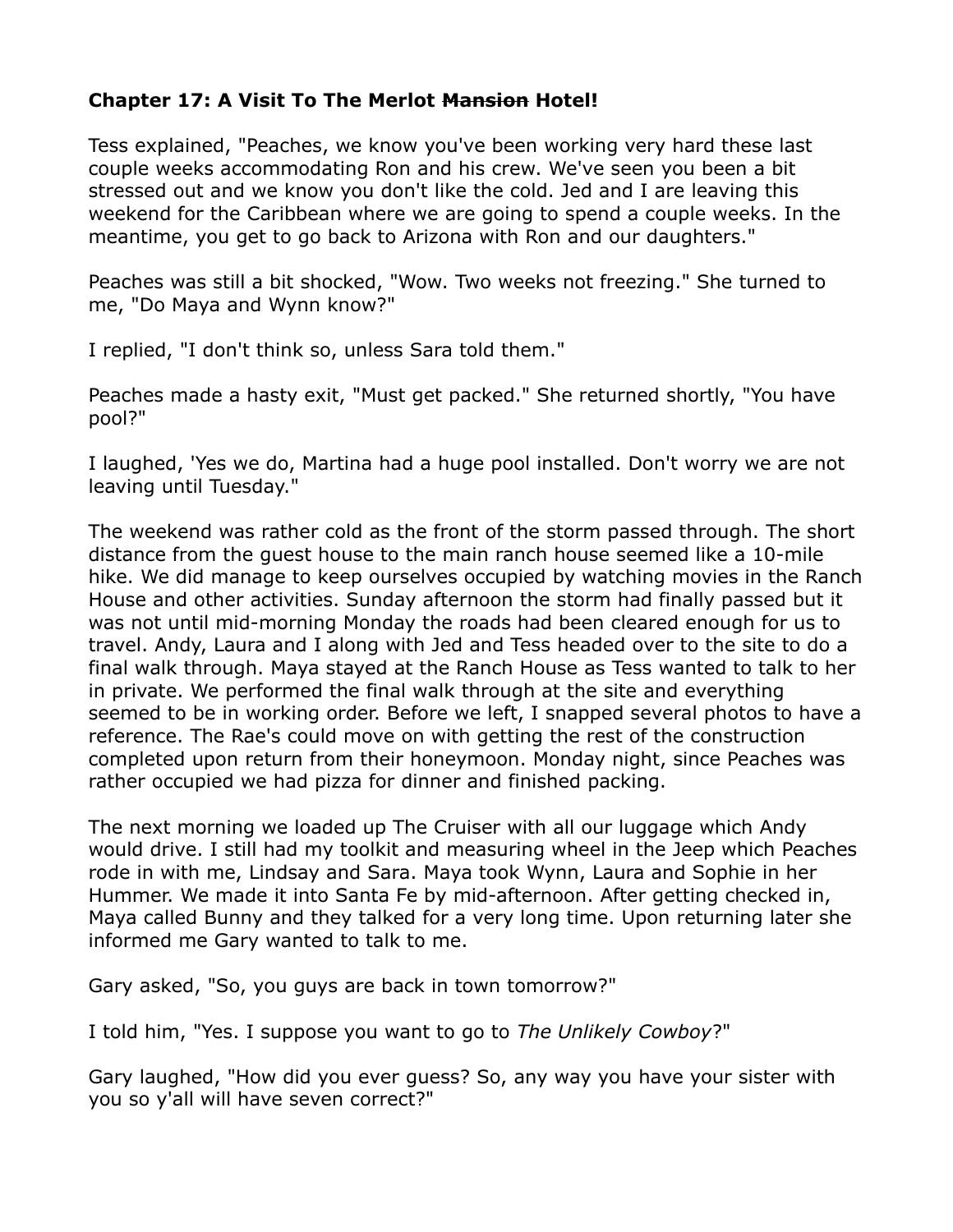I did a quick count and corrected him, "Actually we have nine."

Gary was confused, "Nine?"

I informed him, "Yes, Laura brought Sophie with her and we are bringing Anna back with us."

Gary was even more confused, "Anna?"

I explained, "Yes, she is the Rae's caretaker."

Gary understood, "Oh I see. Okay, so nine for you. I know Marc *and* Martina are coming, although if Marc has his way..."

I laughed, "Yep. Have no idea why those two got married. Hell, I have no idea why I got married to her. Not like she was that interested in me. She only flung herself on to me as soon as the real estate agent stepped outside."

Gary laughed, "Well, I set such a fine example with Bridgett. Oh by the way Kayré called to say Linda is in town and will be joining us tomorrow. She said something about wanting to find out when y'all were going to finish her store."

I kinda forgotten about Linda, "Hmm....we go from having no work to being over booked...again."

Gary confirmed, "Anyway say around 6:00 PM tomorrow night. Going to be one heck of a shindig! I should bring Lulu too. Well gotta run."

I just got off the phone with Gary when Sara walked over with my cell phone, "Your mother is calling. Says her and Blanche are going to be in town tomorrow."

I was wondering what the heck my mother was going to be doing in town, "Hey Mom, what's up?"

Lorena informed me, "Not much Blanche and I are going to be heading to Vegas. Bit of a long trip from Tucson so we thought we come see you, stay the night."

Her timing was something else, "Okay, well we are on our way back from Chugwater so we are suppose to be home tomorrow afternoon. Gary has big Shindig planned at the *Unlikely Cowboy*. Now, as for you two staying...geez the hotel...err mansion is full. Wonder if Gary can accommodate you two? I need to call him anyway to let him know we are going to have two more people."

My mother commented, "Gary seems like a nice guy, we wouldn't mind staying with him and Bambi. Well, we will see you tomorrow."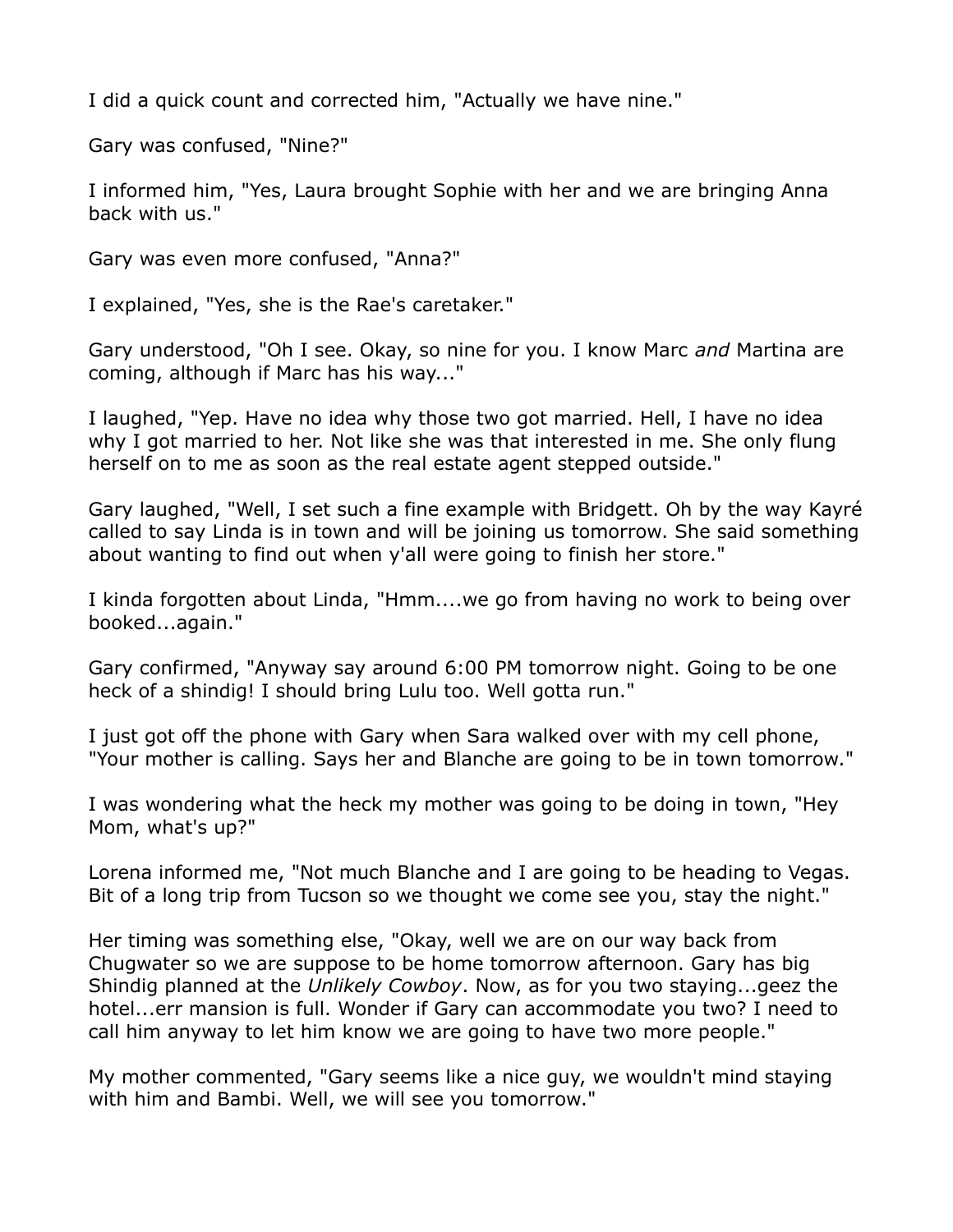I called Gary, "Hey sorry to bother you, but I need another favour."

Gary joked, "Two in one month! Okay, what do you need?"

I ask him, "Would you and Bambi be able to accommodate my mother and Blanche?"

Gary replied, "Sure. Why can't you?"

I told him, "Let's see Andy, Lindsay, Laura, Sophie and let's not forget Anna, the mansion is full."

Gary told me, "No problem, we hardly get any use out of our guest rooms."

After I wrapped up with Gary, again I found Sara and explained things, "Okay, seems my mom and Blanche are going to be coming up tomorrow on their way to Vegas. They are going to be staying with Gary as our mansion is full."

Sara asked, "Are they going to be taking Laura and Sophie with them?"

I had no idea, "Good question. I sure Laura would rather get a ride back to Vegas than fly. Let me see if I can go find her."

I knocked on the door of her suite and Sophie answered, "Oh hey Ron come on in."

Laura came out the kitchen and joked, "Checking up on me?"

I laughed, "Not really. Hey mom and Blanche are going to be in town tomorrow. They are heading out to Vegas. So, I was wondering if you and Sophie would rather ride back with them instead of flying back."

Laura jumped up and hugged me, "Yes! Yes! I would so much rather get a ride than fly."

I was a little taken aback at Laura's enthusiasm, "Wow, you almost hurt me there!"

Laura apologized, "Sorry got a bit carried away."

I explained, "Okay that is fine. Anyway, we will have to ask them tomorrow but I don't see why not."

That evening we had dinner at in-town restaurant then went to bed early. I wanted to get an early start in the morning so we could have some before the Shindig.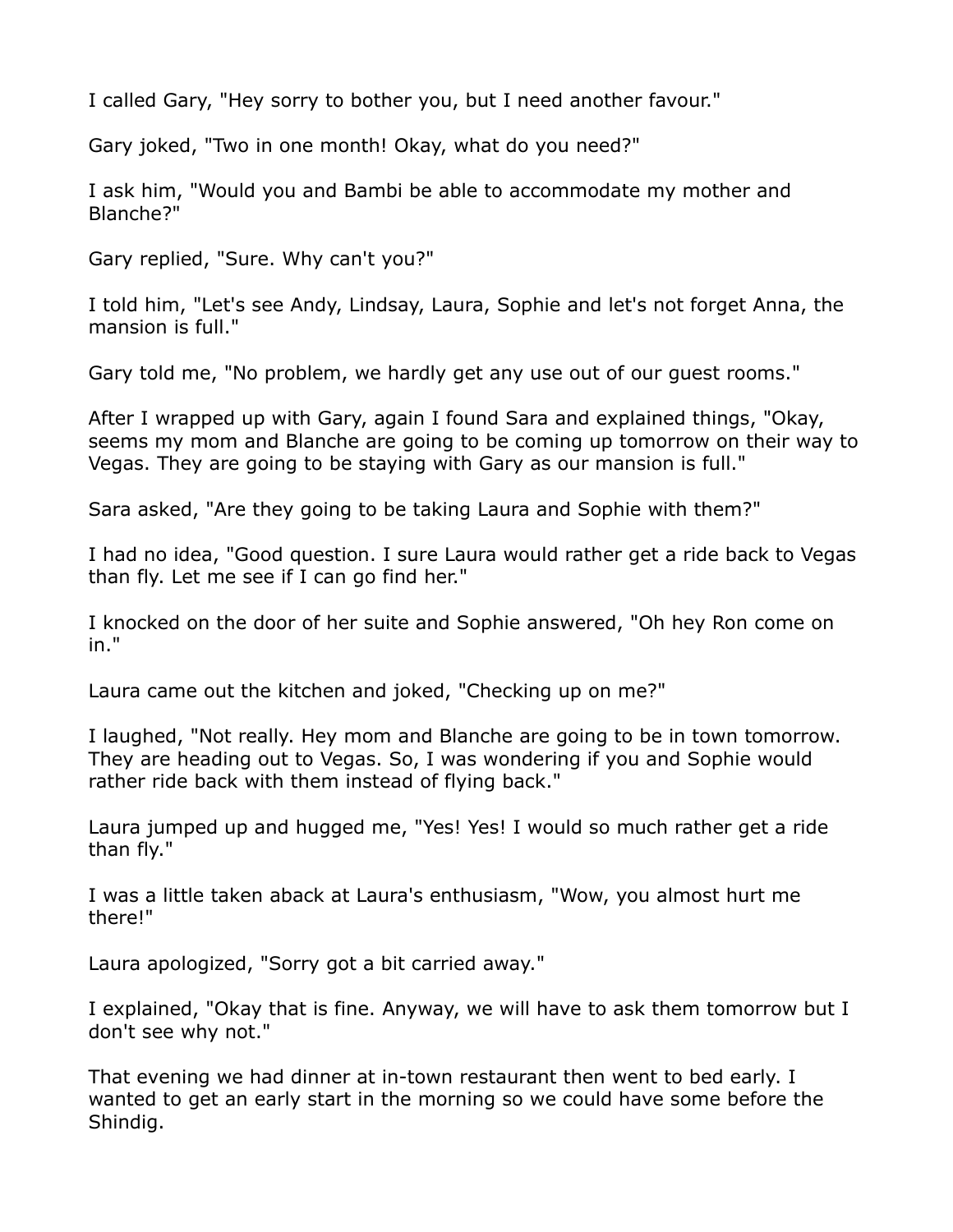#### **Chapter 18: Big News.**

An early start indeed we did get, as soon as the little diner opened we had breakfast then headed back to the hotel to check out. This time around Sara and Lindsay rode with Andy in the Jeep while Peaches along with Laura and Sophie rode with me. We made fairly good timing and got back home in the early afternoon. Everyone lent a hand in unloading the left over supplies, which really weren't that much. After getting Peaches settled in, Maya came over and asked if she had enough time to go over to Vinnie's she needed to talk to Drew and Diane. I informed her we still had a couple hours before dinner so that would be fine.

I headed into my office to sort out the mess of mail Gary had piled upon my desk while I was gone and also wanted to try to get myself caught up on the Budget Holstein Oro Valley job before we met with Linda tonight. I had just sat down when Sara walked into my office an announced, "Something bothering Lindsay..." I was about to dismiss her when she continued, "...and Andy."

Now I was getting concerned if Sara was worried about *both* Andy and Lindsay then something was wrong, "What makes you say that?"

Sara told me, "They were both fairly quiet on the way home. They talked about Dunn Brooks a bit and the Rio Verde store. But that didn't seem to bother them. Their behavior reminded me of last summer before they broke the news about the mess with the Catalina Foothills store."

I asked, "There is no way they would be in trouble with Maricopa County. Especially since they extended an offer for Dunn to be manager of the new store. Any idea where they are now?"

Sara shrugged, "Nope."

On a hunch I paged Wynn, "Wynn my office please." Wynn came in and I asked, "Would you have happened to know where Andy and Lindsay disappeared to?"

Wynn replied, "Oddly enough, yes. Andy mentioned they were heading over to the Adobe Homes sales office. Don't know much else."

I dismissed both of them, "Hmm as the photographer said , 'we will see what develops'. Anyway, I really need to review Budget Holstein Oro Valley project before we meet with Linda tonight."

As Sara walked out she asked, "Hey, you've seen Maya?"

I told her, "She left for Vinnie's about half hour ago, said she needed to talk to Drew and Dianne."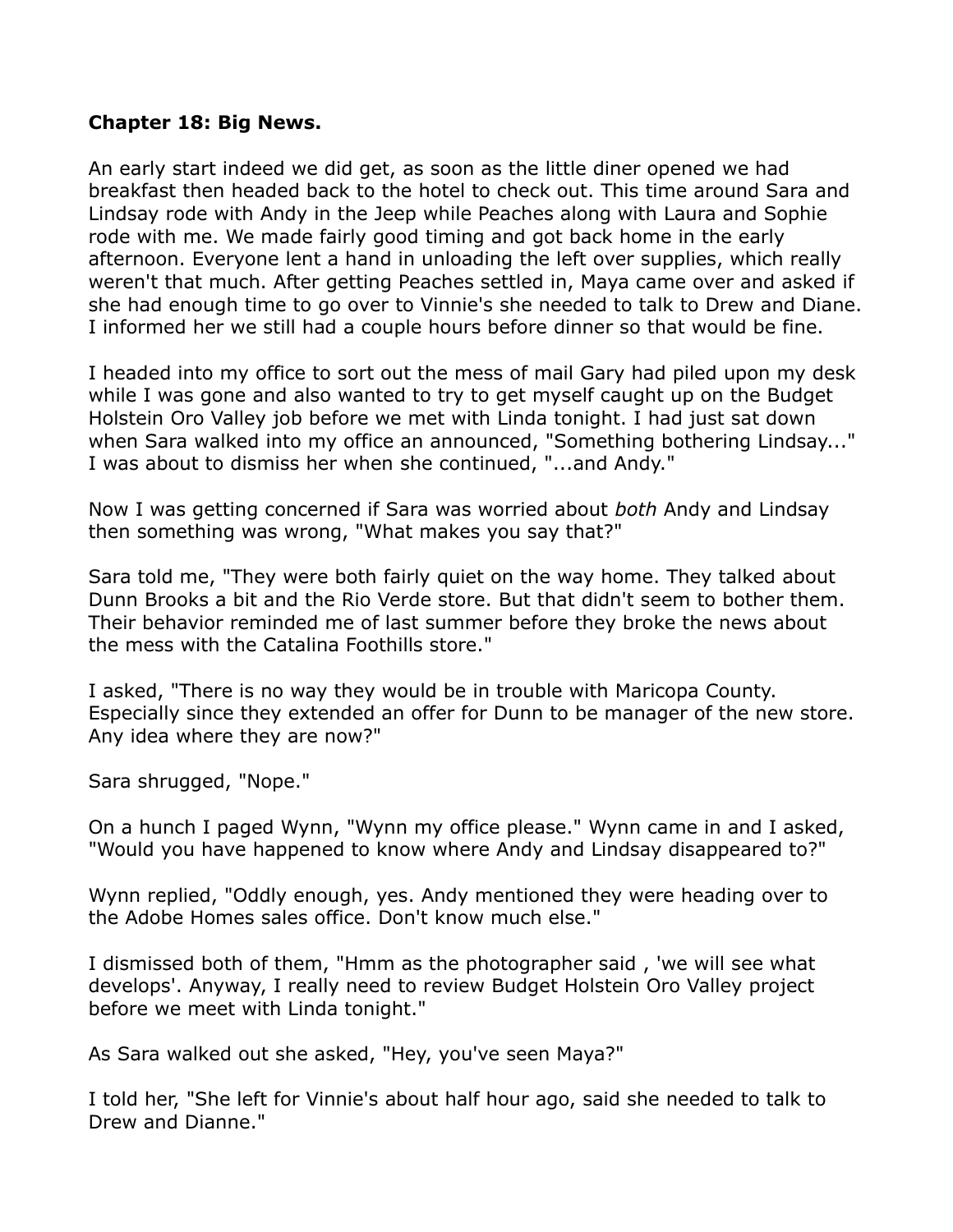Sara was confused, "That's really weird. Okay."

I had just gone through all my snail mail and pulled up the Budget Holstein Oro Valley file when Maya walked..or more like marched into my office, "Ron, I really need to talk to you."

I asked, "Can't you discuss this with your sister?"

Maya replied, "No, not yet. I haven't told her yet. Not sure how to."

Now I was confused, "Wait, tell her what?"

Maya informed me, "I want to go back home."

I asked, "To Frisco?"

Maya laughed, "No, Chugwater. My father and Tess asked me to come back to The Ranch and help out. They want to turn the Ranch into a lesbian themed bed and breakfast. I would return with Peaches at the end of next week."

I couldn't help thinking how empty the house was going to be once The McGrawl's moved out as well, "Wow. Well, I knew you being here was never going to be a long term. However, you sure you want to do this and it is not just about Peaches?"

Maya told me, "The last couple weeks have been incredible and not just because of Peaches. There were so many years I shut my father out my life and now I have a chance to make up for that. Tess and I work well with each other too. I just don't know how to break the news to Sara."

I reminded her, "Well, up until a few months ago, Sara didn't even acknowledge you existed. It wasn't until you left that frantic message after yet another incident with Dirk that I even knew she had a sister..." I happened to notice Andy was peering into my office.."I'd take it you've already discussed this with Bambi and this what you needed to talk to Drew and Diane about?"

Maya replied, "Yes. Well, I'll try my best with Sara."

I wished her luck, "Okay. Go ahead and send Andy in behind you."

Maya made a hasty exit while Andy entered and asked, "Can you talk for a bit?"

I explained, "I was trying to get caught up on the Budget Holstein Oro Valley project but it seems everyone wants to talk to me this afternoon instead."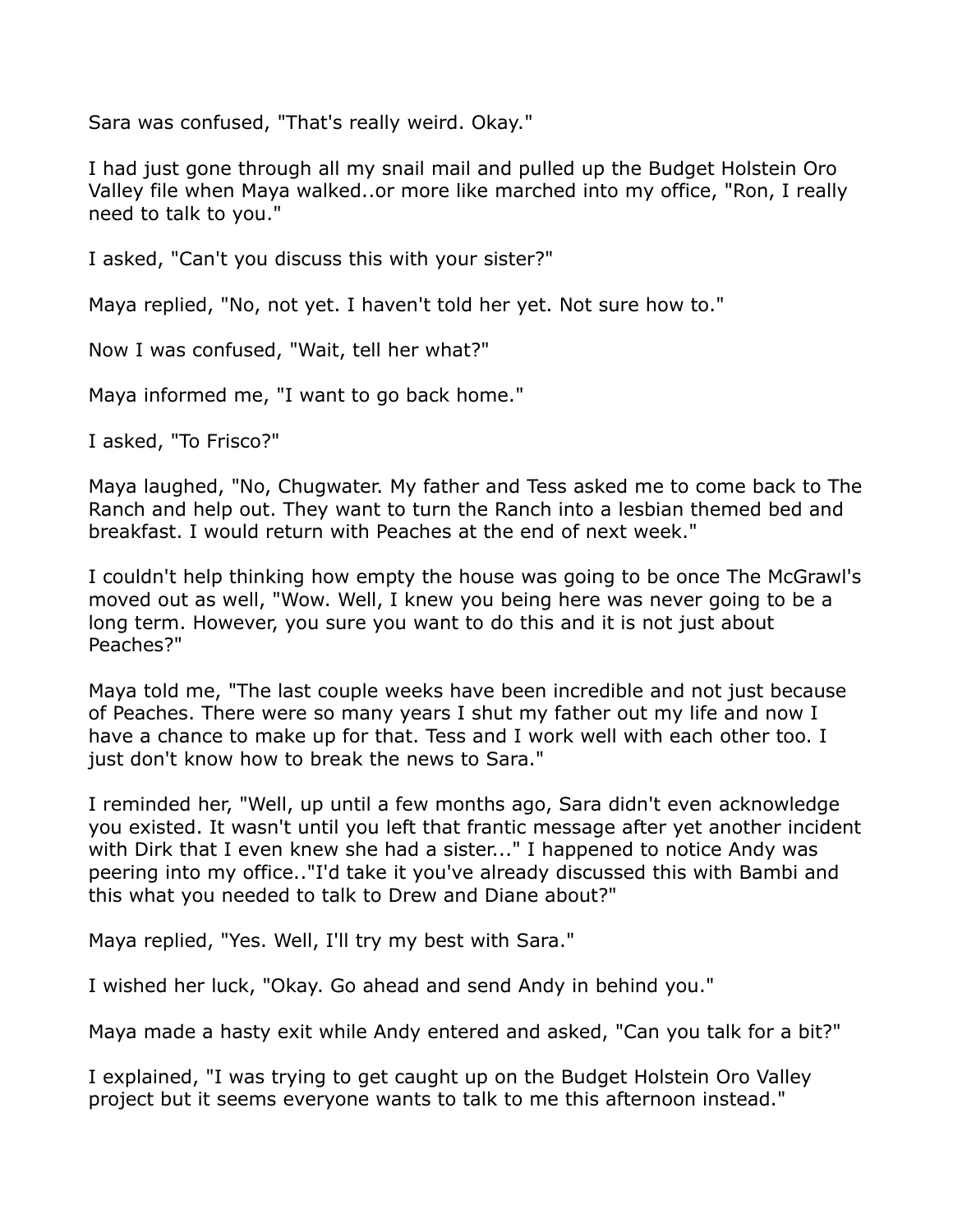Andy apologized, "Sorry Ron. Lindsay and I are so grateful for everything you done for us. The house, letting us stay here and even the new store. We've been thinking and we feel we've made a bad choice on the house."

I wondered where this was going, it was *my* idea to get them the house, "Hmm....well I did kinda push you into that..."

Andy replied, "Yes you did. We're not mad at you or blaming you. But the trip to Chugwater gave us a chance to get away from everything out here. An opportunity to step back and really evaluate what our priorities are at this time." I got to thinking I was trying to do them a favour and I may have inadvertently ended up hurting them instead. Andy continued, "We've never had a house and this would a major step for us. A major step that I just don't think we are ready for now. Plus, I don't like where the economy is heading either. I saw this before 9-11 but this seems much worse. We'd rather take the money we put into the house and pay off the Fountain Hills store. We talked to Adobe Homes earlier to find out how we can buy out of our contract..."

We were interrupted by Lindsay walking into my office all frantic, "Why is Sara crying? Why won't she talk to me? What did I do to her?"

I guess Maya had let the cat out the bag with her sister. I wasn't sure if I should tell them but seeing the state Lindsay was in, I would deal with *The Wrath of Maya* later. I explained, "Lindsay dear, you didn't do anything wrong. I am guessing Maya told her sister of her intentions to go back home at the end of next week."

Lindsay replied, "Back to Frisco?"

Andy suggested, "Or perhaps Chugwater?"

I continued, "Yes, Chugwater. She is going back to The Ranch to help out her folks. Guess they are going to turn the Ranch into a Lesbian themed Bed & Breakfast." Trying to get back to the subject of them I asked, "So if you do buy out what do you two going to do?"

Lindsay a little calmer now replied, "If it is okay with y'all we would like to stay here. May be we will get a condo in the future."

I told them, "Well, I have no problem with you two staying here. In fact I am kinda glad you two will be."

Andy asked, "You are?"

I told them, "Well given Maya is leaving, you could imagine once you two left the house would be rather empty. It would just be Sara, Wynn and I. In that case I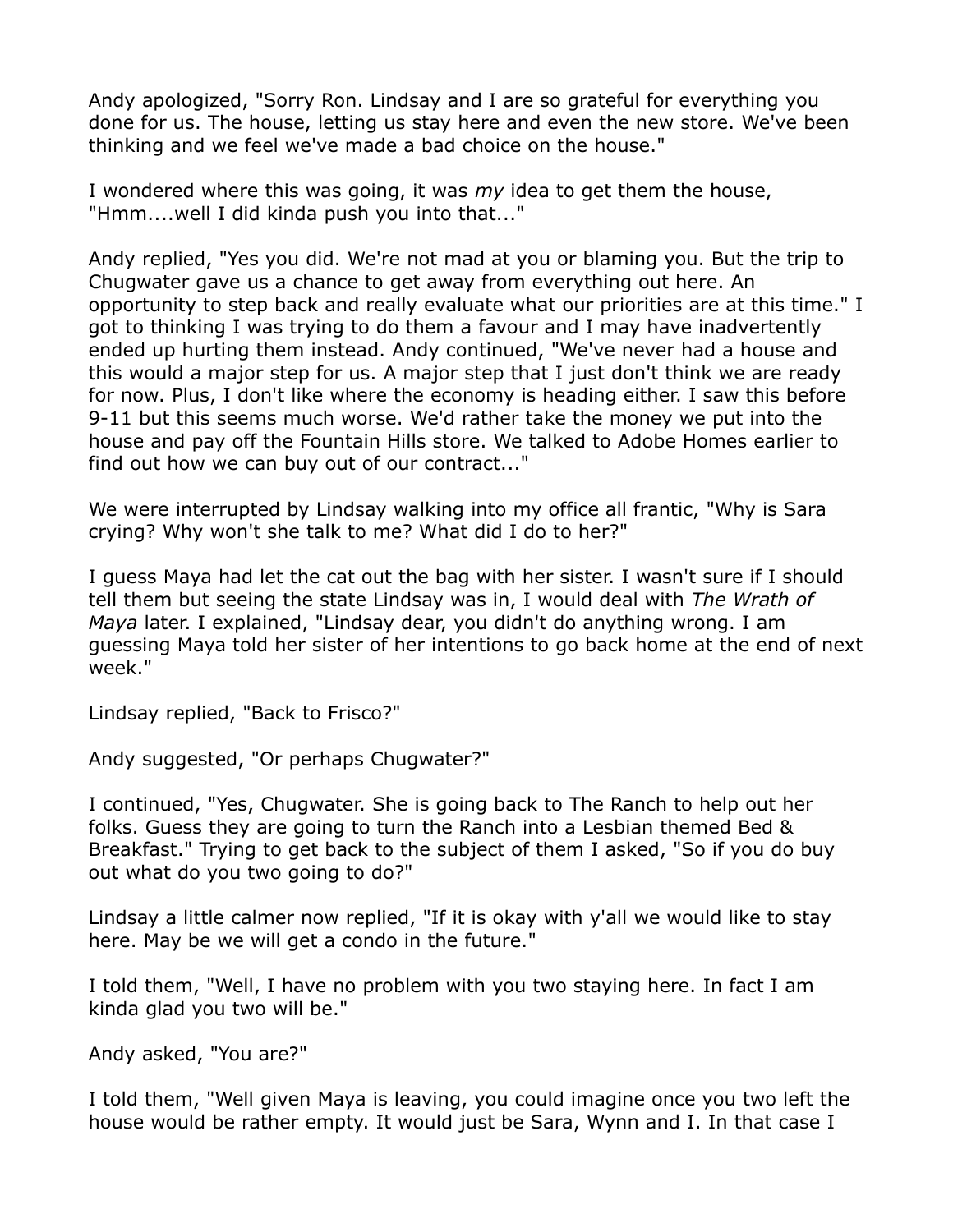don't really see a need to keep Wynn. It would pain me to let her go as she is like family now."

Andy explained an issue they were having, "The only problem is it a bit cramped trying to work out of the King Suite and the kitchen isn't exactly easy either. There are times we need to work from home. That was why we're thinking of going to the condo route."

I thought for a moment, "You know, Maya's room was my old office, heck my old wall safe is still in there too. Tell you what, once she moves out I'll get Dundee back out here and have him work with you guys in getting that room set up as an office. This way too, I can keep Wynn."

Lindsay commented, "Not going to keep Maya's room as guest room?"

I explained, "No. In fact I've been thinking of turning the Presentation Room into a guest room."

Andy asked, "So, where you going to do the presentations then?"

I explained, "Well, in the library. My whole intention of getting my office down here besides providing a room for Maya was to keep the upstairs private. But having the Presentation Room upstairs kinda defeats the purpose. I'll take Maya's bed and put it in there. Of course I am going to need to remove the sleeper sofa and the double bed in there. Not sure what to do with the sleeper sofa. All I know is going to be a pain to move it downstairs. I'll get Maya to help me before she leaves." I noticed Sara and Maya were now peering in on us. I motioned from them to enter, "Speaking of Maya."

Maya asked, "Are we interrupting anything?"

I joked, "Besides the slightest chance of me getting any work done this afternoon? No. Did you need to speak to me in private?"

Sara replied, "No, Lindsay and Andy may stay. I know you know as she told you before she told me."

I confirmed, "Well, that was rather cryptic, but yes I am aware of Maya's decision."

Maya told us, "I'll be leaving with Peaches the end of next week."

Andy joked, "Running off to Wyoming to get married?"

Before Maya could answer Lindsay jumped in, "Dibs on your room!"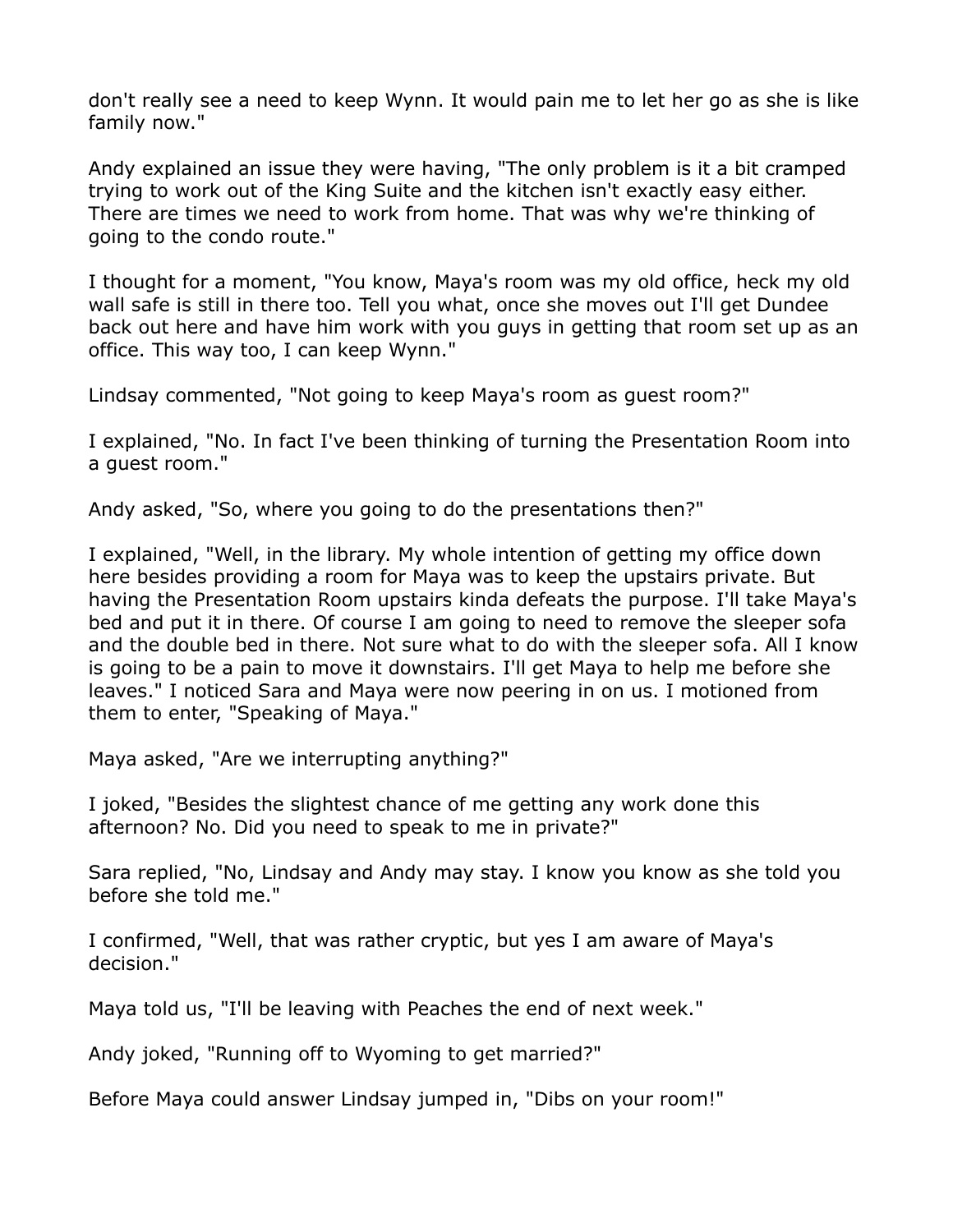Maya laughed at Andy's joke and then turned to Lindsay, "Very funny! What you two are sick of sleeping in the same room together? I suppose you two are going to have separate rooms in your new house!"

Andy broke the news, "We won't be having a new house."

Sara looked at Lindsay confused, "Dear, what does he mean you won't be having a new house? What happened?"

Lindsay replied, "Just as he said. We decided we should back-out of the contract with Adobe Homes."

Andy explained, "We're not ready right for a house now. We really appreciate that you two wanted to give us a house, but this is not the time. Things are way too uncertain and we'd rather invest that money into the business. If we knew we were going to be here long term than may be that would be a risk we would be willing to take. We are taking a big gamble with the stores right now. So far so good and I think we are going to be okay. Especially once we get the Fort McDowell store going with Dunn."

I didn't catch it but Sara did, "Fort McDowell?"

Lindsay explained, "Yea, Rio Verde/Fort McDowell same area. Anyway since Maya is going to be leaving Ron is going to let us turn her room into our home office. Kinda ironic considering it use to be his old office."

Sara was excited, "So you two are going to stay here?"

Lindsay hugged and lightly kissed Sara, "Yes dear. For a while."

Andy confirmed, "At least couple years until things start improving. But could be longer from what Marc is saying."

I looked at the clock on my computer and noticed I still about an hour before the meeting tonight, "I am sorry to boot y'all out, but I really need to go over the Budget Holstein Oro Valley project before we meet up with Linda tonight." Everyone left and I finally had chance to review the job. We had gotten everything wired when we were out after Christmas a couple weeks prior to the Boots Chugwater job. Now I needed to sit down with Linda and confirm what kind of systems she wanted to have installed and get those ordered. Then there would be the matter of getting the installation scheduled and working with Laura.

I paged Wynn to my office. She appeared a moment later, "Yes Ron?"

I told her, "I am guessing Sara has filled you in on the news?"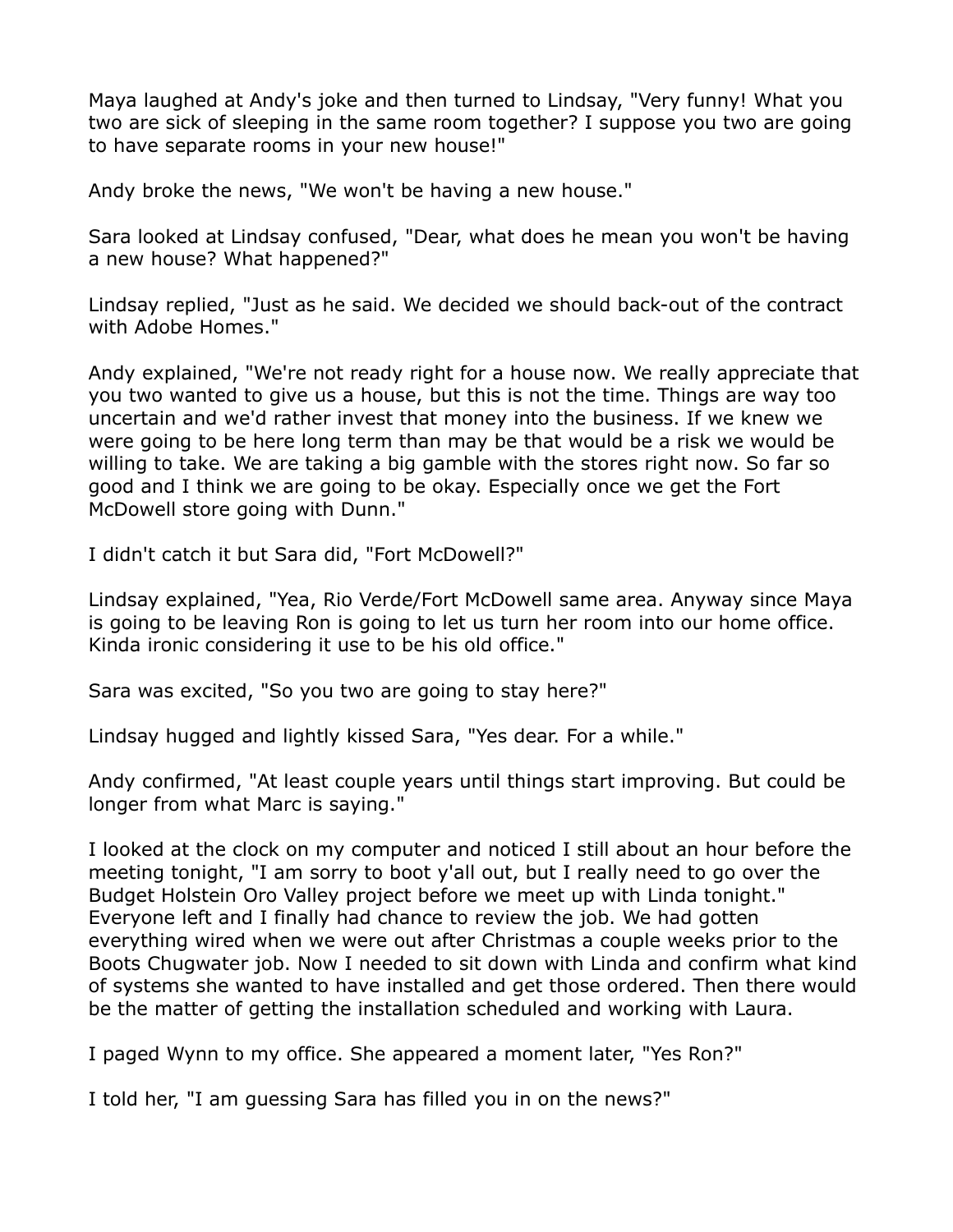Wynn asked, "In regards to your sister-in-law and the McGrawl's? Yes."

I informed her, "You know with the McGrawl's staying you are going to be able to stay as well. I am going to need your help along with Maya's and Andy to get the sleeper sofa out of the Presentation Room."

Wynn asked, "Why are you taking the sofa out of there?" I was about to explain when she asked, "And what did you plan on doing with it?"

I explained, "Maya's bed is going into the old Presentation Room, which is why I need to get the sleeper sofa out of there. I guess I'll put into storage along with the bed."

Wynn informed me, "Well, I have plenty of space in my suite, especially in my retreat. So if you don't mind I would like to have it. Be useful for when my girlfriends come out from Pine or Tucson. "

I kept forgetting Wynn had friends, "Okay, that would work. We will need to have you as well as Andy and Maya help me get it down the stairs. Anyway, could you kindly send my sister over here please?"

Wynn left my office and a few minutes later Laura appeared nervously, "Hey Ron. Am I in trouble again?"

I asked, "Well, I didn't page you as Abigail. No, just wanted to go over a couple things in regards to the Budget Holstein Oro Valley project. I'll be talking with Linda tonight and should have a more finite time line. Though I don't think we'll be doing anything until after Maya leaves."

Apparently no one had told Laura the news, "Where's Maya going, back to Frisco?"

I was surprised, "Hmm, okay so no one bothered to tell you. Sorry about that. No, she is going back with Peaches to Chugwater."

Laura laughed, "Couldn't bear to be away from each other!"

"Somewhat. I guess Jed and Tess offered her an elusive position at their soon to be Lesbian themed Bed and Breakfast. I don't suppose anyone told you about Andy and Lindsay either?"

Laura asked, "What about them?"

I laughed, "Geez, why is my family treating you like the evil sibling!? Anyway, Andy and Lindsay are going to be staying with Sara and I here for couple more years. They are going to back out their contract with Adobe Homes."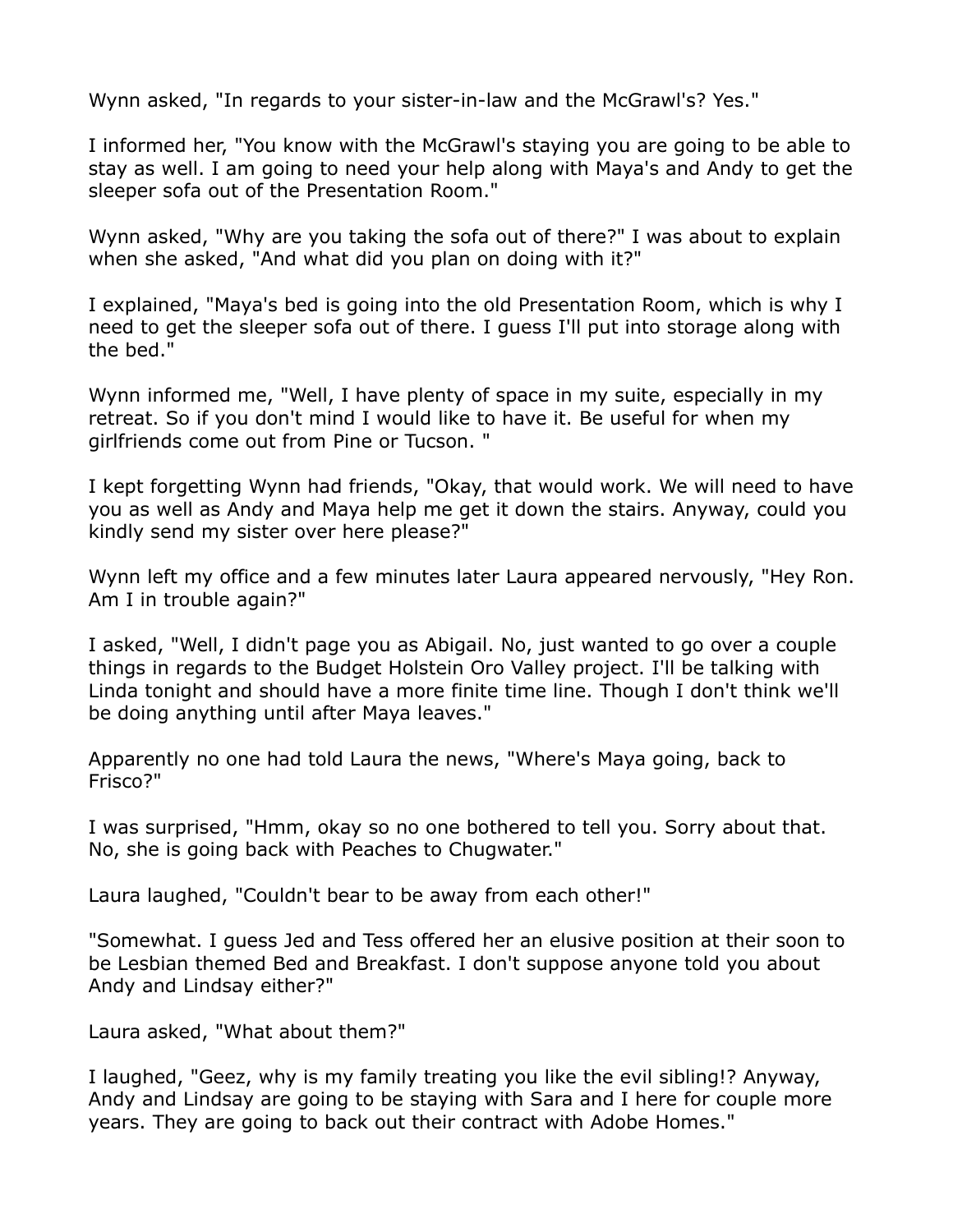Laura understood, "Yea, not the best time to be trying to get a house. Did seem like that house would have been way too much for them too. Who's idea was it anyways?"

I raised my hand, "Mine. I thought it would be good for them. I didn't know they we're going to go nuts on upgrades. Of course at the same time most of those they paid for themselves with the money they got from the sale of the club and the Pima County stores. But I don't think any of us saw the housing market crash coming. They rather put that money into the business."

Laura asked, "Okay, so you sold them the land how does backing out the contract work then?"

I explained, "From what they told me, since there is already a dwelling on the land, they well sell it back to Adobe Homes. So they will get back the payments they have made thus far less their application fee. Then Adobe Homes is suppose to make them a written offer for the land which they can either accept or counter." Trying to get back on to the subject of Budget Holstein Oro Valley, "Anyway, what's your schedule like next month?"

Laura thought, "Well in April....Conventions really start picking up in the later half of the month. Sophie knows my schedule better than I do. I'd tell ya Ron, I'd be so lost without her."

I couldn't help but recall the other night back in Chugwater, "Yep, she mentioned that to me the other night along with her 'initiation'."

Laura blushed, which was a first, "Oh my! Well, she did seem to enjoy it. Sadly, I couldn't say the same for when your ex-wife and I 'initiated' Sara couple years back...." Laura was trying to contain herself from crying.

Thinking fast I added, "However, she did seem to enjoy it when you and Miss Kitty did it to her a couple months ago. Laura please don't feel bad. You were under the influence of wine and Martina at the time, a dangerous combination. Oh well, there are no hard feelings."

Wynn paged me, "Ron, Blanche is holding on the house line for you."

I thanked Wynn and picked up the house line, "Howdy Blanche! What's up?"

Blanche informed me, "Traffic is a bit heavy through Phoenix, don't think we are going to make it before y'all leave."

I told her, "Okay, that is fine, let's just go ahead and meet at *The Unlikely Cowboy*. It is a couple miles north of the Pima Freeway along the Pima Highway.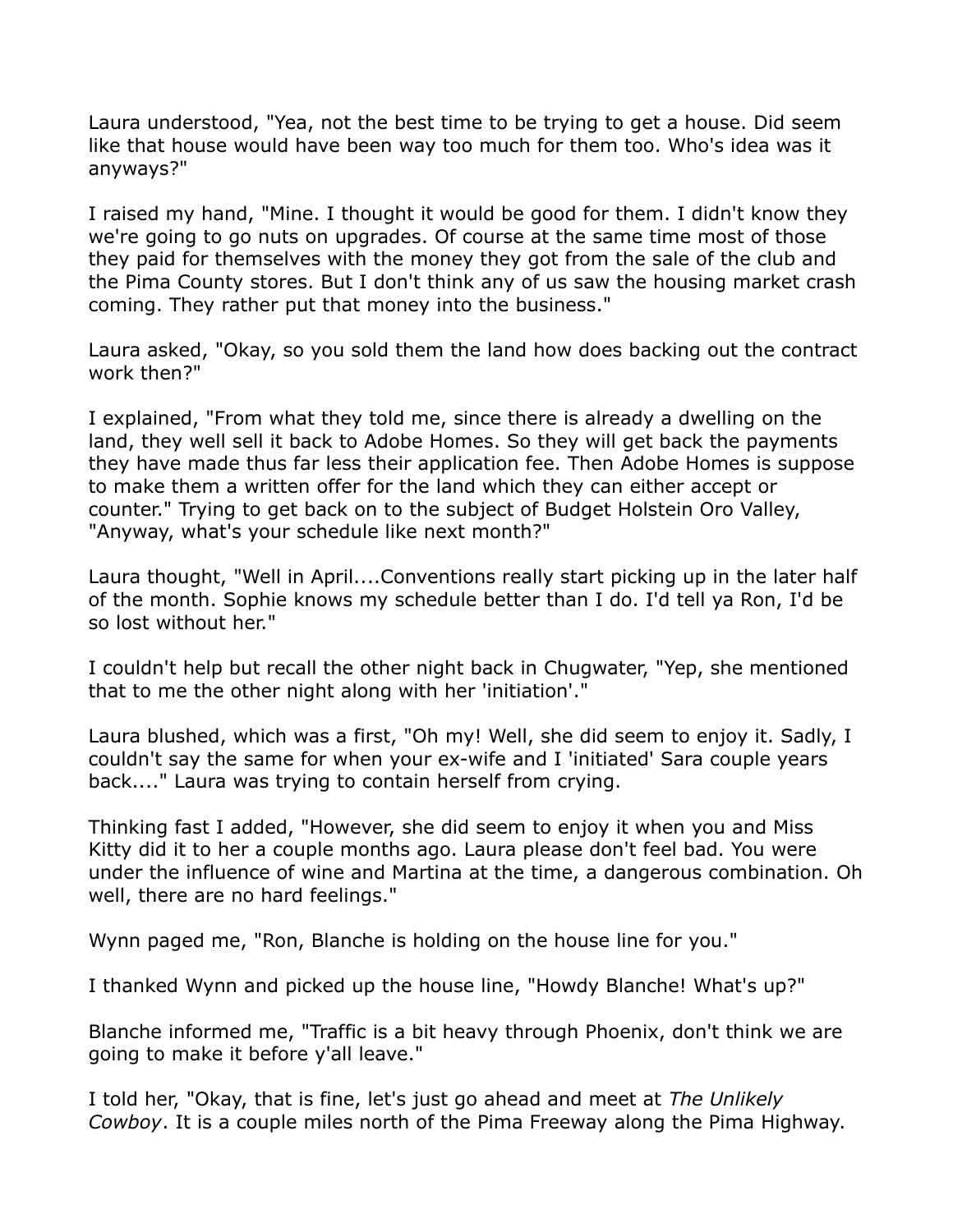Hang a right at Thompson Peak Parkway then a another right at 90<sup>th</sup> Street then another right at Market Street, over the bridge then past the 4-way stop. It is in the middle of the cluster of restaurants."

Blanche replied, "Okay, I think we got it. See you there then."

Laura left my office to get freshened up for this evening. Marc and Martina arrived shortly thereafter. They rode with Maya in her hummer along with Laura, Sophie, Peaches and Andy. Lindsay, Sara, Wynn and I took the Jeep over to The Unlikely Cowboy. When we arrive we notice Gary and the girls' Harley's along with Kayré's car.

## **Chapter 19: The Shindig to out dig all Shindigs**

Upon walking in the hostess greeted us, "Your party is out on the patio." We headed out to the patio and noticed that Gary indeed brought Lulu who coincidentally just happened to be dressed just like Martina and had dyed her hair black.

Martina giggled upon the site of Lulu, "Ah my twin is here! Let's go to the bar."

Sara joked, "Oh great, as if one Martina weren't bad enough!"

I added, "Yeah, I hear Lulu is just as wild as Martina when drunk. This should be an interesting night."

Gary walked over and greeted us, "Hey Ron, Sara! So, how was Chugwater?"

I gave him a witty answer, "Cold."

Gary laughed, "Well then you must be glad to be back here."

Peaches walked over and commented, "This like summer in Wyoming!"

Gary commented, "Well, you don't want to know what summer is like here. You must be Anna?"

Peaches reached over and hugged Gary and corrected him, "I prefer Peaches."

Gary corrected himself, "Peaches it is then. Pleasure to meet you."

Peaches excused herself, "I am going to bar with pink twins."

I warned her, "One of those twins is my ex-wife..."

Gary added, "...the other is my assistant."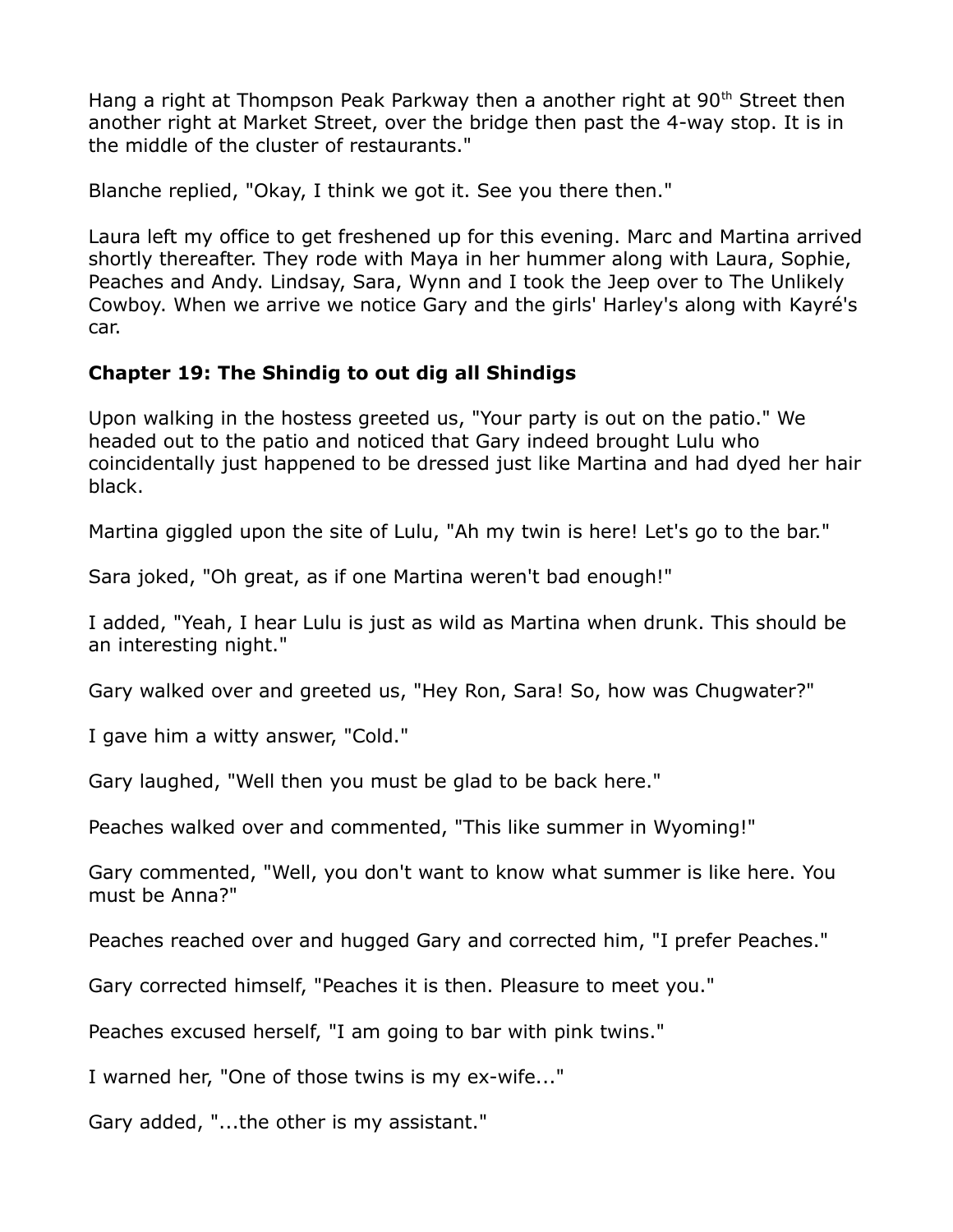Peaches jokes, "Mean I can't fuck them?"

Gary nearly choked on his drink, "Dang. Her and Martina would get along great."

I added, "Or her and Laura!"

I had been looking around to see if my mother and Blanche had arrived but so far hadn't seen them. Linda did stop over and asked, "Looking for me?"

I replied, "Not exactly. Was looking for my mother and Blanche. Last I heard they were stuck in traffic and were going to meet us here. But yes, I was looking for you as well."

Linda explained, "Well, let's just enjoy the evening. I am in town the next couple days, so we can meet tomorrow. How long is your sister in town for?"

I told Linda, "Laura is suppose to leave sometime tomorrow with my mother and Blanche."

She then noticed Sophie, "Who is that?"

I looked over, "Oh, that is Laura's housekeeper/assistant Sophie, you met her at Christmas?"

Linda laughed, "Ah okay. Didn't recognize her with that hair cut."

Couldn't help but think about the night they had arrived in Chugwater, "Neither did I when they arrived in Chugwater." Out of the corner of my I saw my mother and Blanche wandering on to the patio. My mother looked rather confused, "Mom, Blanche...over here."

My mother walked over and asked, "Am I seeing things or are there two Martina's?"

Gary laughed at my mother's comment, "No, you're not seeing things Ms Merlot." He called out, "Lulu, can you step over here for a moment?" Lulu came over and Gary introduced her, "This is Lulu, my Arizona office manager. She does have a striking resemblance to Martina with the dark hair."

I added, "Especially when dressed in pink."

Gary continued, "Lulu, this is Ron's mother, Lorena Merlot and her partner, Blanche. They live out in Green Valley outside of Tucson. Anyway, you can get back with Martina now if you like."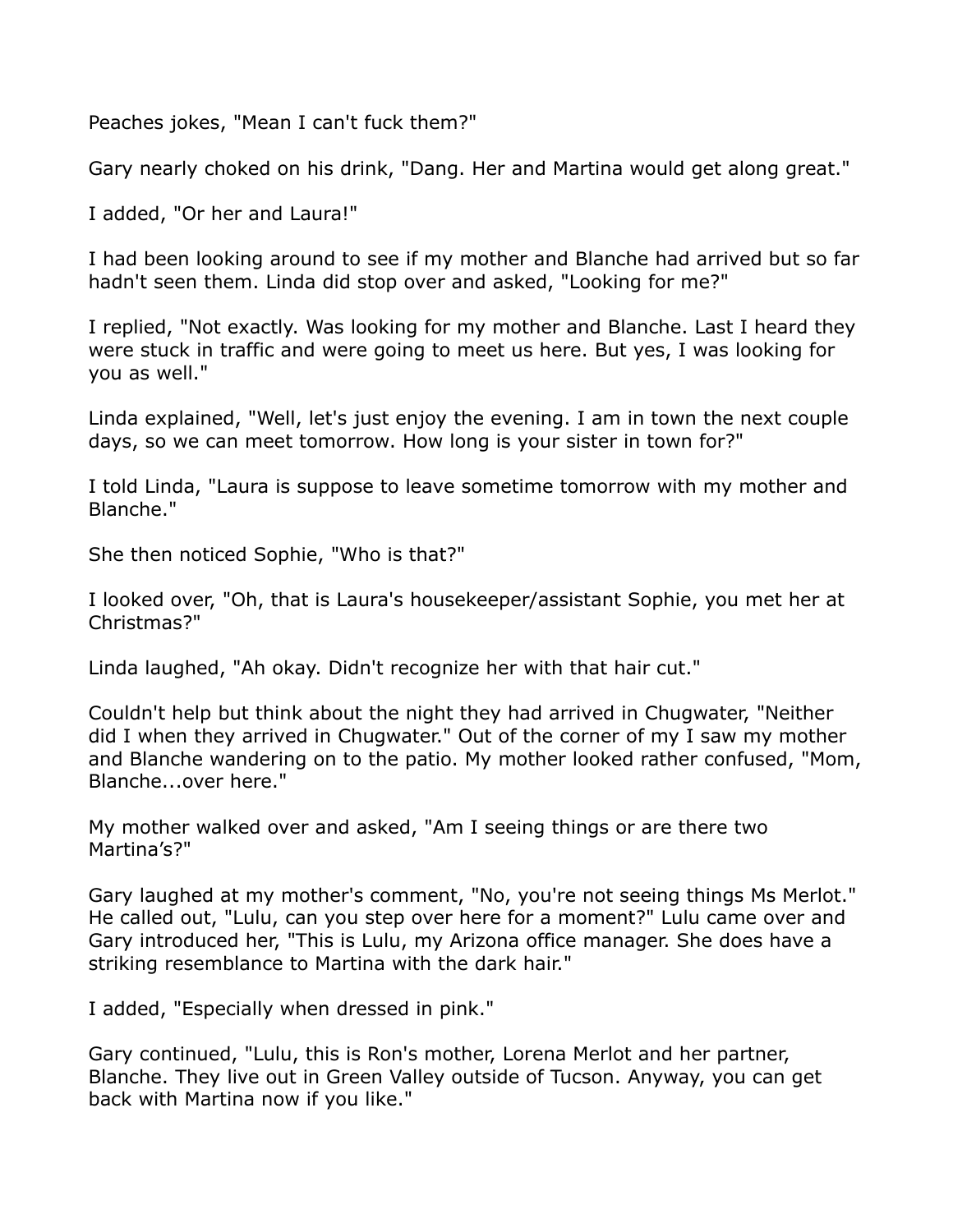Lulu excused herself, "Pleasure meeting both of you."

I turned my attention to my mother and Blanche, "Before I forget, how long are you in town for? Also, if it would not be too much trouble, could you take Laura and Sophie back with you?"

Apparently, even my mother didn't recognize Sophie, "You mean to tell me the girl over there with the partially shaved head is Sophie?"

I concurred, "Yeah, the first night her and Laura were in Chugwater I was a bit surprised."

Lorena continued, "Back to your questions, no problem taking them back. The drive up here is what quite an ordeal so I think we are going to rest a day before we leave. "

This would work well, "Okay, good. Laura and I need to meet with Linda tomorrow about finishing up the Budget Holstein expansion, so this will work well. If you like, I can have Wynn take you out to Old Town Scottsdale tomorrow." I knew my mother always loved to shop there whenever she visited the Phoenix area.

She commented, "That would be wonderful. Blanche has never been so it will be a treat for her. Well, I am going to go have some drinks with the pink twins."

Linda also excused herself just leaving Gary and I. Gary asked, "So what's going on with Maya? Bambi mentioned something about her leaving?"

I explained to Gary, "Yes. In about two weeks she is going back to the Ranch in Chugwater with Peaches. She is moving out there to help her folks out with their new lesbian themed Bed and Breakfast."

Gary was impressed, "Sure made up with her parents pretty quick. Going to be strange not having her around. Your house sure going to be empty once Andy and Lindsay move out. When are they moving out anyway?"

I informed Gary, "Maya's announcement was only half of the excitement this afternoon. In regards to Andy and Lindsay, they are not moving out. They decided to back-out of the contract with Adobe Homes and stay with Sara and I."

Gary asked, "I suppose it has a lot to do with the mess the economy is in now?"

"Somewhat. That and they don't feel they are ready for a house. They are looking at opening a new store this spring over in Rio Verde/Fort McDowell area. They already have a manager lined up too." I explained about Dunn Brooks.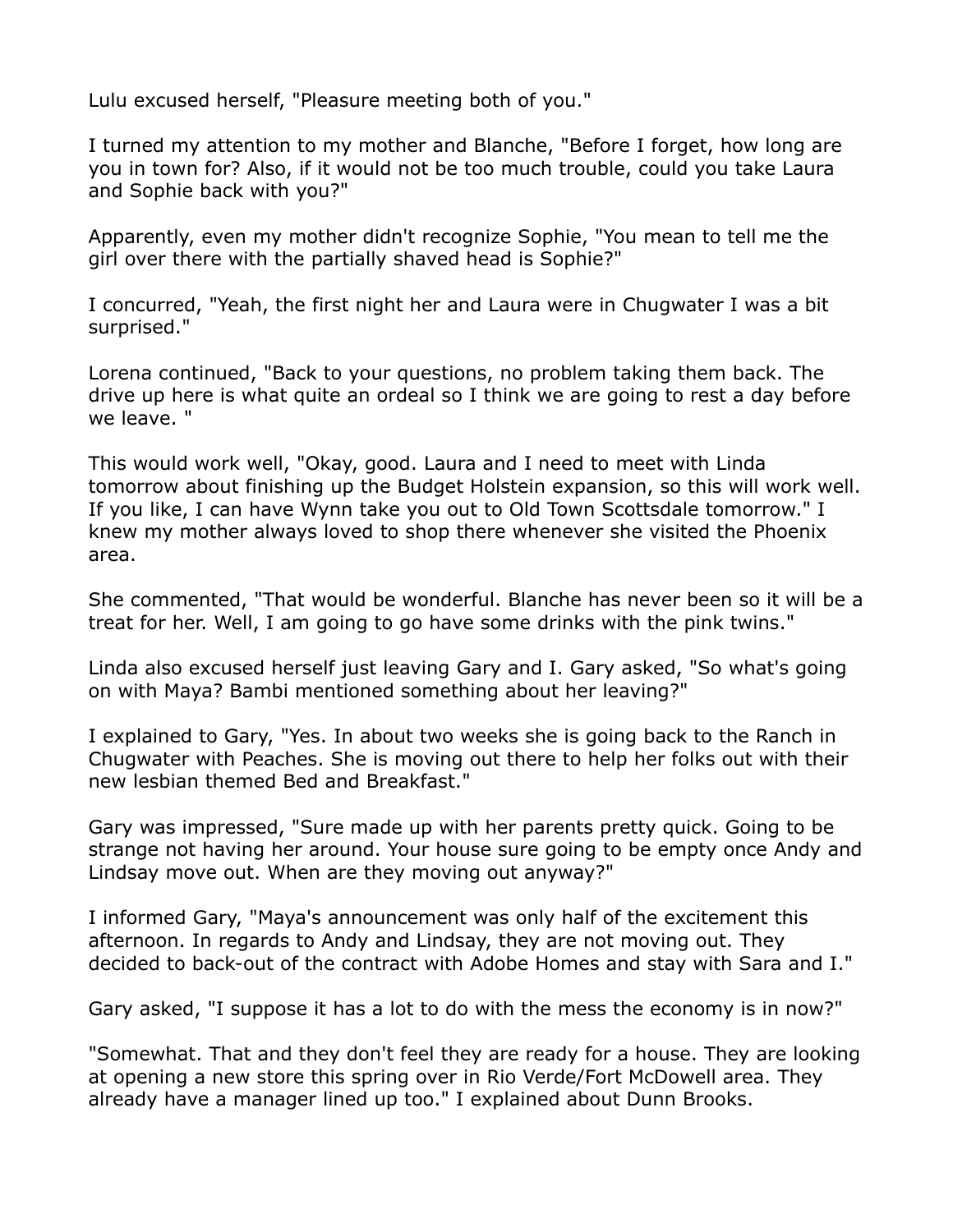Gary informed me, "Let them know, Bunny and I are still willing to help them out as well. Now, lets go grab some food, I am famished."

We headed over towards the buffet and mingled with the rest of our party. The night got very interesting when Martina and Lulu started doing Karaoke. I have to say that I will think of this night anytime I hear *Midnight Train to Georgia.*  However, Sophie amazed me when she sang *Angel of the Morning.* I looked over to Laura who appeared to be in as much shock as I was, "Wow, I had no idea she could sing."

Laura didn't even look at me, "Neither did I. Miss Kitty mentioned something to me one time, but still I had no idea..."

By this time pretty much everyone had come over to see who was singing. Gary was amazed, "Holly shit. Who knew that little Scottish girl had that much talent."

Towards the second half of the song, Peaches jumped up on the stage grabbing a mic and doing the background vocals with Sophie. Once they finished their song, everyone applauded. It was around that time everyone started to leave. I caught Linda before she left with her daughter, "Linda. What time did you want to meet tomorrow?"

Linda looked at her watch, "Well, it is already tomorrow. Let's say around 11:00?"

I informed her, "Works for me. Wynn is suppose to take my mother and Blanche shopping. I'll let Laura know..."

Had no idea Laura was right behind me, "Let me know what?"

I turned around to see Laura with an odd grin on her face, "Um...Linda wants to meet us around 11:00. Work for you?"

Laura was somewhat drunk, but still coherent, "Sure!"

Upon returning to the house everyone headed upstairs. Laura was in the Queen Suite while Sophie was in the Presentation Room. Peaches was going to sleep with Maya the next couple nights until Laura and Sophie left. I met Wynn in the hall and she asked, "I know you told your mother and Blanche I would take them to Old Town Scottsdale in the morning, but shouldn't I be part of your meeting with Laura and Linda?"

Without thinking I replied, "Not really, Maya is the one who is managing this project...." It was then I realized that Maya would no longer be part of this project, "...and she will be leaving prior to us continuing the project."

Neither one of us were aware Maya was coming up the spiral stairs returning from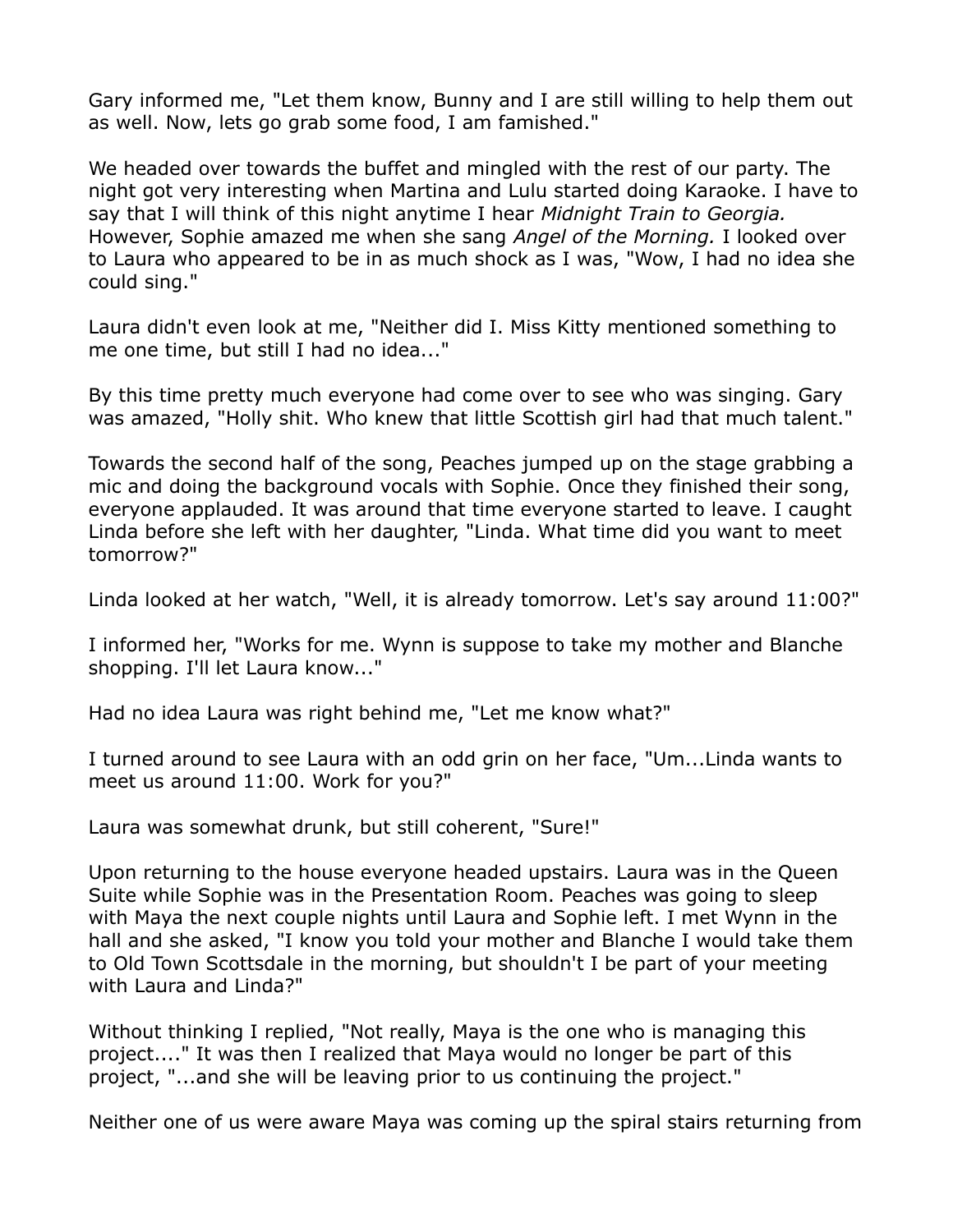the kitchen. She offered some assistance, "You know, I could take your mother and Blanche along with Peaches and Sophie out shopping in the morning."

I grabbed Maya and gave her a hug, "Thanks. That makes things so much easier. Now, I need to get some sleep." I headed back to the Master Suite and discovered Sara was asleep and back in her armor.

The next morning we were awoken by the Rooster and Ty Pennington greeting. Then Peaches came on over the PA, "Breakfast 10 minutes. Don't be late!" I wondered what kind of breakfast Peaches would be cooking up for us. Upon getting dress and entering into the kitchen, we were instructed by Peaches, "Eggs Benedict on counter. Grab plate and go to dining room." I noticed Sophie and Wynn were helping her out.

Sara and I obeyed and each grabbed a plate of Eggs Benedict and joined everyone else around the monster we called a dining room table. My mother and Blanche had just arrived and each also grabbed a plate of Eggs Benedict and found a seat. Once everyone else had arrived Sophie, Wynn and Peaches all came in and sat down. All was quiet for the first couple minutes as we enjoyed this marvelous breakfast. Sara joked, "I don't think Ron should let Maya takes Peaches with her. This is by far one of the best Eggs Benedict I've ever had."

Peaches replied, "Thanks. I'll give recipe to Wynn."

It was then I recalled the change of plans, "Speaking of Wynn, she is going to be staying this morning to attend the Budget Holstein Project meeting. Maya, will be taking my mother, Blanche as well as Peaches and Sophie to Old Town Scottsdale."

After everyone finished breakfast Peaches and Maya took care of the dishes so Wynn would be free to meet with Linda Laura and myself. Once they were both seated I started out the meeting, "Okay, so we got the wiring done before the Chugwater Project. Reviewing your plans you are doing more an upgrade than anything else."

Linda commented, "But we also moved a lot around. For example my old office area will be the new dressing rooms. My office is going to be in the other half of the building now."

Wynn asked, "So is the server staying where it was?"

I informed her, "No, we moved the sever over by Linda's new office. Andy and I did not do a complete rewire though. It was just easier to take everything that was still being used and running into the old sever and just plug it all into a switch. The wiring was not so bad."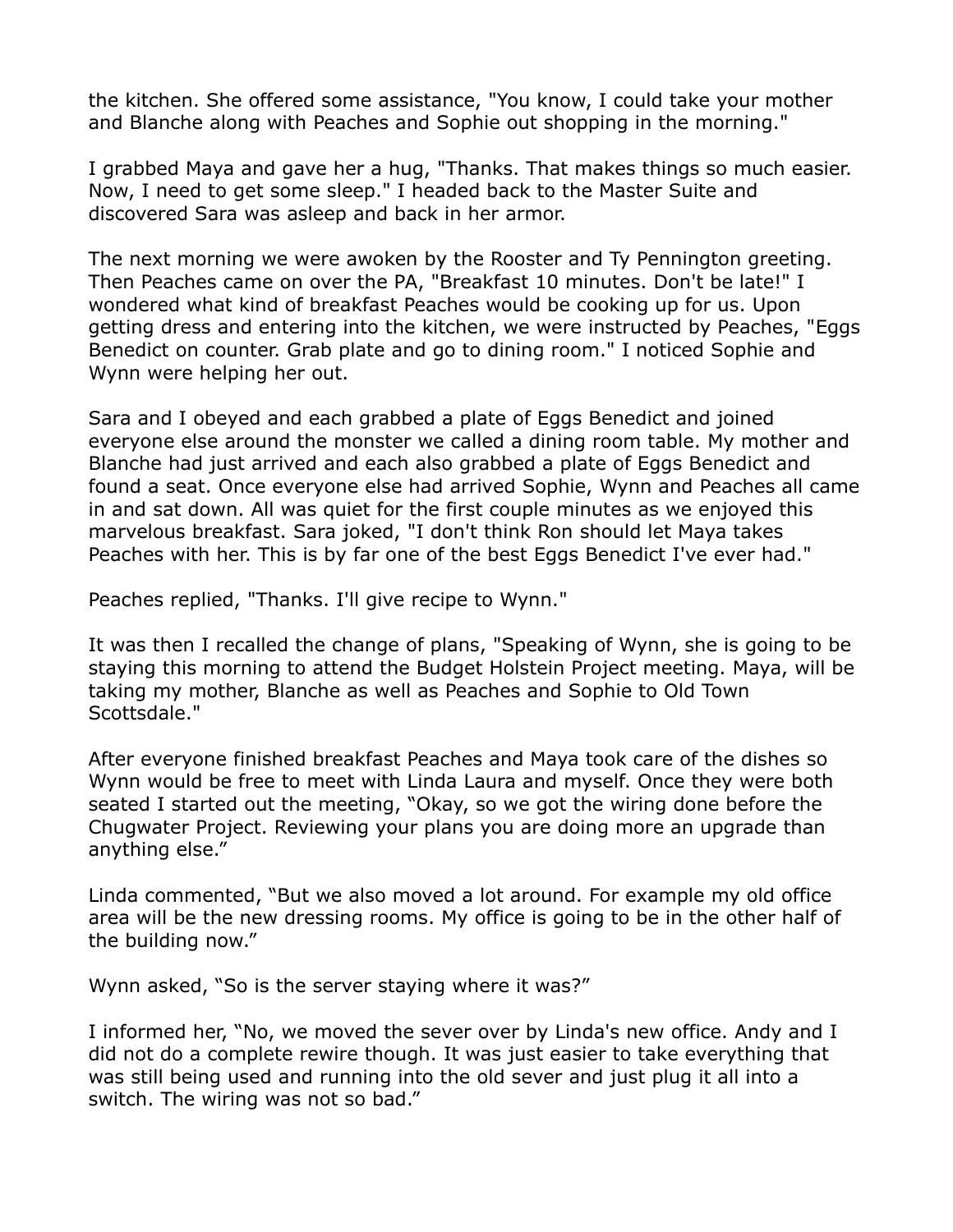Wynn joked, "Well compared to Boots Chugwater I suppose."

I reminded her, "Chugwater wasn't so bad. Boots Frisco was a major ordeal. It took Andy and I a good week to get that place wired. So anyway, I need to know what type of systems you are wanting to use so we can get them ordered"

Linda replied, "The one's in my office are fine. I would like to replace the POS terminal, the order terminals and the stock room terminal. Plus, I really want to replace the laser printer in my office with something a little more energy efficient."

Wynn made notes, "Okay, so we need two POS system, 3 economy systems and a laser printer. Anything else?"

Linda hesitated for a moment, "Well...if it is not too much trouble I was thinking of adding a couple Plasmas both behind the new POS area and in the dressing room area. I would like to be able to show off my products. Not too sure how that would work."

Laura had been quiet for most of the meeting, I wasn't even sure she had recovered from last night, "Ron, show her what we did at the Boots Chugwater lobby."

I had forgotten about the photos, "Umm...I need to upload those photos." In a few minutes I had the photos uploaded and then found one of the lobby. I asked Linda, "Is this what you had in mind?"

Linda looked at the setup, "Yes. But I am not sure how you are going to display my 'creations'?"

Laura fired up her laptop and called Linda over, "Linda, this is what we did for Boots. Basically, we created a photo slide-show on their website. So, the plasma just runs the slide show in a continuous loop. The software is very easy to work with, just upload the photos to the server and drag the photos. You should be able to update it yourself."

I told Wynn, "Add two shuttle boxes to that order. Linda, are you going to provide the Plasmas or do you want us?"

Linda thought for a moment, "I still have a couple Plasmas sitting in storage that we had over at The Ranch. Would we be able to use those?"

Wynn replied, "Should be able to, just need to make sure the Shuttle's have a video card with an HDMI out."

I was looking over the plans and realized we were going to be running to a little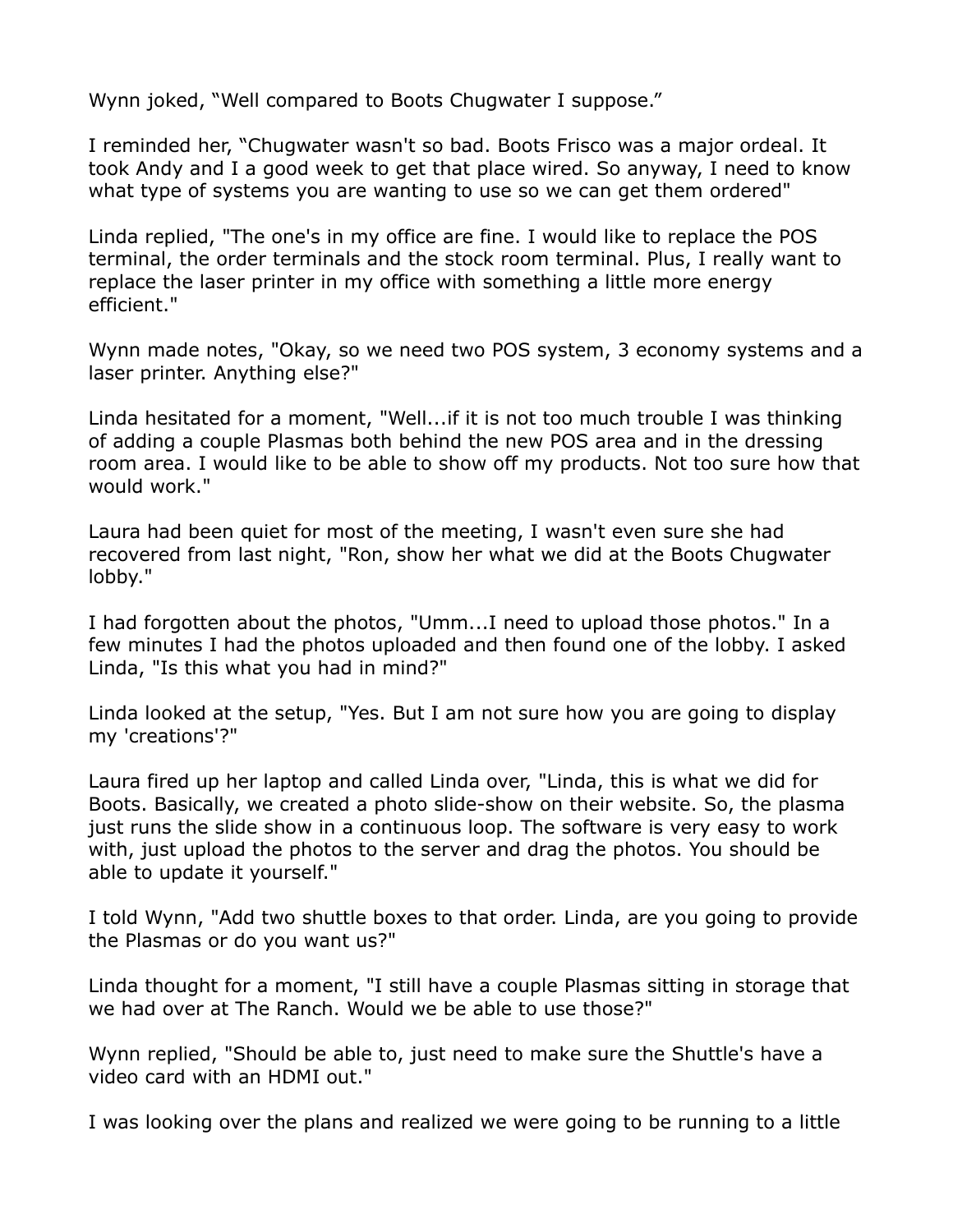bit of an issue, "Crap, there is no easy access to wiring in that area."

Linda commented, "But I already had my electrician put in a dedicated outlet for each of those locations."

Wynn explained, "I think he means for network access."

Linda stood corrected, "Oh, I see. Is this going to be a problem."

Trying not sound like I was scolding her, "Well, it would have been useful to know this whilst I was out there last month. This is going to be a problem."

I could tell Linda felt bad and I really didn't want to disappoint her. Nor did she want to trouble me, "Well, I suppose I can do without. I really should've brought this up whilst y'all were out there. I just kinda came up with the idea a couple weeks ago. Let's just scrap it."

Laura objected, "Not so fast Linda! The Shuttles just need to connect to the web server to display the slide show."

I wasn't sure where Laura was headed with this, but Wynn was one step ahead of her, "Of course! We can put Wi-Fi cards in the Shuttles."

I was impressed, "Very good, both of you. Okay, so we are going to have to order a couple custom Shuttle boxes. I'll discuss that with Andy tonight. Any other surprises you would like to throw out Miss Holstein?"

Linda smiled and laughed, "If I told you now, they wouldn't be surprises. No, that is all."

I looked over at the list Wynn had made, "Okay, so the parts are not too bad. I'll get with Andy tonight and see how soon we can get everything. Laura what does your schedule look like in the next 2-3 weeks?"

Laura switched over to Mozilla Lightning and replied, "Hmm...Sophie must have updated my schedule. Wow I am booked solid with conventions. Wait...why are these days in March marked as 'other'? Very odd...March  $21^{st}$  through  $23^{rd}$ ?"

I looked at my calendar, "Easter weekend. Didn't see you as the religious type Laura!"

Laura gave me a dirty look follow by a snide remark, "As if you are. Oh fuck! Miss Kitty is going to kill me if she finds out!"

Wynn asked rather confused, "If she found out that you and Ron are not the religious type?"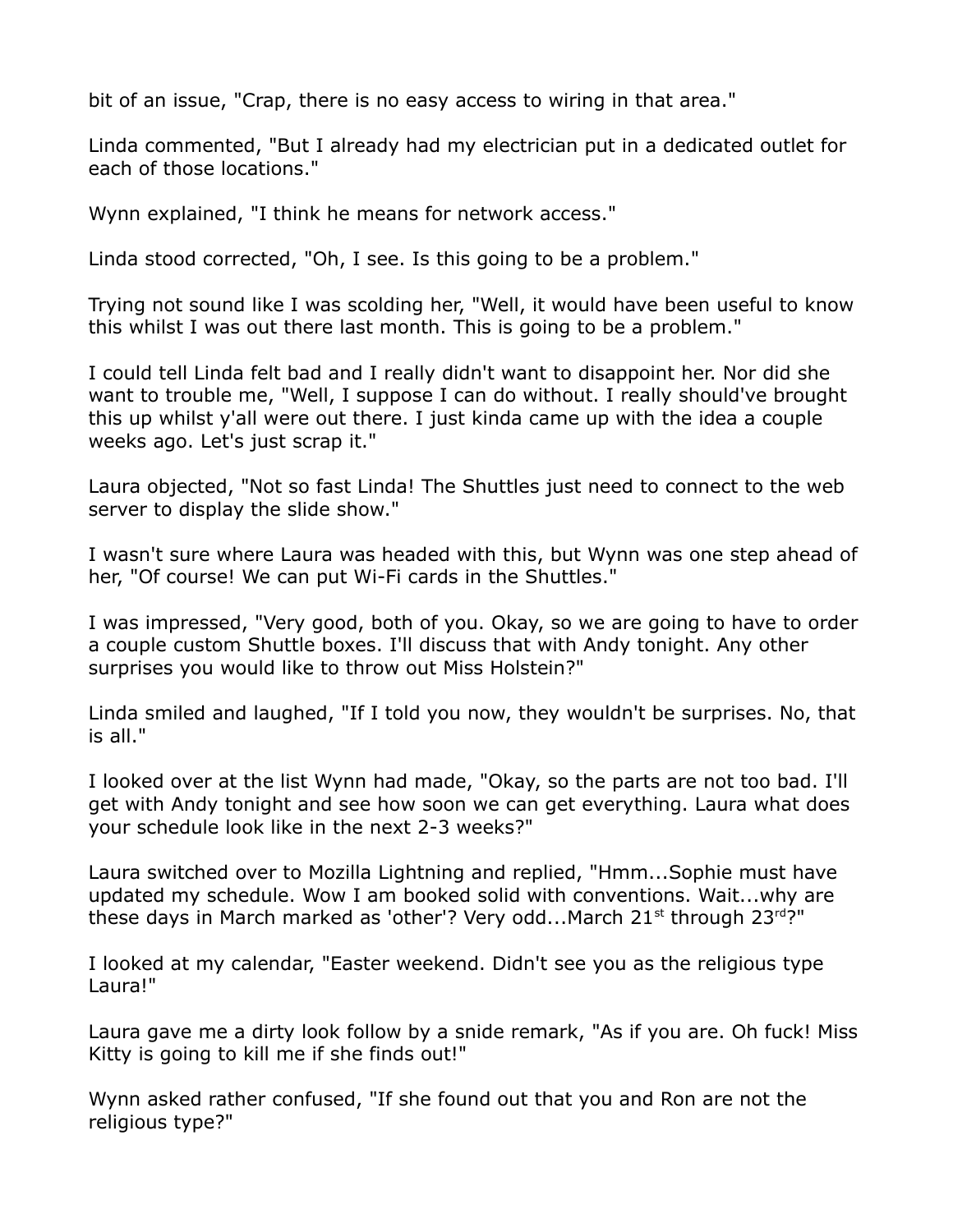Laura laughed, "Oh hell no! She wouldn't give a care if we didn't go to church. Not that I can say the same about Ron's and my father. No, that was our first date since we got re-united."

Wynn let out a whistle, "Wow three-days! Impressive."

Laura blushed (again), "Well, no. It was more like 3-nights and 2-days. It was quite a process, I had to get past her manager, which was quite a task in of itself. I mean really, I had no idea she was so fucking..."

I interrupted, "Okay, okay we get the picture. Anyway back to your schedule..."

Laura took the clue and changed the subject, "Okay, well Miss Kitty and I will be away that weekend." Suddenly an evil smile crossed her face, "However, may be we can get a suite or casita over at Loews down in Tucson. The install should only take a few hours. She keeps says she wants to see The Budget Holstein in person..."

Linda laughed, "Whatever works!"

I wrapped up, "Okay so looks like we will do the install on Easter Weekend. That should give Andy enough time to get all the parts in order. Unfortunately, it also gives Linda time to think of new ways to challenge me."

Linda replied, "I'll keep you posted."

#### **Chapter 20: Maya's Farewell and Life Goes On?**

The next week just seem to fly by and before we knew it that faithful Friday had arrived. Maya had everything she was going to take back with her to Wyoming packed. Gary, Bunny and Bambi came over for dinner and to see her off. Earlier in the day though, her and Bambi helped us move the sleeper sofa out of the presentation room down into Wynn's suite. Andy, Gary and I took care of the old bed in the presentation room moving it into one of the storage garages. It was then I noticed I was also storing the McGrawl's furniture which included the bedroom set that Linda had given them from our visit during Thanksgiving along with the swing that would've been their housewarming gift. At least I had plenty of space to store all their stuff. Back inside the four us moved the bedroom furniture out of Maya's old room into what would now just be a guest room.

Now, I hadn't given much thought about the contents of the closet in the presentation room until Wynn asked. Some of the items included my camera equipment which I could easily store in my office. However, there was still quite a bit of BDSM equipment and clothing. Certainly didn't, want to keep all that stored in the closet. Sure, I could have kept it all in the playroom, but I rather have it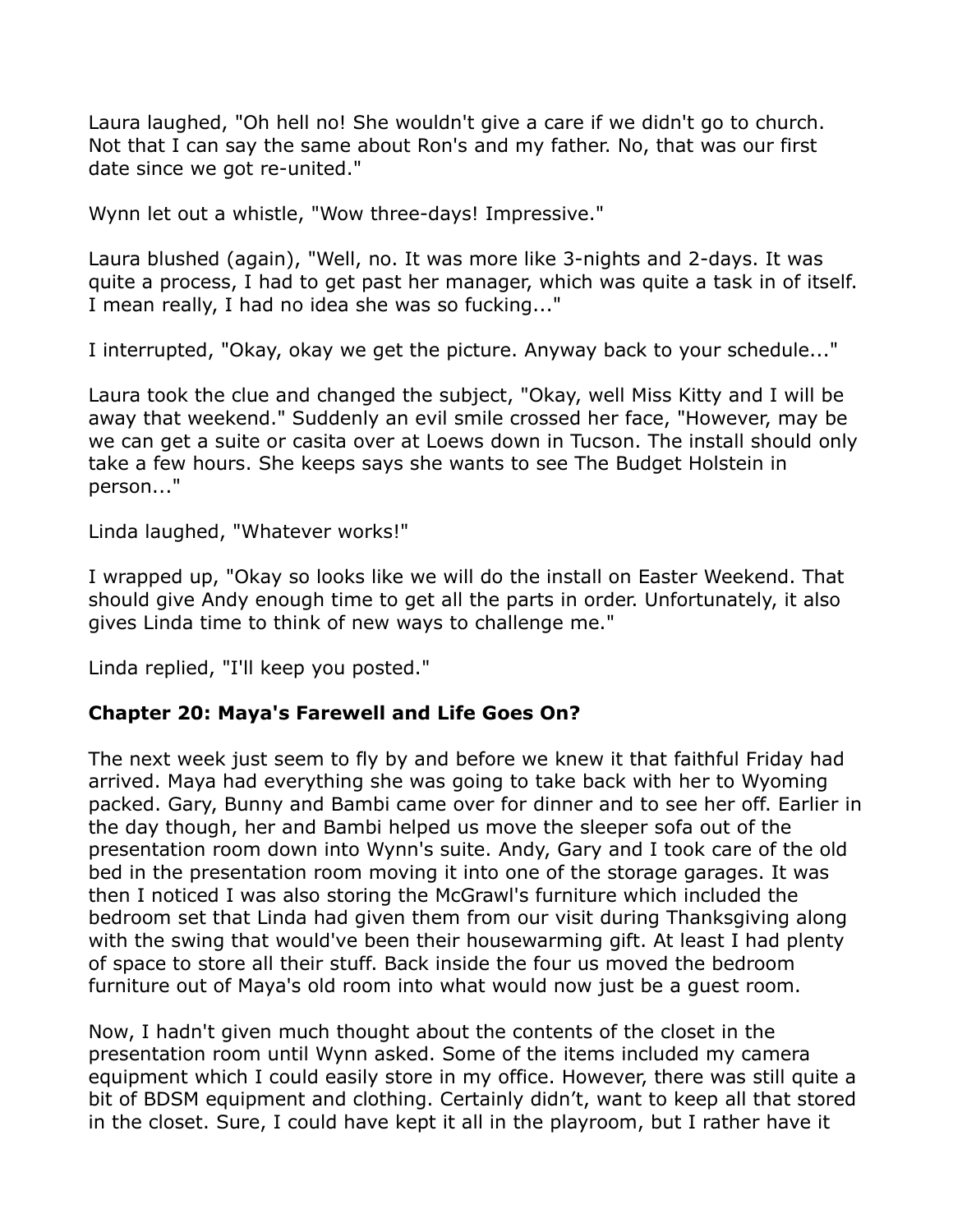readily accessible. Perhaps Dundee would be able to come up with a solution for me on this as well. I would have to make sure I brought that up with him when he came out next week.

Whilst we usually had our farewell dinners at the *Unlikely Cowboy*, tonight was different. We invited Drew and Dianne over, having Vinnie's Pizza cater this sad event. It just seemed like the most fitting way to commemorate Maya's short time with us. As we sat down for dinner Maya was doing her best to keep herself calm. She spoke, "You know it only seems like yesterday that I first step foot into this house. This after making one of the toughest decisions of my life, to reach out to Sara for help. Sara...you don't know how many times...how long I tried to get the nerve up to call you. If anything just to have someone to talk to. Someone to help me, give me a reason to leave Dirk when he hurt me...again and again. It is funny, I am so glad you two were away that night so I could leave a message. I wasn't even sure if you would return my call, but I am so glad you did."

Sara came over and hugged her sister while trying her best not to get emotional. Maya turned her attention to Bambi with a laugh, "Bambi dear, we've had interesting relationship. We've sure kept them guessing, drove them nuts and dang near drove Ron and Gary to early graves or at the very least some premature grey hairs. But Ron was right the other night in Chugwater during dinner....we were never more than good friends. Sure we may have made it look like more, but that was all for show. Just like Sara and Lindsay, we are good friends."

I commented, "Didn't think you had heard our discussion that night during dinner. You seemed a bit distracted by Peaches."

Peaches replied, "As if!"

I commented, "Great she spends one evening with Martina..."

Maya smiled, "I didn't fully, but I knew what you were talking about." She turned her attention to Lindsay who was at the far end of the room, "Lindsay I need you do me a big favor after I leave. Please, please keep an eye on my sister. I know this is going to be tough on her, but you two have such a strong bond. She was there for you when you needed her and now she needs you to be there for her."

Lindsay was in state of shock, especially when she looked over at Sara and saw the fragile state she was in. Reality sunk in as she had never really seen Sara like this before. Sara was doing her best to hide her tears, but Lindsay knew Sara had been crying again. Up until the past month, she had seen Sara as strong, never once showing emotion. Lindsay looked at Maya and told her, "Don't worry I'll take good care of her, I promise you that." She walked over and put her arm around Sara.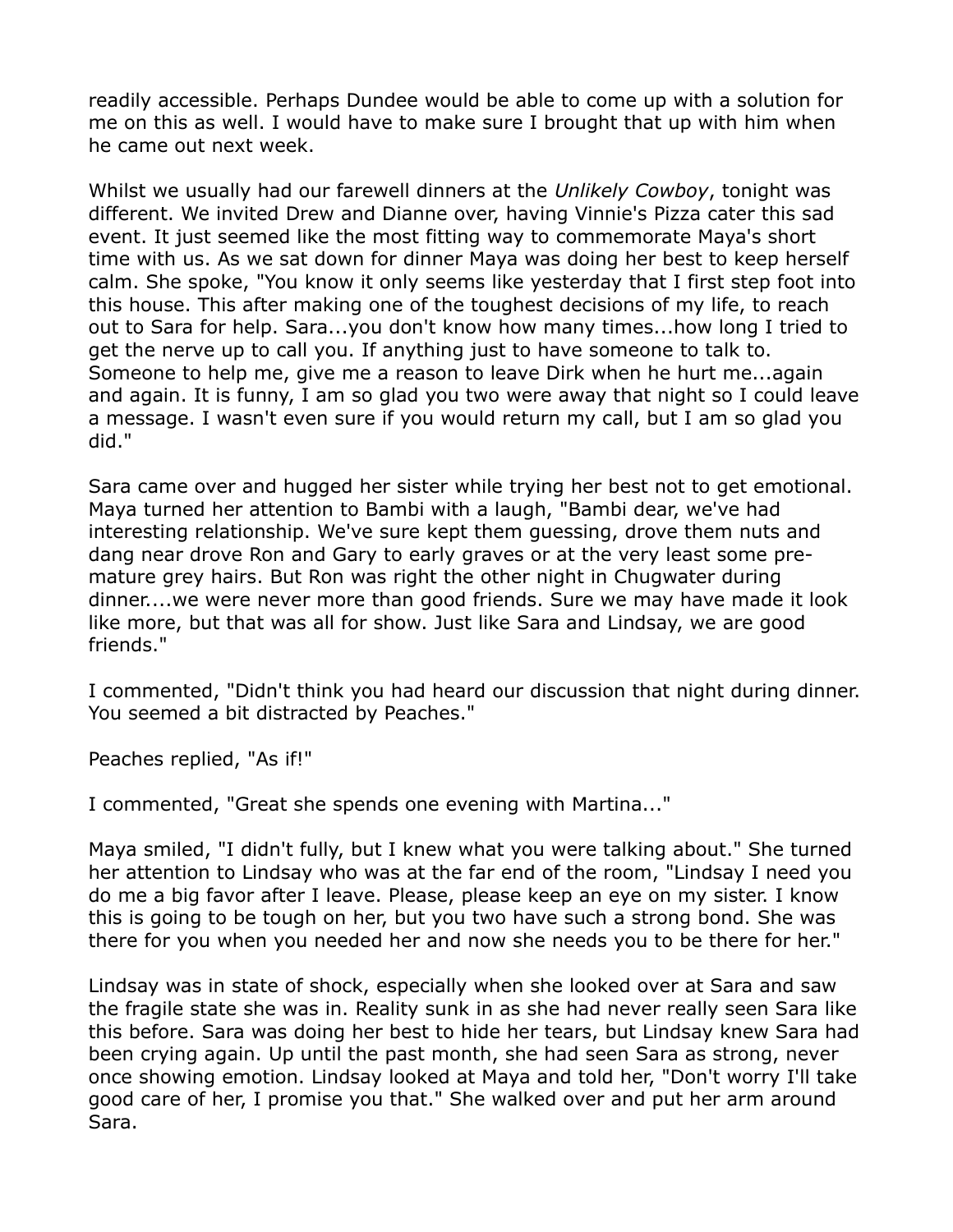Maya closed her speech with, "Come on cheer up, this is not the end of the world. I'll be back in a couple months for Sara and Lindsay's birthdays in May and I'll likely be back out for Thanksgiving and Christmas as well. Now, lets eat this fine pizza! Besides we are not leaving until the morning."

Sara spent the night with her sister on Friday night. Saturday morning we did breakfast at the Good Egg. Upon returning Maya and Peaches loaded their bags into the Pink Monster. As Maya started the Hummer, I couldn't help but think how I was going to miss the familiar rumble. I remember when Martina brought it home a couple years back and the night she returned back to the 'scene of the crime' with her affair with Laura. Maya yelled out to Sara, "I'll call you tonight when we get to Santa Fe." Sara smiled and waved, but really she wanted to cry. After they left Lindsay came over and grabbed Sara's hand and they walked back into the house together.

Andy and I stood outside with Gary and talked for a bit. Gary commented, "Wow, amazing how things changed. Heck I remember when you first brought her home. How she wanted to have a belt just like her sister did."

I laughed, "Yep. Then Sara wanted to get a clit hood piercing just like Maya. That was when you introduced me to Louise out by your office. Going to be so odd not having her around here any longer."

Andy trying to liven the mood joked, "Who's going to deliver pizzas to us now?! Better yet, who's going to be working with you on the jobs?"

I explained, "I know Drew and Diane are going to be so lost without her. Well, I guess Wynn is going to be helping me out on the jobs now. She did come in handy for the Boots Chugwater job."

Gary announced, "I need to be heading to the office soon, but first I need to check on Bambi."

I replied, "Yep. I suppose Andy and I should go check on our wives."

We headed back into the house. Wynn was coming down the spiral staircase and informed us, "Lindsay and Sara are 'relaxing' in the king suite. They asked to not be disturbed. Almost reminds me of that night last summer."

Andy asked, "What night..." then he recalled, "Oh *that* night. The Glenn Campbell Night."

Wynn laughed, "You know all these years I've known Lindsay I still can't picture her kneeing the guy in the groin. Anyway, as I said they asked not to be disturbed for the rest of the evening. So..."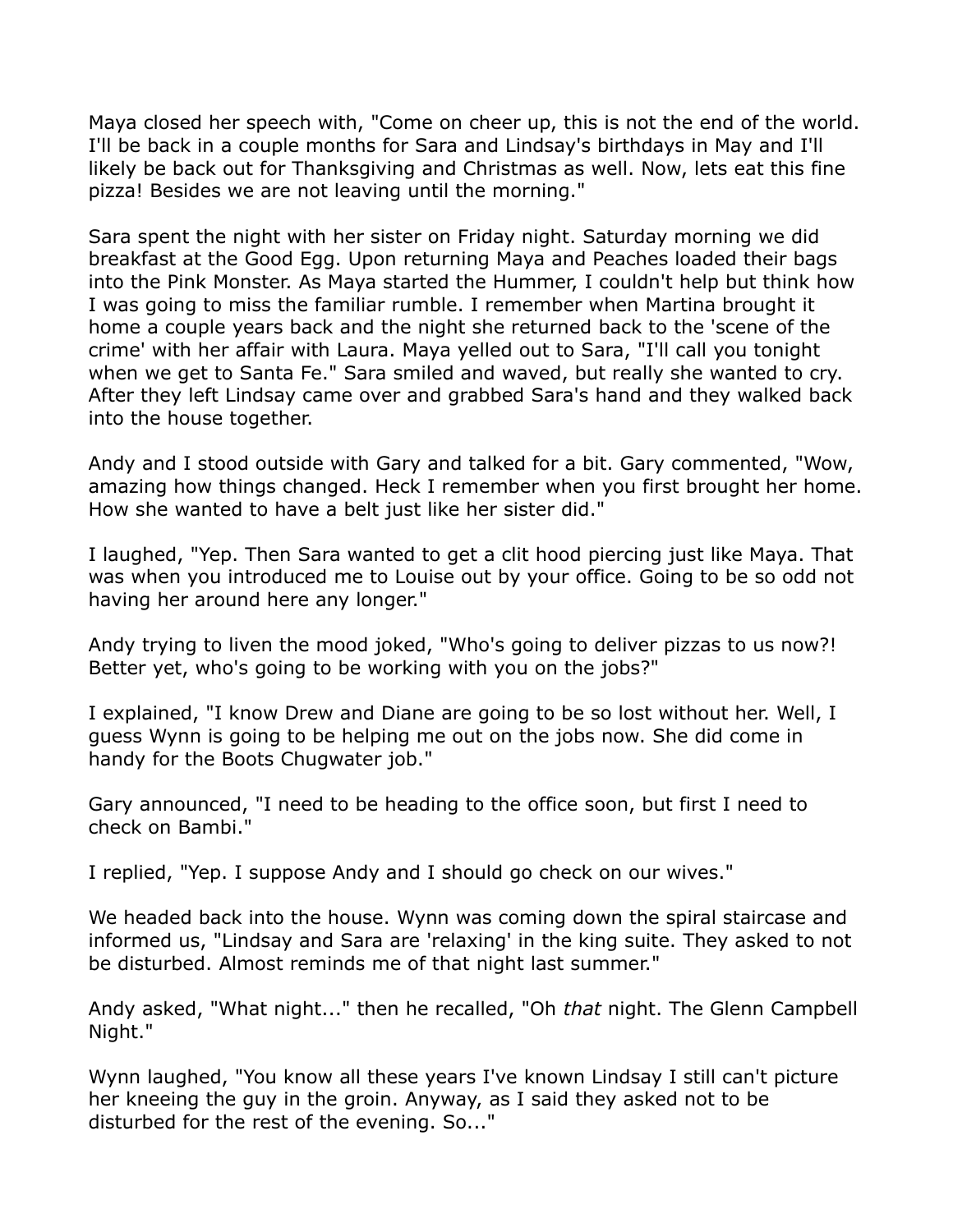Andy and I looked at each other and both stated, "Sacred Ground?"

Wynn asked, "May I join you two again?"

I told her, "Of course! Just go ahead and leave a note on the door, in case they happen to come out looking for us."

Wynn scribbled a brief note, "Gone to Sacred Ground, we'll be back late. Have fun!!!" As she did last time Wynn drove us down to Sacred Ground Cafe in McDowell Mountain Ranch.

On the way Andy asked, "How long do you think it is going to take for Sara to get over her sister?"

I explained, "Well, not sure. Up until the Boots Frisco project Sara had pretty much shut Maya out of her life. So on one hand she is use to her sister not being around, but then once they were reunited their relationship healed. So I think it is going to be a difficult time for her. All I have to say though is thank God Lindsay is still around."

Andy laughed, "Who knew those two would develop such a strong bond. Can't help but recall that morning when they walked into the hotel room together."

I just about died laughing, "Oh my, I was in state of shock. That was the first time I had seen Sara open up like that. I wonder who's idea it was anyway."

Wynn had no idea what we were talking about, "If I may ask, what did they do?"

Andy trying to contain himself, "Well. Ron and I were working on Linda's network server after breakfast. The girls had been down in the hotel lounge talking. Now, up until that point we really knew nothing about Ron's lifestyle or his other line of work. I just thought he was a traveling computer repairman. Of course they didn't know about the Pussy Cat Lounge either. So anyway, Sara and Lindsay walked into the room while we were working. Ron and I were fairly engrossed in Linda's server but Lindsay made a comment..." Andy was laughing so hard now he couldn't even talk.

Wynn was really wanting to know, "What? What did she do?"

Trying to contain myself too, "I guess it wasn't just the comment but their actions. So Lindsay walked in with Sara and announced, 'Hey they are just as kinky as we are'.

Wynn was puzzled, "Um okay..."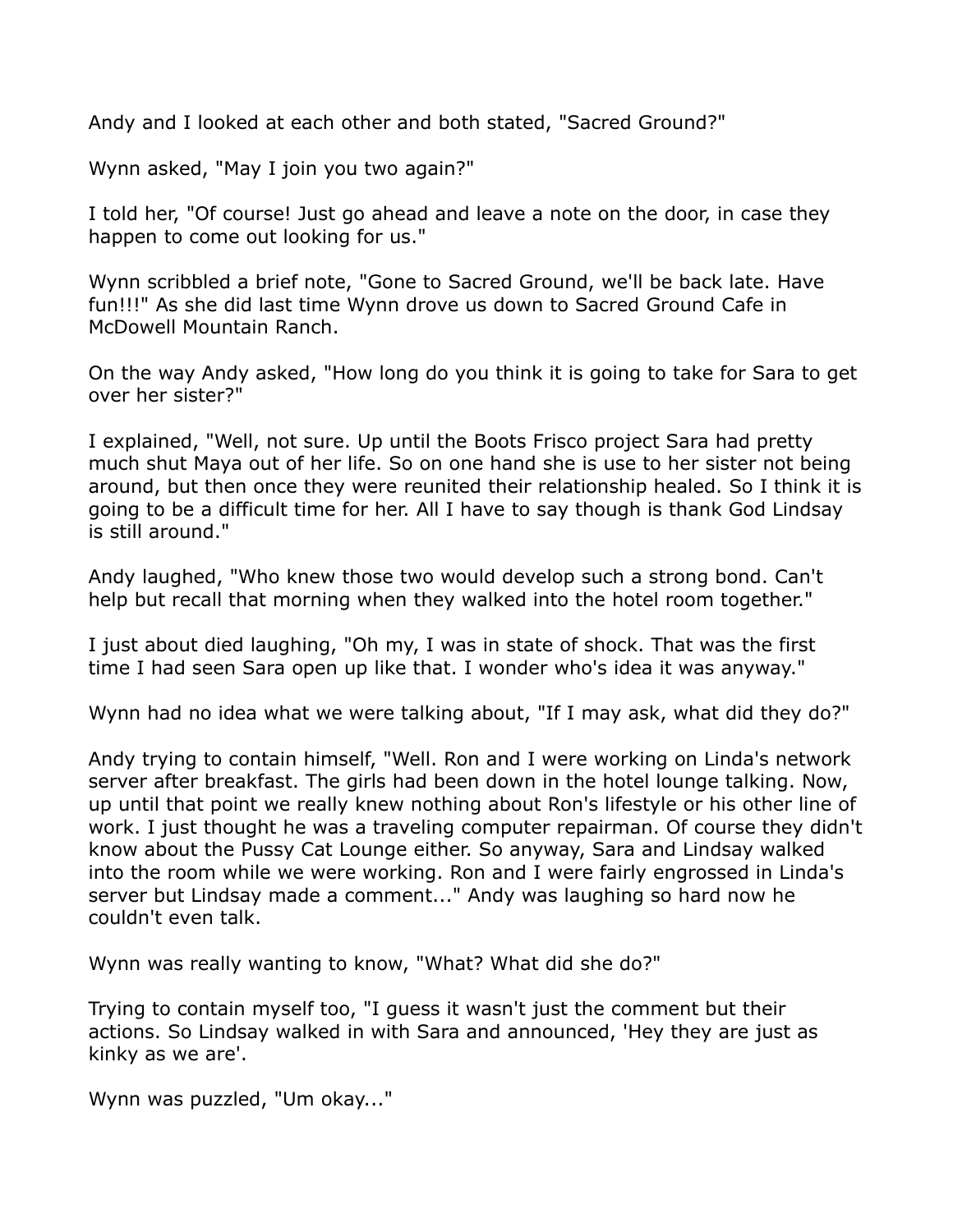Andy explained, "But as Ron said, it was not just the comment. Oh no! You had to been there to get the full impact of the comment. So after Lindsay made the comment Ron and I looked up to see both Sara and Lindsay had lifted their skirts to reveal their belted crotches. I say it had to been Lindsay's idea, Sara was too shy to instigate something like that."

Wynn was surprised, "Sara shy? She also seemed like a wild one to me."

Andy laughed, "Well, you didn't know her before she became so influenced by Lindsay. Trust me Sara was shy before Lindsay got a hold of her."

As we had sandwiches and wine and chit chatted through the night. Back at the house both Sara and Lindsay were taking a deep soak together in the Anozira Tub. They also had been drinking glass after glass of wine. They were all over each other in the tub and that quickly carried over into the bedroom as they hastily dried each others off. Atop of the King bed Lindsay had Sara on her back and feverishly licking and massaging Sara's clit and left tit. Sara had a massive orgasm and pulled Lindsay up to her. For the next couple hours the two of them kissed and masturbated each other to orgasm after orgasm. Lindsay wanted to get a snack before they retired for the night. Lindsay got up and was heading towards the door when Sara asked, "Where you going honey?"

She told Sara, "I'm going to get us some ice cream. Be back shortly."

After we finished our sandwiches I ask Andy, "So do y'all have a site pinned down yet?"

Andy explained, "Well when Lindsay spent that weekend with her girl friend they did find a couple good locations. The Rio Verde location is off of Dynamite a few miles west of AZ87. The Fort McDowell location is just south of the casino in a new strip center that completed last summer."

Wynn asked, "Any preferences?"

Andy thought, "Well, the Fort McDowell location is not too far away from the Fountain Hills store. Not sure if that is a good thing or bad thing. It is right off AZ87 though so we could get a lot of business for parts and minor repairs. The Rio Verde location is more isolated as is more of a community shopping center."

Back at the house, Lindsay opened and closed the King Suite's door but didn't see the note. Down in the kitchen she grabbed a carton of ice cream and a couple spoons as well as a couple bottles of water. When she came back to the King Suite she saw the note upon the door, "Odd I don't recall seeing that when I left." She read the note, "Ah okay, so that is why it is so quiet in here." Lindsay returned and noticed Sara had turned on the TV. The two of them sat on the bed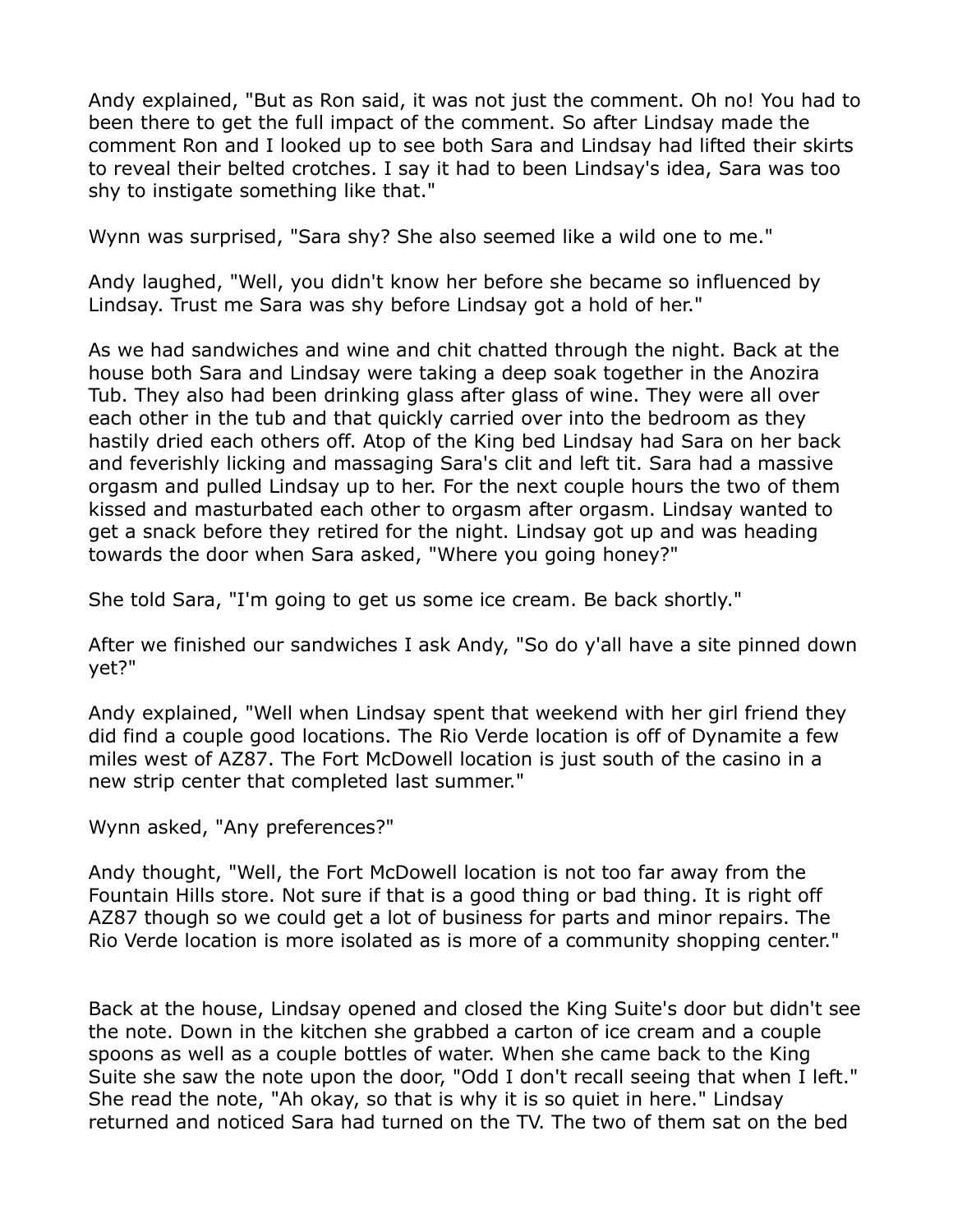and ate ice cream as they watched a 'chick flick' on TV. They had finished the ice cream and became very engrossed in the movie. Lindsay looked over and saw Sara was falling asleep. She set the now empty ice cream carton and spoons on the nearby table. Upon coming back to the bed, Lindsay leaned over and kissed Sara and told her, "Let's get some sleep. You should stay with me I am sure Ron and Andy will understand."

Sara didn't want to intrude or seem selfish, "You sure dear? I can go back to my room with Ron."

Lindsay told her, "If you want to you can, but they did leave us alone for the night."

Wynn bought us a bottle of wine to have with our desert. Andy continued, "So chances are we are going to with the Fort McDowell location. I am waiting though to see just how much money we are going to get back from Adobe Homes."

I asked, "When are they suppose to get back to you about the land?"

Andy informed me, "They already made us an offer and we accepted it. There just some admin and application fees that we won't be getting refunded. Should be getting a wire-transfer sometime next week. Once we buy-out the Fountain Hills building we will see how much money we have left and take it from there."

Whilst the girl's had the entire house to themselves, Sara was really too tired anyway to go anywhere. She turned to Lindsay and smiled, "Okay. Thank you." She switched off her light and waited for Lindsay to do the same before snuggling up next to her under the covers. She was still tearful but was trying to hide it from Lindsay.

Lindsay could sense Sara was still trying to be strong for her, "Sara please don't hold back your feelings. It is not healthy and you will feel better once you do let it all out." She rolled over and started rubbing Sara's back and running her fingers through Sara's long black hair. Sara did let it all out and ended up falling asleep in Lindsay's arms shortly there after.

A couple hours later Andy, Wynn and I made it back to the house. When we pulled into the garage and noticed the Hummer wasn't there my first thought was, 'Oh Maya must be working late tonight." But then I came to the realization that she was not going to be back later that evening. Up in the kitchen I noticed there was one message on the machine. I played the message, "Hey Maya...and Peaches here. We've made it to Santa Fe. Sorry we missed you. I'll try to call tomorrow night once we get to The Ranch. "

I told Andy, "Well, if Sara missed Maya's call she is likely up in the King Suite with Lindsay. You get to break-in the new Guest Room."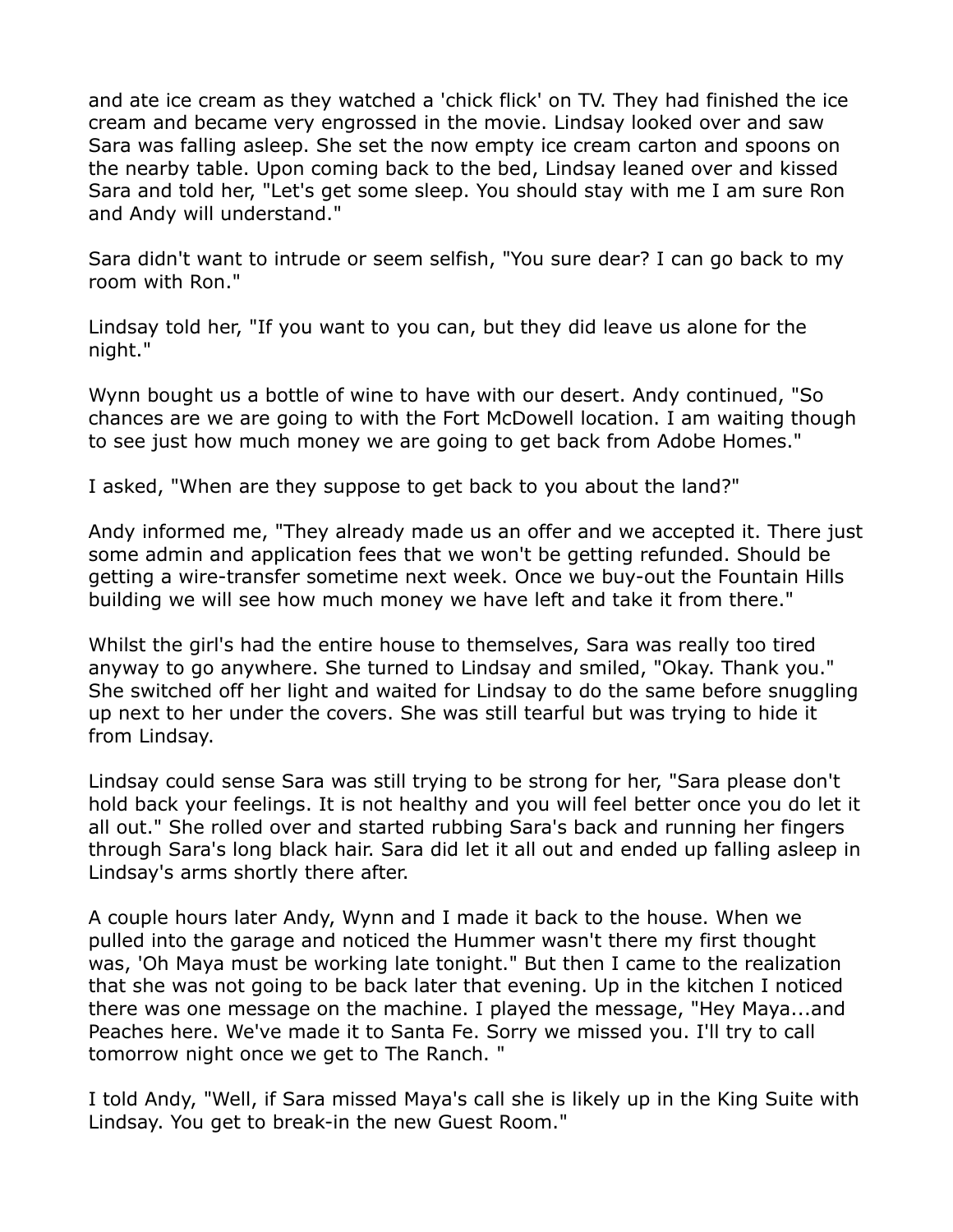Wynn commented, "That is going to take some getting use to."

I asked, "What is that? Maya not being here or the 'new' guest room?"

Wynn laughed, "Yes. Anyway, I'll get the guest room prepped."

Andy yawned, "Geez just like the Glenn Campbell night. Oh well, I am glad Lindsay could return the favor for Sara."

Wynn returned a few minutes later, "Okay Andy your room is ready."

After Andy bided us a good night and went upstairs I talked to Wynn a bit, "Let's take an easy this weekend. I don't really have anything planned that is going to require Sara. Let's have waffles tomorrow morning and since Andy I need to talk some business in the morning, you could let Sara and Lindsay enjoy their breakfast with each other in bed."

Wynn commented, "Sure. Suppose that would be nice treat for them."

We went to our bedrooms. Whilst I was alone, again for the second night in a row it was actually a nice change. I was able to get a decent night's sleep. I got up around 7:30 and headed down to the kitchen and found Wynn already making waffles. I noticed Wynn was in a slightly different 'uniform' than usual. She was wearing more of traditional French Maid's outfit complete with black fishnet stockings. Coming up from the garage was Andy with the Sunday Paper. I turned to Andy and asked, "When did Fi Fi arrive?"

Wynn walked over and set down a plate of waffles in the center of the table for the three of us to pick from. She asked, "Do you think this is too much?"

I asked her, "The outfit or the waffles. If it is the waffles, not too much." I turned to Andy and joked, "Those are for all three of us, not just you! As for the outfit, nice choice!"

Andy laughed, "Sure Ron, whatever you say. Hey, what about the girls?"

Wynn walked over with two trays each with a plate of waffles along with a glass of Orange Juice and a vase containing a single yellow rose, "Sending it up right now." She headed into the great room and up the spiral staircase to the King Suite. But first she stopped at the hall closet and pulled out a 'room service cart'. She placed the trays on the cart and wheeled it to the King Suite. Wynn knocked on the door and announced, "Room Service!"

Lindsay was already awake and had been reading a magazine, waiting for Sara to wake up. She got up, put on a robe and headed to the door. Upon opening the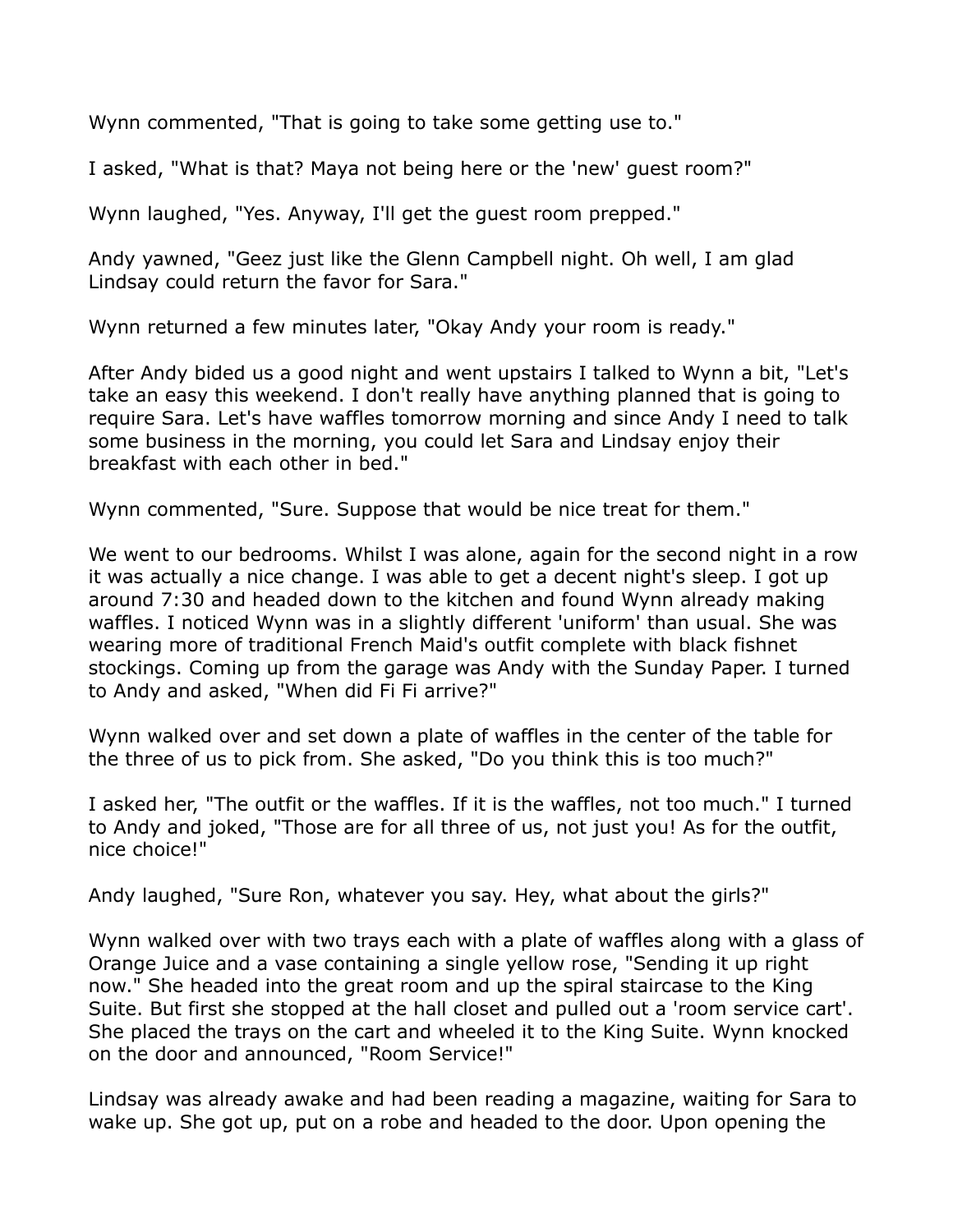door she saw Wynn in the French Maid's outfit and commented, "Wow Wynn you look hot!"

Wynn giggled, "Call me Fi Fi! Is Sara up?" She came in wheeling the Room Service Cart.

Lindsay trying hard to contain herself and played along, "She will be shortly." She walked over to the bed and announced, "Sara! Fi Fi is here with breakfast!"

Sara sat up confused and asked, "Who's Fi Fi? Where are we?"

Wynn walked over and placed the tray on the bed over Sara and in French accent, "Here you go Mrs. Merlot."

Sara smiled at the sight of 'Fi Fi', "Thanks."

Wynn turned her attention to Lindsay, "Mrs. McGrawl, kindly return to bed so I can serve you breakfast as well." Lindsay quickly removed her robe revealing she was in a white corset and stocking and jumped back into bed. Wynn placed her tray on the bed. Fi Fi...err Wynn announced, "If you need anything else, kindly ring the kitchen. Enjoy!"

## **Chapter 21: The Return of Dundee and New Projects**

As difficult as it was for Lindsay and Sara, they went back to work at the Budget Holstein North on Monday. Sara figured it would be best to try to get back into the swing of things. She missed Maya, but then again they really didn't see that much of each other when she was living with us. Between school and Vinnie's they saw each other a couple times a week and briefly on the weekends. After some searching I found Dundee's business card and gave him a ring. I was rather surprised he answered right away. I explained, "Hey Dundee, Ron Merlot here. I've got another project for you, when you able to come out in the evenings?"

Dundee replied, "Well, not much happening right now. I could come out tonight if you like. What ya got?"

I explained, "Sara's sister moved out and some friend's of our moved in. I want to turn my old office into an office."

Dundee laughed, "Okay, that sort of makes sense. I can be by around 7:00 PM if that is good?"

I confirmed, "That should work. The McGrawl's should be home by then."

After I got off the horn with Dundee I called Andy on his cell, "Howdy Andy. Dundee can come by tonight. Have you two thought about what you want for an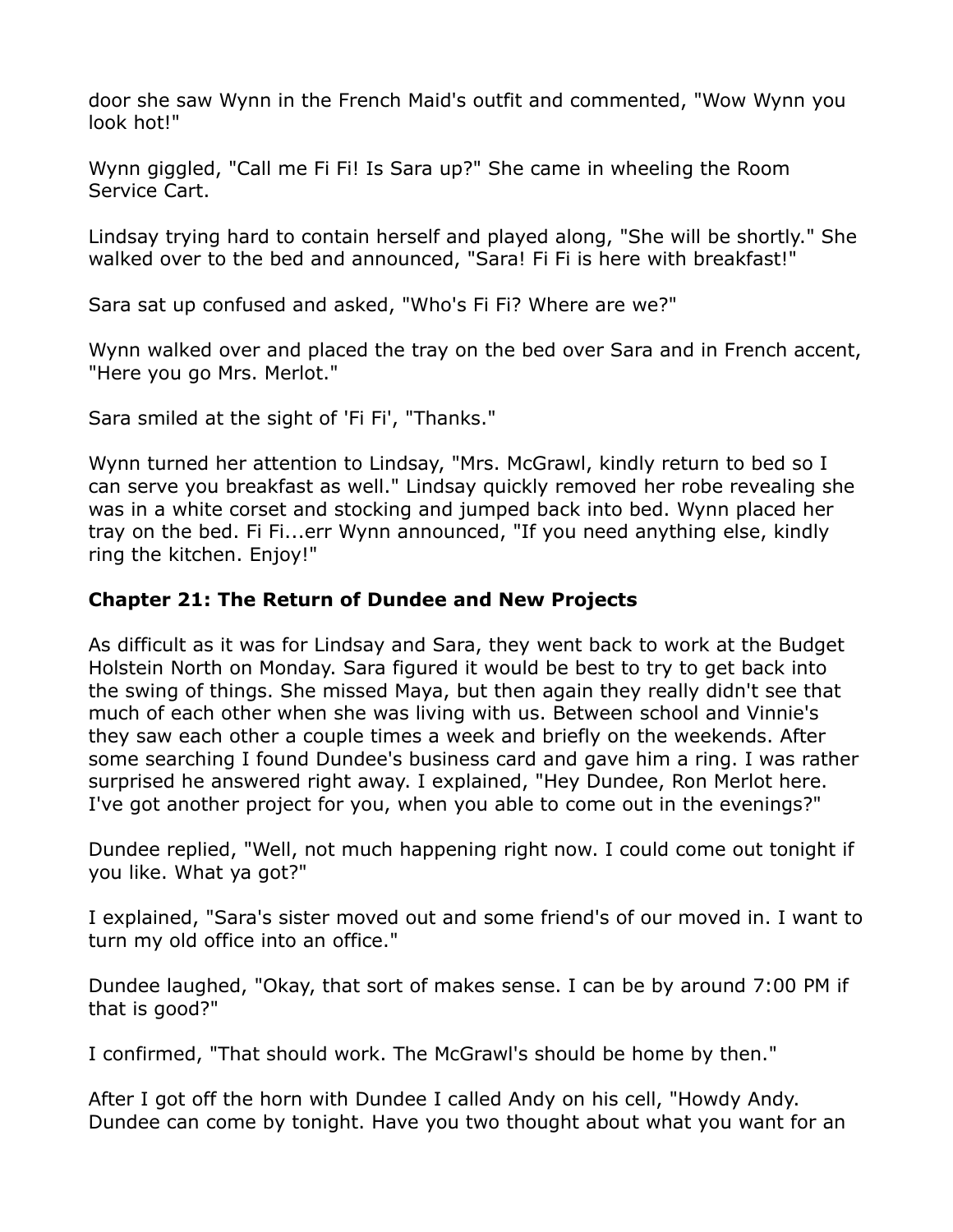office area?"

Andy replied, "Not really. We will need at least a couple work areas. The area is kind of small for a reception area. Kind of hoping we could use your library for reception. Our office will be for us to work out of, not to meet with clients."

I told Andy, "Yea. That is what I planned on doing with that area anyway. The whole reason I did away with the presentation room was to keep the upstairs more private. Heck, if you need to actually sit a client down in an office, you can use mine. I can have Dundee add a desk on the east side."

Andy was pleased, "Okay that should work well. What time is he suppose to be there?"

"He says he should be up around 7:00 PM," was my reply.

Andy confirmed, "7:00 PM, okay that will work. We'll try to leave early tonight so we can get back and have dinner before then."

Around 4:00 PM that afternoon Lindsay called the house, "Hey Ron. Andy, Sara and I will be leaving soon we should be there around 5:00 PM so you can let Wynn know."

After getting of the phone with Lindsay I headed to the kitchen to find Wynn doing an inventory. She saw me enter and asked, "What did Lindsay want?"

I explained, "She was letting me know that she, Andy and Sara should be home around 5:00 PM and you could get dinner started."

Wynn was confused, "Why so early?"

Apparently I had forgot to tell her about Dundee, "Hmm, could've sworn I told you Dundee is coming by tonight to go over the McGrawl's new office as well some modifications to my office and the library."

Wynn understood, "Ah, I see. Okay, well then how Chicken Parmesan tonight?"

I replied, "That will work."

A little before 5:00 PM the McGrawl's and Sara came in. I grabbed Lindsay by the arm as she walked by, "Hey wait up." Andy and Sara went upstairs and I asked her, "How's Sara holding up?"

Lindsay told me, "Surprisingly well. I think it did her good to get back into the regular routine. But then again, I don't think they really saw much of each other as it was."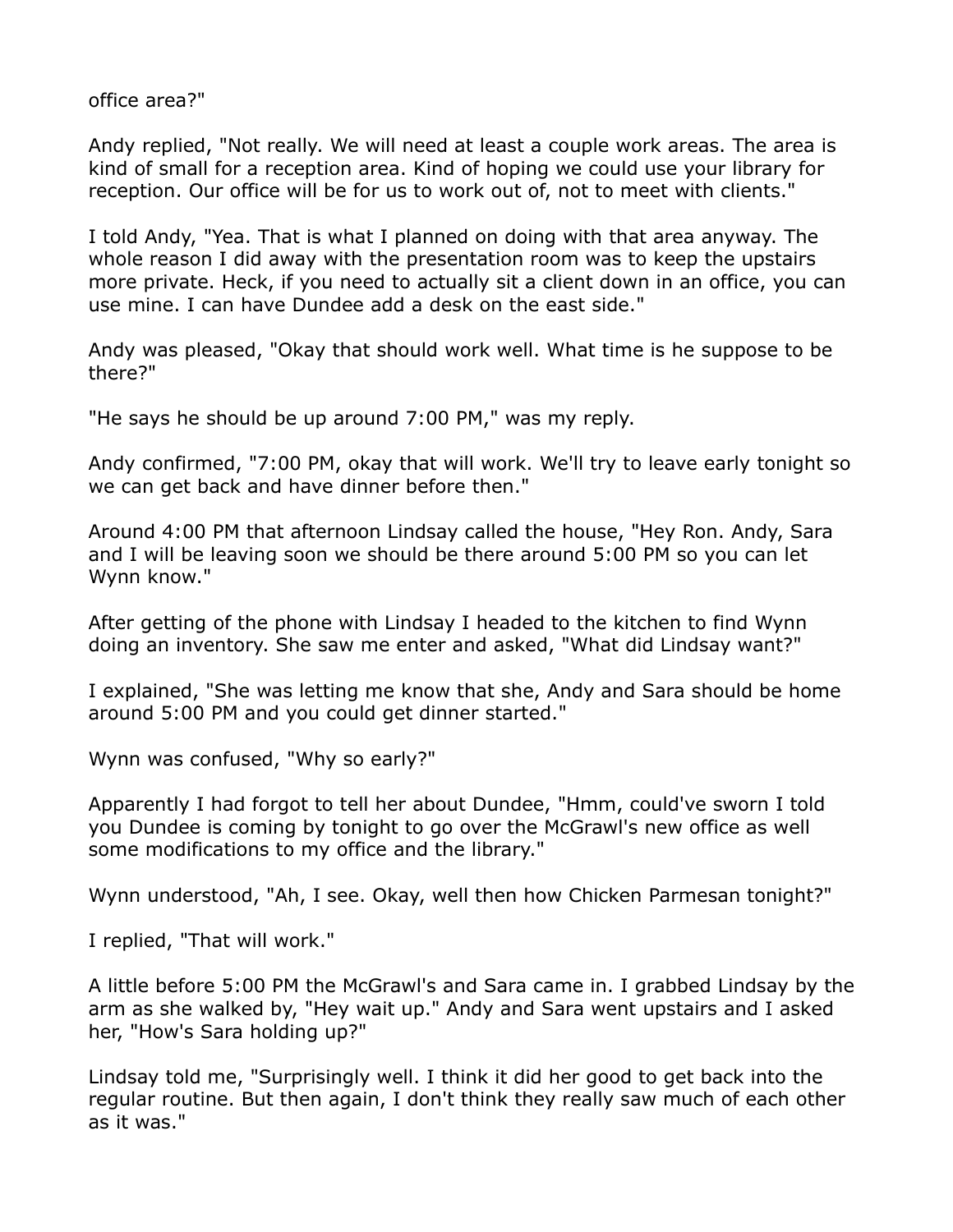I confirmed, "Yep, between her schooling and Vinnie's she was barley around." I added in a joking manner, "Now should you and Andy ever return to Tucson, I think I am going to have a much bigger problem on my hands."

Lindsay laughed, "True. But I don't see that happening since we can not do business in Pima county. Besides if Andy and I do move out, we will likely go down to the Foothills Condos."

I was surprised, "So you two still considering moving out?"

Lindsay explained, "Not for a long while. As Andy explained, we want to pay off the Fountain Hills store and then hopefully we can buy the location in Fort McDowell, or at the very least put a large chunk down and make very small monthly payments. So it would be a couple years at least. Even if it is sooner we will give fair warning."

Not wanting to lecture Lindsay I did warn her, "Good. Cause, you really didn't give much warning about backing out of the house. But in the end that was not a big deal as you opted to stay here. I am not trying to threaten you here, but should either of you ever do anything to hurt Sara, I will be very angry."

Lindsay was startled but understood where I was coming from, "Yes Ron. I understand full well. I didn't realize how much Sara looked up to me for support until these past two weeks. Don't worry Andy and I would never doing anything to sacrifice our relationship with you two, especially Sara."

Andy came down the stairs and caught the last part of the conversation, "Sorry Ron. We really didn't know what we were going to do. We were so grateful you were giving us the house. But at the same time, we weren't really sure how things were going to work out. Boots Chugwater gave us a chance to re-evaluate things. Then when Dunn Brooks showed up that night, everything started falling into place."

Lindsay added, "Yeah it did. We were really excited when he asked *us* for a job. We've known him for a long time and always wanted him to work for us. I was a bit disappointed when Andy had told me a few months ago that he declined our offer for the Fountain Hills store. Thankfully we found Zina and she has worked out so well."

Andy assured me, "Don't worry Ron should Lindsay and I decide to leave here we will let you know well in advance. Even if we do, we will stay close. Foothills Condos, Desert Ridge or may be the new City North project, although that is a bit far from our stores."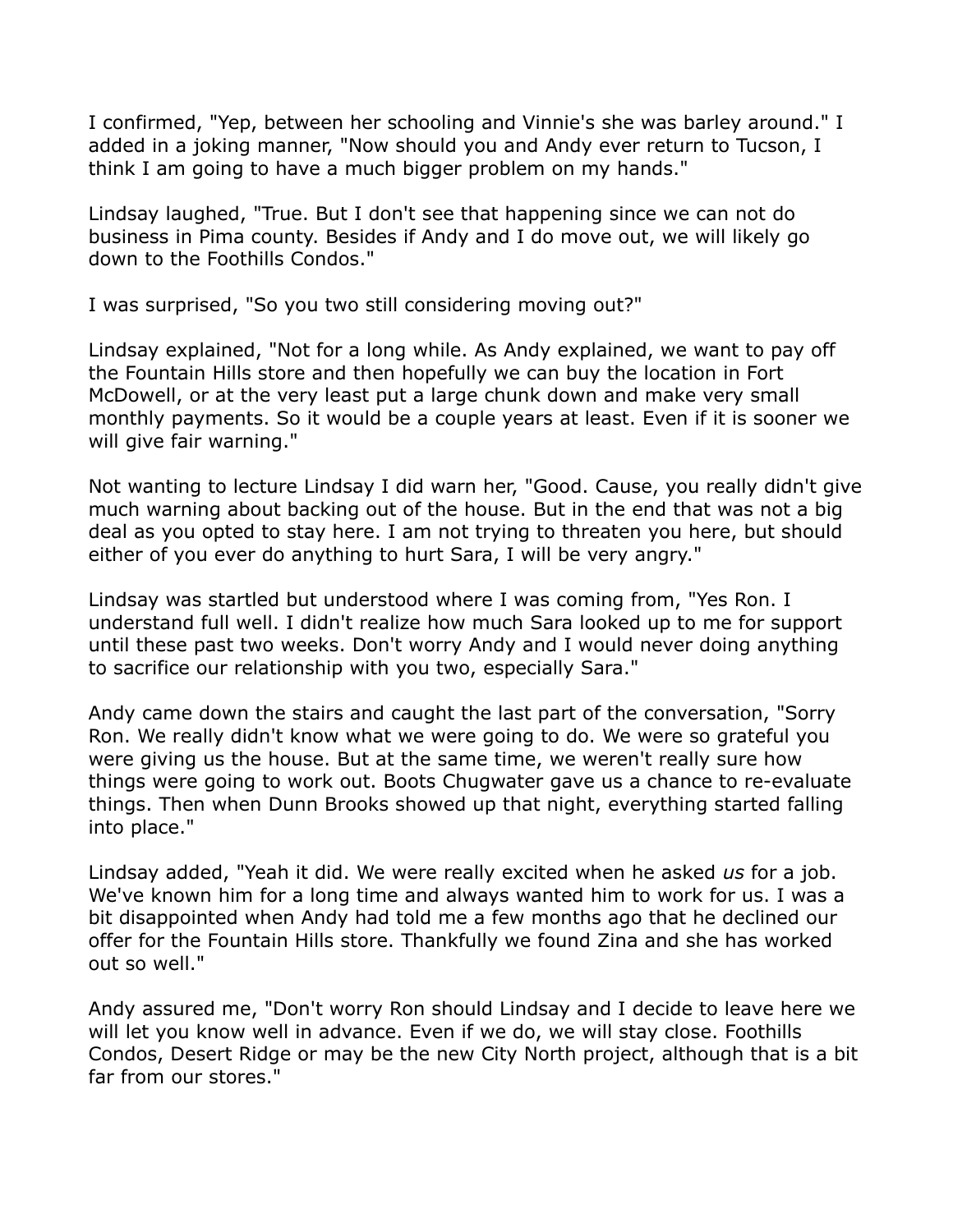Sara came down the stairs and we sat down for dinner. We chatted over dinner. Wynn and Sara were doing the dishes when Dundee arrived. Wynn quickly dried off an answered the door. Dundee greeted her, "Evening Wynn."

Wynn replied, "Evening Dundee. Please come in. The McGrawl's should be down shortly. In the mean time, Ron wants to discuss a couple things with you in his office."

Dundee followed Wynn into my office. "Thanks Wynn." Turning my attention to Dundee, "Okay, besides turning my old office into an office I need a couple other things done. In the past I had my 'presentation room' upstairs, which made sense when my office was upstairs as well. Now, the main reason I wanted to have my office downstairs, besides to provide a room for Sara's sister, who decided to leave us now, was to keep the upstairs private. Well, having the Presentation Room upstairs just didn't make sense. So that is why I am going to be using the library as the new presentation room. The issue I am running into is the closet in that room has a lot of my equipment and I don't want to leave it in there being that is going to be used a guest room."

Dundee asked, "If I may, can I see how much stuff you have so I can get a better idea as to what to do?"

I told him, "That is fine. One of other thing though. Again, in trying to keep the upstairs private when the McGrawl's do have clients over they will be using the library as well, but when they need to sit down with a client they would be using my office. So I was thinking of adding a desk on the east side next to the doors. They would use the office upstairs for doing work from home, but not for seeing clients."

Dundee understood, "Makes sense. Gives me a better idea what they need upstairs. I should be able to add a modest desk over in that corner of the office."

I took Dundee upstairs to the old Presentation Room. I explained, "The suspension equipment I am going to have Gary mount down in the library. However, here is the issue I am having." I opened the closet.

Dundee looked at the contents, mostly small bondage equipment and my camera gear. There were also some outfits as well. Dundee explained, "The simplest solution for this would be to add an armoire down in the library. One side would be wardrobe style whilst the other half would have multiple shelves for all your equipment. I can have it done in the same pine finish as the rest of your library/office. Give me a couple weeks to get that produced."

I was thrilled, "Okay, that was easier than expected. Now on to the main reason I called you here." We walked over to what was Maya's room. "Remember this room?"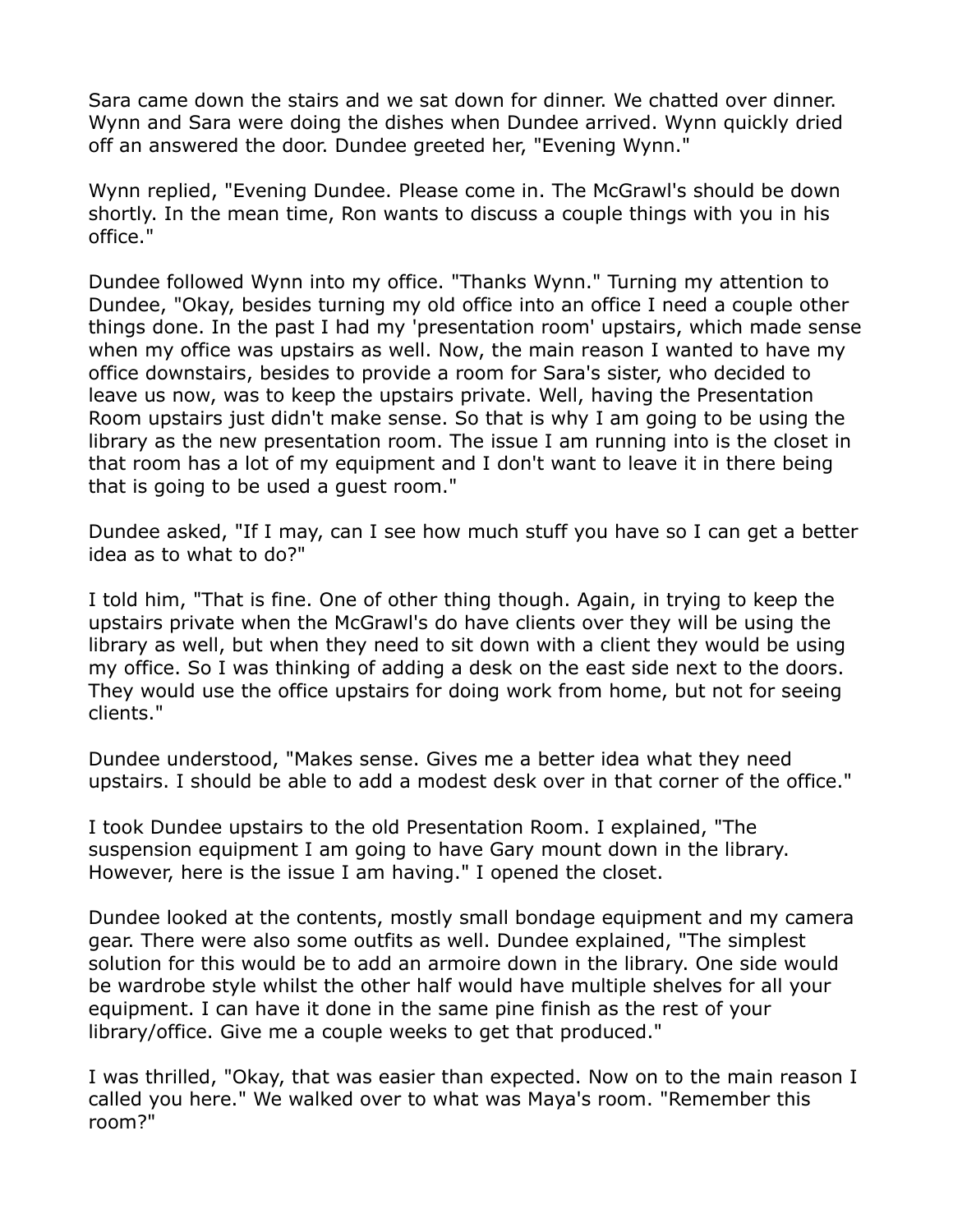Dundee laughed, "Sure do. Looks about the same as I left it, with the exception of the carpet craters where the bedroom furniture was."

Andy and Lindsay walked in and Lindsay let out a giggle, "Carpet craters, I like that!"

Dundee turned around and introduced himself, "Nick Dundee, you must be Lindsay and Andy?"

Andy replied, "Pleasure. Loved what you did with Ron's office and the library so hoping you can do the same for us."

Dundee explained, "Well, Ron has given me an idea as to what you are wanting to do with the space. I understand this is going to be work and not entrainment?"

Andy confirmed, "Yes. So a couple work areas and may be a little seating area."

Dundee was confused, "Seating area? If you are not entertaining."

I knew what Andy meant, "I think they want a sofa or something so that Sara can sit and chat with her 'adopted sister' or if I want to come in and chat with Andy."

Dundee laughed, "Adopted sister eh? Okay, got it we should be able to do that. Put a sofa and may be with a chaise lounge by the French Door to the deck?"

Sara liked that idea, "Neat idea."

Dundee drew up some rough sketches and informed the McGrawl's he would email them plans in a couple days. The rest of the evening we spent out on the Cabana. A couple days later Andy got the PDF format plans from Dundee and I got a mock-up of the armoire. The Andy and Lindsay decided on a plan which would given them a large desk which wrapped along two sides of the room. Over between the doors to the balcony and the walk in closet was a section sofa with chaise lounge. The remaining empty walls would have shelving. Dundee even offered to replace the carpeting in that room as well with hardwood flooring. Dundee returned on the following Friday to start demo which in this case was removing the old carpeting. He showed us the flooring that they were going to be putting in the McGrawl's new office. A simple but yet high quality tongue-n-grove floating design, much like what I had down in my office. The reason we opted to do the floating design was it would make it easier in the future if we wanted to re-carpet that room.

Andy arrived home that evening and asked to see me in his office. I let Dundee know I was going to down in my office and met with Andy. I was informed, "Okay, so the shuttle systems are going to be a bit of pain because of all the upgrades,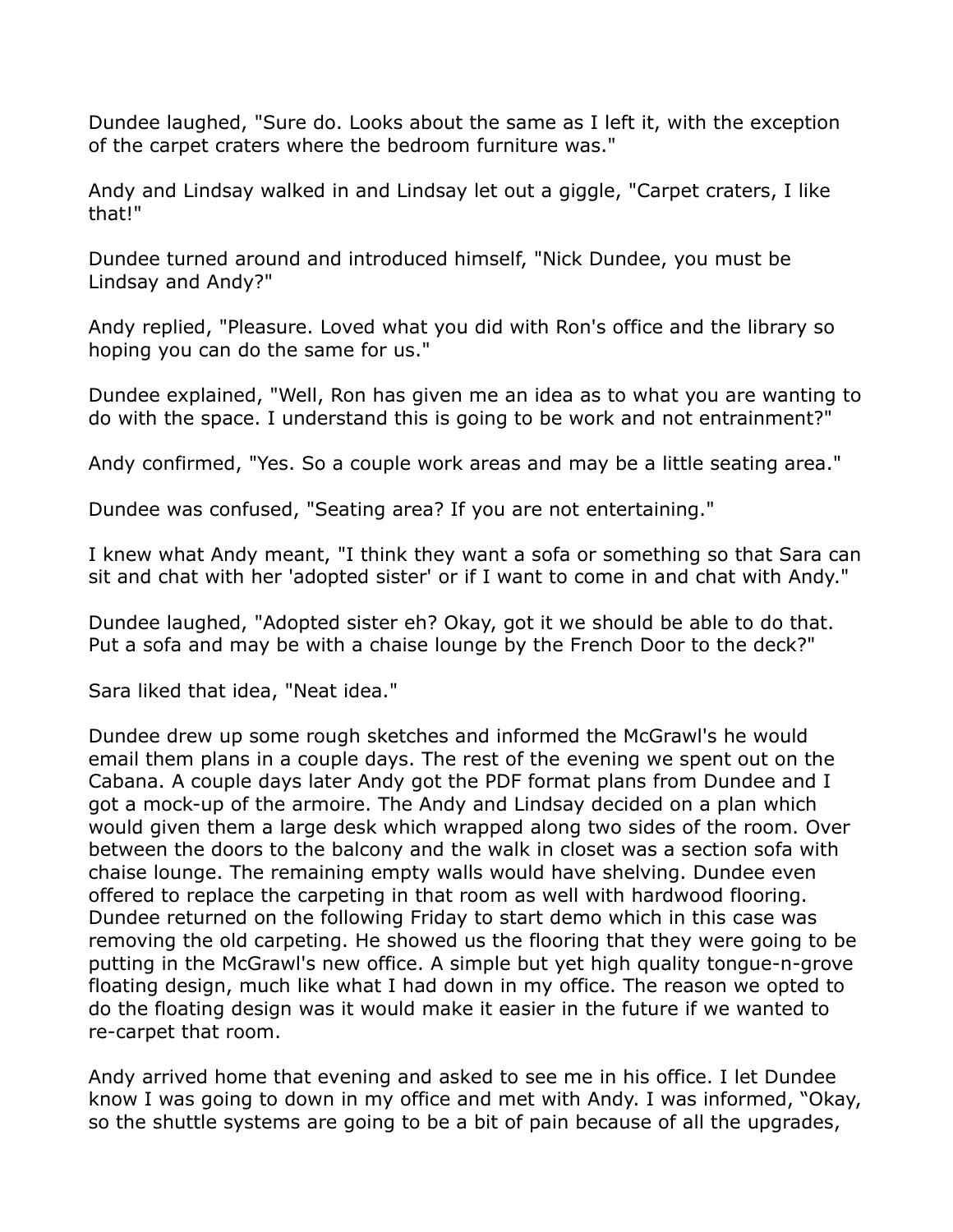but I've been told they will be ready before we do the install around Easter." I was fine with this news, but wondered why he had to tell me this in my office. Then he continued, "How's your schedule next week?"

I opened up Mozilla Lightning and reviewed my schedule, "Looks fairly open, why you ask?"

Andy surprised me with the news, "We closed on the Fort McDowell store!"

I was really surprised as it had seemed like Adobe Homes had been dragging their feet in refunding the McGrawl's, "Congratulations. So, what do you need to have done?"

Andy laughed, "Oh your favorite part, wiring! Don't worry this will be much easier than the Boots stores."

I contained my fake enthusiasm, "Well, gee that makes it all that much better. How long do you suppose this will take?"

Andy was silent and thought, "Hmm....you know I haven't a clue. We will have our main work area in the back. In the front and center I want to have a large display area. There is a support column we can build around and I am assuming we should be able to run wiring through it."

While I was in no way a structural engineer I did know that was not a good idea, "Nope, you shouldn't do that. You don't want to mess with structure. Instead what you want to do is run everything on the outside from the ceiling. Then when we are done running everything we will frame around the column and finish it. Depending on the size of the column it should only mean adding a couple inches in each direction."

Andy was unsure, "I think I understand what you are saying, I do want this to look nice."

I took a pad of paper and drew a rough sketch, "Okay let's say this column is 12" inches on each side. What we will do on the edge is attach 2x4's flat against the existing column creating studs for mounting the boxes and to attach the sheetrock. This will create a 4-inch wide 'channel' that we can run electrical and data cables though. The NEC regulations says the outlet boxes need to be at least an inch and half deep so we will be fine there. I can get Dundee and his crew out there to do that for us, shouldn't take more than a couple hours to build. We will have to wait a day or two before it can be painted though. We will have to run the data wiring as Dundee only does electrical."

Andy had a better idea now of what I was talking about. Unbeknownst to us Lindsay had walked in mid-way through my explanation and commented, "Gee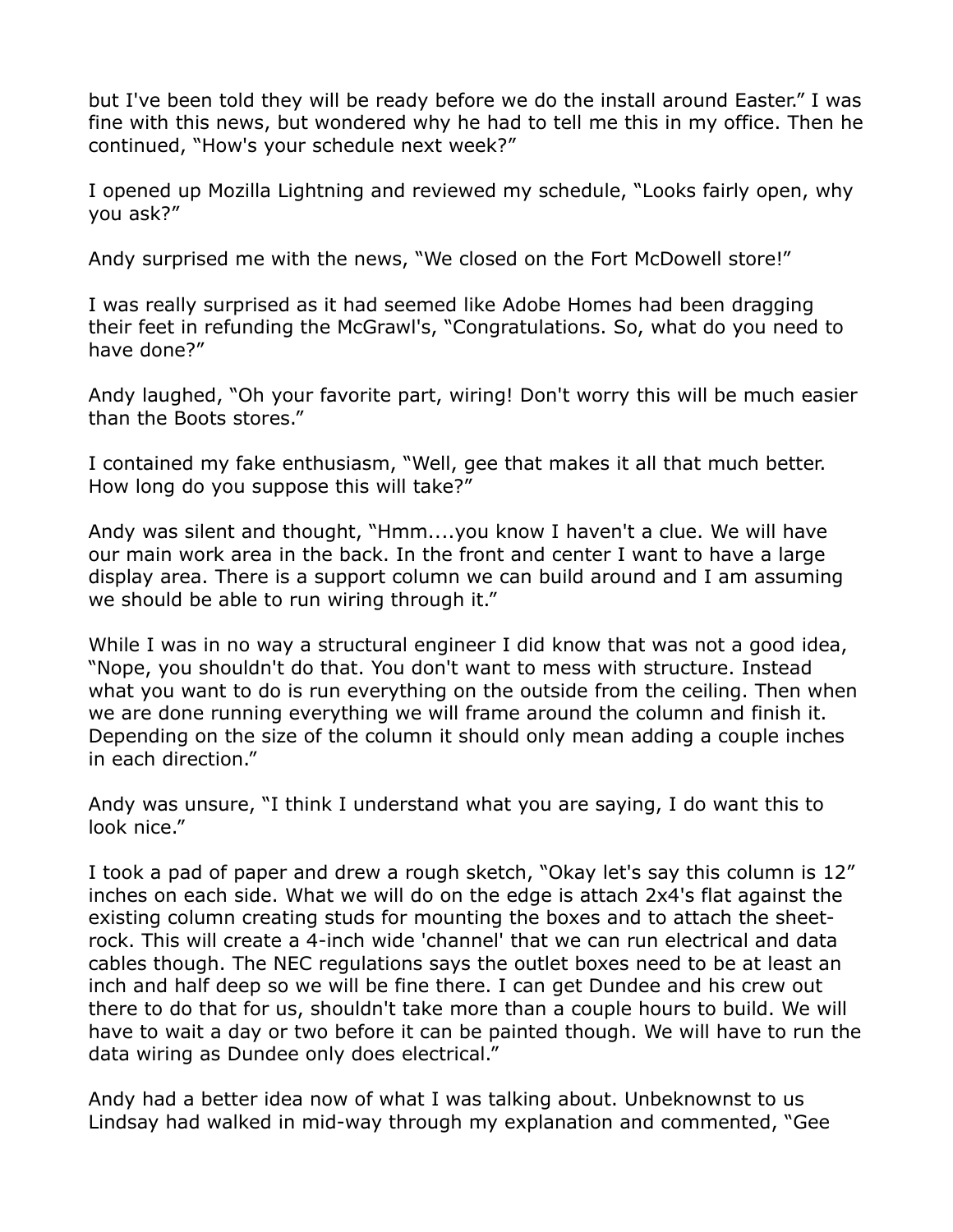Ron I didn't know you were a carpenter."

I turned around and informed her, "Well now, but I've seen enough home improvement shows to know the correct way to accomplish what your husband wants to do without compromising structure."

Lindsay then asked, "So I take it, we bought Fort McDowell then?"

Andy explained, "Yep, checked the account this morning and saw the money from Adobe Home was in there. I was going to wait until later this week, but our agent called and informed me someone else was getting ready to put in a financed offer. Since we were doing cash we had the advantage and would not end up in a bidding war."

Lindsay was excited, "Great so when do we move in?"

Andy turned to me, "Well, as soon as I can get Ron out there do the wiring and the other modifications."

I reminded them, "The wiring is the easy part, but the modifications I'll have to run by Dundee...", I just happened to look-up and saw Dundee coming in to the library, "...who just happens to be coming in right now."

Dundee knocked and I motioned from him to come in, "Okay, we got the old carpeting and padding removed. The crew is wrapping up getting the runners out of there and all the tacks. On Monday we should be able to lay the floor. The desk should be ready to install by Wednesday. I'm going to get that fabricated over the weekend and hopefully by Tuesday have it stained. Your armoire should be done by the end of the week. I was able to start that up earlier this week."

I replied, "Groovy. Andy and I have another project for you. Come have a seat and take a look at this." I handed Dundee the sketch and explained, "They are opening a new store up in Fort McDowell area. Now they want to have a large display area from their computers in the center here around this support column. I already explained to Andy here why it is not a good idea to try to run wiring through it."

Dundee looked at the sketch, "That would work. There is a chance the column is actually hollow, but it is a pain to fish wiring through those things and having to cut out all the boxes. Now, are you using standalone displays or you looking to have something custom built?"

Lindsay and Andy looked at each other and Andy replied, "Didn't really think about that. Fountain Hills had existing fixtures we adapted for our use. The far North Scottsdale was the fixtures we brought from the *original* Catalina Foothills store. We had used them in the new store up on Swan."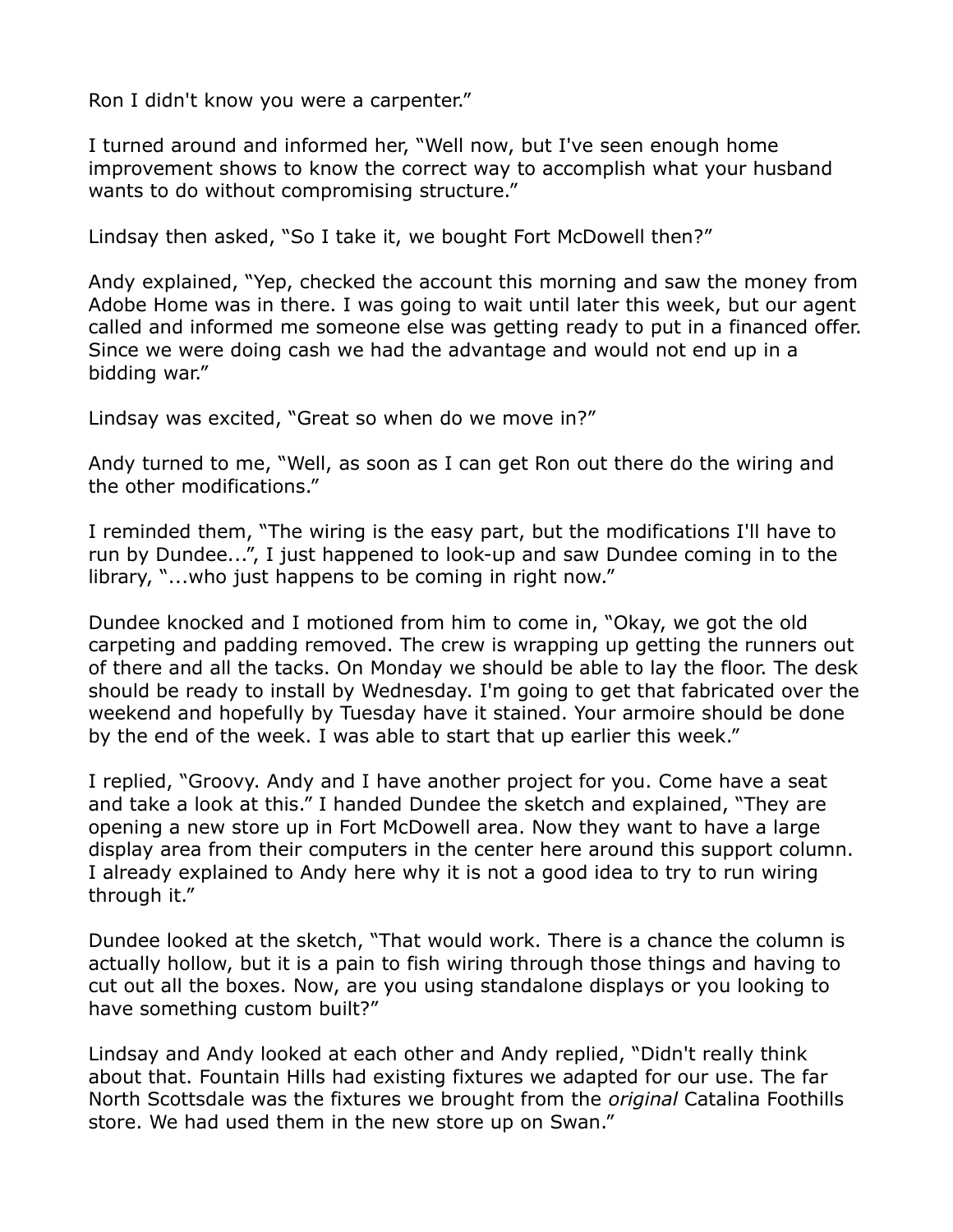I was confused, "Odd, I don't recall seeing any fixtures in there when we moved you out."

Lindsay explained, "Our tech manager had removed all the fixtures over the weekend before the move. We were willing to take a gamble and risk losing the merchandise if Gerald had come back early. However, since we paid a fortune for those fixtures we had them removed ASAP. He stored them at a place he had over in Casa Adobes and then hauled them up to our new store in Scottsdale."

Andy concluded, "Well, since this is a brand new store and we have nothing, I suppose we could see about having you design the fixtures for this store. We've seen your work so we know you are good." He handed Dundee a roll of blueprints, "This is the layout as it is now. Besides having a repair area in the rear there will be a couple offices in that area as well that will need furniture for."

Lindsay added, "Now, since we think this location is going to be big for simple repairs and upgrades we would like to add a small 'bar area if you would' off to the side that we can do quick stuff such as simple repairs and upgrades."

Dundee was impressed, "You two have really thought this through. Let me draw up some plans and get back to you on this. What is your time line on this?"

Andy explained, "We really not in a hurry, but on the other-hand the longer it sits empty that is money we are not making. I would like to open by the beginning of April."

Dundee explained, "Shouldn't be a problem, should have the custom work done by late March. Gives you some time to get everything setup. I'll have your plans for you when I come back on Monday."

After Dundee left I reminded them, "Um...guys not that I am trying to delay the opening here, but there is still the matter of Budget Holstein Oro Valley during Easter week."

Lindsay explained, "Andy can go with you, Sara and Wynn. I'll stay with Krysta out in Rio Verde and supervise the Fort McDowell store. I am sure Kayré and Kacie can manage without me and Sara for a week."

The weekend was quiet and gave me a chance to take care of a few little projects that had piled up. That was until Sunday afternoon, Wynn paged me, "Gary is holding on the business line."

I picked up the business line, "What can I do for you this Sunday afternoon?"

Gary explained, "I've got a vendor here that wants ACME to carry their products.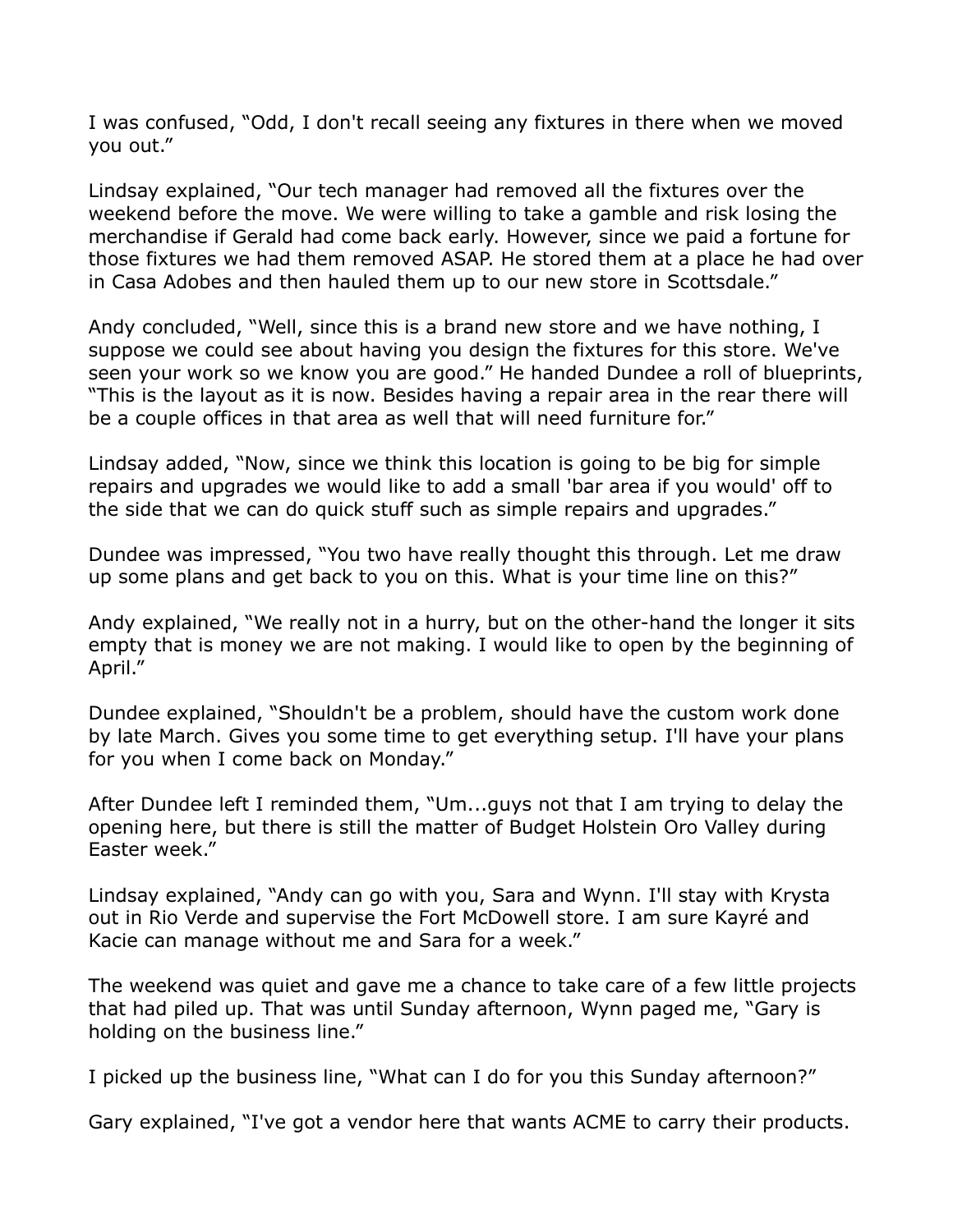Was wondering if you could could over for a bit and bring Sara, Lindsay and Wynn along with your camera equipment."

I was intrigued and informed him, "I suppose we could, let me grab everyone and be over in about 15 minutes." After I got off the phone I paged everyone to my office. I explained, "Okay, Gary wants us all over at this place he has vendor with products he wants us to try out."

About 15-minutes later we arrived over at the Zinfandel's and Bambi answered the door. However, this was no easy task as she had her wrists restrained about two feet from each side her neck with a ridged spreader. It looked very similar to the fiddles Laura had given us a few months back. She led us out to the reception area. Gary saw us, "Ah y'all have arrived. Ron this is Master Lee Chan with Master Dungeon Restraints. Master Lee this is Ron Merlot, his wife Sara and their friends Andy and Lindsay McGrawl." Wynn walked in a short moment later, "and this their maid Wynn."

We shook hands and Master Chan commented, "Merlot? I think I worked with your sister?"

I asked, "Red head, looks like Grace Adler and lives on the outskirts of Vegas?"

Master Chan thought for a moment, "I think so. She has a Scottish housekeeper and her partner is named after a character from *Gunsmoke*?"

I replied, "Miss Kitty?"

Master Chan laughed, "Yep, that's it. It was there a few months ago. Gave her a case of our fiddles to try out."

I explained pointing to Bambi, "I knew the style looked familiar. We have a couple single person and one two person fiddles in our playroom. Laura gave them to us the last time we were out that way. They've gotten a lot of use..." grabbing Sara by the arm, "Especially when this one has been a bad girl!"

Bambi commented, "Sara a bad girl? Always thought Maya was the naughty one!"

I couldn't help but remember to earlier this year, "When their parents were here back in January, I came down into the playroom one evening to find both of them sitting in the jail cells in fiddles. Quite the site."

Gary explained, "So here's the deal, as you can see I already put Bambi in one of these stocks. I would've put Bunny in one as well, but she is not here right now. So I though since Sara and Lindsay regularly model, why not have them try these out. If they pass their inspection we can get photos and see about adding these to the ACME product line."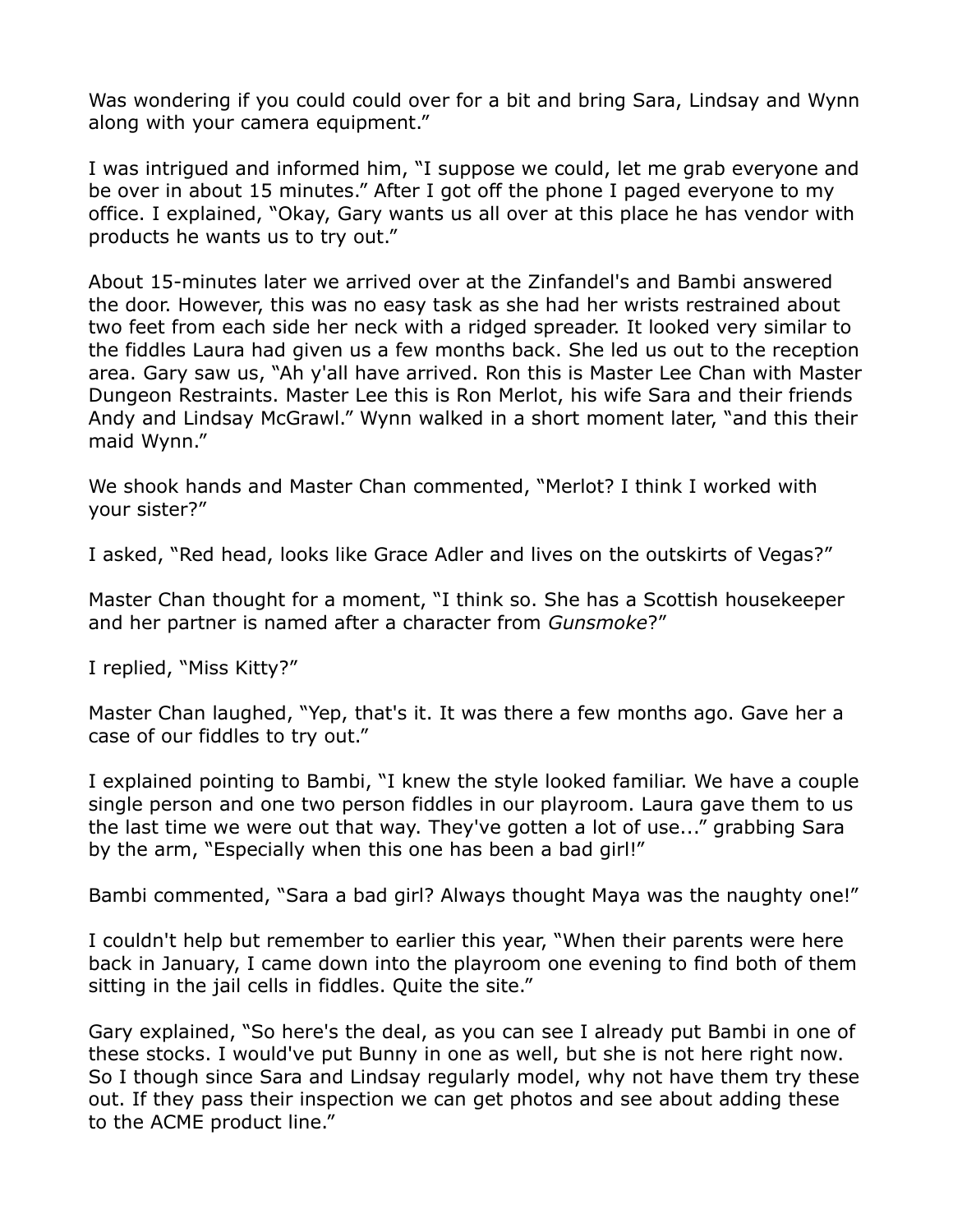Master Chan walked over to Lindsay and Sara and told them to stand in front of each other, "You can get creative with these with two people. Let me show you." He proceed to put a regular fiddle around Sara's neck, but instead of putting her wrists in the front he secured Lindsay's. He then took a stock similar to the one Bambi had one and put it around Lindsay's neck while securing Sara's wrists. "So, they are secured to each other and have limited use of their hands." I snapped a few photos of Bambi as well as of Sara and Lindsay. Meanwhile Master Chan placed Wynn in a single person fiddle, but this one was a little different as the wrists were secured side by side instead of front-to-back as the fiddles I had. He commented, "This should add an extra 'challenge' to her duties!"

Forty-five minutes and a couple dozen photos later Master Chan had released everyone. I picked up one the stocks and notice it was a lot lighter than those that Laura had given me, "Odd these look just as secure and solid as the ones my sister gave me but not as heavy."

Master Chan explained, "Those Laura had were the first prototype and were made out of a steel alloy. These are made out an aluminum alloy, which is actually stronger but lighter weight."

I commented, "Yeah, I remember when I released the fiddle on Maya from the hanging chain, she slumped forward from the weight."

Master Chan added, "Being these are lighter weight they should be able to wear for longer periods too."

Gary picked up and dropped the two person fiddle which landed on the floor with a loud thud, "Very solid indeed. I am impressed, what do you girls think?"

Sara and Wynn both commented that these were more comfortable. Lindsay asked, "Could you put Sara and I into the two person model like you did a while back?"

I didn't recall ever having both Sara and Lindsay in a two person then I recalled, "Oh when I had Maya and Wynn caning you two. Okay, sure."

After I got them secured Lindsay asked, "Okay Sara, you think this is lighter?"

Sara thought for a moment, "Honestly, dear I don't recall I had a bit of a pain in my ass that night. Of course Maya did do a number on you too...Yeah, I suppose this is lighter. Still secure, no way I am getting out of this without help."

Gary suggested, "Okay, why don't we head over to my office and discuss the details. Come Ron."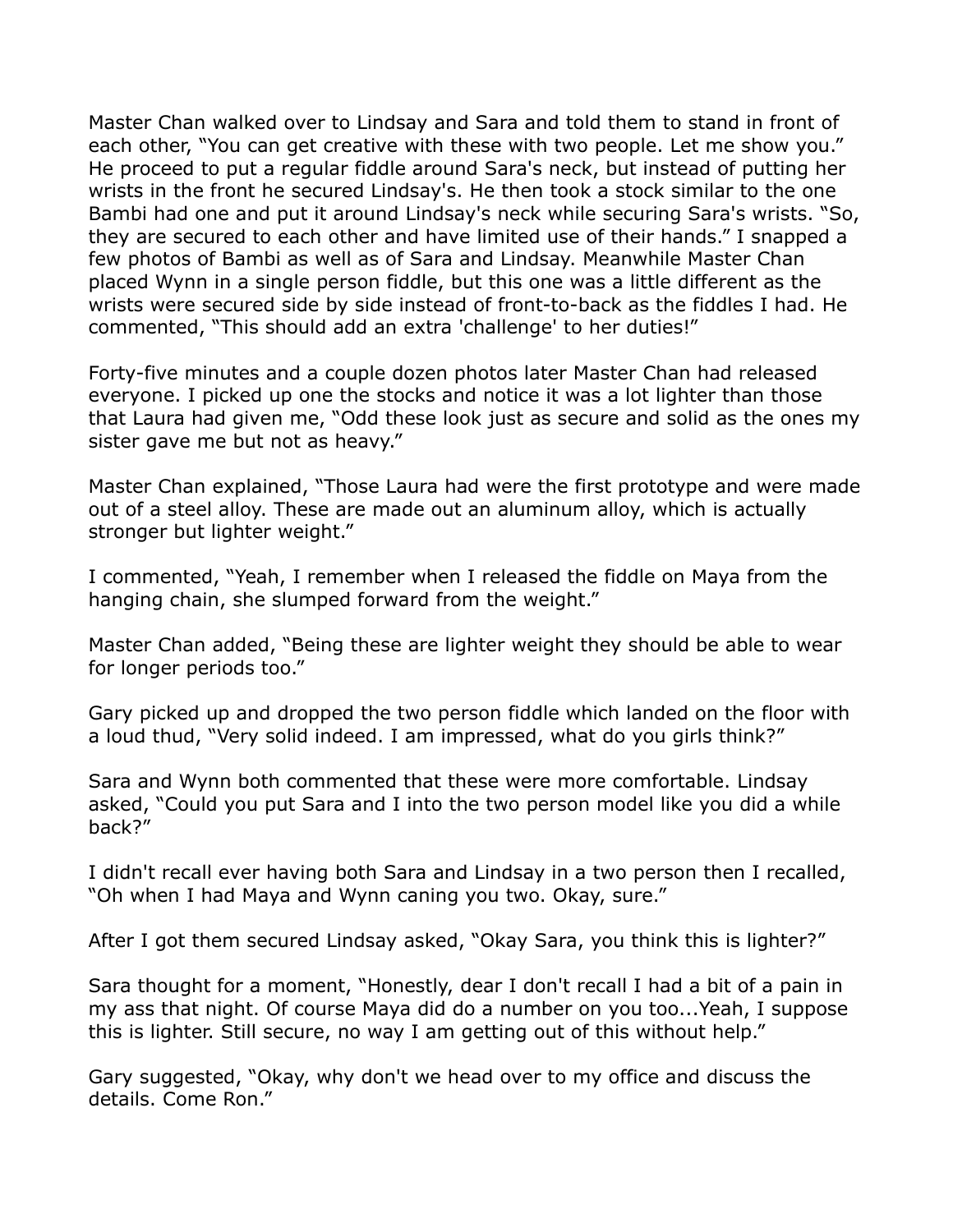As I walked back towards Gary's office Sara started to protest, "Hey what about us?"

I laughed, "Your welcome to join us, if you can get in there." As I was nearing the hall, I turned to Andy, "I suppose we should release them?"

Andy remarked, "Oh I don't know, at least they can't run off somewhere."

Lindsay was not amused, "Andy James McGrawl..."

I laughed, "Oh, boy you are in trouble now, she used your middle name!"

Andy laughing, "Well, she can't do anything to me in her present condition...even if she tried she likely end up on the floor...."

I turned to Wynn, "...And take poor Sara down with her. Okay, before Lindsay hurts either Andy or Sara and herself, you should release them."

Wynn undid the restraints and Lindsay quickly followed Andy into the office and gave him a swift kick in the behind before he sat down. While Gary worked out the details with Master Chan, I uploaded the photos to my laptop and had the girls select the ones they thought would work for the ACME catalog. After we wrapped up at Gary's we returned with some new toys for our playroom.

## **Chapter 22: Work in Progress and This is Going To Be A Problem**

As promised, Dundee and his crew returned on Monday to get the flooring laid for the McGrawl's office. By lunch they had the sub flooring down and by the end of the day the wood floor was laid. Dundee explained, "I would let the glue set overnight and should be fine to walk on by morning. The desk went into staining this afternoon so should by ready by Wednesday. I will be back tomorrow to get the shelving installed. The furniture is ready, but rather wait until Thursday as I am going to need as much room as possible to get the desk installed. I did email Andy the plans for his new store, have him contact me if he did not get those."

Indeed Andy did get the plans and wanted to get my input. I reminded him it was their store and he really should be consulting with Lindsay. But, overall I was impressed with the layout and did think it was going to really create a more professional appearance for this store, "This is going to look more fluid, not like you threw some miss-matched fixtures together."

On Tuesday Dundee installed the shelving which only took a couple hours. He did inform us, "The desks are out of staining and will be ready to be installed tomorrow. Since I have some extra time today, I should be able to get your armoire finished and into staining. Now, because of the size of this thing, it is going to take a couple days for staining."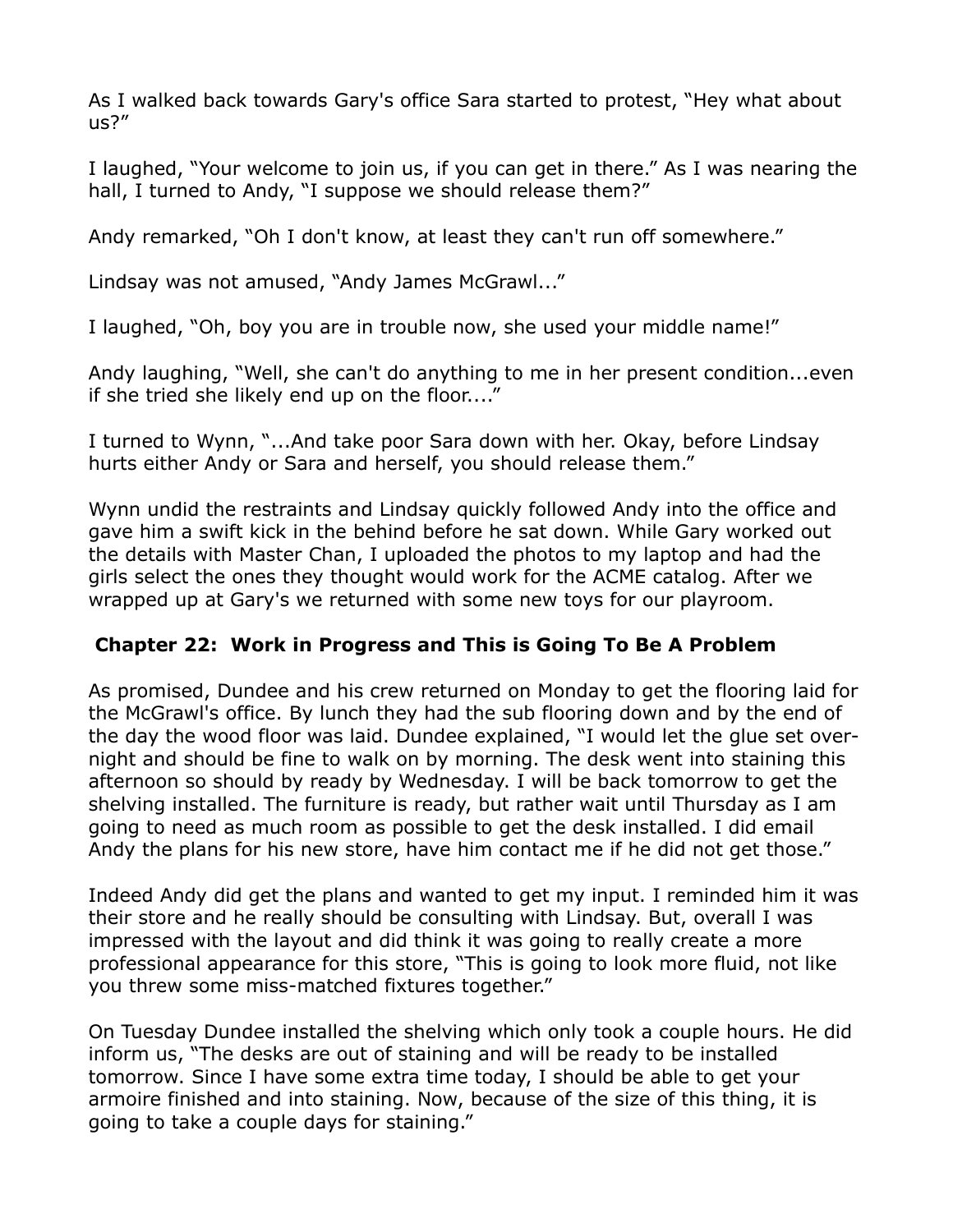I was a bit confused, "I thought were going to do the pine like we did for everything else?"

Dundee explained, "Yes, we are. Sorry, by staining I meant sealing."

That made sense, "Okay that works. How about the McGrawl's desk for my office?"

Dundee checked his phone, "That is suppose to be delivered on Friday, have no idea when. I should be able to get that in place on Monday as well."

After Dundee left that evening I gave Gay a ring, "Hey Gary. I've been meaning to have you come by and setup the suspension system in the library."

Gary informed me, "I'll try to remember to bring the parts home with me tomorrow. The one in your old presentation room wouldn't be able to accommodate the thicker spreader bars."

Wednesday morning Dundee arrived with his crew and the desk. They attempted to bring the desk up the side stairs but were having some issues just getting it through the door. He found me in my office, "This is going to be a problem. The desks are too big to get through the door to the stairs. Suggestions?"

I recalled when we had the Anozira tubs installed last year, "Well, when we had the tubs installed they had to bring in a truck with a crane."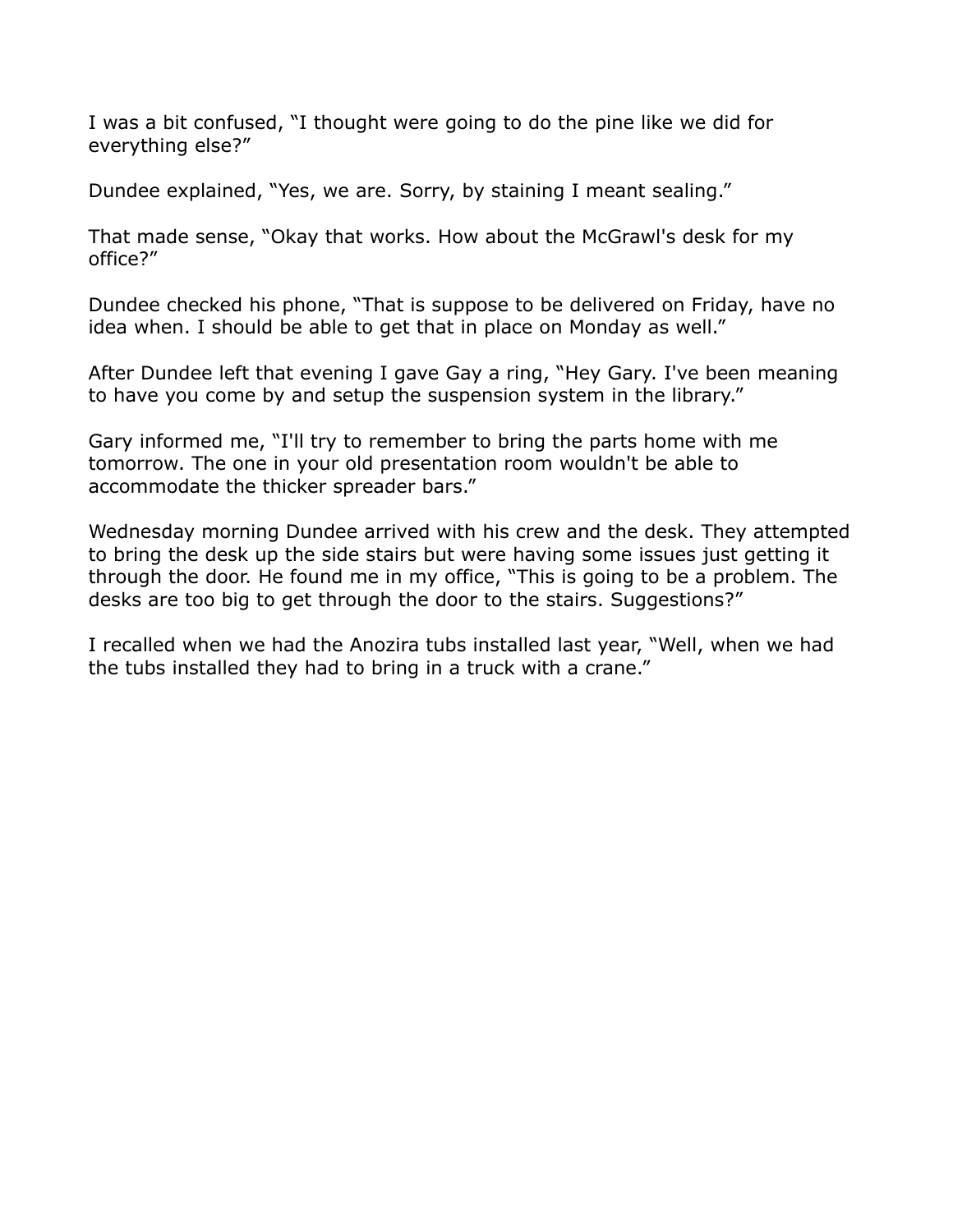Dundee laughed, "Don't have one of those, but I think I can get this to work with a couple scissor-lifts. I'll have to get some extra help as it going to take a person on each lift plus two people on the balcony. I'll be back in a couple hours."

Meanwhile much to my surprise Gary knocked on my office door, "Hey Ron, here to install your suspension system."

I looked up and commented, "Wasn't expecting you until tonight, but okay."

Gary laughed, "Well, I was coming home for lunch anyway and decided I'd do this while I still remembered. So for the floor, I have this here raised vase that we will put over the floor clamp. I know you said you didn't mind having it exposed, but this way people won't trip over it. The ceiling is simple a hook that you can run a lead chain from to the spreader bar, fiddle, cuffs or whatever." In a couple hours Gary had finished the installation and Dundee returned with extra crew and a couple scissor-lifts. Gary commented, "I take it the desks were too big to get up the stairs?"

I laughed, "They couldn't even get the desk through the door much less up the stairs." I headed out towards the garages and saw desks in Dundee's truck. Coming in slowly under the Porte-cochère were a couple scissor lifts. On the ground were four people and on the balcony two more of Dundee's crew. It took almost an hour to get everything setup, but once they did all the sections of the desk were up in the McGrawl's office in about 30 minutes.

Dundee met up with me outside and commented, "Well, the hard part is done now. I am going to head up to get this monster put together." Gary headed back to his Deer Valley office and I headed inside to supervise the construction of the desk. Another hour and they had the desk fully assembled and moved on to the wall. Next they brought up the furniture which include a couple desk chairs along with the sectional and chaise lounge. Dundee informed me, "Okay, done for today. Be back on Monday with the Armorer and the other desk for the library. Any ideas as to when the McGrawl's might be back in?"

Checking my phone I noticed it was already past 5:00 PM, "They should be here shortly if you want to wait."

Dundee replied, "I've got a lot to clean up outside so yeah just come find me when they arrive." He headed down the stairs out to the back.

A few moments later Lindsay came in and was shocked, "Wow, that desk is a whole lot bigger than I was expecting. Of course by the time we get all our computers, scanner/copier/printer and FAX machine on there."

I joked, "Doesn't Andy have like a 30" monitor?"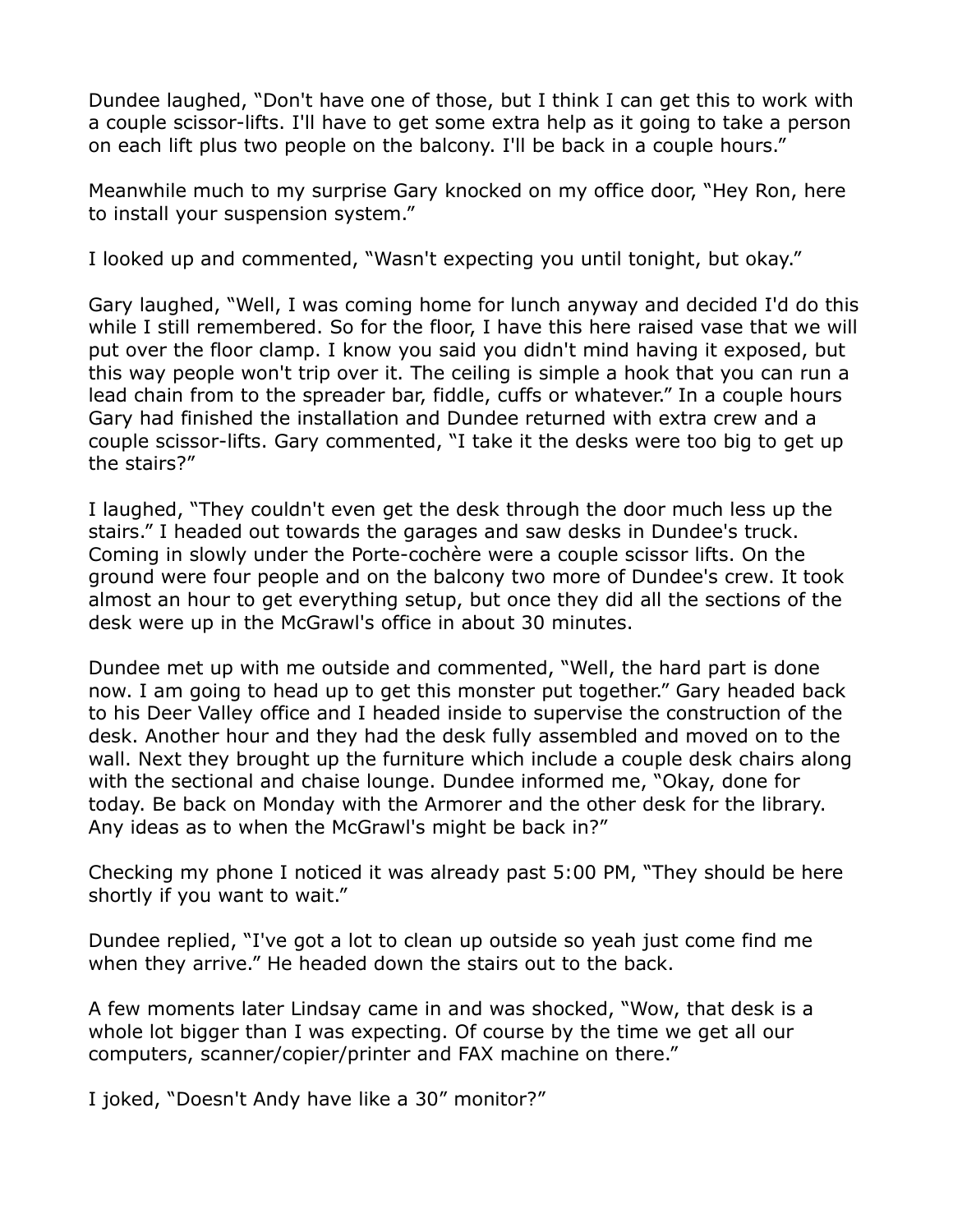Lindsay replied, "I think he wants to use dual 24" in here. He uses the 30" for games. So yes the desk should be big enough."

Sara hearing her 'adopted sister' came into the office, "Wow, now that is a desk!" She then noticed the sectional, "Oh, that looks nice."

I joined Sara and Lindsay on the sectional. Lindsay stretched out on to the chaise lounge, "Oh this is nice. I can sit here and talk on the phone."

Andy came into his office along with Dundee and upon seeing the giant desk, "Geez, Dundee I am surprised you were able to get this monster in here."

Dundee laughed, "Not an easy task as Ron can tell you. I should've measured the outside door not the double doors into here. Luckily I had a buddy who was able to lend me a couple of his scissor lifts and his crew for a few hours. At least your desk for Ron's office and his Armorer we will be able to bring in through the front door on Monday. Any way, since you and Lindsay are both in here wanted to let you know I should be ready to go on your Fort McDowell store next Wednesday. I expect we should have the majority done by Friday. Be completely finished the following Monday or Tuesday. Well, see you folks on Monday have a good weekend."

After dinner Andy and I discussed how we wanted to handle his Fort McDowell store. I explained, "We should mark on the column where you are going to want your data and electrical outlets as that is not going to be so obvious. The markings will be hidden once Dundee finishes the column with dry wall. How many computers did you plan on having displayed?"

Andy replied, "Just the three classes: Economy, Deluxe and Ultimate. I thinking those will take up about half of the area. The other half is going to be products such as mice, keyboards and a demo computer or two that customers can try out the mice and/or keyboards."

I was making notes and asked, "Do the demo computers need to be connected to the network?" Andy was uncertain. I replied, "Never mind, it won't be that much trouble to have a couple outlets on that side."

Lindsay asked, "When do y'all need to leave for the Budget Holstein Oro Valley project."

I explained, "I need to work around Laura. There is not much we need to do other than get equipment setup. Just waiting on those shuttle boxes to come. I suppose I should call Laura and find out which day of Easter weekend she wants to do this."

Wynn announced on the intercom, "Dinner!"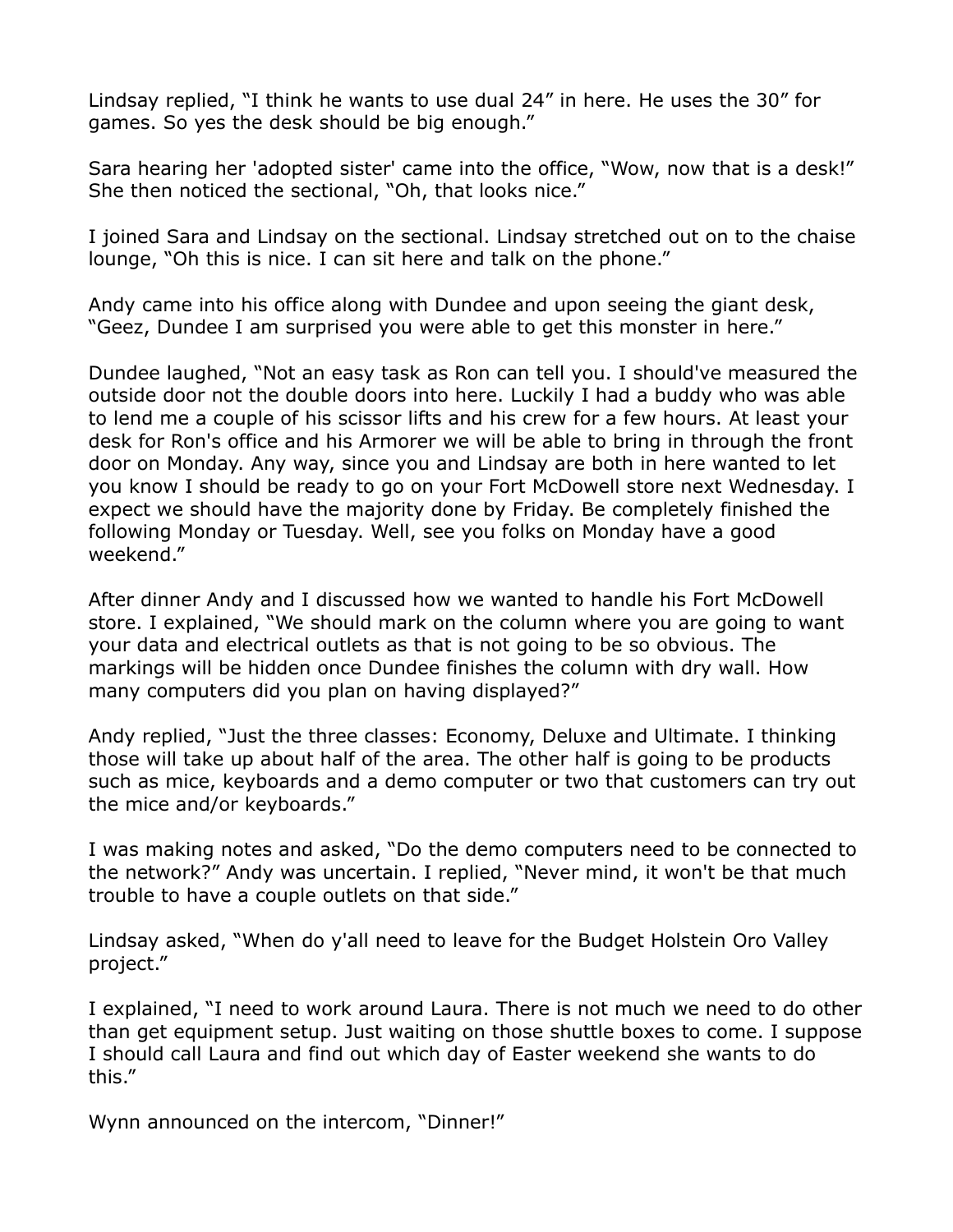After dinner Andy and Lindsay spent most of the evening getting their new office setup. Meanwhile I phoned over to Henderson, "Howdy Ron!"

Picking up the receiver, "Evening Laura. What day of the Easter weekend did you want to do the Budget Holstein Oro Valley install?"

Laura asked, "Do you or Linda have a preference?"

I told her, "Doesn't matter to me, not sure about Linda. Suppose I should call her."

Laura told me, "Gotta run, any day will work for me just email what will work best for you two."

Lindsay walked in to my office, "Hey Ron, is there a dedicated phone line in that room?"

I was not sure by what she meant by dedicated, "Both the house lines as well as my business line are in there. Not sure what you are asking."

Lindsay explained, "We need a dedicated phone line for the FAX machine."

I replied, "Well, that is going to be an issue. I've used an eFax service so have not had a need for a phone line. I'll call our communications provider on Monday and see if we can get you guys another phone line in there." It was too late in the evening to call Linda so I headed upstairs to see how the McGrawl's were coming along with their new office. I walked in to see both Sara and Lindsay on the sectional and Andy under the desk fishing wires. I asked Andy, "Need a hand?"

He replied, "Actually yes since Lindsay ran off with Sara somewhere." I walked over and he fished up a couple sets of cables for his monitors.

I told him, "Well, they are both over there on the sectional."

Andy looked over, "Lindsay Marie Sauvignon-McGrawl! I suppose this is revenge for last weekend."

Lindsay just looked at Andy innocently, but gave Sara an angry look, "Bad Sara!"

I was not sure what to make of that, but before I could say anything Andy told Lindsay, "Well, if you want to get your system connected you should come here and help me." Lindsay did as she was told and helped Andy get the cables for her monitors fished up through the desk. After they connected their monitors Andy announced, "Okay, the moment of truth here." He turned on the power supply and fired up his computer. He was able to boot in to Windows and was able to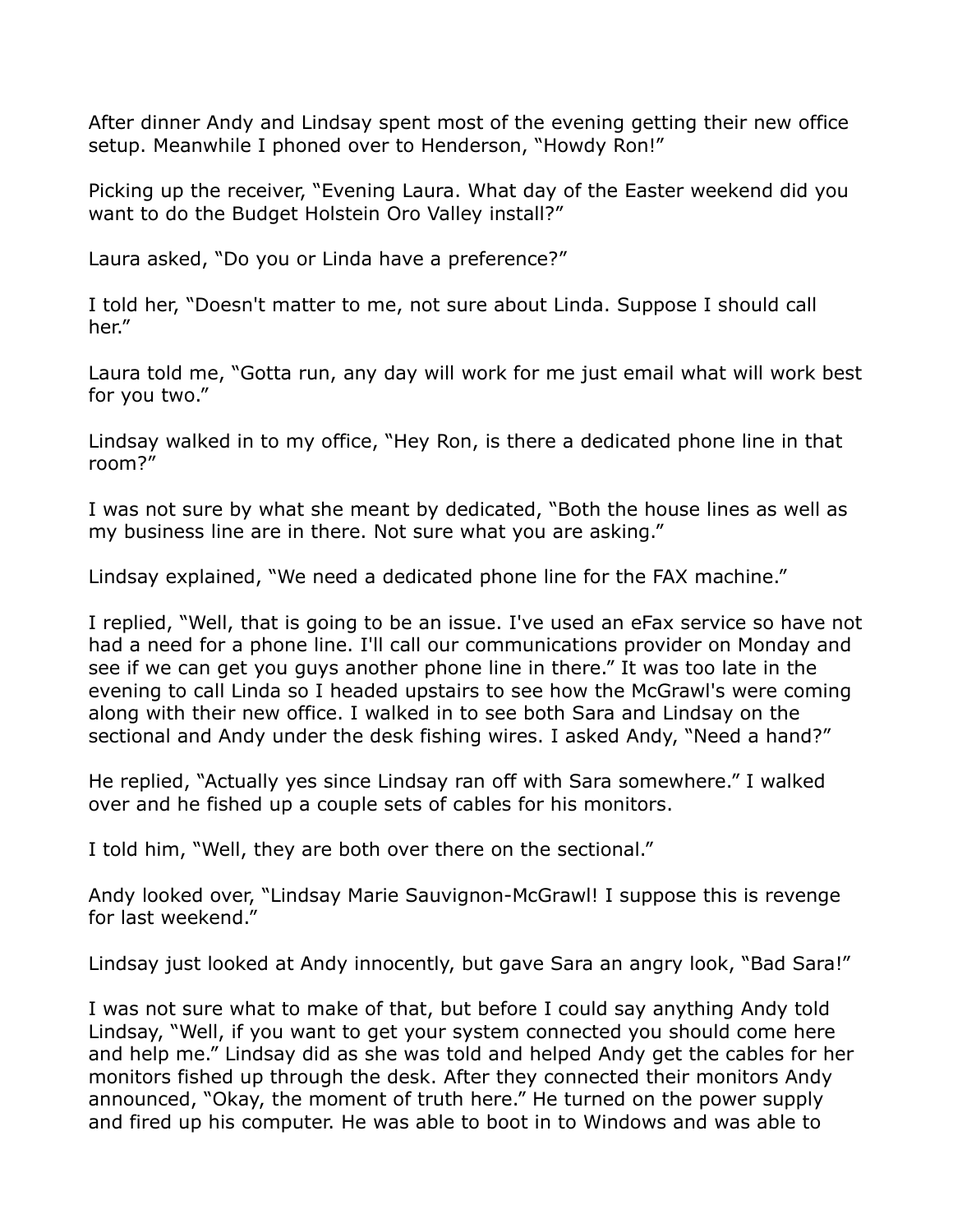connect on the Internet. "Okay, that went well. Let's see if Lindsay's works." Lindsay turned on her power supply and fired up her computer. She too was able to boot, but could not get on to the Internet. "Well crap, I knew this was going to be too easy."

I walked over and crawled under the desk to get to her computer. Sure enough the Ethernet cable was not connected. After plugging it in I asked, "Can you get on now?"

Lindsay tried Thunderbird and Firefox again and this time was able to connect, "Cool Ron! What was the problem?"

After re-emerging form under the desk I explained, "The Ethernet cable was not plugged into your computer." I noticed the clock on the wall as showing nearly 11:00 PM, "Wow, it is getting late. I'm going to be heading to bed soon." As I was leaving the room I was thinking about their project and the Budget Holstein. I knew they wanted to open as soon as possible but I wondered, "Hey, um have either of you talked to Dunn since Chugwater?"

Lindsay replied, "Um no we haven't."

I explained, "Well, you better soon. I would assume to open the store you are going to need him. Seeing as he would have to move here from Chugwater, he may need some time."

Andy agreed, "True. We'll give him a call tomorrow."

I headed to take a shower before bed. Upon returning to the bedroom Sara was already in bed, wearing nothing but her armor. I thought just as well as was rather tired from all the events of that day. Saturday morning I woke up to Sara giving me a blow job. I told her, "I could return the favor if you get out of your armor."

Sara replied, "Sorry, I can't do that. I screwed up earlier this week and pissed Lindsay off. She demanded the key to my armor and told me she would release me when the weekend is over, *if* I am good."

I was trying hard not to laugh, "Okay. Here I thought you were the dominate one. Must be rubbing off on Lindsay."

Sara told me, "I have a feeling my release is going to be delayed after that little mishap last night. But you could always release me."

I gave her an Al Borland, "I don't think so Sara." and walked out of the room. Down in the kitchen Wynn was trying her hand at the Eggs Benedict recipe that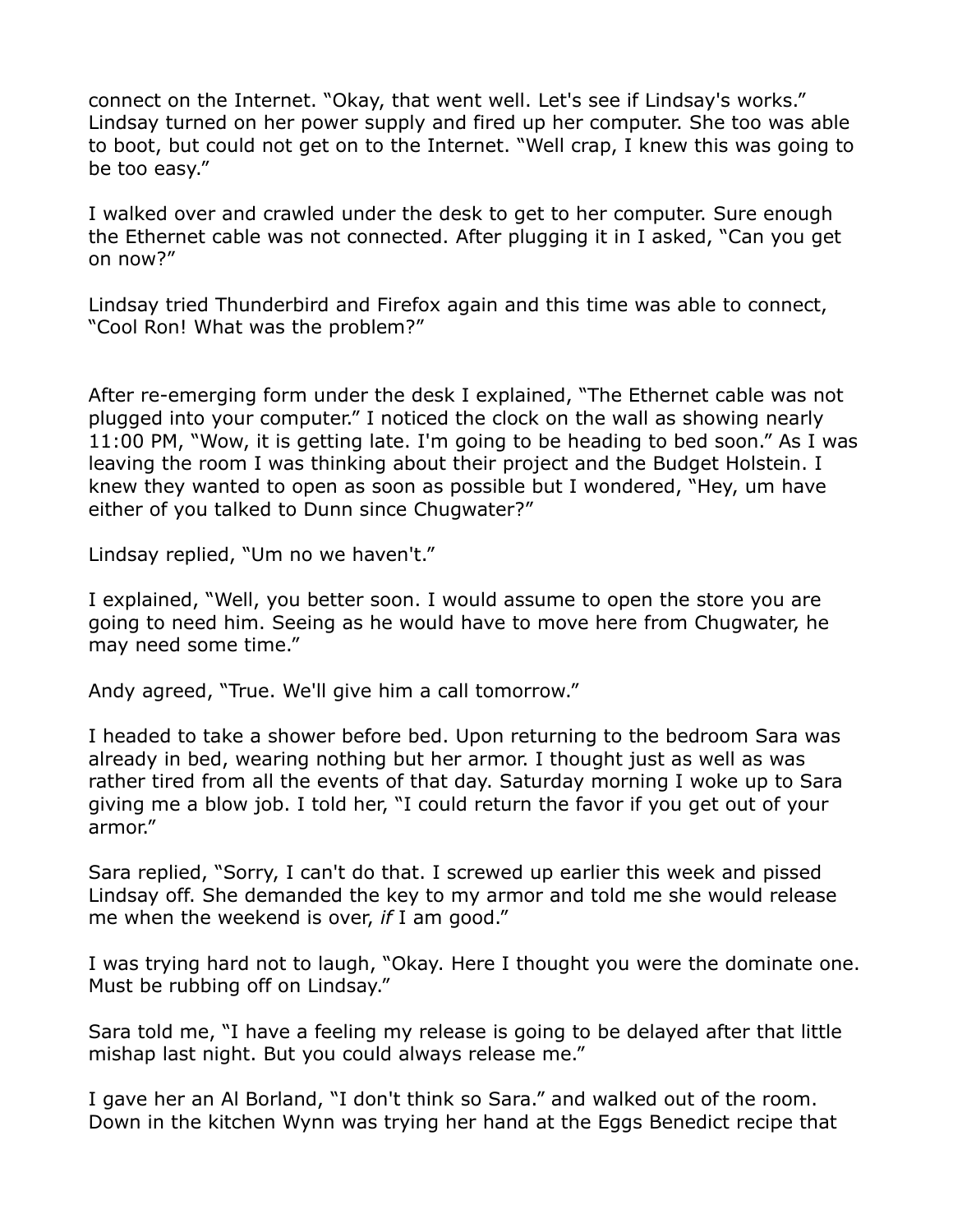Peaches had left her. "Morning Wynn. How's breakfast coming?"

Wynn replied, "Slow. Peaches made this look easy. Can you give me a hand if you don't mind?" I helped her with the eggs as she was trying to cook up some sausage at the same time. "You know, sometimes I wished Peaches was still here it made things a lot easier. Oh well, I managed before without her."

After breakfast while Andy and Lindsay talked to Dunn Brooks, I decided I'd give Linda a call. She was thrilled to hear from me, "Ron, thought you had forgotten about me, as it seems my daughter has. Anyway what do I owe this call to?"

I explained, "Well, I need to know what day over the Easter weekend you want to have Laura do the final install. She says the day does not matter to her and I am wanting to work around your schedule."

Linda asked, "Isn't that suppose to be their anniversary?"

I confirmed, "Yes, but she has been wanting to bring Miss Kitty to your store. So she planned on being down in Tucson that weekend. On my end I would likely come out with Andy, Wynn and Sara the day before to get everything we need to do, done."

Linda advised, "Hmm, that is the weekend we are re-opening Corona de la Estrella's. So may be good idea for you to be out in case there are any issues. Would you mind coming in that Friday afternoon and doing a walk through with me before we re-open that evening?"

I thought I'd better get a hold of Laura, "Let me call Laura." I rang Laura and got Sophie, "Morning Sophie. Laura there?"

Sophie replied, "Yes. Hey Miss Kitty wants to talk to you."

I was a little confused as to why Miss Kitty wanted to speak to me but I didn't have much of a choice, "Hey Ron. Since Laura won't tell me, when is your mother's birthday?"

I was even more confused now as I had no idea why Miss Kitty would be interested and for that matter why Laura wouldn't tell her, "March  $23<sup>rd</sup>$ , why?"

Miss Kitty replied, "Thanks, oh her's Laura."

I filled in Laura, "Okay, so I am talking to Linda...you know what let me conference her in." I added Linda to the line, "Linda, Laura you both there?" Both confirmed and I explained, "Okay, so Linda has decided she wants to give me more gray hairs by also doing the reopening of Corona de la Estrella's that weekend. So it looks like I will be out that entire weekend."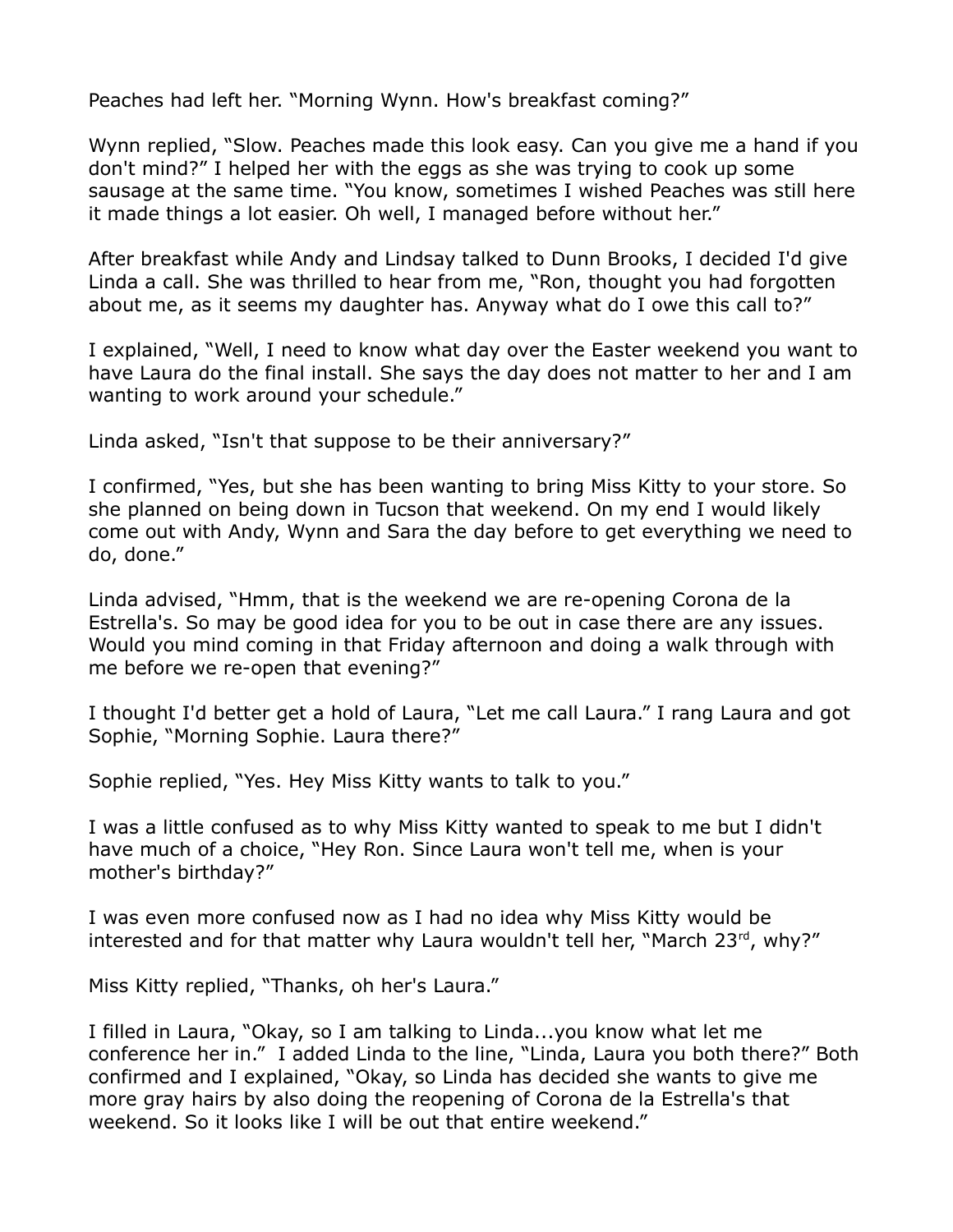Laura informed me, "So Miss Kitty and I will be down at Loews that weekend. I am thinking may be doing an Easter Brunch with Miss Kitty then I can bring her up to the store."

Linda replied, "I can treat y'all to dinner that evening, just need to know how many."

I told her, "Well, it will be Sara, Andy, Wynn and myself. Of course Laura and Miss Kitty. Hey, Laura you do know Easter Sunday is our mother's birthday?"

Laura replied, "Oh fuck! I should've remembered that!"

I laughed, "Seems, you cain't even remember your 'anniversary' with Miss Kitty."

Linda laughed, "Touche! Well, you two could invite her and um what's her partner's name again?"

Laura replied, "Blanche as in Blanche Devereaux from *The Golden Girls*, that is the only way I can remember her name."

Linda continues, "Yes, Blanche. So eight of you. Wait that doesn't add up who we missing?"

I explained, "Well, besides Maya...Lindsay she is going to be supervising the construction at their new Fort McDowell store. However, may be I can get her down here since we will be doing this over the weekend. I can still come out with Sara on that Friday and get things going over at Corona de la Estrella's. I am sure Sara could help out Olivia. Then on Saturday Andy, Lindsay and Wynn can come down."

Linda was excited and told us, "Great and you will be able to stay at the Ranch."

I was about to say something when Laura replied, "I thought you sold the Ranch."

Linda replied, "Well, nope. The real estate market is so crappy right now. So, I decided that I would get some rental furniture and lease out as a time share. So far, I am making enough money to cover the furniture rental and utilities when even some left over. So, will this work for y'all?"

I told her, "Works for me. How about you Laura?" Laura didn't answer, "Hmm, must have lost her. I'll try calling her again..."

Laura replied, "...Sorry I'm still here. I was talking to Miss Kitty who already called Mom and Blanche and invited them up for Easter. So, yes that will work for me."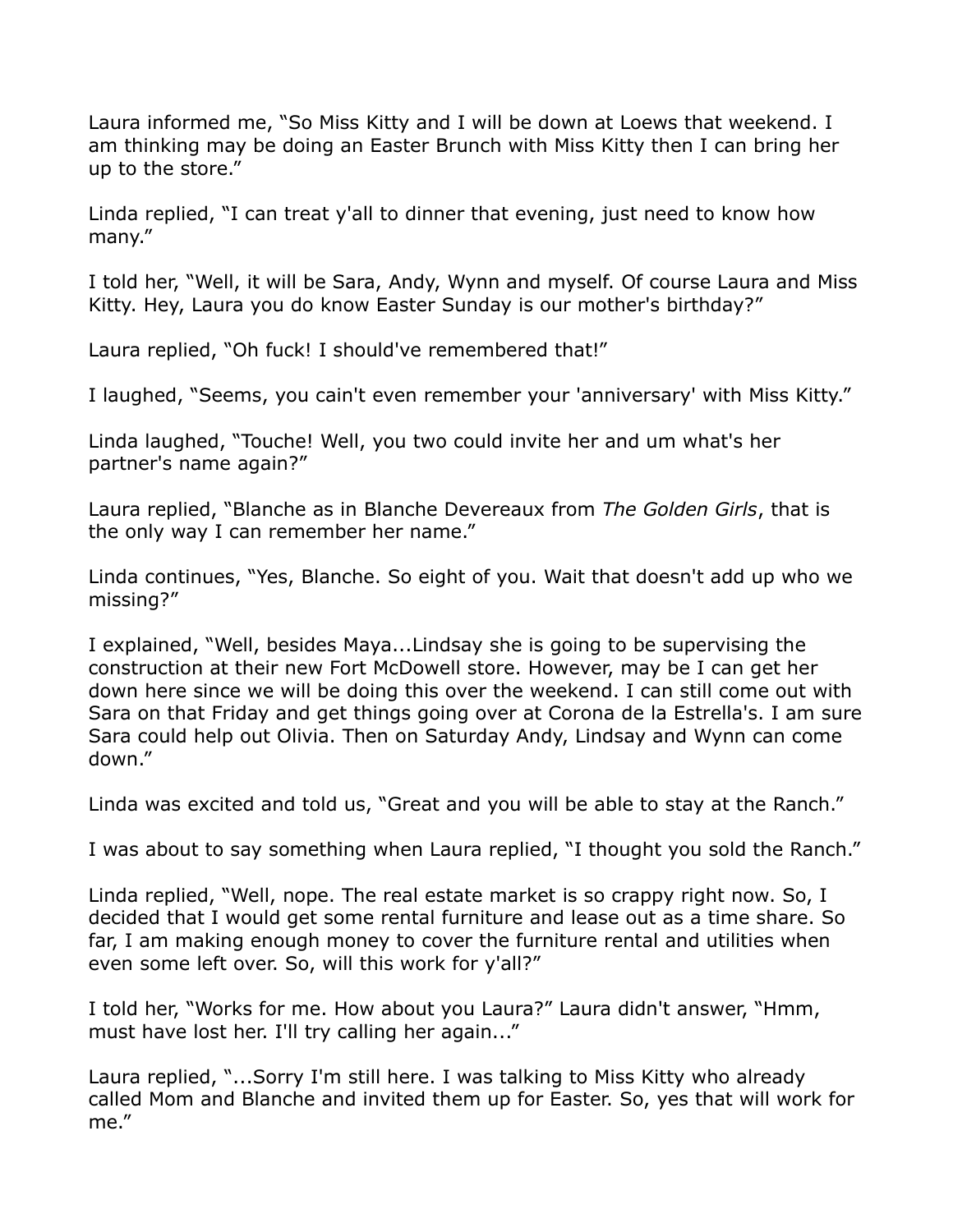I explained, "Okay, well still need to talk to Andy, Lindsay, Sara and Wynn, but this should work out." As I was wrapping up with Linda and Laura I noticed Andy was peering into the office. I monition for him to come in, "Well, gotta go looks like Andy needs me."

## **Chapter 23: This Didn't Work Out as We Expected & She Did What?**

Before I had a chance to ask Andy about Easter weekend he asked me, "Hey do you know if the condos are still selling?"

I wondered what this was all about, "Thought you two were going to stick around here for a while, especially after we just got you this office."

Andy explained, "No, no not for us. Dunn Brooks and his girlfriend."

Okay that made more sense, "Not sure I suppose we can head down there and talk to Jess and see what is still available. Now, before I forget I talked to Linda and Laura. Seems Linda and Olivia are doing the re-opening of Corona de la Estrella's on that Good Friday. Sara and I are going to head out there that afternoon to help Linda and make sure everything works. I figured since this going to be done over the weekend that you, Lindsay and Wynn can come down Saturday we should be able to get everything done at Linda's before Laura and Miss Kitty arrive Sunday afternoon. Then that evening we will all have dinner. Also, Miss Kitty invited my mother and Blanche to dinner too."

Andy asked, "So what hotel are we staying at?"

I told him, "Um, were not. Linda pulled the Ranch off the market and is using it as a time share now. We will be staying there."

Andy replied, "If you can get Sara and Lindsay in here, I'll run it by them."

I got on the intercom, "Lindsay, Sara and Wynn to my office."

All three walked in and Lindsay declared, "Sara did it! She's been a bad girl!"

Andy looked at me rather confused but also a little guilty, "What the?"

I laughed, "I'll explain it to you later. Okay, so as I was explaining to Andy in regards to Budget Holstein Oro Valley...We will finish the install on that Saturday and Sunday. However, Sara you and I will be coming down on Friday as Linda and Olivia want to re-open Corona de la Estrella's that evening. Laura and Miss Kitty are doing a Sunday brunch and then will come out to the Budget Holstein. That evening Linda is going to treat us all, including my mother and Blanche to dinner that evening."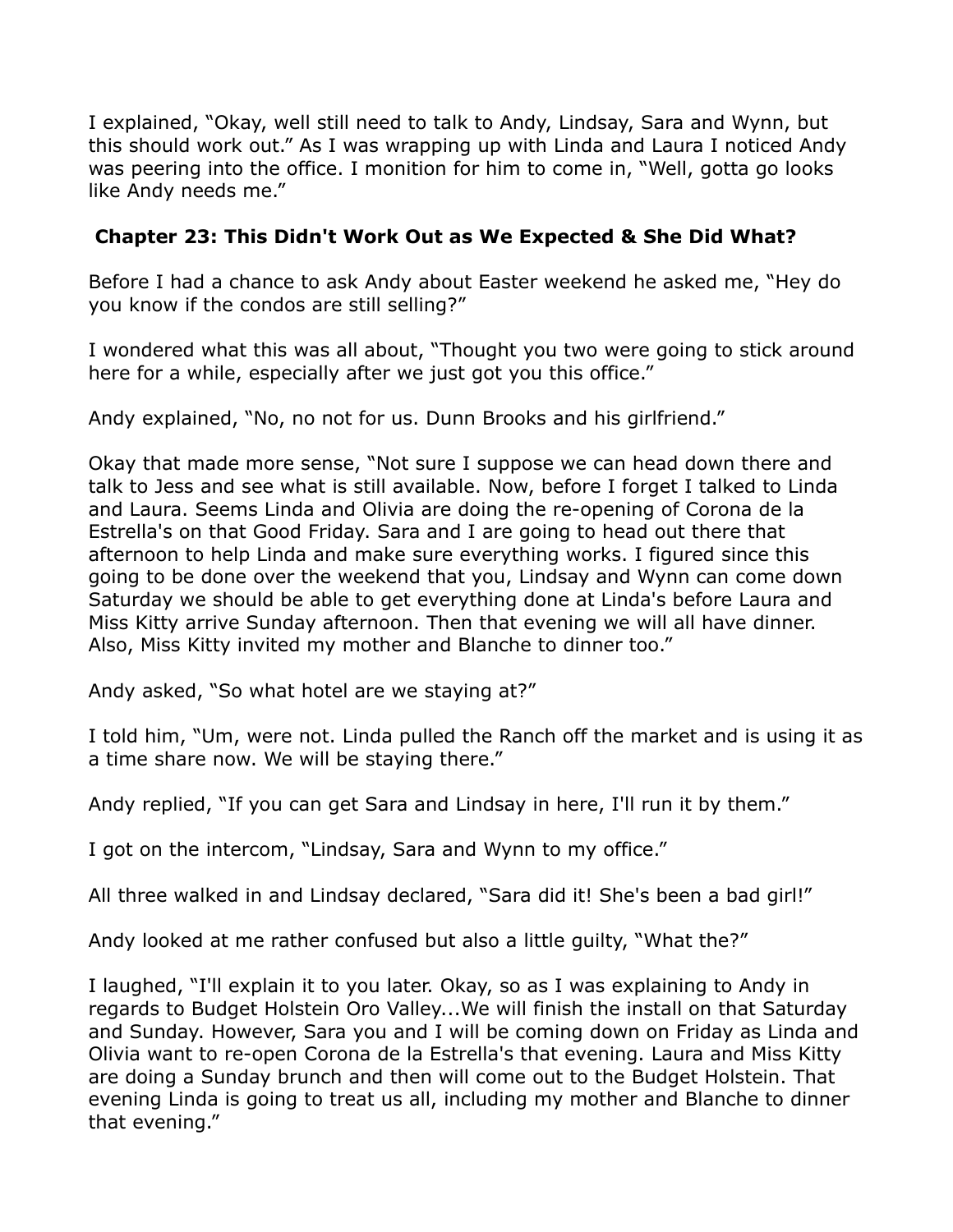Sara asked, "Why your mother?"

I explained, "Miss Kitty's idea as Easter Sunday is also my mother's birthday this year."

Sara understood, "Ah okay. Where we staying?"

I told her, "Holstein Ranch?"

Lindsay was confused, "What you bought Linda's Ranch?"

"No, Linda pulled it off the market and is using it as a time share now." I asked, "So is this going to work for y'all?"

Everyone was in agreement although I sensed some resistance from Lindsay. I told Andy and Lindsay, "Let me call Linda back and then we can go down to the condos." Sara had a look of panic on her face and seeing as how Lindsay was ignoring her, I explained, "The condo is going to be for Dunn Brooks and his girlfriend." Sara seemed relieved. It was then I noticed she seemed to be unusually far from Lindsay. Since I had more phone calls to make I demanded, "Everybody out." Once everyone was out of my office I contacted Linda and confirmed that weekend would work. She did relay to me that Sara should bring her black widow corset along with a black long skirt with side slits as she was going to be a hostess on opening nights along with Olivia. I got off the phone with Linda and went to find the McGrawl's. We headed down to the condo's and found Jess.

She was surprised to see us, "Ron haven't seen you in a while. Got some new leads for me?"

Although she was joking I replied, "Why yes. Let me introduce Andy and Lindsay McGrawl. They need a condo for the manager of their new store." I left Andy and Lindsay discuss matters with Jess. Since Lindsay knew what Dunn wanted she went with Jess to look at the models. This gave me a chance to explain a couple things to Andy, "I think Lindsay and Sara are going through that phase that Maya and Bambi went through earlier."

Andy cringed, "Oh great! Oh well, Lindsay is a relatively harmless mistress."

I had to ask, "What do you mean by relatively? She has taken possession of the key to Sara's armor and is apparently punishing Sara for something that happened last week."

Andy informed me, "Yea, I know about that. I am not sure what got into Sara but I have am forced to agree with Lindsay on this."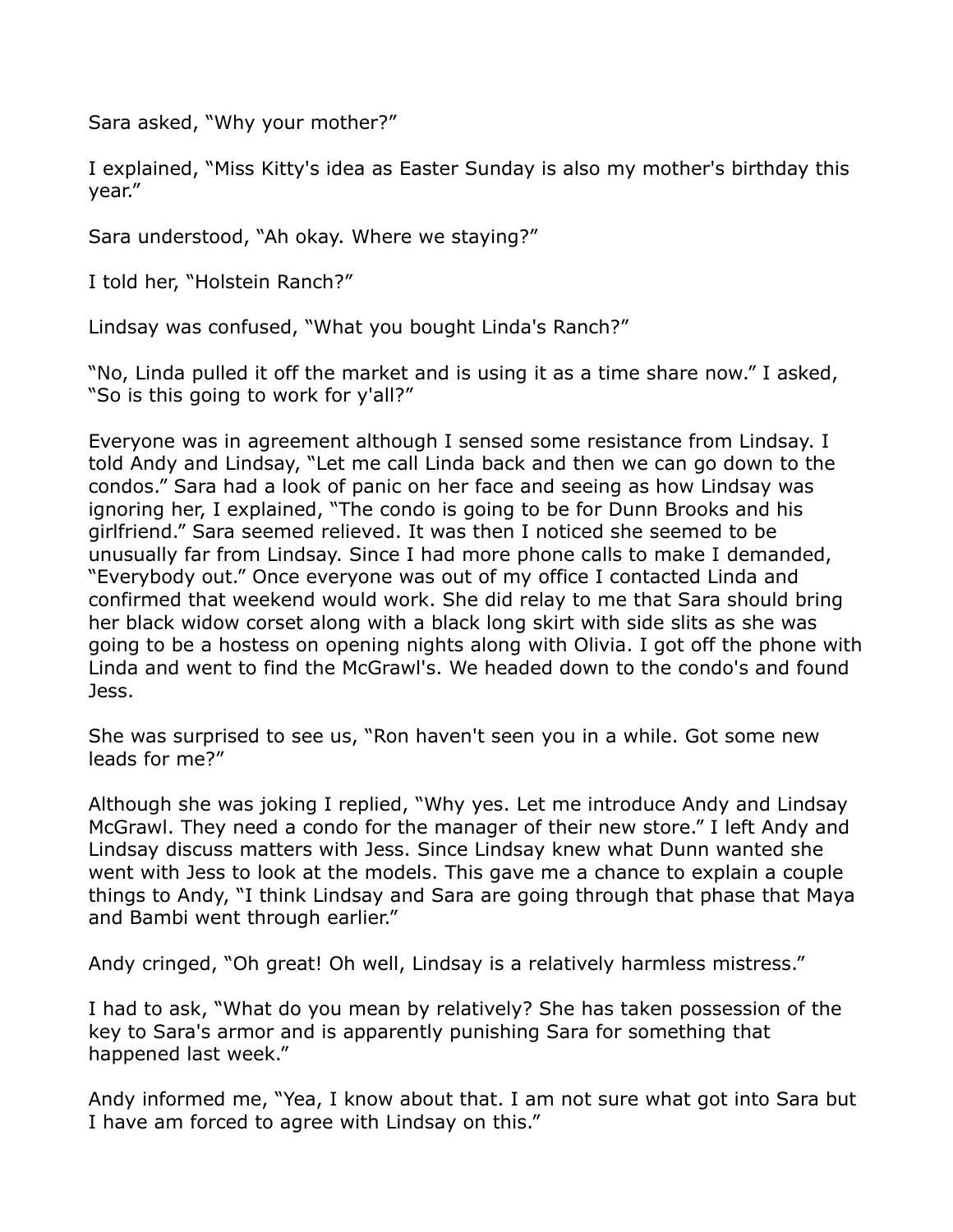I decided it was best for me not to purse this matter any further, although his statement did not make any sense. Still I wonder what Sara would do that would get Lindsay so enraged at her, "Okay, well I let them work it out."

Jess and Lindsay returned and we headed back to the house. The rest of the weekend was uneventful. I would later learn that Lindsay and Andy purchased the condo for Dunn Brooks and he would pay them back once he got here. On Sunday Andy took Wynn and I to the Fort McDowell store. I was shocked by the size of the location, it made their Far North Scottsdale location look like a kiosk. On Monday Dundee came by with the Armorer and desk for the library and the office. He reminded us he would be starting on PC's and Things store on Wednesday. That evening Zina called the house line. She needed to attend to some family business and needed to be gone most of the week. Lindsay filled in for her the rest of the week. Thursday Kayré called, "Hey Ron. I need to get a hold of Lindsay, do you have her cell number?"

While I was hunting it down I asked, "Yeah, let me find that. You sound frazzled, how's it going without her?"

Kayré replied, "Not well. Kacie is out visiting vendors so Sara and I are very busy. I am wondering what is going to happen when they open the Fort McDowell store."

I did find her number but I was wondering about Kayré's comment, "What do you mean?"

Kayré explained, "Um she says she is likely going to be going to be doing management stuff between the three stores as Andy does. Business is booming up here and I am not sure I am going to be able to keep up with the demand. Oh well." I gave her Lindsay's cell number. After I got off the phone I was wondering why Lindsay was suddenly getting more involved with the stores. She seemed to enjoy working with Sara at The Budget Holstein North. Although I am thinking it may be taking a bit of strain on their friendship given the way they seemed to be treating each other lately.

I was lost in thought when Wynn paged me, "Ron?"

I replied, "Yeah?"

She told me, "Maya holding on the house line."

Wow, Maya hadn't talked to her since she left. I picked up the house line, "Howdy Maya, What's up?"

Maya was a bit nervous, "Um, hey Ron. Um, well...hmm." I was wondering what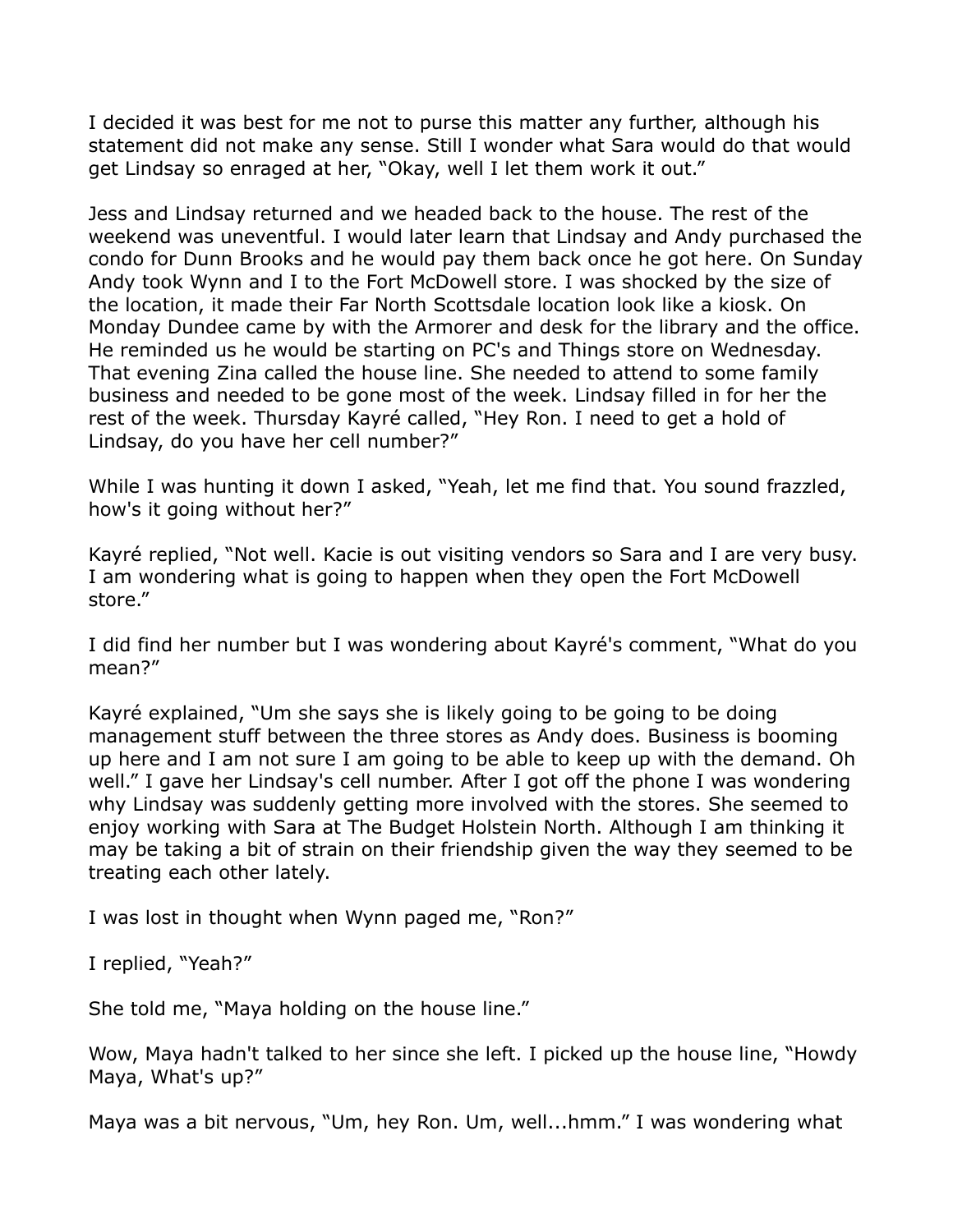going on now, "Okay...let me gets this out now. Is it possible for me to come back?"

I wondered what happened, "Have a falling out with your parents?"

Maya laughed, "Kinda. Things just didn't goes as we expected with the Bed and Breakfast. They thought they would devote most of their time to the Bed and Breakfast while running Boots on the side. Soon as Jason announced the new Chugwater location and offered shipping incentives they got flooded with orders. They ended up devoting their full time to Boots and the Bed & Breakfast was put on the back burner. Now they have ended up selling the Bed and Breakfast."

I was shocked, "They sold it? How?"

Maya replied, "My feelings exactly. They were approached by an investor who offered them a good deal. So good of a deal, they ran off and bought themselves a condo out in Wheatland. I don't really care for it out here anyway."

I asked, "Okay, so if you come back what are going to do? Vinnie's?"

Maya explained, "Yea, Diane told me if I ever came back she would re-hire me no questions asked. I want to go back to school as well, I miss Sara, my friends and Bambi."

I told her, "Well, you do know though that the McGrawl's transformed your old room into their office?"

Maya was a little disappointed, "Crap, forgot about that."

I assured her, "Still have the Queen Suite as well as the guest room."

Maya asked, "Guest room?"

I reminded her, "Former Presentation Room. When would you come back here, if I do let you?"

Maya was concerned, "If? Peaches and I need to be out by the end of the weekend."

I confirmed, "*This* weekend?"

Maya told me, "Yes, the investors want us out ASAP. I hate to be a pest, but what about Peaches?"

I asked the same thing, "What *about* Peaches?"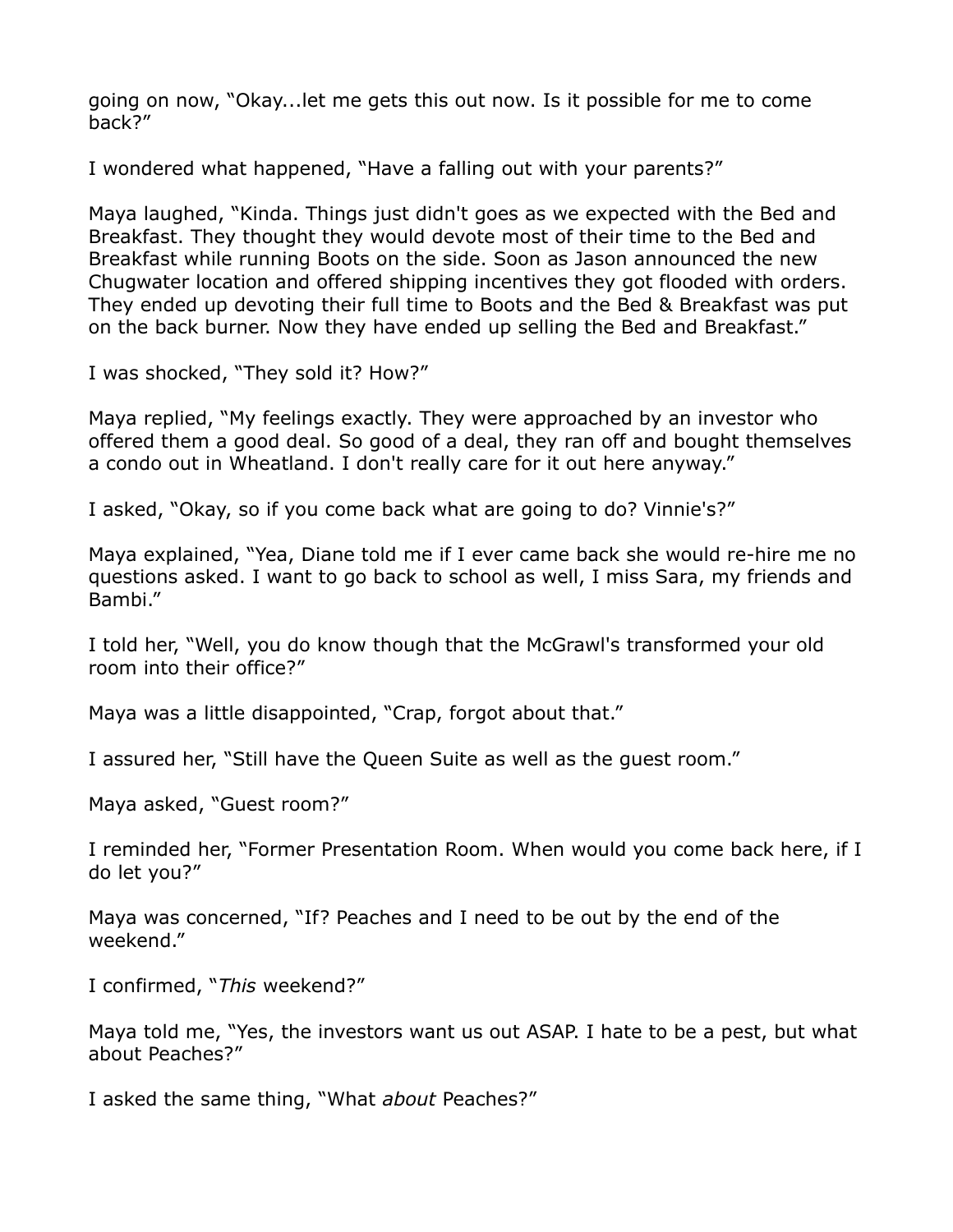Maya was almost in tears, "My folks pretty much abandoned us once they got the money. I suppose Peaches could help around the house."

I recalled the conversation I had just had with Kayré, "I might be able to work something out for her. Seems Kayré is experiencing growing pains and sounds like Lindsay is going to be devoting more of her time towards the family business. I am not sure if it is because of their growth or she wants to get away from Sara."

Maya was puzzled, "Wait you said Lindsay wants to get *away* from Sara?"

I explained, "I am not sure. The McGrawl's just bought a store out in Fort McDowell and Kayré says that Lindsay is going to be like Andy and going to be going between stores during the week. I am still trying to put together what happened last week. Sara did something that really pissed Lindsay."

Maya reminded me, "But, but those two are practically inseparable. Remember when Sara, Wynn and I ran off to Oro Valley to get away from Dirk?"

I could not forget that day, I thought Lindsay was going to die when I told her I didn't know where Sara was, "Yes. That was on the initial install for ACME Las Vegas with Cristina. I know it doesn't make much sense to me either. Oh well, I am sure they will work it out. In the mean time, I can talk to Kayré in a bit about Peaches." It was then I realized that I would have no more guestrooms, "Geez Maya I am going to be out of rooms now."

Maya was trying her best to be calm, "Well if it makes a difference, at the Ranch House, Peaches and I shared a bed."

I thought for a second, "Okay, I suppose you two could have the queen suite, that would leave me the guest room. So when should we expect you?"

Maya explained, "Well, we are pretty much ready to leave. I am going up to Wheatland to try to have a 'talk' with my folks and then we'll head out."

I informed her, "Um, we are not going to be home this weekend. I've got the Budget Holstein Oro Valley project and the grand re-opening of Corona de la Estrella's. We will all be having dinner there on Sunday night...," a thought crossed my mind, "...hmm let me call Linda real quick."

Maya was confused, "Okay...do you want me to hold or you calling me back."

I told her, "No, just hold for a few minutes." I got a hold of Linda, "Hey, can I add two more for next Sunday?"

Linda was fine, "Sure who?"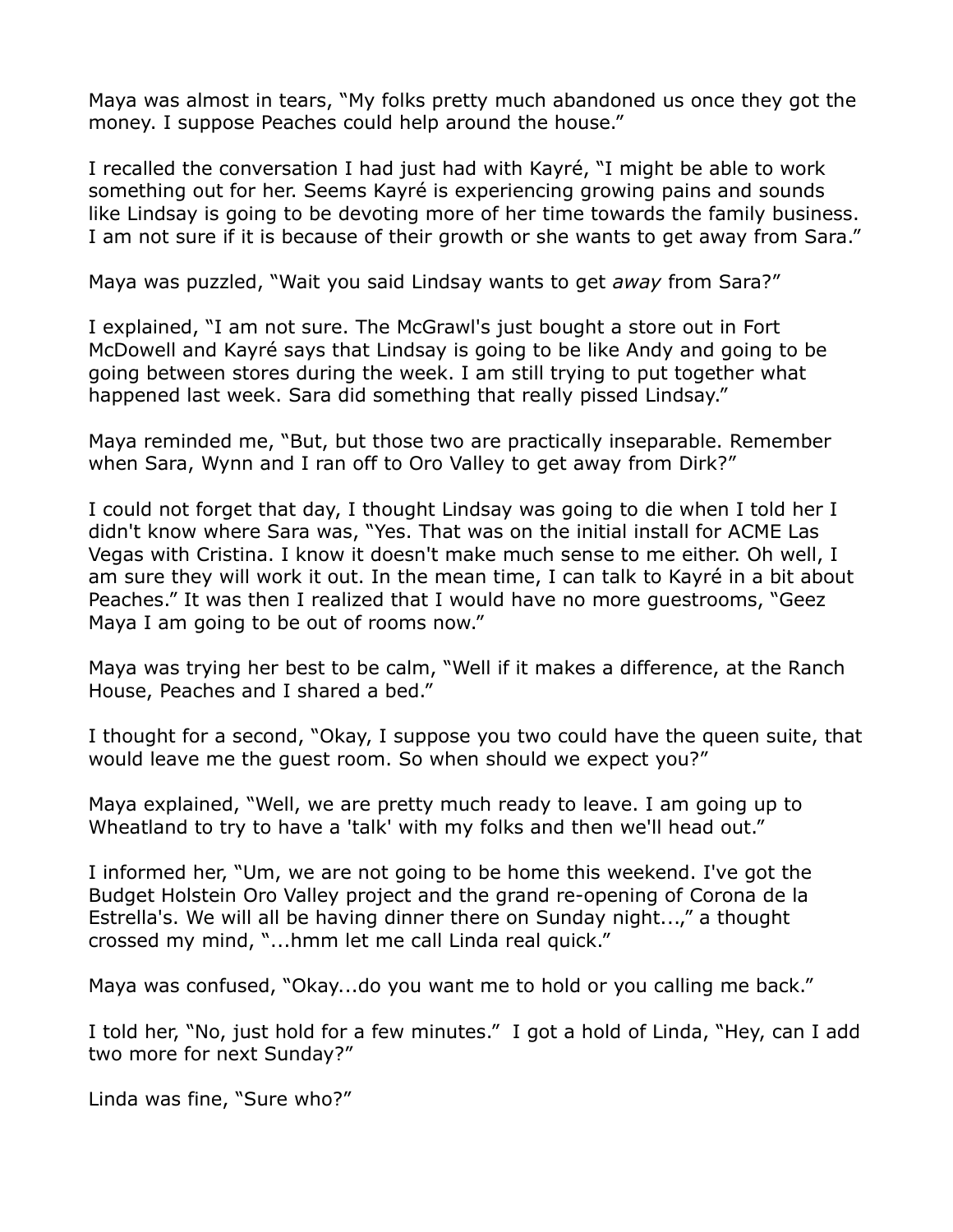I told her, "Maya and Peaches. Seems to have been a bit of a falling out between Maya and her parents in regards to Boots and the Bed and Breakfast. Not sure of all the details but apparently they got an offer they couldn't refuse on the B&B and ended up leaving Chugwater along with Maya and Peaches. The investors told them they need to be out this weekend. So she is coming back and I guess she is going to do Vinnie's and also go to ASU like she was doing last year. Anyway I need to get back to here. This is going to be a surprise so don't mention to anyone."

Linda assured me that there would be no issues and she would keep quiet. I got Maya back on the line, "Okay, if you two can meet at Corona de la Estrella's on Easter Sunday around 4:00 PM this will work. Oh and Linda didn't sell the Holstein Ranch after all. She is using it as a time share and we will be staying there while down in Oro Valley."

Maya was excited, "Cool, be nice to see everyone again."

I added, "Oh yeah, my mother's birthday is next Sunday so her and Blanche will be joining us for dinner."

Maya did ask, "Can you do me favor, I would do it myself, but I am not in the mood right now given the mess with my folks. Could you talk to Diane for me?"

How is it I am always end up being a mediator, "Okay." Maya told me she had to go and would see us on Sunday. I made sure my office doors were closed and I got on the line with Vinnie's Pizza.

Fortunately, Diane answered, "Vinnie's Pizza, We'll Make You an Offer You Can't Refuse!"

I replied, "Hey Diane, Ron Merlot. Got a few minutes?"

Diane was surprised, "Sure Ron. What can I do for you?"

I explained, "Well, this is more what can you do for Maya."

Diane was wondering, "Is she coming back?"

I told her, "Yeah, this weekend. Not sure when she will want to start again."

Diane was thrilled, "Drew will be so happy to have her back. Let her know when she is ready to come see me."

I told Diane, "Shall do. I won't see her again until Sunday and that is going to be in Tucson. Not sure when we are going to be coming back to Scottsdale as I have business I am needing to take care of down there."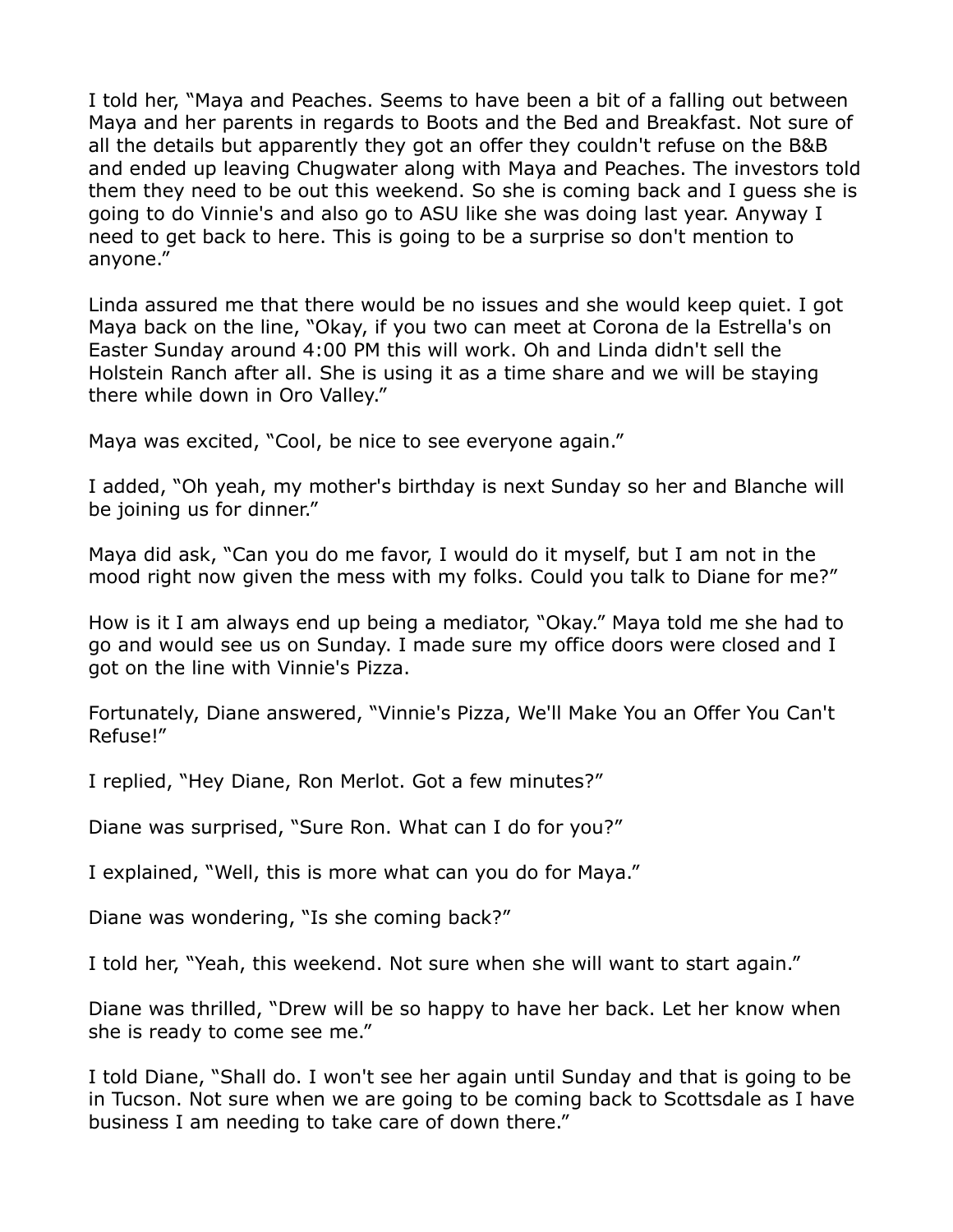Diane assured me this would be fine, "Well, we are going to be moving in the next week."

My heart sank, Vinnie's has been our favorite, "Moving?"

Diane explained, "Yep, we are moving into the restaurant portion of the Desert Oasis Market. The first place in there did not last long. Plus this will allow us to have a much bigger eat-in and expanded menu."

I was somewhat confused, "Desert Oasis Market?"

Diane told me, "Yes on the north side, it is part of the gas station."

It finally made sense, "Ah okay, don't think I ever gone in there. Alright, I'll have her call you when she gets settled in."

I just got the phone with her when Wynn announced, "Sophie, is holding on the business line."

I answered, "AZ Outback, Ron."

Sophie announced, "Laura want me to remind you the three of us will be down in Tucson this weekend. Laura will do the Budget Holstein project that afternoon and then we will join you for dinner."

Somehow I did not take into account Sophie, "Oh, so you are coming with them?"

Sophie laughed, "What? You thought Laura and Miss Kitty were going to drive themselves out to Tucson?"

I joked, "Well, no I thought she was going to fly out with Miss Kitty. Oh shoot, I forgot about Laura and her irrational fear of tin cans with wings. Geez, she is as bad a Martina, cain't do anything for herself. Okay, see you on Sunday then."

Once again, I called Linda, "Hey Linda one more for dinner. I somehow didn't take into account Sophie coming with Laura and Miss Kitty."

Linda assured me, "No problem, you can have as many people as you want, just need to know big of an area to reserve for y'all."

Lindsay stumbled into my office and declared, "I won't be going with you this weekend. I had already told Krysta I was staying the weekend and Andy does not need me."

I was starting to ask, "What about Sara?" but Lindsay turned around and stormed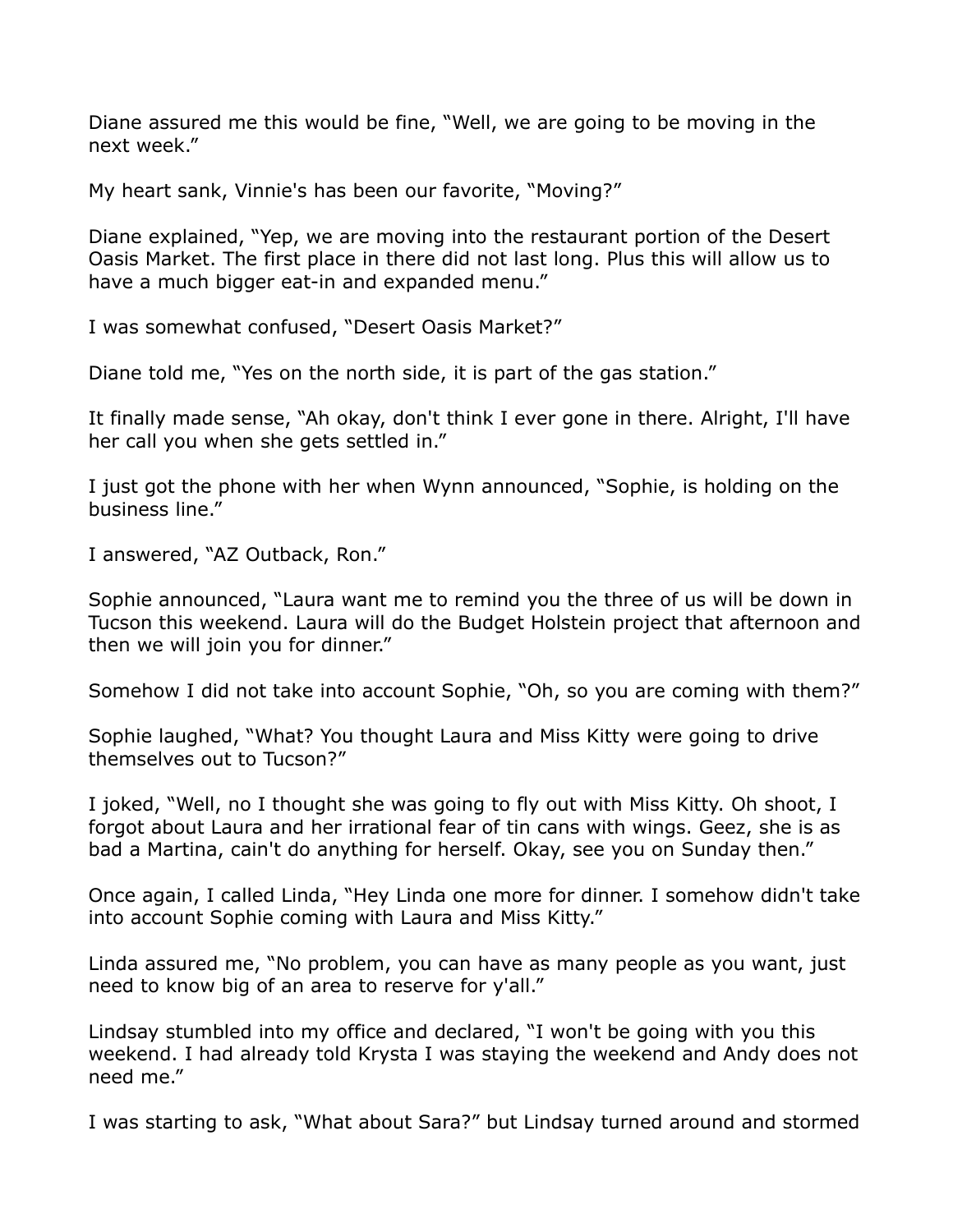out my office. If I didn't know any better I'd say she was drunk, but that would be very uncharacteristic for Lindsay.

Wynn paged me, "Kacie on the business line."

I really wanted to find out what was eating at Lindsay, but I had business to take care of, "AZOutback, Ron."

Kacie asked, "Hey Ron, what time are you picking us up tomorrow?"

Well, this was news to me, "Um...I was not aware I was."

Kacie explained, "Odd that Linda didn't say anything. She wants to have Kayré there for the grand-reopening of Corona de la Estrella's. Friday is going to a special night as Linda has invited a select group of people."

I remembered back to Thanksgiving, "Okay, that would make sense. It was Kayré that convinced Linda to continue with the Budget Holstein after Hal's death. Um, we should be leaving mid morning say around 10:00. I need to go, I have some business I need to take care of." I paged Wynn to my office and asked, "Have you noticed anything odd about Lindsay and Sara recently?"

Wynn remarked, "Well, now that you mention it. It almost seems as if they are avoiding each other. More so Lindsay towards Sara."

I asked, "Did you know Lindsay doesn't want to come down to Tucson with us?"

Wynn replied, "No. What is she going to do?"

I told her, "She told me she had promised to stay the weekend with her girlfriend out in Fort McDowell. She said Andy wouldn't need her in Tucson and when I asked her about Sara she ignored me and left. I need to get this mess sorted out before we leave. Can you please bring Lindsay and Sara in here." Wynn left and returned a few minutes later with Sara and Lindsay. The two of them walked in and sat at opposite ends of the room, while Wynn "stood guard" at the door as if she thought one of them might try to make a run for it. I let them sit for a couple minutes, just to see if either one of them might offer up an explanation. When neither one of them did, I asked, "Either of you have anything to say about this situation?"

Lindsay replied with bitter anger that I have never seen her express towards anyone, "It's Sara's fault. She should have known better."

I looked at Sara, "What do you have to say?"

Sara replied in tears towards Lindsay, "I know, but I keep telling you it not as you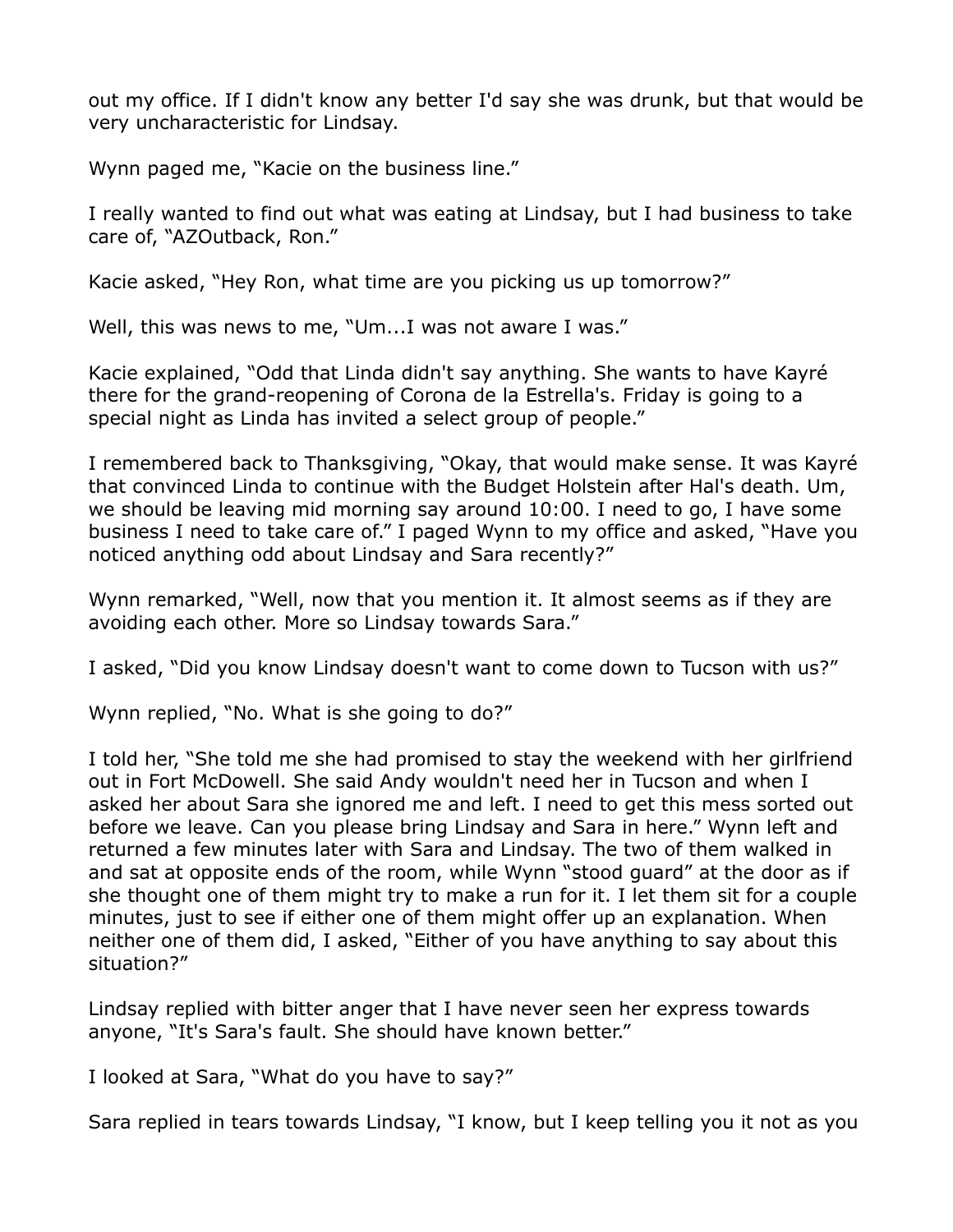think!"

Lindsay got up and screamed at Sara, "What I am suppose to think? I saw you...you were sleeping with my husband!"

## **Chapter 24: This Can't Be Happening!**

I was in a state of shock, never have I heard Lindsay scream at anyone, especially Sara. Lindsay made a run for the door and Wynn tried to stop her. Given Wynn's size one would have thought she would have been able to stop Lindsay. However, Wynn badly under estimated the strength and sheer force of Lindsay. Wynn was no match for Lindsay who ended up knocking her through the french door. Wynn let out of a loud scream as she was knocked through the door. Both ended up in the library in a pile of glass and splintered wood. Both were cut up pretty bad and Wynn was out cold. Lindsay got up, shook herself off and ran off leaving a trail of blood behind her. Sara sat there in shock and didn't move. Andy heard the commotion and had come down the stairs in time to see someone running by. He didn't see though it was Lindsay nor that she was cut up. He was walking into the library, "Ron? What..." He saw Wynn laying on the floor unconscious in the pile of debris. He was panicked, "What happened in here?"

I was concerned about Wynn as well as Lindsay as I did not know how badly she was hurt. I told him, "I'll explain in a moment I need to call 9-1-1. Grab some towels from the kitchen and tend to Wynn" I informed the dispatcher of the situation and was advised EMS would be there shortly. About this time Wynn was coming to, but still very dazed. I walked over and told her, "Just lay still EMS will be here shortly." Andy returned and commented about the trail of blood, I told him "That's from Lindsay, I think she ran off to the hall bath." The doorbell rang, "That's EMS, Sara go let them in."

Sara got up still shaking and carefully made her way to the front door. She opened the door and was surprised to see two Scottsdale police offers instead of EMS. She yelled out, "Um...Ron, Andy, police are here."

I was still attending to Wynn with Andy, "I'm in the library with Wynn trying to keep her calm and control the bleeding." The officers walked in with Sara. I explained, "Someone needs to check on Lindsay. I don't even know where she is. I am assuming she ran off to the hall bath. Wherever she went she left a trail of blood behind her."

Sara shocked me, "I am not going after her, look what she did to Wynn."

I was not really in the mood to deal with this and having the police here did not make things any better. The officer asked, "Anyone else involved in this?"

Andy answered, "Yes, my wife." They asked where she was and what happened.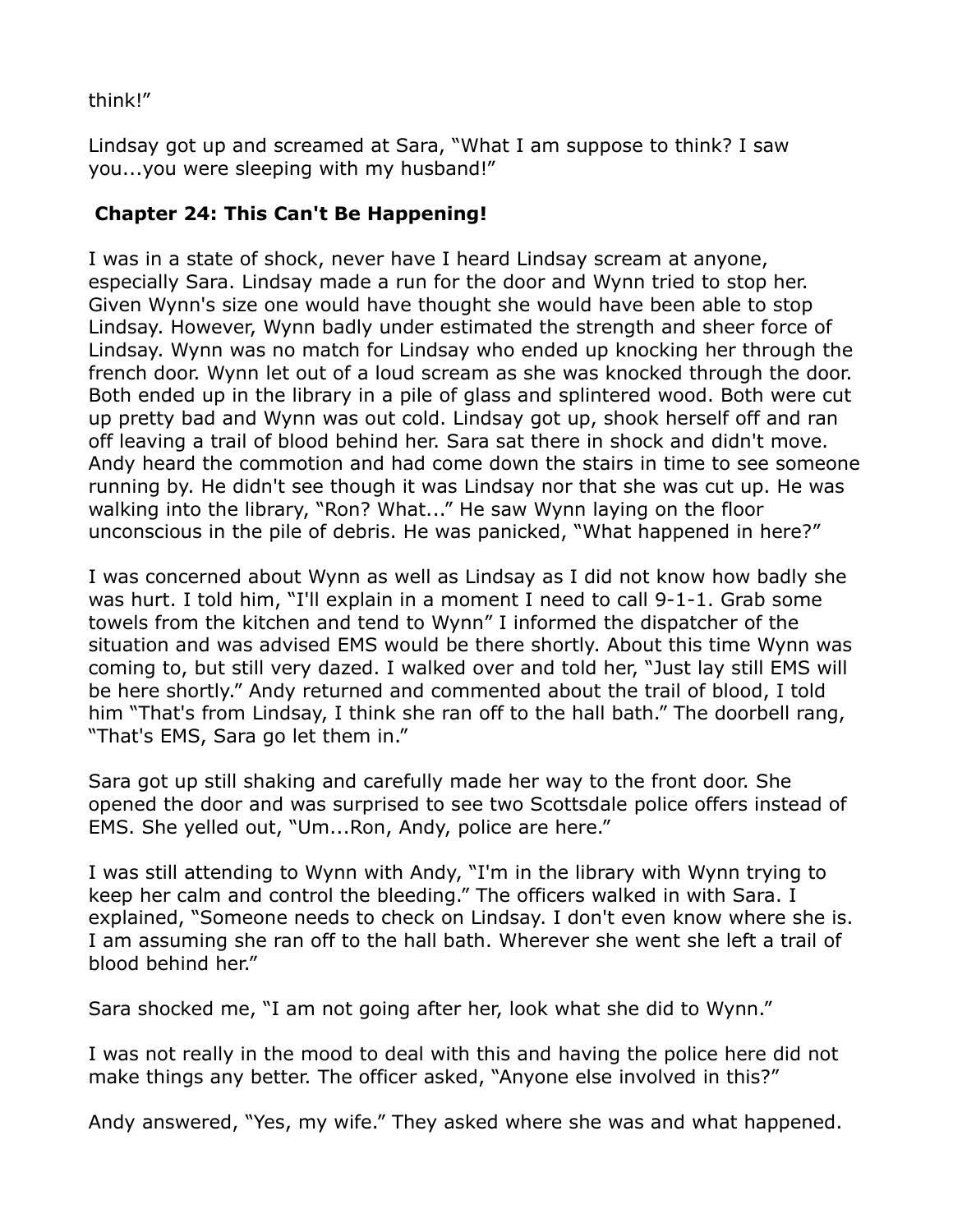Andy explained, "Don't know. I was up in my office when I heard the crash and a scream."

I added, "I think she ran off to the hall bath. Follow the trail of blood and you will find her."

One of the officers left and followed the blood trail which did lead to the hall bath. He knocked on the door and Lindsay screamed, "Ron...Sara I am not in the mood."

She was a bit taken back when the officer yelled back, "Police open the door ma'am."

The other officer radioed that it was okay for EMS to come in. When EMS came in, the second officer explained pointing to the library, "There is one person over there and another in this bathroom."

Lindsay opened the door. She didn't look as bad as I had thought, but still had some nasty cuts on her arms and legs. While EMS treated both Lindsay and Wynn, the police talked to Sara, Andy and I. Andy acknowledged he had not seen anything. I explained the circumstances, but omitting Lindsay's claim and her intoxication. Sara did the same, though she really did not see exactly what happened as she was not paying that much attention. The officers spoke to Wynn and Lindsay as well. They asked Wynn, "Miss Lee, do you want pursue charges against Misses McGrawl?"

I was expecting Wynn to declined but to my shock and Andy's horror, "Yes, I do. She needs to learn her lesson." With that Lindsay was cuffed and Mirandize before being lead out to an awaiting police car on the front drive. Wynn was being taken to Scottsdale Healthcare Gary Hawk for further evaluation.

As the police and EMS were leaving I stood there with Andy in shock and commented, "This can't be happening!"

Andy still did not know what was happening, "What is happening?"

That question was answered by one of the officers, "Your wife is being taken into custody for domestic assault. You can post her bond once she goes through booking."

Once the police and EMS left Sara came over and apologized, "Sorry, Ron I had no idea it would lead up to this."

I was rather upset with her, "What!?...I don't even understand what happened. What did Lindsay mean she 'saw you sleeping with Andy'?"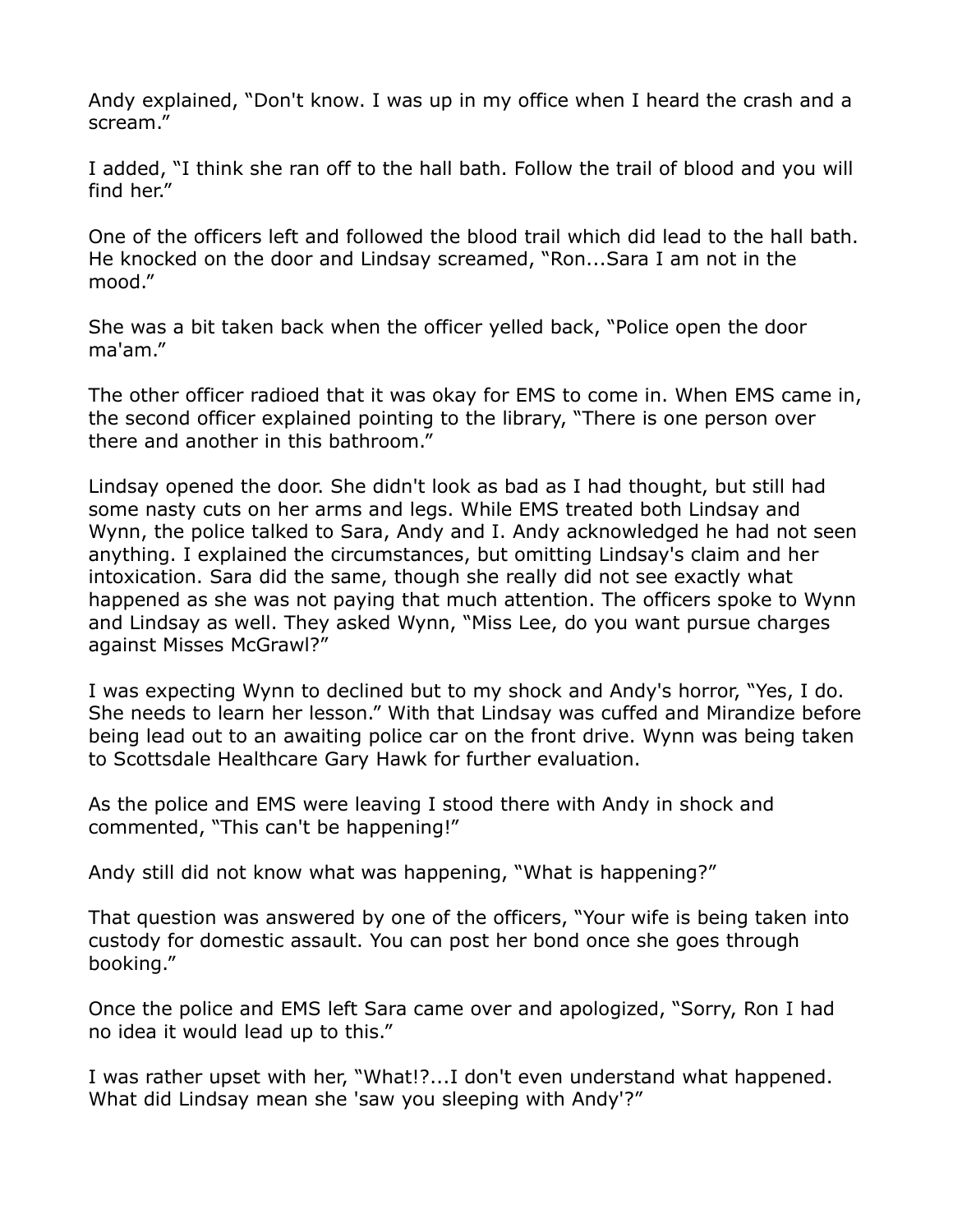Andy turned red and stuttered, "Oh shit! This is my fault. Dang it Lindsay why did it have to come to this?!"

Now I was really confused, "How is this *your* fault*?"*

Andy was a bit embarrassed as he explained, "Well...see...I played a prank on Lindsay. She was spending so much time with Sara, so I thought I'd get her attention, make her jealous. So, I made it look like I was sleeping with Sara. I was not expecting her to react the way she did. I thought this would blow over in a couple days. Boy I sure made a mess of things. I've severed the great relationship Sara and Lindsay had. Plus, I caused her to hurt Wynn and get arrested. I can't believe Wynn wants to press charges."

I had my suspicions, "Lindsay charged at Wynn, not just ran into her. Of course she seemed a bit drunk too. I suppose as Wynn says, she needs to learn her lesson." I looked at the mess of glass, wood and blood and sighed, "Well, I'll get this cleaned up when we get back. I am going to head to the hospital and find out how Wynn is doing."

Andy told me, "I'll help you replace that door. I am going to head over to the police station and find out when I'll be able to bail Lindsay." He stopped for a moment, "...you know what she can wait until tomorrow."

Sara was shocked, "You are going to let her spend the night in jail?"

Andy confirmed, "Yes, she needs to understand what she did has its consequences. Also give her a chance to sober up. I'm sorry Sara I should have put a stop to her 'game' earlier."

The three of us headed over to the hospital to see how Wynn was doing. Upon arrival they took us to her room and explained, "We are going to keep her for a bit just to make sure she didn't have a concussion. Her left leg is nearly broken, and has several laceration but she should be fine. In a few weeks she should be able to have the cast removed."

I walked over the her bed side and asked the most obvious question, "How you doing?"

Wynn smiled, "I think the doctor pretty much told you everything. What happened? I remember seeing Lindsay coming towards me and then next thing I knew I was in the library in a lot of pain with Andy and you over me. I hope he is not upset with me."

Andy walked over and asked, "Why would I be upset. Like you said, she needs to learn her lesson. That is why I'll wait until morning to bond her out. I'm sorry you got hurt."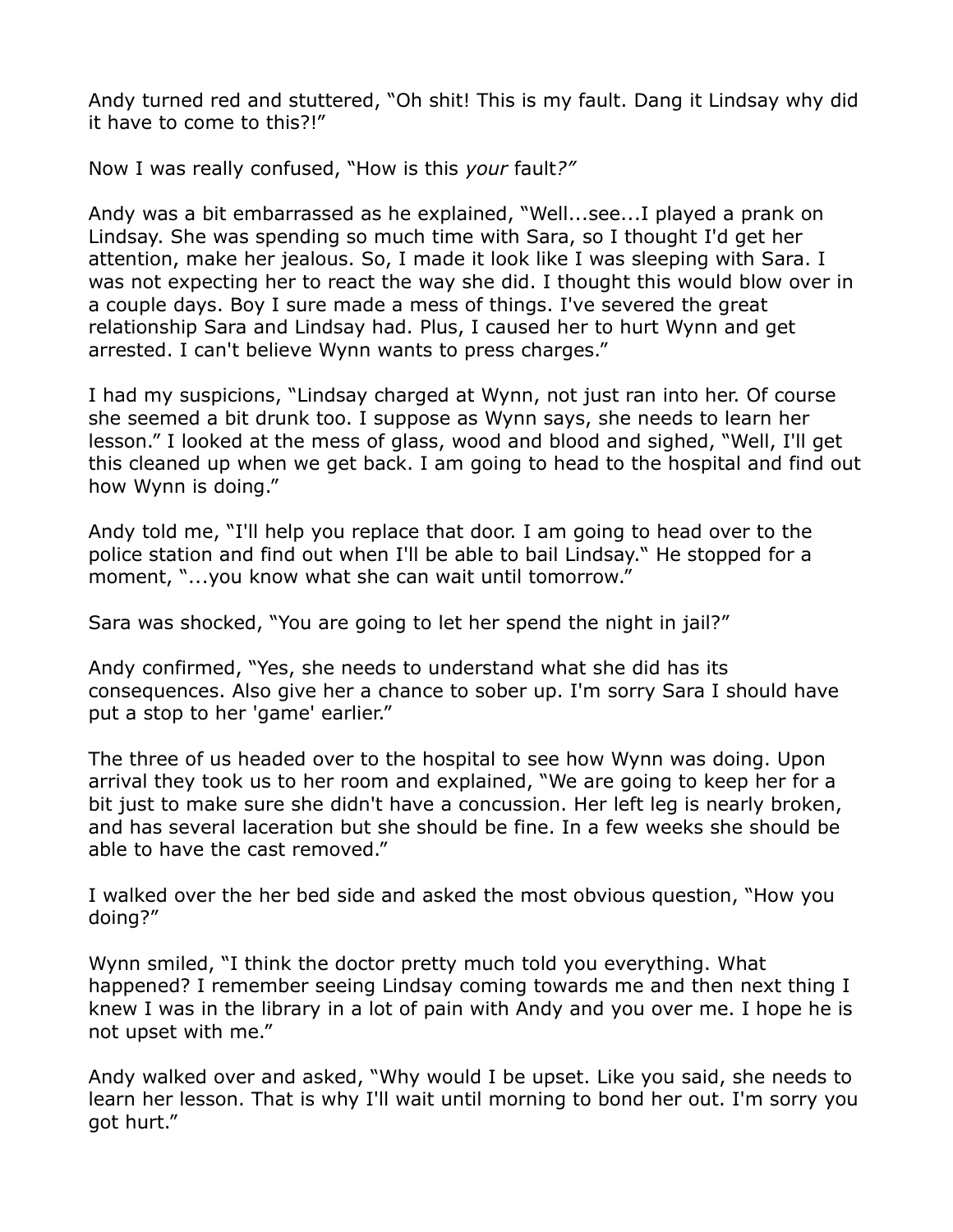Wynn asked, "Not that it is my business, but did you really sleep with Sara?"

Andy laughed, "Yes and no. I was trying to play a prank on Lindsay, make her jealous and spend sometime with me. Just didn't know she would get this out of hand." We left for dinner and stopped off at a nearby chicken joint. During dinner Lindsay made her 'one phone call' to Andy's cell. He told her, "No, I am not going to come get you tonight. You need time to think about what you did and sober up. I know I am at fault here for instigating this prank, but you took it too far. Wynn is in the hospital and Ron could very well kick us out. You and Sara have been inseparable for nearly the past year. Both have been there for each others when needed. Wynn, she is like family to us, how could you? I need to smooth things over with Ron and Wynn and your time is up."

Andy turned to us and asked, "Convincing enough?"

Sara laughed, "Had me."

Andy replied, "Good may be she will understand her actions better."

Sara asked me, "You don't plan on kicking them out do you?"

I told her, "I really should after what Lindsay did to Wynn and my office. Especially after that little talk I had with them after Maya left. I warned them if they ever did anything to hurt you, I would not be very happy."

Sara was starting to plead and cry, "Please don't. Lindsay over-reacted, I know she didn't mean to hurt me...or Wynn."

I gave in, "Okay, I won't. Besides, Andy has already offered to help me replace the doors and to clean up the mess. I have no idea how I am going to get the blood out of the carpeting though. May need to call my carpet guy."

Upon arriving home Andy headed into the other garage to get a bin to place the derbies in. At least my office and the library were hardwood floors so that made the clean up a lot easier. Sara walked into the hall bath and was quite shocked by the amount of blood on the floor and in the sink. I was cleaning the trail in the foyer when the door bell rang. I opened the door to find Gary, "Evening Ron. Um, is everything all right?"

Giving him a very abridged version of what happened, "Lindsay and Wynn got into a bit of a scuffle in my office. Both ended up going through the French Doors."

Gary replied, "Ouch! How are they?"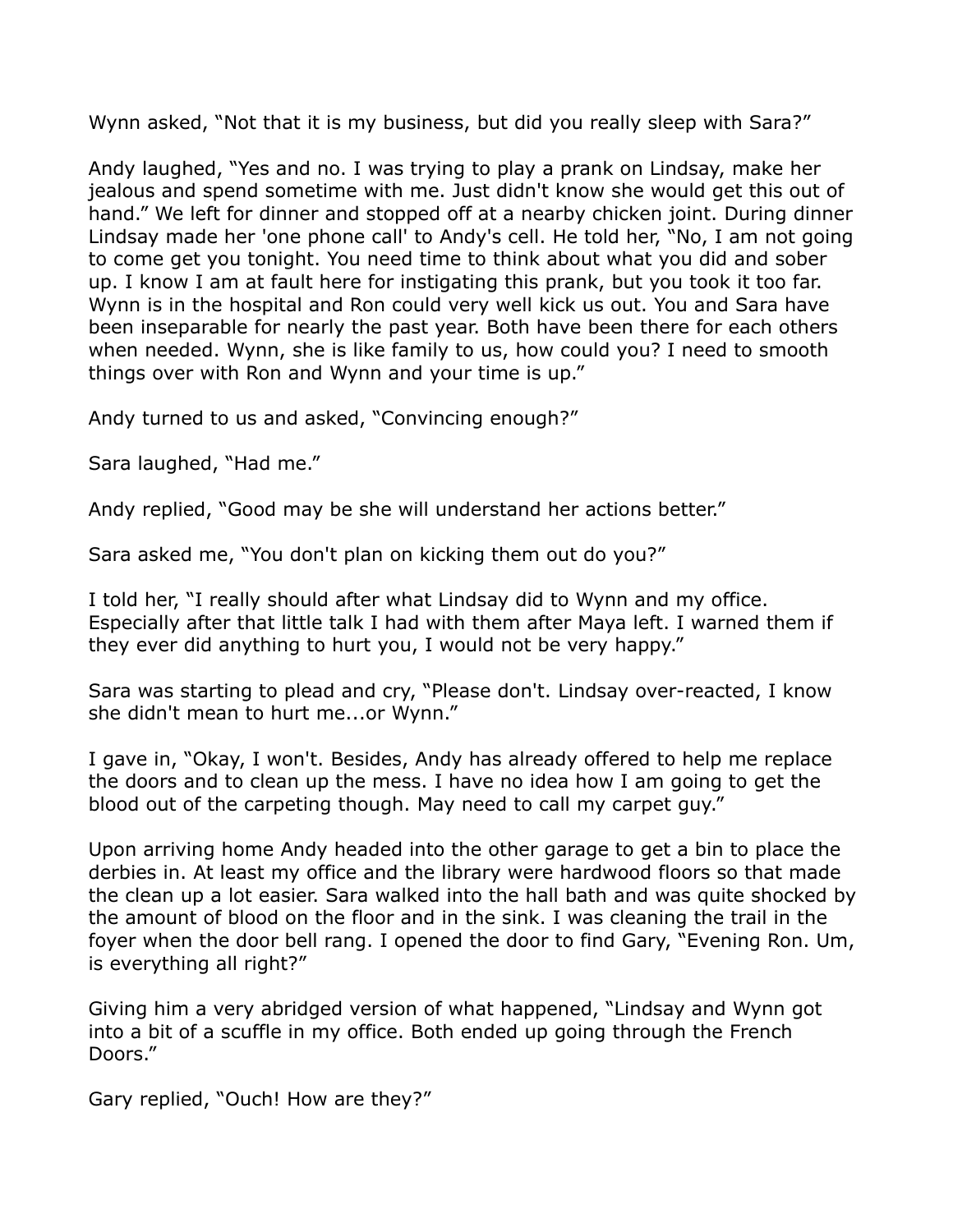I told him, "Wynn is still in the hospital. Broken leg, multiple cuts and possible concussion. Lindsay, I guess is for the most part okay." I did not mention anything about her being arrested.

Gary asked, "I thought that was her being placed in the police car."

Andy came over, "Evening Gary. Yea, Wynn filed charges at least for now. Lindsay needs to learn her lesson here."

Gary was lost for words, "Oh, okay. Hey if you need anything let me know."

Andy commented, "Going to need some help replacing the doors to Ron's office."

Gary walked over with Andy and I, "Hmm, well this door is not too badly damaged. But it would likely be cheaper and easier just to replace both doors. I can help you get them hung. You'll need to use the ACME truck anyway, you are not going to be able to get those into your Cruiser."

We headed over to the local home improvement mega-store. We could not find the same style as we had before, but found something that was a close enough match. Also found a product that we could use on the carpeting to get the blood stains up. Before I had a chance to stop him, Andy paid for the doors. With the help of Gary we got the new doors hung later that evening. Sara managed to get all the blood out of the carpeting in the living room. Gary departed and I returned to my office. I sat down behind my desk and looked out into the library. Sara came in and sat down in front of my desk, "You doing okay?"

I really had no reason to be mad at Sara, she was caught in the middle of this, "Yea. I know this intervention didn't go as expected. I am not mad at you. You were caught in the middle of this mess. If anyone is to blame it is Andy and he admits his fault. I just don't understand how this got so out-of-hand. I don't know..." My office line was ringing, "AZOutback, Ron."

Much to my surprise it was Wynn, "Hey Ron, Wynn here. They have gone ahead and discharged me, can you come down and get me?"

I told her, "Sure, we'll be down there in about 20-minutes." After I got off the phone I explained, "The hospital has discharged Wynn."

We met Wynn in the ER waiting area. Her left arm was bandaged in a couple places and in a sling. She also had a cast on her left leg. She saw me and commented, "You know, they said my armor likely prevented more serious injuries." as she made her way on crutches to the Cruiser, "I suppose I am going to be of limited assistance for the next few weeks."

I told her, "Don't worry about it, we can manage. You can still make it to the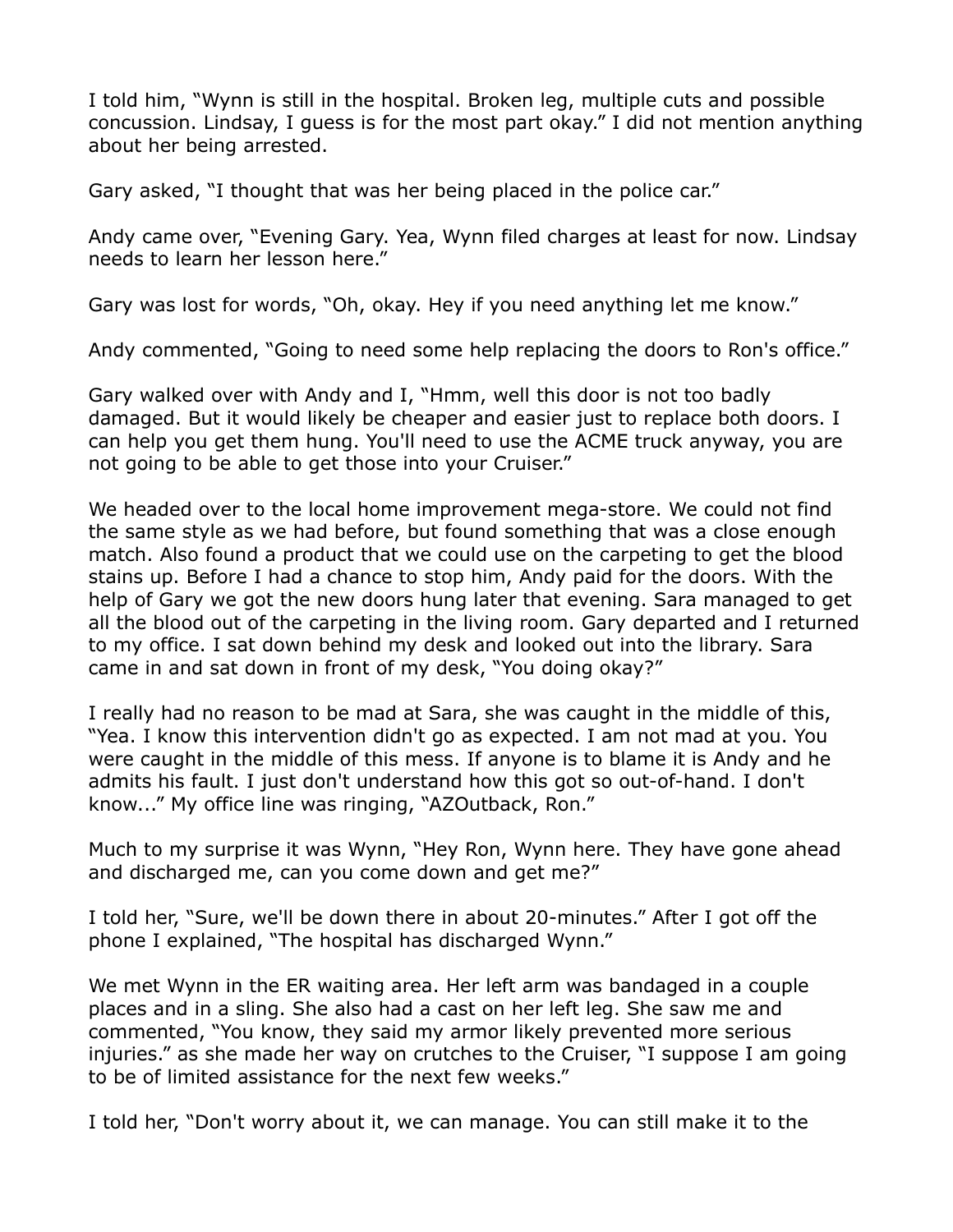kitchen right?"

Wynn replied, "Yes."

I gave a sigh of relief, "Good, otherwise we'd starve!" I couldn't help but think that timing of Peaches and Maya coming back was going to be perfect, but awkward.

Wynn told Andy, "If you like, I'll drop the charges in the morning."

Andy was relieved, "Yes, if you could please. I already bought Ron a new set of French Doors. Don't want to go broke bailing my wife out of jail as well."

Upon arriving home and entering into the house Wynn was amazed, "Wow, you three got this place cleaned up pretty well." She then looked into the library and saw the new doors, "Even replaced the doors already too."

I told her, "Well, Gary helped us out there. He came by earlier this evening wondering why police and EMS were here."

Wynn asked, "How bad is Lindsay?"

Andy replied, "I don't know. They took her into custody once the EMS patched her up. Must not have been too bad as she was not taken to the hospital."

Wynn laughed, "She'd make a good linebacker! I was not expecting her to charge me like she did. I was just trying to prevent her from leaving."

Andy informed us, "Well, she did play football in high school. All-girl team that made the boys look like wimps."

I asked Andy, "Hey, I talked to Kayré earlier today and she mentioned Lindsay is going to be focusing more on the stores now?"

Andy confirmed, "Yes. Now that we are going to have three stores it is not so easy for me to get to all three. I think she is bit stressed trying to get things going with Fort McDowell and trying to work at Budget Holstein. I hope her leaving is not going to put too much of a strain on Kayré. I know she is getting more business now."

I did not want to let the cat out the bag about Maya, "Kayré should be able to work things out on that end soon. I am rather tired and we need to get up early to get Lindsay. I am suppose to pickup Kayré and Kacie around 10:00 AM as they are coming with Sara and I. Kayré is suppose to be at the grand re-opening celebration for Corona de la Estrella's."